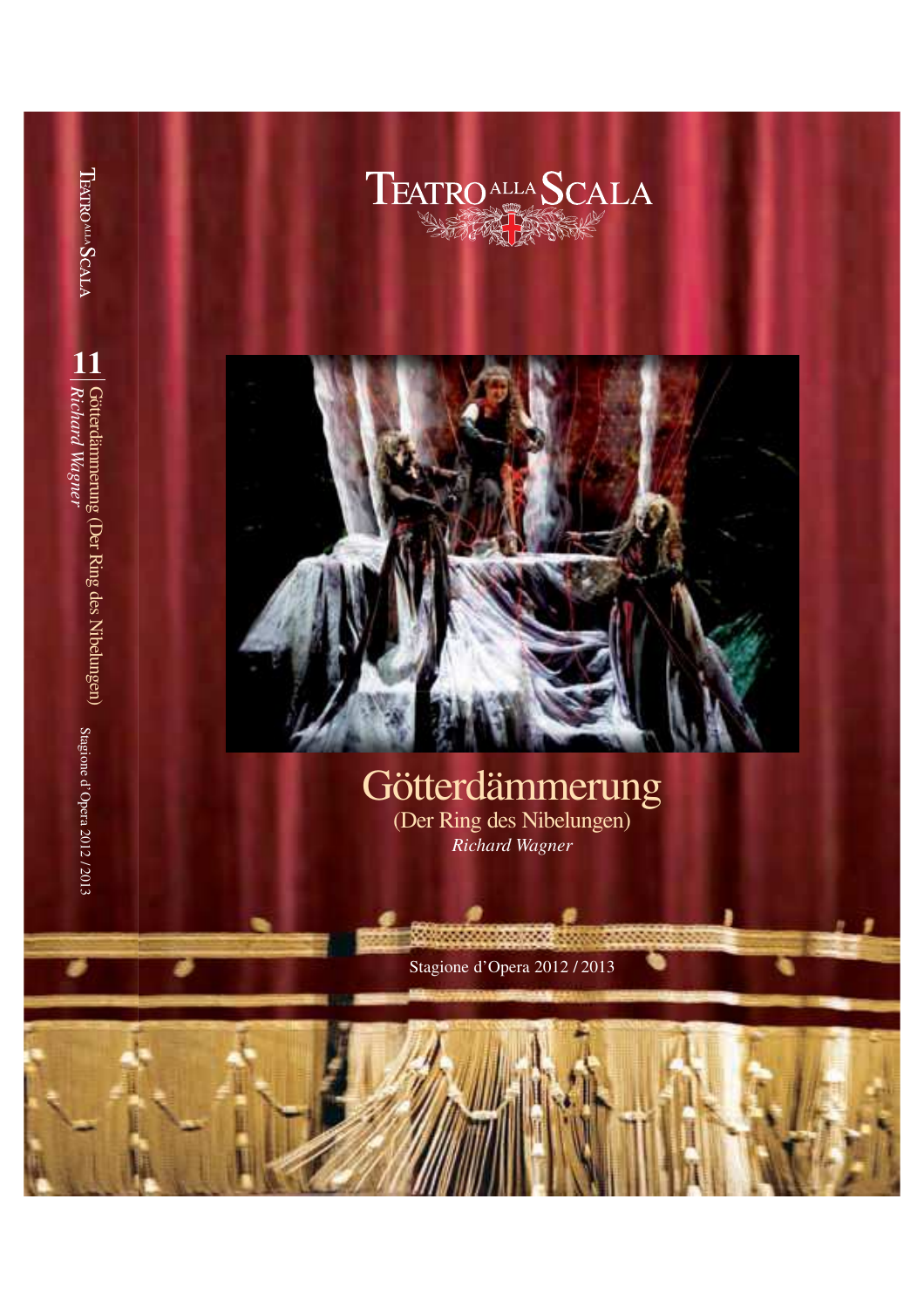

### ALBO DEI FONDATORI

*Fondatori di Diritto* Stato Italiano RegioneLombardia *Fondatori Pubblici Permanenti*Città metropolitana<br>di Milano



COMMERCIO MILANO<br>MONZABRIANZA

Milano

Comune di Milano

*Fondatori Permanenti*



**TRELL** 

**AS GENERALI** 



enel

**O** FININVEST



Telefònica



**TOD'S** 



**Allianz** (1)

*Fondatori Sostenitori*

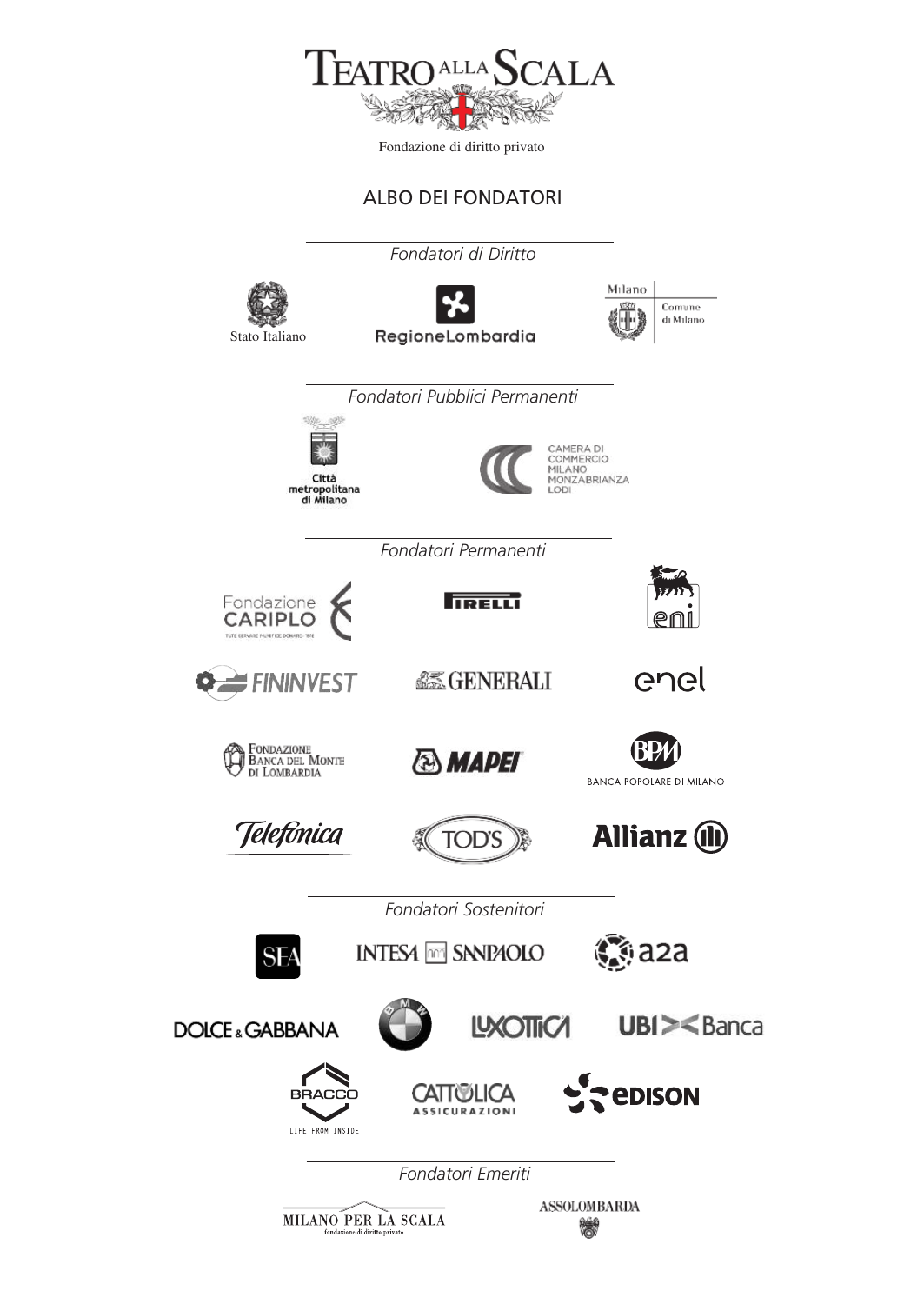

# Stagione 2012 - 2013

con il sostegno di



*Sponsor principale della Stagione artistica*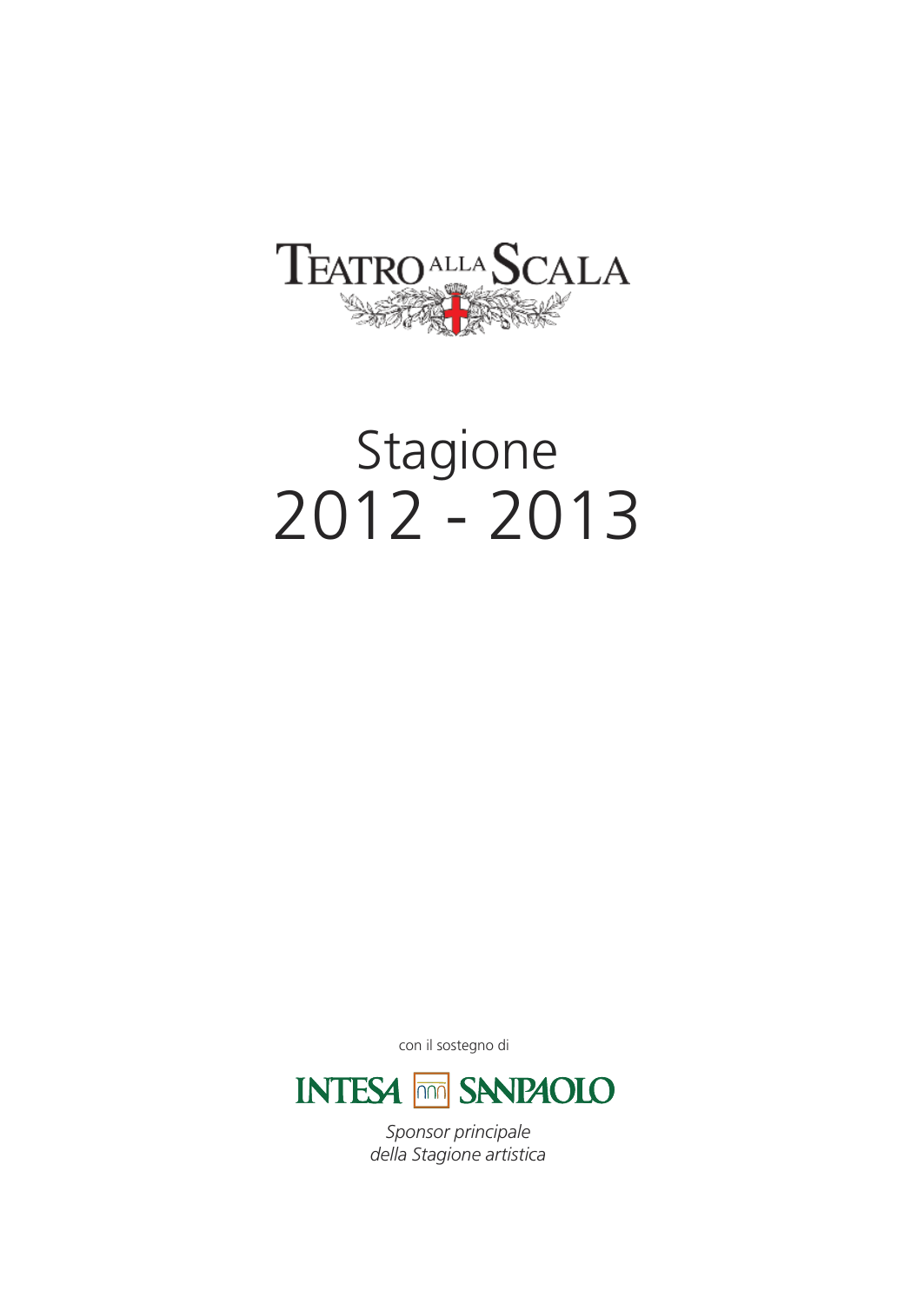# Götterdämmerung (Der Ring des Nibelungen)

*Terza giornata, in un prologo e tre atti*

*Poema e musica di* **Richard Wagner**

*Nuova produzione In coproduzione con Staatsoper Unter den Linden, Berlino e in collaborazione con Toneelhuis (Antwerpen)*

EDIZIONI DEL TEATRO ALLA SCALA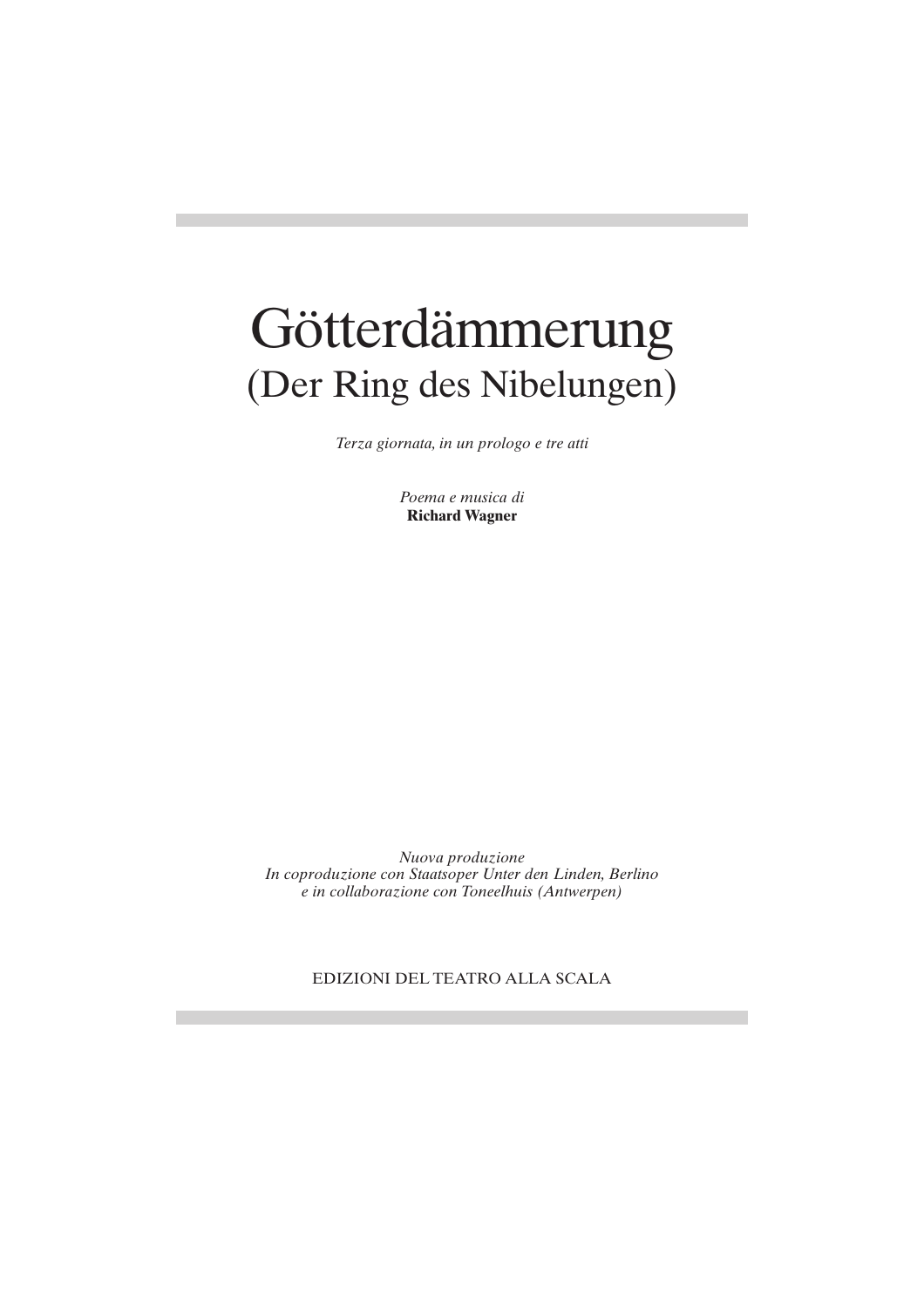## Il soggetto

*Alberto Bentoglio\**

#### **Prologo**

*Sulla roccia delle Valchirie.*

Mentre filano i destini dell'universo, le tre Norne rivivono gli avvenimenti seguiti al furto dell'oro del Reno. Ma la fune si spezza: la fine degli dei è imminente. Dopo avere donato all'amata Brünnhilde, la Valchiria figlia del dio Wotan, l'anello del Nibelungo – l'anello maledetto da Alberich che dà il dominio sul mondo, di cui, tuttavia, i due amanti ignorano i funesti poteri – l'eroe Siegfried si allontana verso nuove imprese.

#### **Atto primo**

#### *L'atrio dei Ghibicunghi sul Reno.*

Hagen, figlio adulterino di Alberich e della regina Grimhilde, desidera impossessarsi dell'anello che appartenne a suo padre e che ora è nelle mani di Siegfried. A tale scopo, esorta Gunther, suo fratellastro e signore dei Ghibicunghi, a conquistare la bellissima Brünnhilde e invita, nello stesso tempo, Gutrune, sua sorellastra, a sposare l'invincibile Siegfried. Quando entrambe le nozze saranno celebrate, egli potrà facilmente impadronirsi dell'anello del Nibelungo. Per mettere in atto il suo progetto, Hagen – che ben conosce l'amore dell'eroe per la Valchiria – consiglia a Gutrune di offrire a Siegfried una bevanda capace di fare innamorare e cancellare la memoria del passato a chiunque la beva. E, infatti, Siegfried si innamora di Gutrune, la domanda in sposa e offre a Gunther il suo aiuto per conquistare Brünnhilde. Egli indosserà l'elmo magico dei Nibelunghi, prenderà le sembianze di Gunther e per lui rapirà la Valchiria dalla sua dimora circondata dal fuoco. Siegfried e Gunther stringono un patto di fraterna alleanza.

#### *L'altura rocciosa.*

La Valchiria Waltraute supplica la sorella Brünnhilde di restituire l'anello alle Figlie del Reno. Questo è, infatti, il solo mezzo per far cessare la maledizione che grava sugli dei e sul mondo. Ma Brünnhilde la scaccia, rifiutandosi di separarsi dal pegno d'amore. Dopo avere assunto, grazie all'elmo magico, le sembianze di Gunther, Siegfried ordina alla Valchiria di seguirlo. Invano Brünnhilde oppone resistenza: l'eroe la atterra e le strappa l'anello. Dovendo trascorre la notte con lei, Siegfried conficca la sua spada tra sé e la donna, quale pegno di lealtà verso Gunther.

#### **Atto secondo**

#### *Tratto di sponda davanti all'atrio dei Ghibicunghi.*

In attesa del ritorno di Siegfried, Hagen ascolta le parole di suo padre Alberich, il quale lo esorta a impadronirsi senza indugio dell'anello. Dopo avere consegnato Brünnhilde a Gunther, Siegfried incontra l'amata Gutrune. Nel frattempo, Hagen chiama a raccolta i vassalli per assistere alle doppie nozze: quelle del loro signore Gunther con Brünnhilde e quelle di Gutrune con Siegfried. Ma quando la Valchiria – che crede di essere stata vinta da Gunther – vede al dito di Siegfried l'anello strappatole, non esita a dichiararsi pubblicamente sposa dell'eroe. Immemore del passato, Siegfried giura a Gunther di non essere mai venuto meno alla propria lealtà verso l'amico. Ma Brünnhilde accusa l'amato di tradimento. Quando tutti si allontanano, Hagen incita Gunther e la Valchiria a vendicarsi con la morte di Siegfried.

\* Alberto Bentoglio (1962) è professore associato di Discipline dello spettacolo all'Università degli Studi di Milano. Ha numerosi incarichi organizzativi, scientifici e didattici (Princeton University, USA). Ha pubblicato volumi sul teatro, tra i quali studi sui rapporti tra scrittura drammatica e realizzazione scenica.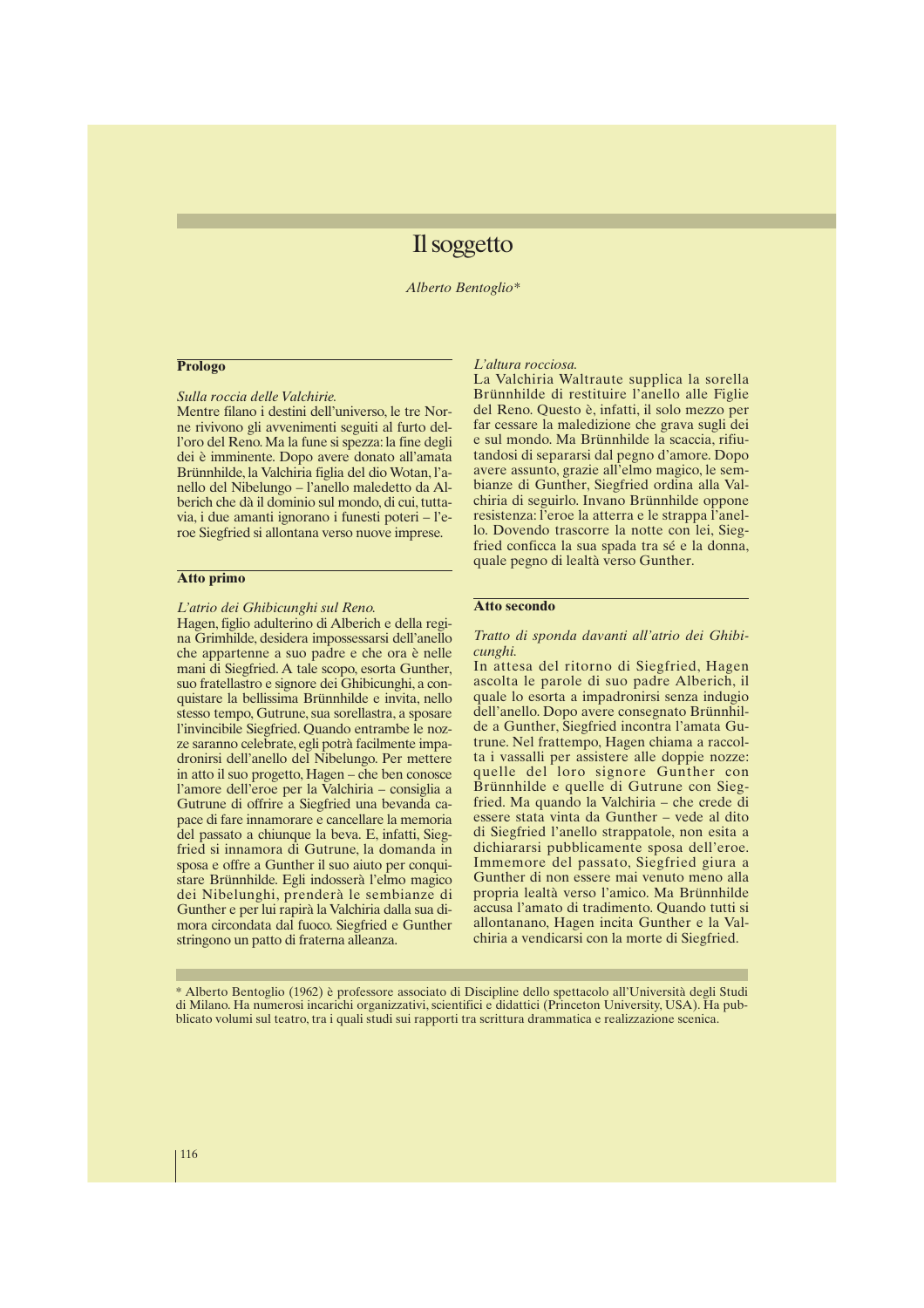#### **Atto terzo**

*Selvaggia valle boscosa e rupestre lungo il Reno.*

Le Figlie del Reno implorano vanamente Siegfried perché restituisca loro l'anello. Preceduti dai vassalli, giungono Gunther e Hagen. Dopo avere offerto a Siegfried una bevanda capace di far ritornare la memoria, Hagen lo invita a narrare le sue eroiche imprese. Dinanzi a Gunther sgomento, il giovane racconta allora la sua vita e il suo amore per Brünnhilde. Con il pretesto di vendicare il tradimento subìto da Gunther, Hagen colpisce a morte Siegfried. I vassalli commossi, sollevano il cadavere dell'eroe e lo accompagnano in solenne corteo.

#### *L'atrio dei Ghibicunghi.*

Invano Gutrune attende di riabbracciare Siegfried: ella può solo assistere alla lotta che si accende dinanzi al cadavere dell'amato. Hagen uccide Gunther e si accosta al cadavere di Siegfried per impadronirsi dell'anello. Ma la mano dell'eroe si alza minacciosa. Venuta a conoscenza dell'inganno ordito da Hagen, Brünnhilde ordina di porre su una catasta il cadavere dell'amato al quale ha tolto l'anello. Poi, si getta nel rogo. Per impadronirsi dell'anello, Hagen non esita a gettarsi a sua volta fra le onde del Reno che, nel frattempo, ha rotto gli argini e ha ricoperto il rogo. Ma le Figlie del Reno lo trascinano sul fondo del fiume. L'anello è nuovamente nelle loro mani. Le fiamme del rogo salgono sino ad avvolgere il Walhalla.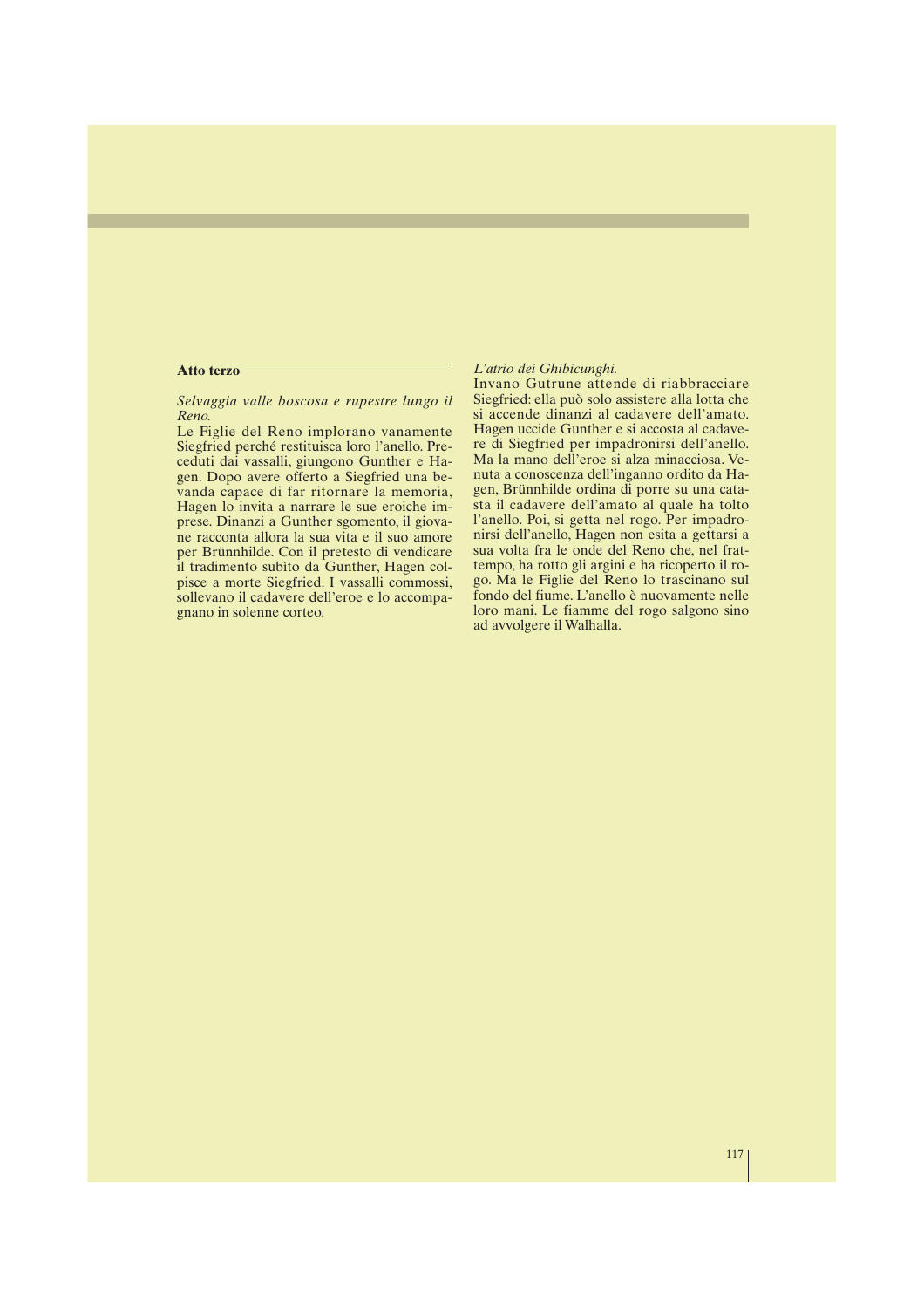## **Synopsis**

#### **Prologue**

*On the Valkyries' rock.*

As they wind the skein of the universe, the three Norns re-live the event that followed the theft of the Rhinegold. But the skein snaps and the end of the gods is at hand. Siegfried the hero has given the Nibelung ring to his beloved Brünnhilde, the Valkyrie daughter of the god Wotan. But a curse was cast upon the ring by Alberich, endowing it with the power to rule the world. The two lovers, however, are unaware of this, and Siegfried sets out on new adventures.

#### **Act I**

#### *The Gibichungs' hall on the banks of the Rhine.*

Hagen, the illegitimate son of Alberich and of queen Grimhilde, is anxious to gain possession of the ring that belonged to his father and is now in the hands of Siegfried. He therefore exhorts Gunther, his half-brother and lord of the Gibichungs, to win the heart of the beautiful Brünnhilde. At the same time he invites Gutrune, his half-sister, to marry the invincible Siegfried. When the wedding is celebrated, he will thus easily be able to recapture the Nibelung ring. To carry out his scheme, Hagen – who knows how much the hero loves the Valkyrie – advises Gutrune to offer Siegfried a potion that will cause him to fall in love and erase all memory of the past. And sure enough, Siegfried falls in love with Gutrune, asks for her hand in marriage and offers to help Gunther win the affections of Brünnhilde. He suggests he put on the Nibelungs' magic helmet, assume the guise of Gunther and abduct on his behalf the Valkyrie from her fire-encircled abode. Siegfried and Gunther seal a pact of fraternal alliance.

#### *A rocky height.*

The Valkyrie Waltraute entreats her sister Brünnhilde to return the ring to the Rhinemaidens, as the only possible way of eliminating the curse that hangs over the gods and the world. But Brünnhilde chases her off and refuses to relinquish her lover's pledge. After using the magic helmet to assume the likeness of Gunther, Siegfried orders the Valkyrie to follow him. Brünnhilde tries to resist, but the hero throws her to the ground and pulls the ring off her finger. Being obliged to spend the night with her, Siegfried places his sword between himself and the woman, in token of loyalty to Gunther.

#### **Act II**

*The river banks in front of the Gibichungs' hall.*

While waiting far Siegfried to return, Hagen listens to his father Alberich, who urges him to procure the ring without further delay. Having delivered Brünnhilde to Gunther, Siegfried meets his beloved Gutrune. In the meantime, Hagen summons his vassals to attend the double marriage: that of their lord, Gunther, to Brünnhilde, and that of Gutrune to Siegfried. But when the Walkyrie – who believes her heart has been won by Gunther – sees on Siegfried's finger the ring snatched from her, she has no hesitation in publicly declaring herself to be the hero's bride. Having no memory of the past, Siegfried swears to Gunther that he has always been a loyal friend. But Brünnhilde accuses her beloved of betrayal. When they all go off, Hagen incites Gunther and the Valkyrie to avenge themselves by slaying Siegfried.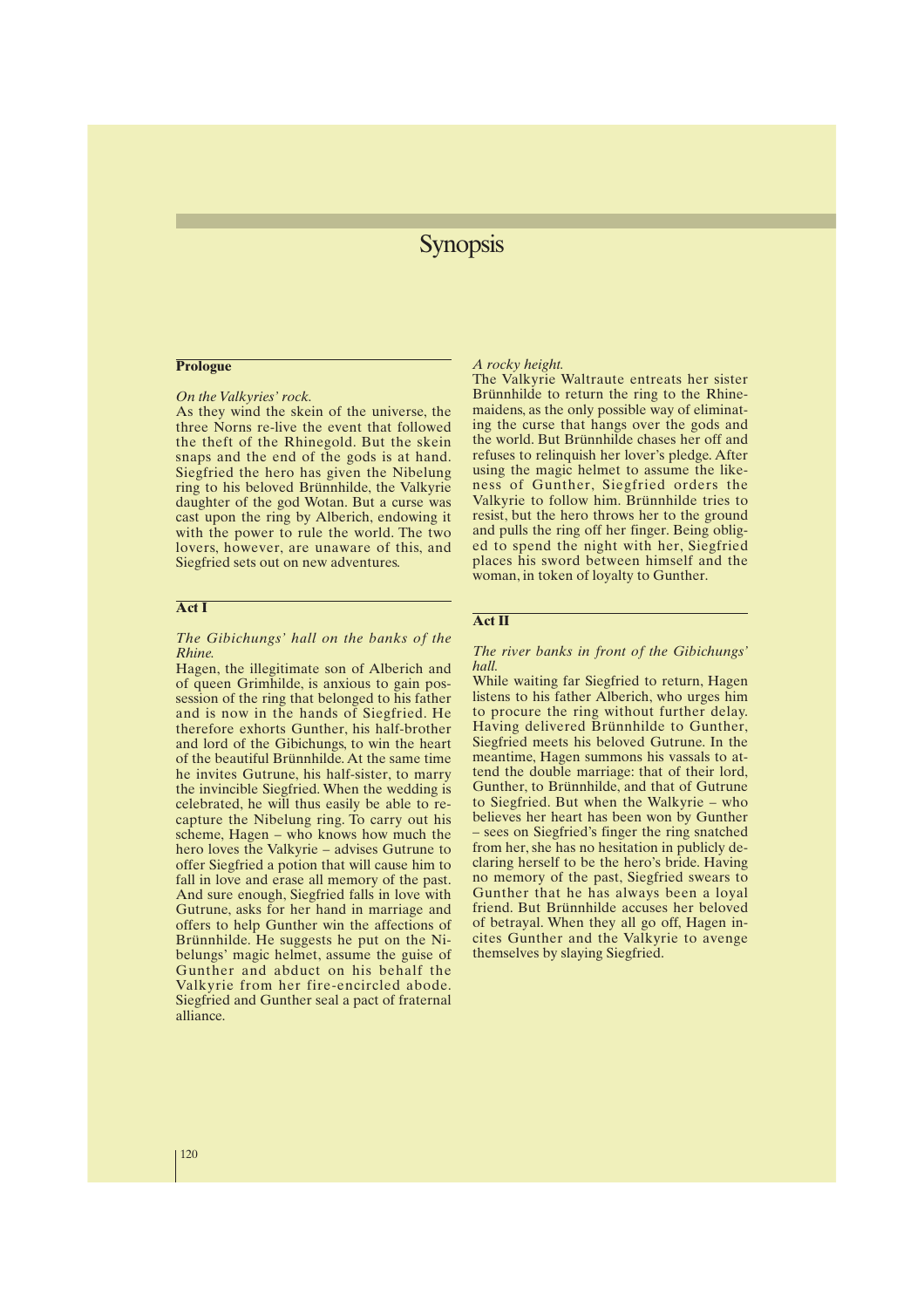#### **Act III**

*A wooded and rocky valley next to the Rhine.* In vain the Rhine-maidens implore Siegfried to give back their ring. Preceded by their vassals, Gunther and Hagen enter. After offering Siegfried a potion to restore his memory, Hagen invites him to narrate his heroic exploits. Before the dismayed Gunther, his friend tells the story of his life and of his love for Brünnhilde. On the pretext of revenging the betrayal inflicted on Gunther, Hagen slays Siegfried. Mournfully the vassals lift the hero's corpse and bear it away in solemn procession.

#### *The Gibichung's hall.*

Gutrune has been waiting for her beloved, but can now only watch the struggle that breaks out next to his dead body. Hagen kills Gunther and approaches Siegfried's corpse to seize the ring. But the dead hero's hand rises ominously. Aware by now of Hagen's deception, Brünnhilde removes the ring from the hand of her dead lover and orders that his corpse be placed on a pyre. Whereupon she flings herself into the flames. To get possession of the ring, Hagen in his turn does not hesitate to leap into the waters of the Rhine, which in the meantime has burst its banks and washed over the funeral pyre. But the Rhine-maidens drag Hagen to the bottom of the river. The ring is now once again in their hands. The flames of the pyre rise into the sky to envelop even the Walhalla.

*(Traduzione di Rodney Stringer)*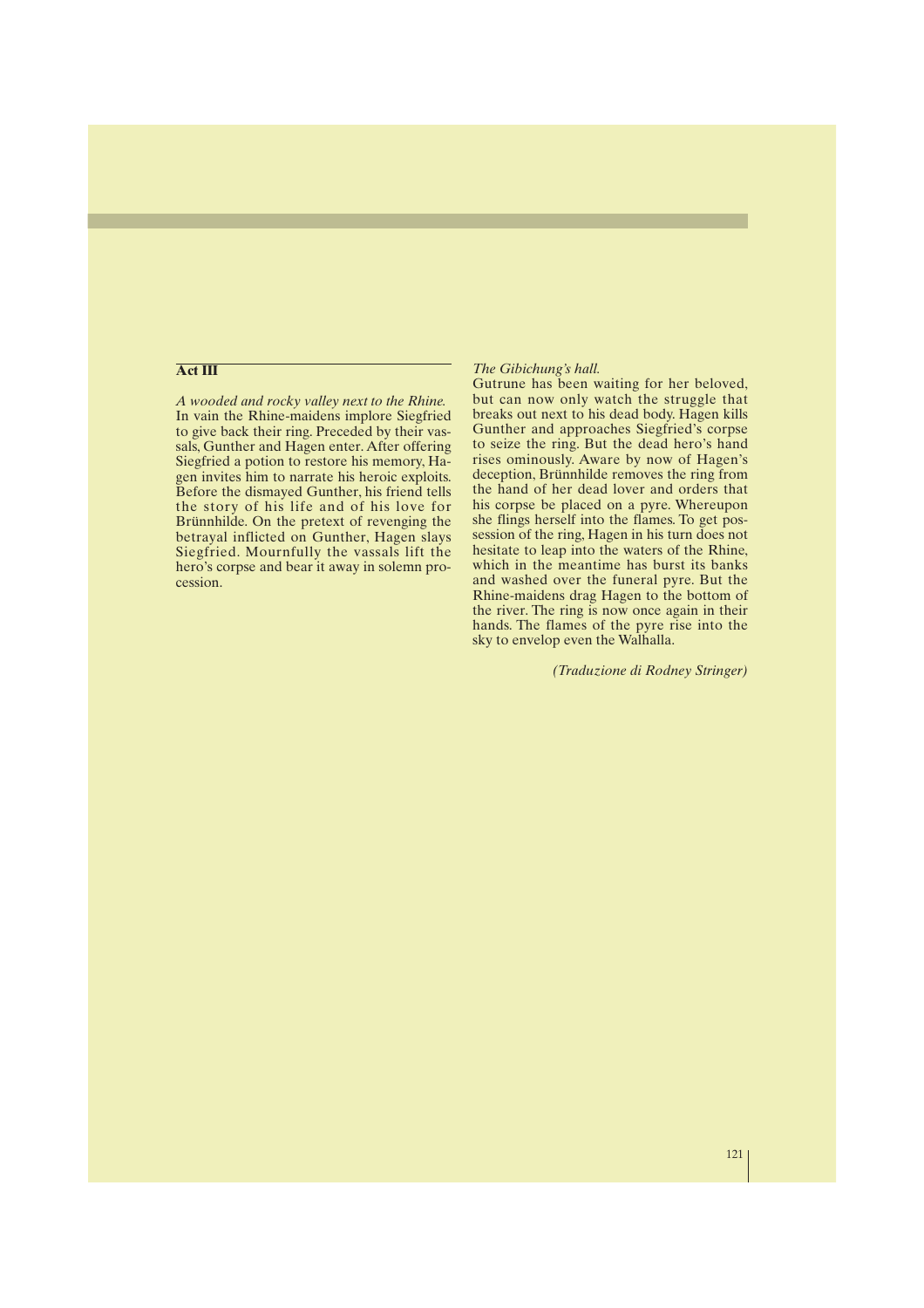## L'opera in breve

*Emilio Sala\**

Giunto all'ultima opera del suo colossale ciclo, Wagner è preso da una doppia urgenza retrospettiva – strutturale e drammaturgica. La *Götterdämmerung* incomincia infatti con un Prologo cui fanno seguito tre Atti ovvero una costruzione che rispecchia la struttura dell'intera Tetralogia, composta appunto da un antefatto e da tre giornate. Per quanto riguarda il contenuto drammatico, nel Prologo assistiamo a un ennesimo riassunto – questa volta definitivo – delle "puntate" precedenti. A raccontarcelo sono le tre Norne, le filatrici nordiche del destino che emergono dalle tenebre notturne. A introdurle è la musica, anch'essa "primordiale", del fluire e del divenire, che ci riporta alle acque del Reno da cui tutto era incominciato. Però – e la variante è naturalmente cruciale – il *Leitmotiv* del flusso incessante è anticipato e intervallato da un perentorio accordo di Mi bemolle minore, intonato dai soli fiati (oboi, clarinetti e corni), che suona come un campanello d'allarme: tutto sembra – *ma non è più* – come prima. Dunque le Norne ci svelano (solo ora) quale fu il trauma originario, quello che precede il furto dell'oro da parte di Alberich: da quando Wotan strappò un ramo del "frassino del mondo" per farne l'asta della sua lancia su cui incidere i patti, l'equilibrio na-

turale si è rotto. Si è passati, in un certo senso, dalla Preistoria alla Storia, dalla Natura alla Cultura. Ma Siegfried ha spezzato la lancia di Wotan e quest'ultimo ha fatto tagliare l'albero sacro, ormai secco, che è ora accatastato intorno al Walhall. Il destino degli dei è segnato: le fiamme distruggeranno la reggia dove risiedono. Eppure c'è un trauma ancora peggiore: il furto dell'oro e la brama di potere che ne consegue. Da qui irrompe un mutamento storico – *la modernità* – che ha sconvolto tutti i saperi tradizionali. Le Norne non sanno più leggere il futuro: il filo del destino si spezza per sempre mentre risuona – terrificante – il motivo della maledizione dell'anello.

L'effetto di accelerazione del tempo storico (ancora una volta la modernità) – quello di cui parla Reinhart Koselleck in un famoso saggio – emerge anche dal fatto che il canto delle tre Norne è ogni volta più breve: le profetesse inseguono un processo che non riescono più a capire. Dopo questa anticipazione catastrofica, lo spuntare del sole e il passaggio all'entusiastica scena dell'amore tra Siegfried e Brünnhilde risulta minato alla radice. L'opposizione tra le due parti del Prologo non potrebbe essere più netta. E il glorioso corno dell'eroe, che accompagna il viaggio di Siegfried sul Reno fino al-

<sup>\*</sup> Emilio Sala (1959) è professore associato di Drammaturgia e Storiografia musicali presso l'Università degli Studi di Milano. Membro della Fondazione Pergolesi Spontini e di quello dell'Edizione Nazionale Giacomo Puccini, è direttore dei progetti di ricerca della Fondazione Rossini di Pesaro. Si occupa dei rapporti tra la musica e le varie forme di spettacolo, con una particolare attenzione all'Ottocento romanticopopolare. È autore di numerose pubblicazioni. È stato tradotto in inglese il suo ultimo libro, *Il valzer delle camelie. Echi di Parigi nella 'Traviata'*. Dal 2012 è direttore scientifico dell'Istituto Nazionale di Studi Verdiani.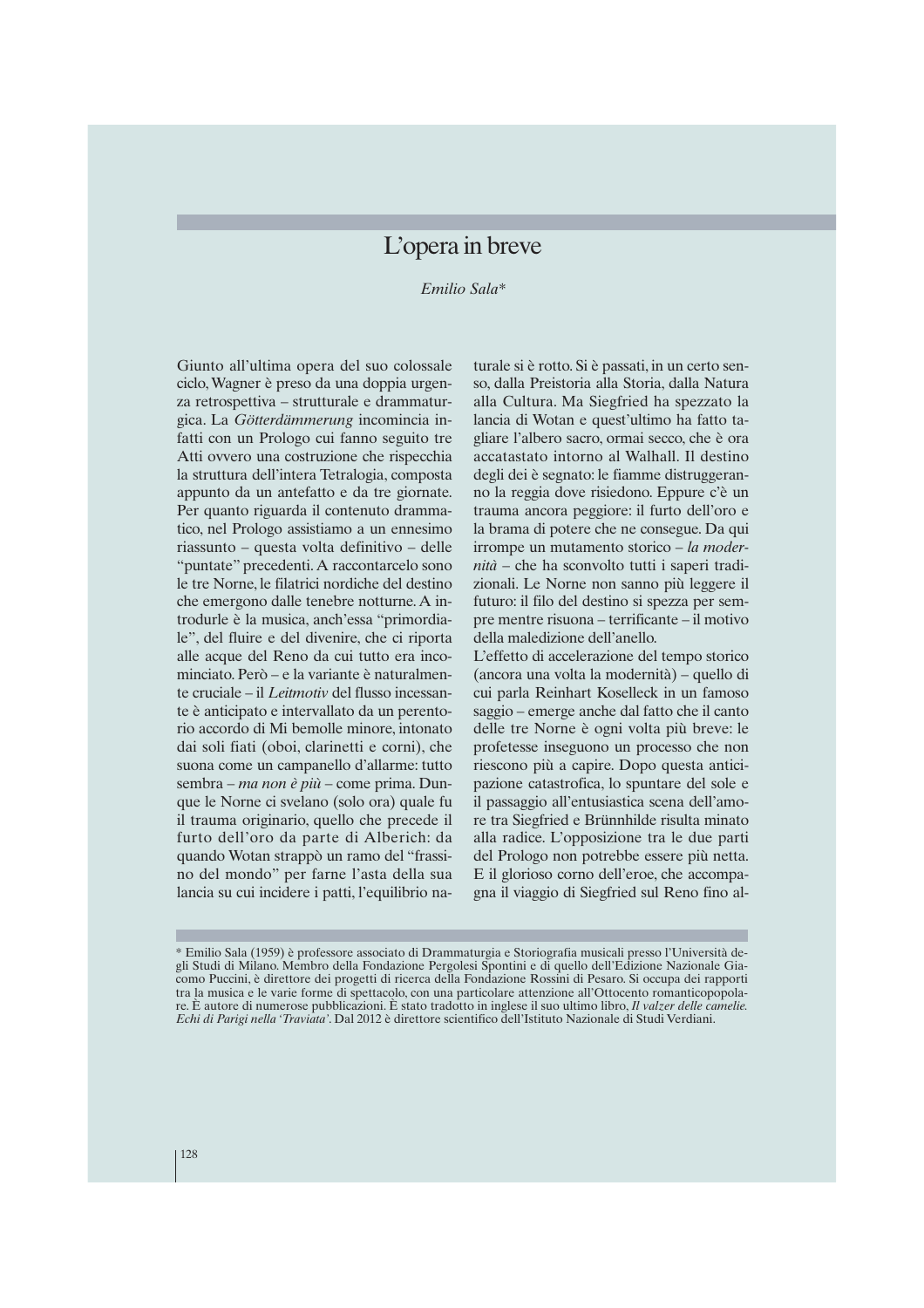l'inizio del primo Atto, viene offuscato alla fine dalle cupe armonie di Gunther, Gutrune e Hagen. Sì, perché ben presto assistiamo alla manipolazione dell'eroe da parte del terribile e spettrale figlio del Nibelungo: Hagen. Siegfried verrà irretito dai raggiri di quest'ultimo e sarà egli stesso che conquisterà – con una violenza che rasenta lo stupro – Brünnhilde a Gunther. Abbiamo già detto, presentando la penultima opera del ciclo, quanto siano assurde le interpretazioni (oggi fortunatamente in disuso) che prendono troppo sul serio l'eroismo dell'«uomo dell'avvenire». La colluttazione brutale durante la quale Siegfried (che non a caso per effetto dell'elmo magico assume le sembianze di Gunther) strappa l'anello a Brünnhilde è il culmine della sua degradazione. Un'altra scena-chiave, anche se completamente statica e priva di ogni funzione narrativa, è quella che apre il secondo Atto: Hagen dorme con gli occhi aperti alla presenza (del fantasma?) di suo padre Alberich. Siamo chiaramente dentro il suo incubo, *in soggettiva* (per usare un termine preso dal cinema). Ancora una volta non possiamo non sottolineare l'importanza della dimensione psicagogica e pre-psicoanalitica della drammaturgia musicale wagneriana. Se, per dirla con Jung e Hillman, nel mondo moderno gli dei sono diventati malattie, nel *Ring* il piano mitico-allegorico è un travestimento di quello psichico. L'estetica della fantasmagoria, che tanto Adorno rimproverava a Wagner, va ricondotta a questo contesto. Quando lo scandalo esplode *coram populo*, melodrammaticamente, dopo che

Brünnhilde vede al dito di Siegfried l'anello strappatole dal falso Gunther, la "sceneggiata" non è poi così lontana – in effetti – dall'estetica dell'eccesso e dell'iperbole che Peter Brooks ha posto alla base della sua "immaginazione melodrammatica".

Siamo così arrivati al problema del finale. Per Adorno, «lo sfacelo cosmico alla fine del *Ring* è nello stesso tempo uno *happy end*». Dopo che Brünnhilde si è lanciata a cavallo nel rogo dell'eroe morto per mano di Hagen, e dopo che quest'ultimo è annegato nelle acque del Reno nel vano tentativo di recuperare l'anello riconquistato dalle ondine, vari motivi si susseguono: quello delle Figlie del Reno rasserenate, quello del Walhall in fiamme, ma soprattutto quello della redenzione attraverso l'amore con cui finisce l'opera. Sarà anche un'illusoria fantasmagoria (l'utopia di una rigenerazione impossibile), ma va inteso come un finale "aperto", non come uno *happy ending*. Per questo, dopo più di trent'anni, trovo ancora un gesto teatrale ed ermeneutico straordinario, quello di Patrice Chéreau che nel suo celebre *Ring* del centenario (diretto da Pierre Boulez), sulle note conclusive della partitura, fece voltare la folla presente in scena verso il pubblico: il senso di turbamento ma anche di fraternità, che quello sguardo interrogativo – sospeso tra la catastrofe del passato e le angosce del futuro – ancora oggi ci comunica, è un modo perfetto di suggellare le ambivalenze e le ambiguità che il finale della Tetralogia – volenti o nolenti – ci lascia in eredità.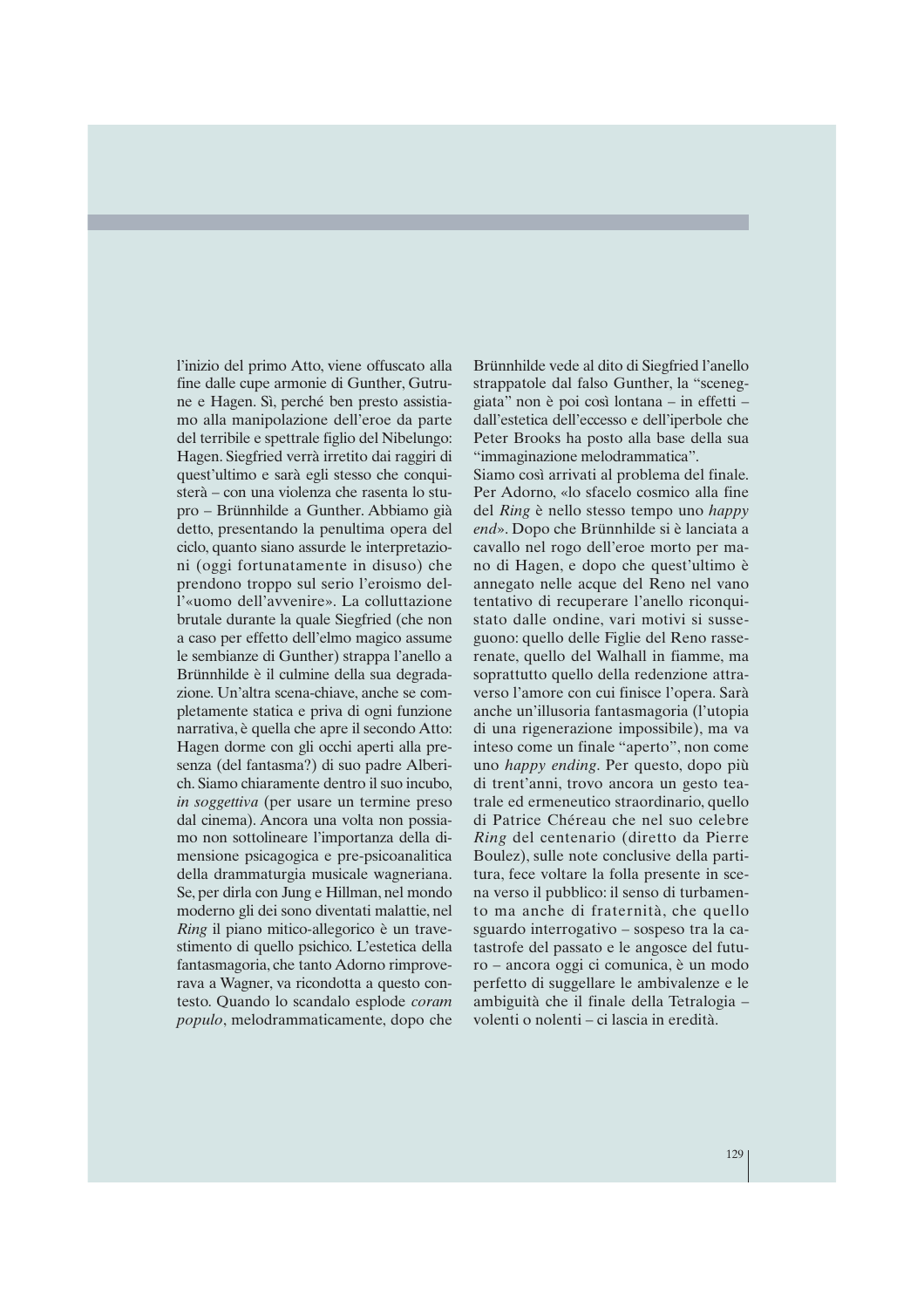## ...la musica

*Raffaele Mellace\**

Il racconto mitico del *Ring* si sviluppa organicamente da quel complesso sistema di segni drammatico-musicali (correlati simbolici di eventi scenici, enti naturali e sovrannaturali, personaggi, oggetti, disposizioni psicologiche) la cui esposizione è avviata dal *Rheingold*. Spetta all'intreccio dei *Leitmotive* («vettori dei flussi di passione», li definisce Wagner dell'*Epilogischer Bericht*; qui li si indica sottolineati e con l'iniziale maiuscola) materializzare il mondo fantastico del mito nordico, illuminando le implicazione più recondite dell'ampia campata drammaturgica della *Tetralogia*. Degli oltre novanta motivi di cui è intessuta la *Götterdämmerung*, quasi settanta sono già comparsi tra *Das Rheingold* e *Siegfried*, mentre si limita ad appena una ventina il contributo dei motivi originali. Peculiarità dell'ultima giornata, coerente con la funzione di conclusione dell'intera saga, è infatti la riproposta della gran parte d'un corredo motivico ormai gravido di storia, che viene sottoposto a un processo di degradazione corrispondente all'epilogo funesto dell'*epos* nibelungico.

#### **Prologo**

La tragedia di Siegfried e Brünnhilde (*Siegfrieds Tod*, "La morte di Siegfried", suonava il titolo originario del dramma) è introdotta tramite un duplice registro. Inaugura il Prologo la solenne scena delle Norne, il cui colore omogeneo è dominato da famiglie di motivi che evocano a un tempo il mistero arcano dell'universo e il compiersi imminente della maledizione dell'oro. Altamente evocativi sono gli accordi del Risveglio che alzano il sipario sul motivo nuovo della Fune del destino e su quello, accennato in un luogo del *Siegfried*, del Frassino eterno, coppia cui spetta l'intreccio sonoro del racconto delle Norne, incupito dalla comparsa dei sinistri Crepuscolo degli dei e Potere degli dei, ma soprattutto scandito dai memorabili Annuncio di morte ed Enigma del destino (essenziale quest'ultimo fino all'epilogo del dramma), che assumono una funzione di ritornello sigillando a mo' di epifora i singoli interventi delle sorelle, coronati dalla comparsa, al termine della scena, del motivo capitale della Maledizione. Il paesaggio sonoro trascolora cedendo il passo a due motivi complementari e inediti: il volitivo Eroismo di Siegfried e quello lirico di Brünnhilde ormai donna, che presiedono all'accesa passione romantica della scena, cui contribuisce il motivo, anch'esso nuovo, dell'Amore eroico, mentre illuminano la vocazione eroica della coppia i già noti Cavalcata delle Walkirie e Libertà. Un ampio intermezzo sinfonico, il cosiddetto Viaggio di Siegfried sul Reno, inau-

<sup>\*</sup> Raffaele Mellace (1969) è professore associato di Musicologia e Storia della musica presso l'Università di Genova e ha insegnato Storia della musica all'Università Cattolica di Brescia. Esperto di musica sacra del Settecento, è specialista di teatro musicale di ogni epoca. Si è occupato di Hasse, Metastasio, Bach, Händel,Verdi, sui quali ha pubblicato saggi, libri e articoli di rilevanza internazionale.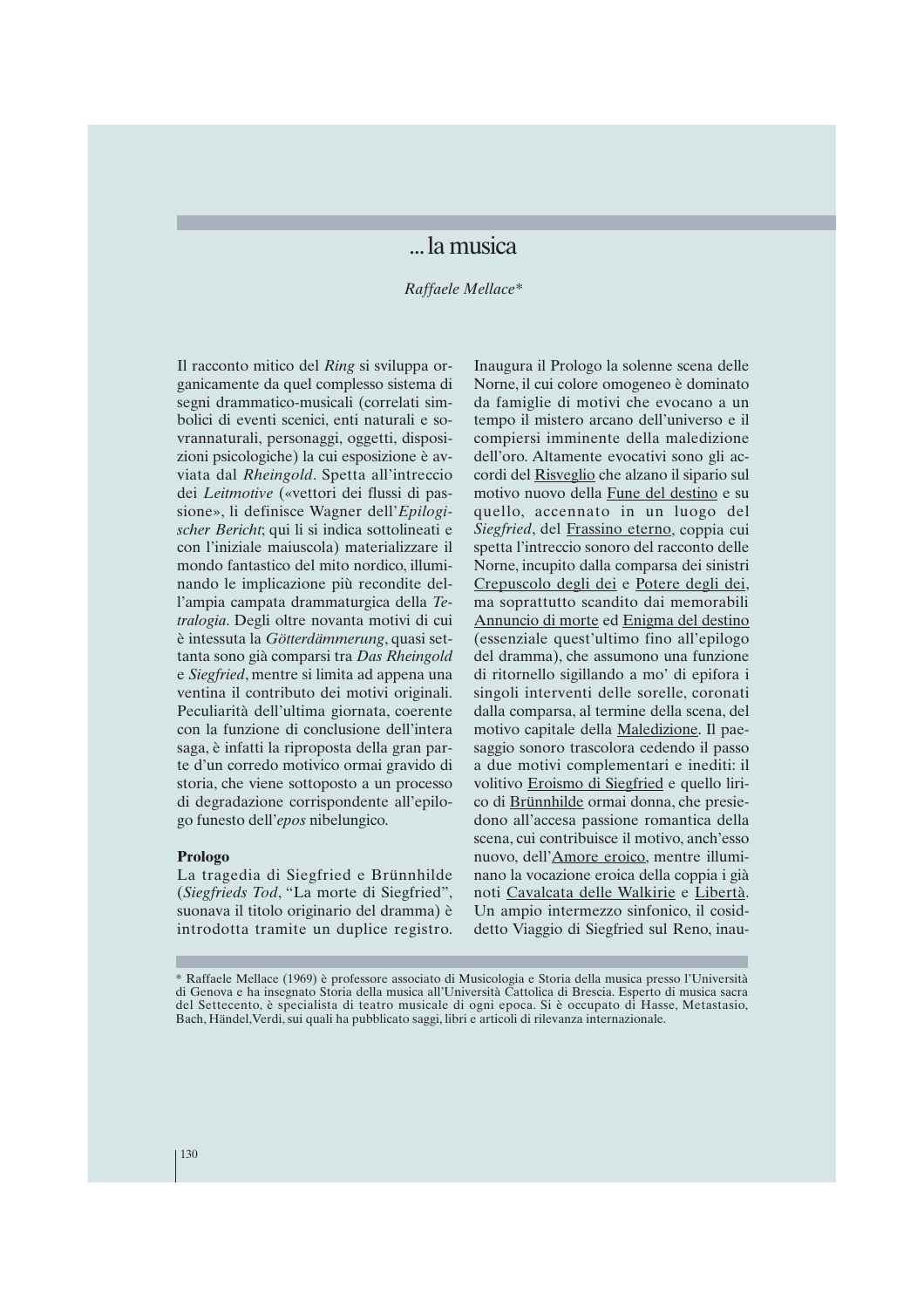gurato dal Corno di Siegfried, corona il Prologo riproponendo in diverse fasi i nodi tematici cruciali dell'epopea dell'Anello, culminando nel nefasto Dominio.

#### **Atto I**

Prosegue con l'Atto I la strategia di affidare a una coppia di motivi il ruolo dell'ordito su cui intessere la folla degli altri motivi: in questo caso Hagen e Ghibicunghi (aggressivi entrambi: più brutale il primo, eroico-cavalleresco il secondo), direttamente associati ai personaggi che rievocano ad apertura d'atto la vicenda di Siegfried (Uccello del bosco, Drago, Fafner, Anello, Corno di Siegfried ecc.). Attorno a Gutrune e al piano di Hagen s'insinuano le voci gentili e insidiose dell'*eros* (Seduzione, Freia, Pozione magica). Preparato da un colpo di genio d'ironia tragica, esemplare delle potenzialità semantiche dei *Leitmotive* (mentre Hagen accoglie con affettata cordialità l'eroe, alle parole «Heil Siegfried, teurer Held!» lo smentisce terribile, *fortissimo* ai tromboni all'unisono e nella propria linea vocale, la Maledizione), l'avvento di Siegfried imprime una svolta eroica, con l'infittirsi di motivi genuini (Siegfried, Amore eroico) o ingannevoli (Amicizia). Alla comparsa di Gutrune, la somministrazione del filtro magico evoca il patrimonio motivico, derivato dal *Siegfried* o nuovo, legato dell'*eros* (Gutrune, Incanto d'amore, Pozione magica, Passione amorosa, Seduzione, Estasi d'amore). Il processo mnestico cui è sottoposto Siegfried preda dell'incantesimo si popola di un immaginario che rimanda a Brünnhilde sulla rupe (Incantesimo del fuoco, Loge), finché il Giuramento di fratellanza non sancisce, contaminato dalla Maledizione, la decisione dell'eroe. A mo' d'intermezzo prima della III scena, la fosca solitudine (la "Veglia") di Hagen, proiettata sul sordo pulsare dell'Annientamento, è attraversata dai segni della prevaricazione (Hagen, Dominio, Oro del Reno). Col ritorno alla Rupe delle Walkirie la musica ripristina il corredo tematico della I giornata, euforico (Cavalcata e Grido di guerra delle Walkirie) o disforico (Sdegno, Disperazione di Wotan, Annuncio di morte), il Walhalla, l'Oro del Reno e il motivo nuovo della Sventura, mentre l'infausto attaccamento di Brünnhilde all'Anello provoca il reiterato risuonare della Maledizione. L'incontro drammatico con Siegfried su cui l'atto si chiude è calato nella trama armonica e timbrica determinata dall'enigmatico Elmo magico, mentre a esacerbare la violenza espressiva della scena s'incarica un manipolo di motivi cupi: Annientamento, Maledizione, Ghibicunghi, Hagen.

#### **Atto II**

Come il Prologo, anche l'Atto II si apre tra le tenebre. Nel mondo notturno dei Nibelunghi, il dialogo padre-figlio (rapporto in evidenza già dalle prime parole, «Schläfst du, Hagen, mein Sohn?», poi trasformate in verso-ritornello) s'incardina sull'onnipresente motivo dell'Annientamento che ha già sorretto l'intero preludio sinfonico. Cru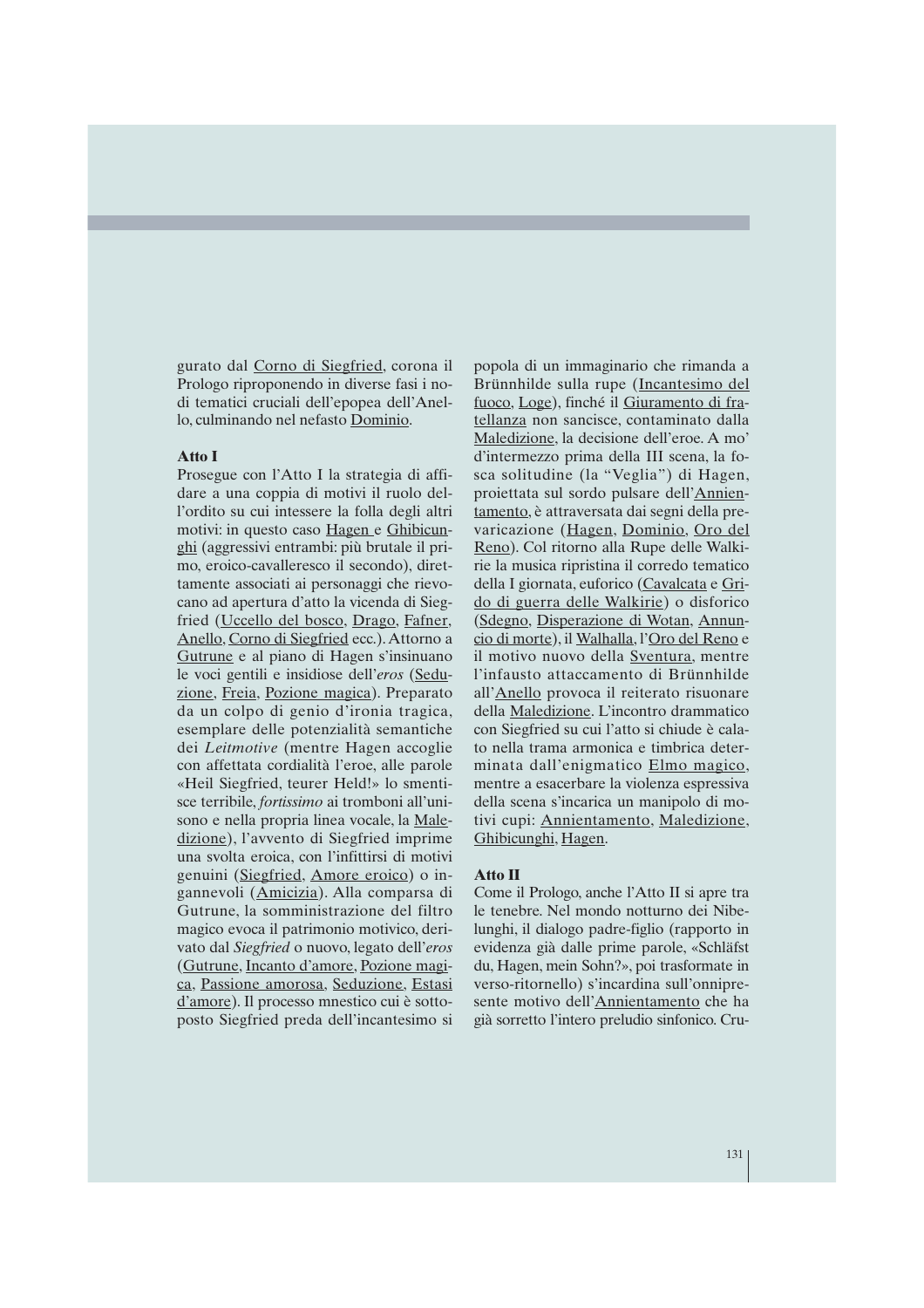ciale anche l'Anello, manifestazione sonora dell'ossessione di Alberich, popolata dal balenare corrusco di frammenti di memoria (Spada, Fafner ecc.), mentre il Nibelungo si congeda sulle note sinistre della Maledizione. La comparsa di Siegfried, preparata dall'attesa dell'Alba, implica una nuova serie di motivi baldanzosi (Gioia di Hagen, Nozze), la cui apparente giovialità cela tuttavia il piano fraudolento in atto; d'altro canto intesse la scena un repertorio di motivi primigeni, risalenti ancora al *Rheingold* (Loge, Elmo magico), cui spetta il compito di rievocare l'impresa della cattura di Brünnhilde. L'appello di Hagen ai guerrieri vassalli, orrendamente intonato sul motivo della Servitù, scatena il primo momento corale della *Tetralogia*, la cui violenza espressiva è veicolata dall'avvicendarsi di motivi dinamici, brutali e ritmicamente imparentati (Guerrieri, Ghibicunghi, Nozze, Gioia di Hagen). Assai più complesso lo sviluppo della scena IV, il cui avvio, con la comparsa di Brünnhilde, incardinato sulle Nozze, accoglie il nuovo motivo capitale della Sventura di Brünnhilde, mentre risuona regolarmente l'inquietante Enigma del destino. Quando il lirismo di Brünnnhilde ne avrà segnalato la debolezza, il racconto della sottrazione dell'anello attiva nuovamente il sinistro sfondo dell'Annientamento, su cui si proietta la piccola folla di motivi originari del *Rheingold*. Mentre Brünnhilde, umiliata dal tradimento, maledice Siegfried, riprende il sopravvento il motivo della Sventura. Una fitta polifonia di motivi (Annientamento, Servitù, Amore eroico, Loge) immette allora al fatidico Giuramento, culmine della sce-

na, che si chiude con la partenza di Siegfried, Gutrune e dei vassalli sulle note spensierate delle Nozze. Non meno complessa la scena conclusiva, introdotta da un denso intermezzo sinfonico: il diverbio serrato tra Brünnhilde, Hagen e Gunther è aperto dall'attonita meditazione dell'eroina sul comportamento incomprensibile di Siegfried (Enigma del destino, Amore eroico). Prosegue con le proposte fraudolente di Hagen, che, richiamandosi alla sacralità del Giuramento, introduce i motivi nefasti del Patto di vendetta e dell'Assassinio, mentre lampeggia intermittente il livido Annientamento. Allargatosi a Gunther, il dialogo assume un'inflessione pensosa e inquieta, tingendosi dell'Espiazione e della Sventura, cui si assocerà, accanto agli strumenti subdoli del piano di Hagen (Gutrune, Seduzione), la costellazione dei motivi più aggressivi e nefasti: Hagen, Annientamento, e soprattutto il Patto di vendetta, ultima parola dell'atto, a sipario già calato.

#### **Atto III**

Ad avvio del Preludio spetta al motivo della Servitù (integrato nel Patto di vendetta risuonato alla fine dell'atto precedente) contraddire il baldanzoso squillo del Corno di Siegfried che pareva aprire l'atto sotto migliori auspici. Effettivamente, preparata dal Preludio, la I scena ci immette nel primigenio, innocente mondo naturale con cui il *Ring* s'era inaugurato, incardinata su un unico motivo pressoché continuo, punteggiato dal balenare dell'Oro del Reno: il Girotondo (impropriamente "Allegria delle Figlie del Reno"), che descrive il moto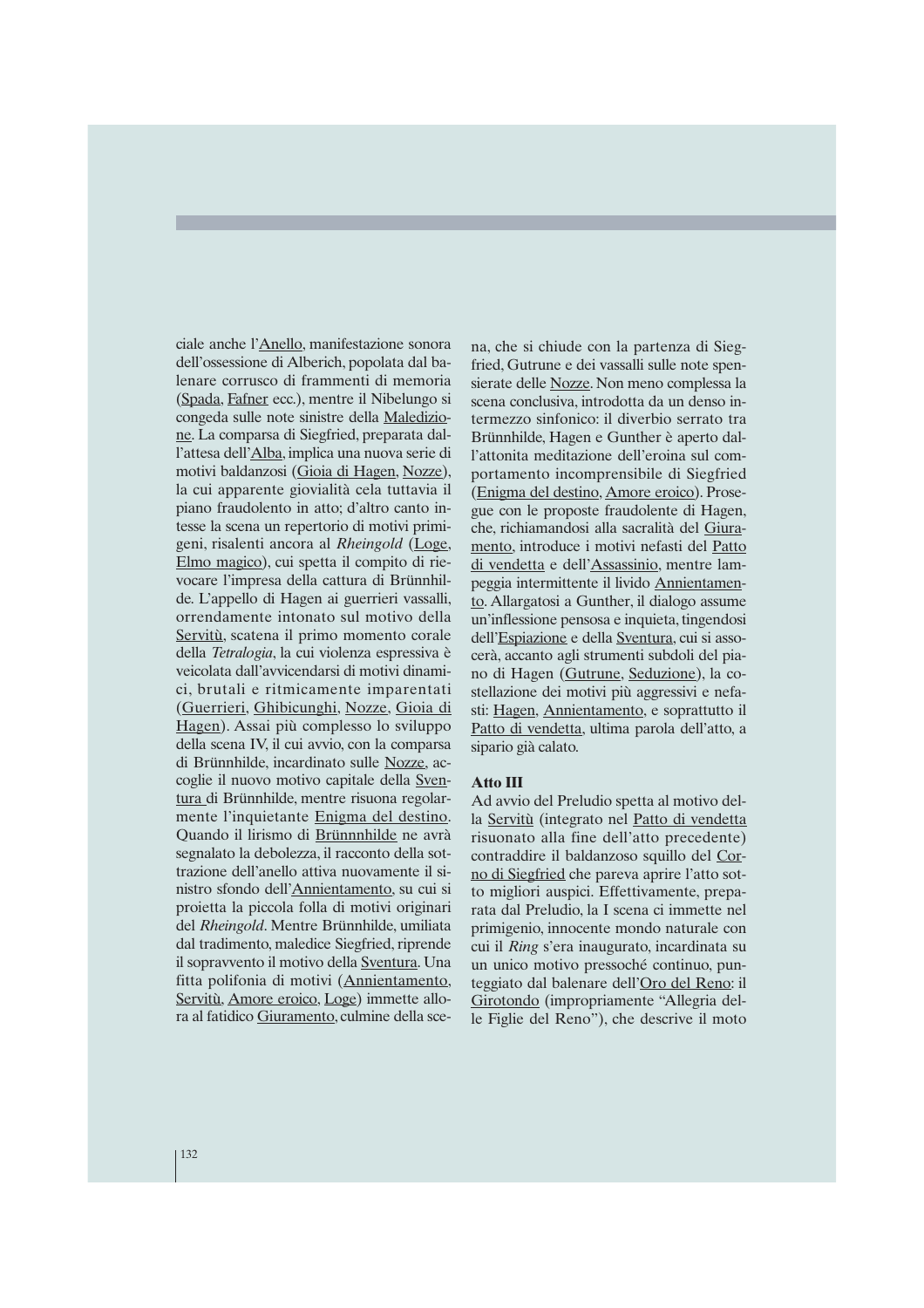perpetuo, la danza acquatica («Schwimmreigen») delle tre ondine. Con l'avvento di Siegfried il Girotondo si apre ad altri due motivi di pari importanza, lo Scherzo e l'Anello. A fine scena, l'ammonimento delle Figlie del Reno si colora dei toni tragici della Maledizione e della Fune del destino. Simmetricamente all'apertura del Preludio, Servitù e Corno di Siegfried traghettano l'eroe alla II scena. La provocazione di Hagen (Seduzione e Ghibicunghi) avvia una tessitura motivica complessa che rievoca le gesta dell'eroe (Girotondo, Corno di Siegfried, Ucello del bosco), presagendone la fine (Patto di vendetta, Espiazione). L'ampia arcata narrativa del racconto di Siegfried si anima dei motivi costitutivi della II giornata e della sua preistoria nella I (Nibelunghi, Meditazione di Mime, Educazione di Mime, Wälsidi, Mormorio e Uccello del bosco, Incantesimo del fuoco, Sonno), mentre il languido motivo della Seduzione guida la mano di Hagen nel mescere la bevanda drogata. La rapida sequenza dell'assassinio di Siegfried è organizzata col ricorso a pochi, scelti motivi: Maledizione, Dominio, Siegfried, Morte, Enigma del destino ed Espiazione. L'estremo monologo di Siegfried rivolto a Brünnhilde (Incanto ed Estasi d'amore) si apre commosso sugli accordi del Risveglio, per chiudersi sull'arcano Enigma del destino. S'avvia allora, con l'esplodere del motivo, drammatico e solenne, della Morte, la Marcia funebre di Siegfried, nel corso della quale sfilano in corteo i motivi eroici o sentimentali che caratterizzano l'eroe: Eroismo dei Wälsidi, Wälsi, Sieglinde, Amore,

Spada, Siegfried ecc. Spetta al delicato motivo di Gutrune, tra frammenti trasfigurati del Corno di Siegfried, aprire l'ultima scena della *Tetralogia* con un monologo chiuso dalla Sventura. Dissipa tanta delicatezza introspettiva l'irruzione di Hagen (Patto di vendetta, corredato ironicamente da Nozze, Eroismo di Siegfried ed Espiazione), che si vanta del delitto (Hagen, Assassinio, Giuramento) e pretende come compenso l'anello (Anello, Maledizione): la mano dell'eroe morto si leva allora minacciosa, scortata dal motivo della Spada. La comparsa di Brünnhilde avvia la conclusione della tragedia e trasforma il paesaggio sonoro: la violenza di Hagen cede il passo al patrimonio motivico con cui l'opera s'era aperta: l'arcano linguaggio di Enigma del destino, Crepuscolo degli dei, Erda, Annuncio di morte. Il monologo di Brünnhilde attraversa varie fasi: Potere degli dei e Incantesimo del fuoco presiedono alla preparazione del rogo; Incanto d'amore ed Enigma del destino commentano la contemplazione della salma di Siegfried; la musica associata al fuoco e alle Walkirie prepara la strada al sorgere, etereo, del motivo della Redenzione d'amore (o della "Glorificazione di Brünnhilde") fugacemente enunciato nella I giornata, predominante nella conclusione del monologo e ultima (palingenetica?) parola della *Tetralogia*, quando l'orchestra si sarà incaricata di narrare, per pura via di musica assoluta, la ciclica restituzione dell'anello al Reno (Onde, Girotondo, Figlie del Reno) e il concomitante crepuscolo degli dei (Walhalla, Potere degli dei, Crepuscolo degli dei).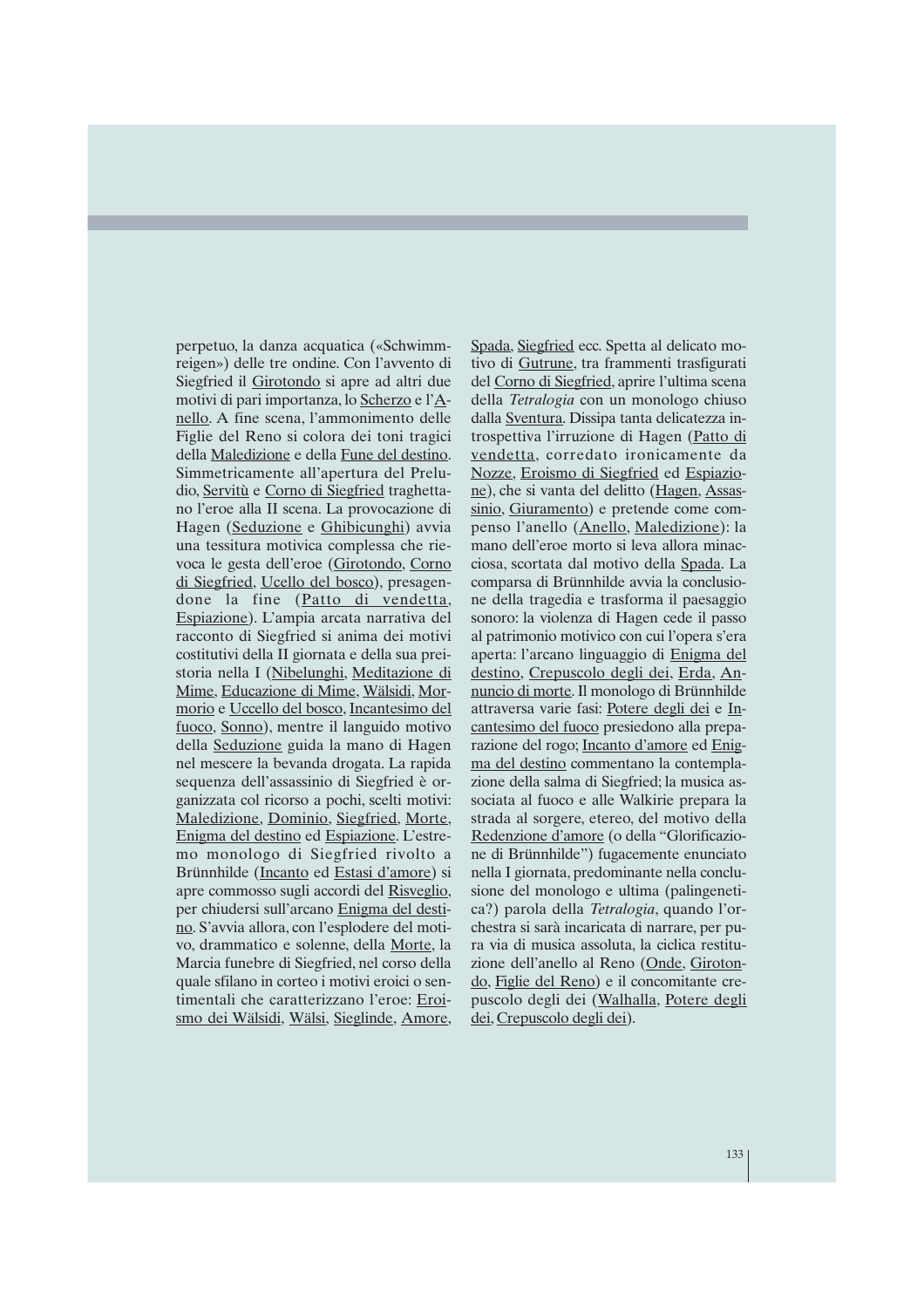#### **Richard Wagner**

## Götterdämmerung

*Dritter Tag aus dem Bühnenfestspiel "Der Ring des Nibelungen" in drei Aufzügen*

PERSONEN

**Richard Wagner**

## Crepuscolo degli dei

*Terza giornata della sagra scenica "L'anello del Nibelungo" in tre atti*

> Traduzione italiana di **Franco Serpa**

Motivi conduttori a cura di **Raffaele Mellace**

PERSONAGGI

**Siegfried Gunther Hagen Alberich Brünnhilde Gutrune Waltraute Die Nornen Die Rheintöchter Mannen. Frauen**

**Gunther Hagen Alberich Brünnhilde Gutrune Waltraute Le Norne Le figlie del Reno Guerrieri. Donne**

**Siegfried**

*Prima esecuzione assoluta: Bayreuth, Festspielhaus, 17 agosto 1876*

*(Proprietà Fondazione Teatro alla Scala)*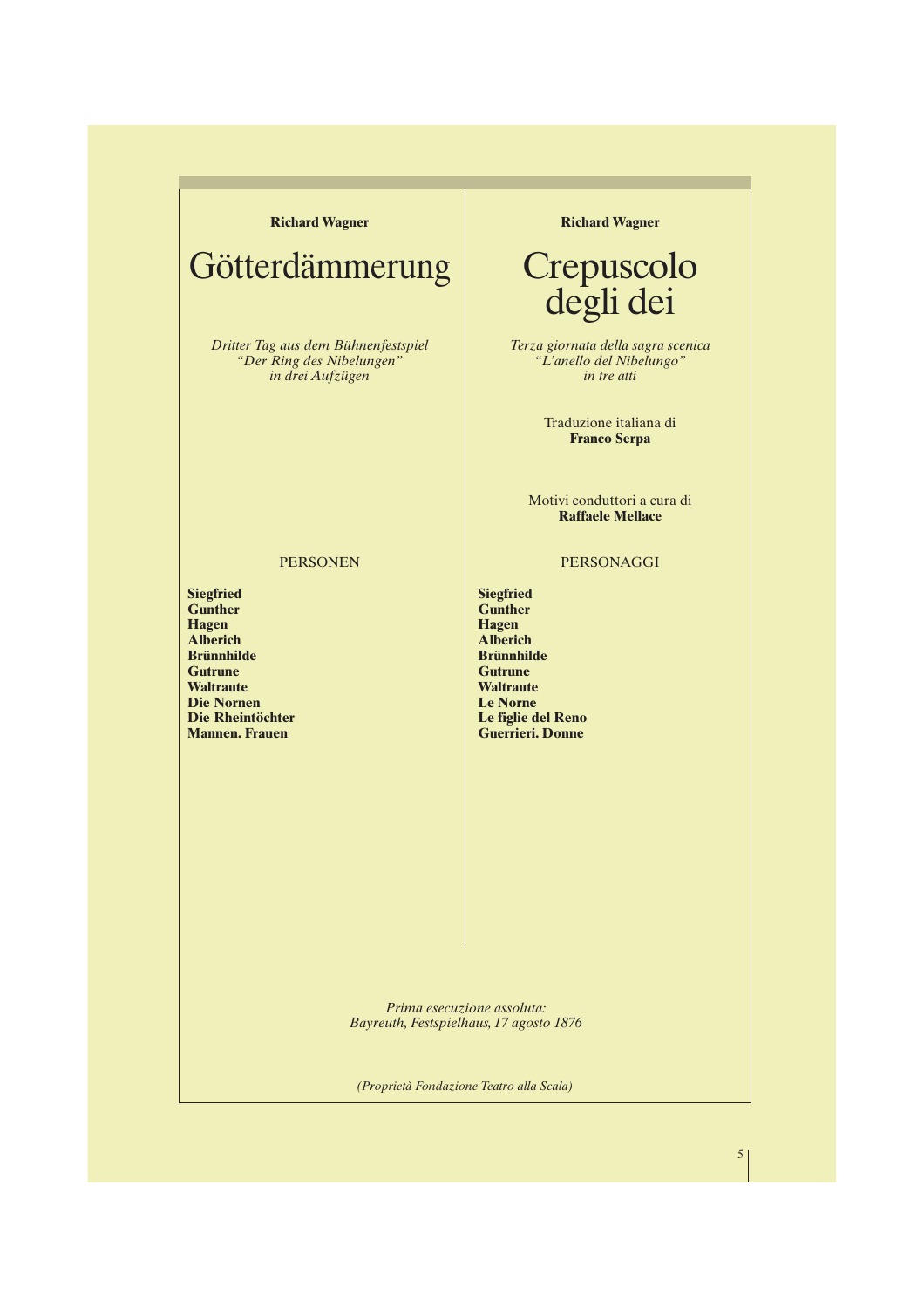| <b>Vorspiel</b>                                                                                                                                                                                                                                                                                                                                                                                                                                                                                               | <b>IRISVEGLIO ERDA ONDE Prologo</b>                                                    |                                                                                                                                                                                                                                                                                                                                                                                                                                                                                                                                         |
|---------------------------------------------------------------------------------------------------------------------------------------------------------------------------------------------------------------------------------------------------------------------------------------------------------------------------------------------------------------------------------------------------------------------------------------------------------------------------------------------------------------|----------------------------------------------------------------------------------------|-----------------------------------------------------------------------------------------------------------------------------------------------------------------------------------------------------------------------------------------------------------------------------------------------------------------------------------------------------------------------------------------------------------------------------------------------------------------------------------------------------------------------------------------|
| Auf dem Felsen der Walküren                                                                                                                                                                                                                                                                                                                                                                                                                                                                                   |                                                                                        | <b>ENIGMA DEL DESTINO Sulla rupe delle Walkirie</b>                                                                                                                                                                                                                                                                                                                                                                                                                                                                                     |
| (Die Szene ist dieselbe wie am Schlusse<br>des zweiten Tages)                                                                                                                                                                                                                                                                                                                                                                                                                                                 | <b>FUNE DEL</b><br><b>DESTINO</b>                                                      | (La scena è la stessa del finale della<br>seconda giornata)                                                                                                                                                                                                                                                                                                                                                                                                                                                                             |
| (Nacht. Aus der Tiefe des Hintergrundes<br>leuchtet Feuerschein. – Die drei Nornen,<br>hohe Frauengestalten in langen dunklen<br>und schleierartigen Faltengewändern.<br>Die erste (älteste) lagert im Vordergrund<br>rechts unter der breitästigen Tanne; die<br>zweite (jüngere) ist an einer Steinbank<br>vor dem Felsengemach hingestreckt; die<br>dritte (jüngste) sitzt in der Mitte des Hin-<br>tergrundes auf einem Felssteine des Hö-<br>hensaumes. Eine Zeit lang herrscht düs-<br>teres Schweigen) |                                                                                        | (Notte. Dal buio dello sfondo lampeggia<br>un bagliore di fuoco. – Le tre Norne, alte<br>figure femminili in lunghe vesti, scure e<br>leggere, con ampie pieghe. La prima (la<br>più anziana) si trova sulla destra, sotto i<br>larghi rami dell'abete, al proscenio; la se-<br>conda (più giovane) è distesa su una<br>panca di pietra davanti all'antro roccio-<br>so; la terza (la più giovane) siede al cen-<br>tro dello sfondo su un tronco di roccia<br>al margine dell'altura. Per un certo tem-<br>po domina un cupo silenzio) |
| Die erste Norn<br>(ohne sich zu bewegen)<br>Welch Licht leuchtet dort?                                                                                                                                                                                                                                                                                                                                                                                                                                        | <b>FRASSINO</b><br><b>ETERNO</b>                                                       | <b>Prima Norna</b><br>(restando immobile)<br>Che luce lampeggia laggiù?                                                                                                                                                                                                                                                                                                                                                                                                                                                                 |
| <b>Die zweite Norn</b><br>Dämmert der Tag schon auf?                                                                                                                                                                                                                                                                                                                                                                                                                                                          |                                                                                        | <b>Seconda Norna</b><br>Già si leva il giorno?                                                                                                                                                                                                                                                                                                                                                                                                                                                                                          |
| <b>Die dritte Norn</b><br>Loges Heer<br>lodert feurig um den Fels.<br>Noch ist's Nacht.<br>Was spinnen und singen wir nicht?                                                                                                                                                                                                                                                                                                                                                                                  | <b>LOGE</b><br><b>FUNE DEL DESTINO</b>                                                 | <b>Terza Norna</b><br>È la schiera di Loge<br>che arde attorno alla rupe.<br>Ancora è notte.<br>Perché non filiamo cantando?                                                                                                                                                                                                                                                                                                                                                                                                            |
| <b>Die zweite Norn</b><br>$(zu \, der \,ersten)$<br>Wollen wir spinnen und singen,<br>woran spannst du das Seil?                                                                                                                                                                                                                                                                                                                                                                                              | <b>MAGIA DEL SONNO</b>                                                                 | <b>Seconda Norna</b><br>(alla prima)<br>Se vogliamo filare cantando,<br>a che la fune tu tendi?                                                                                                                                                                                                                                                                                                                                                                                                                                         |
| Die erste Norn<br>(erhebt sich und knüpft während ihres<br>Gesanges ein goldenes Seil mit dem ei-<br>nen Ende an einen Ast der Tanne)<br>So gut und schlimm es geh',<br>schling' ich das Seil und singe. -<br>An der Weltesche<br>wob ich einst,<br>da groß und stark<br>dem Stamm entgrünte                                                                                                                                                                                                                  | <b>FUNE DEL DESTINO</b><br><b>FRASSINO</b><br><b>ETERNO</b><br><b>FUNE DEL DESTINO</b> | <b>Prima Norna</b><br>(si alza e durante il suo canto allaccia a<br>un ramo dell'abete uno dei capi di una<br>fune d'oro)<br>Bene o male che vada,<br>la fune avvolgo e canto. -<br>Accanto al frassino eterno<br>tessevo un giorno,<br>quando grande e gagliardo<br>verdeggiava dal tronco                                                                                                                                                                                                                                             |
| weihlicher Aste Wald;<br>im kühlen Schatten<br>rauscht' ein Quell,<br>Weisheit raunend <sup>1</sup><br>rann sein Gewell <sup>2</sup> :                                                                                                                                                                                                                                                                                                                                                                        | <b>FRASSINO ETERNO</b><br><b>WALHALLA</b>                                              | di sacri rami un bosco;<br>nell'ombra fresca<br>mormorava una fonte,<br>saggezza suggeriva <sup>1</sup><br>scorrendo l'acqua <sup>2</sup> :                                                                                                                                                                                                                                                                                                                                                                                             |
| da sang ich heil'gen Sinn.<br>Ein kühner Gott<br>trat zum Trunk an den Quell;<br>seiner Augen eines<br>zahlt er als ewigen Zoll.<br>Von der Weltesche                                                                                                                                                                                                                                                                                                                                                         | <b>IFRASSINO ETERNO</b><br><b>WALHALLA</b>                                             | e il sacro senso io ne cantavo.<br>Un intrepido iddio<br>venne alla fonte per bere;<br>uno degli occhi<br>donò per eterno tributo.<br>Dal frassino del mondo                                                                                                                                                                                                                                                                                                                                                                            |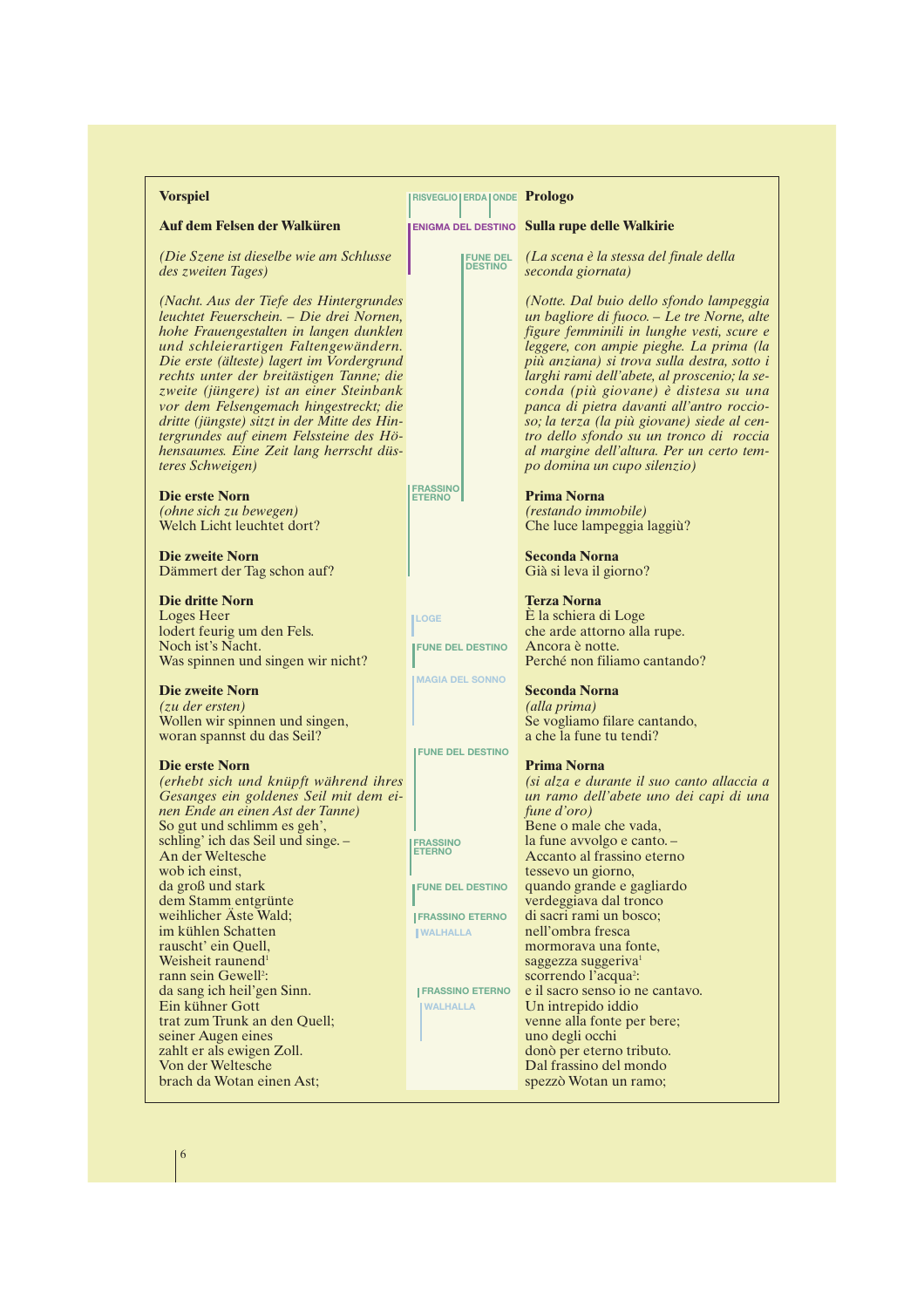| eines Speeres Schaft                         | <b>I PATTO</b>                                   | l'asta di una lancia                                |
|----------------------------------------------|--------------------------------------------------|-----------------------------------------------------|
| entschnitt der Starke dem Stamm.             |                                                  | recise quel forte dal tronco.                       |
| In langer Zeiten Lauf                        |                                                  | Nel lungo corso dei tempi                           |
| zehrte die Wunde den Wald;                   |                                                  | il taglio inaridì la selva;                         |
| falb fielen die Blätter,                     |                                                  | giallo cadde il fogliame,                           |
| dürr darbte der Baum:                        | <b>I FRASSINO CREPUSCOLO</b><br>ETERNO DEGLI DEI |                                                     |
|                                              |                                                  | disseccato l'albero morì:                           |
| traurig versiegte                            |                                                  | triste si esaurì                                    |
| des Quelles Trank;                           |                                                  | il getto della fonte;                               |
| trüben Sinnes                                |                                                  | di senso oscuro                                     |
| ward mein Gesang.                            | <b>I FRASSINO ETERNO</b>                         | diventò il mio canto.                               |
| Doch web' ich heut'                          | <b>FUNE DEL DESTINO</b>                          | Ma se oggi non più                                  |
| an der Weltesche nicht mehr,                 |                                                  | presso il frassino io filo,                         |
| muß mir die Tanne                            |                                                  | deve bastarmi l'abete                               |
| taugen, zu fesseln das Seil:                 |                                                  | a fissare la fune:                                  |
| singe, Schwester,                            |                                                  | canta, sorella,                                     |
| – dir werf ich's zu –                        |                                                  | – ecco, la getto –                                  |
| weißt du wie das wird?                       | <b>I ANNUNCIO DI MORTE</b>                       | sai come andrà?                                     |
|                                              |                                                  |                                                     |
| Die zweite Norn                              |                                                  | <b>Seconda Norna</b>                                |
| (windet das ihr zugeworfene Seil um ei-      |                                                  | (la fune che le è stata lanciata, la avvolge        |
| nen hervorspringenden Felsstein am Ein-      |                                                  | a una pietra sporgente dalla rupe presso            |
| gang des Gemaches)                           |                                                  | l'entrata della caverna)                            |
| Treu berat'ner                               |                                                  | Rune di patti                                       |
|                                              |                                                  | fermi e fedeli                                      |
| Verträge Runen                               |                                                  |                                                     |
| schnitt Wotan                                | <b>I POTERE DEGLI DEI</b>                        | Wotan incise                                        |
| in des Speeres Schaft:                       |                                                  | nell'asta della lancia:                             |
| den hielt er als Haft <sup>3</sup> der Welt. |                                                  | che egli strinse a possesso <sup>3</sup> del mondo. |
| Ein kühner Held                              |                                                  | Un intrepido eroe                                   |
| zerhieb im Kampfe den Speer                  |                                                  | in duello infranse la lancia;                       |
| in Trümmer sprang                            | <b>RUNE</b>                                      | in frantumi volò                                    |
| der Verträge heiliger Haft.                  |                                                  | il sacro legame dei patti.                          |
| Da hieß Wotan                                | <b>IWALHALLA</b>                                 | Comandò allora Wotan                                |
| Walhalls Helden,                             |                                                  | agli eroi del Walhall                               |
| der Weltesche                                |                                                  | di abbattere a pezzi col tronco                     |
| welkes Geäst                                 | <b>CREPUSCOLO</b>                                | i disseccati rami                                   |
| mit dem Stamm in Stücke zu fällen:           | <b>DEGLI DEI</b>                                 | del frassino del mondo:                             |
| die Esche sank;                              |                                                  | l'albero cadde;                                     |
| ewig versiegte der Quell.                    |                                                  | per sempre s'inaridì la fonte.                      |
| Feßle ich heut'                              | <b>FRASSINO   FUNE DEL</b>                       | Se alla tagliente roccia                            |
| an dem scharfen Fels das Seil:               | <b>DESTINO</b><br><b>ETERNO</b>                  | oggi io fisso la fune:                              |
| singe, Schwester,                            |                                                  | canta, sorella,                                     |
| – dir werf ich's zu –                        |                                                  | $-$ ecco, la getto $-$                              |
| weißt du wie das wird?                       | <b>JANNUNCIO DI MORTE</b>                        | sai come andrà?                                     |
|                                              |                                                  |                                                     |
| <b>Die dritte Norn</b>                       |                                                  | <b>Terza Norna</b>                                  |
| (das Seil empfangend und dessen Ende         |                                                  | (afferra la fune e ne getta un capo dietro          |
| hinter sich werfend)                         |                                                  | $di\ s\acute{e}$                                    |
| Es ragt die Burg,                            |                                                  | Si innalza la rocca,                                |
| von Riesen gebaut:                           |                                                  | fatica dei giganti:                                 |
| mit der Götter und Helden                    |                                                  | con la sacra schiera                                |
| heiliger Sippe                               |                                                  | degli dei e degli eroi                              |
| sitzt dort Wotan im Saal.                    |                                                  | siede Wotan là nella sala.                          |
| Gehau'ner Scheite                            | <b>CREPUSCOLO DEGLI DEI</b>                      |                                                     |
|                                              | <b>POTERE DEGLI DEI</b>                          | Di infranti ceppi                                   |
| hohe Schicht                                 |                                                  | alta catasta                                        |
| ragt zuhauf                                  |                                                  | si ammassa enorme                                   |
| rings um die Halle:                          |                                                  | intorno alla reggia:                                |
| die Weltesche war dies einst!                | <b>IFRASSINO ETERNO</b>                          | quello era il frassino un tempo!                    |
| <b>Brennt</b> das Holz                       |                                                  | Arde la legna                                       |
| heilig brünstig und hell,                    |                                                  | sacra in un chiaro incendio,                        |
| sengt die Glut                               |                                                  | distrugge la vampa                                  |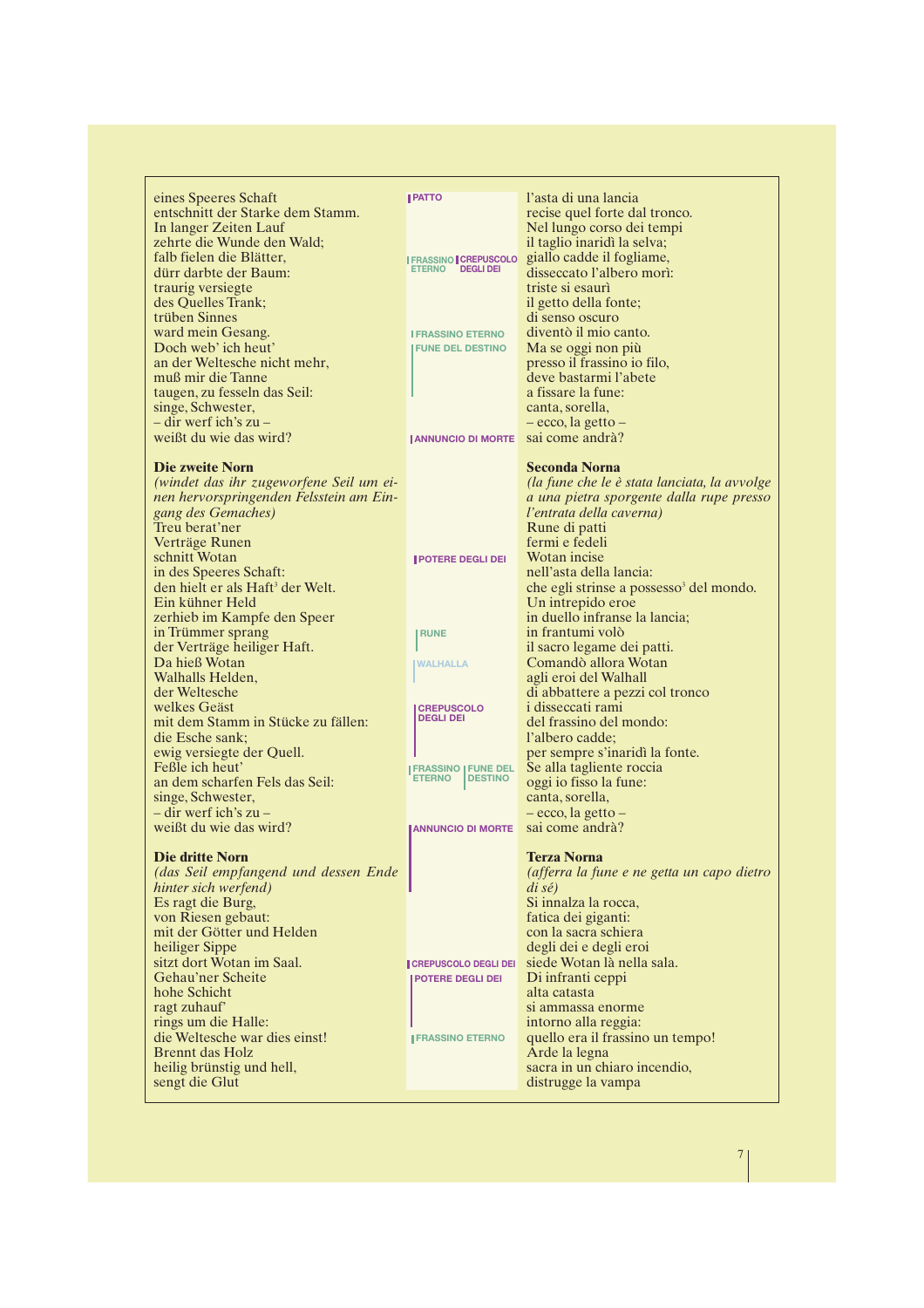| sehrend den glänzenden Saal,<br>der ewigen Götter Ende      |                                                                     | vorace la splendida sala,<br>ecco, la fine degli eterni |  |
|-------------------------------------------------------------|---------------------------------------------------------------------|---------------------------------------------------------|--|
| dämmert ewig da auf. -                                      | <b>  POTERE   WALHALLA<br/>DEGLI DEI   CREPUSCOLO<br/>DEGLI DEI</b> | dei eterna albeggia. -                                  |  |
| Wisset ihr noch?                                            | <b>ENIGMA DEL DESTINO</b>                                           | Altro sapete?                                           |  |
| So windet von neuem das Seil;                               | <b>IFUNE DEL DESTINO</b>                                            | Allora avvolgete di nuovo la fune;                      |  |
| von Norden wieder                                           |                                                                     | da nord ancora                                          |  |
| werf' ich's dir nach:                                       |                                                                     |                                                         |  |
|                                                             |                                                                     | la getto a te:                                          |  |
| spinne, Schwester, und singe!                               | <b>IMAGIA DEL SONNO</b>                                             | fila, sorella, e canta!                                 |  |
| (Sie wirft das Seil der zweiten Norn zu.   FUNE DEL DESTINO |                                                                     | (Getta la fune alla seconda Norna. Que-                 |  |
| Diese schwingt es der ersten hin, welche                    |                                                                     | sta la rimanda alla prima, che libera la                |  |
| das Seil vom Zweige löst und es an einen                    |                                                                     | fune dal ramo e di nuovo la lega ad un                  |  |
| anderen Ast wieder anknüpft)                                |                                                                     | altro ramo)                                             |  |
| Die erste Norn                                              |                                                                     | <b>Prima Norna</b>                                      |  |
| [bei ihrer Beschäftigung]                                   |                                                                     | [mentre è occupata con la fune]                         |  |
| (nach hinten blickend)                                      |                                                                     | (guardando all'indietro)                                |  |
| Dämmert der Tag?                                            | <b>ILOGE</b>                                                        | Si fa giorno?                                           |  |
| Oder leuchtet die Lohe?                                     |                                                                     | O splende l'incendio?                                   |  |
| Getrübt trügt sich mein Blick;                              |                                                                     | Turbato si confonde il mio sguardo;                     |  |
| nicht hell eracht' ich                                      |                                                                     | non chiaro osservo                                      |  |
| das heilig Alte,                                            |                                                                     | il sacro passato,                                       |  |
| da Loge einst                                               |                                                                     | quando Loge un giorno                                   |  |
| brannte in lichter Glut.                                    |                                                                     | divampò in fulgore di fuoco.                            |  |
| Weißt du, was aus ihm ward?                                 | <b>ANNUNCIO DI MORTE</b>                                            | Sai tu che ne avvenne?                                  |  |
|                                                             |                                                                     |                                                         |  |
| <b>Die zweite Norn</b>                                      |                                                                     | <b>Seconda Norna</b>                                    |  |
| (das zugeworfene Seil wieder um den                         |                                                                     | (legando di nuovo alla roccia la fune                   |  |
| Stein windend)                                              |                                                                     | <i>lanciata</i> )                                       |  |
| Durch des Speeres Zauber                                    | <b>POTERE DEGLI DEI</b>                                             | Con la magia della lancia                               |  |
| zähmte ihn Wotan;                                           |                                                                     | lo sottomise Wotan;                                     |  |
| Räte raunt' er dem Gott:                                    | <b>ILOGE</b>                                                        | moniti mormorò quello al dio:                           |  |
| an des Schaftes Runen,                                      |                                                                     | e per trovarsi libero                                   |  |
| frei sich zu raten,                                         |                                                                     | róse le rune dell'asta                                  |  |
| nagte zehrend sein Zahn:                                    |                                                                     | il dente suo avido:                                     |  |
| da mit des Speeres                                          | <b>POTERE DEGLI DEI</b>                                             | allora con la punta                                     |  |
| zwingender Spitze                                           |                                                                     | potente della lancia                                    |  |
| bannte ihn Wotan,                                           | <b>ILOGE</b>                                                        | l'adescò Wotan                                          |  |
| Brünnhildes Fels zu umbrennen. -                            |                                                                     | a coronare di fiamme la rupe di                         |  |
|                                                             |                                                                     | $[Brunnth1]0$                                           |  |
| Weißt du was aus ihm wird?                                  | <b>JANNUNCIO DI MORTE</b>                                           | Sai che sarà di lui?                                    |  |
| (Sie wirft das Seil der dritten Norn zu:                    | POTERE DEGLI DEI                                                    | (Getta la fune alla terza Norna: questa la              |  |
| diese wirft es wieder hinter sich)                          |                                                                     | rilancia dietro di sé)                                  |  |
| Die dritte Norn                                             |                                                                     | <b>Terza Norna</b>                                      |  |
| Des zerschlag'nen Speeres                                   |                                                                     | Dell'infranta lancia                                    |  |
| stechende Splitter                                          |                                                                     | le taglienti schegge                                    |  |
| taucht einst Wotan                                          |                                                                     | Wotan le spinge un giorno                               |  |
| dem Brünstigen tief in die Brust:                           |                                                                     | nel petto all'infuocato:                                |  |
| zehrender Brand                                             |                                                                     | avido un rogo                                           |  |
| zündet da auf;                                              |                                                                     | deflagra;                                               |  |
| den wirft der Gott                                          | <b>  POTERE DEGLI DEI</b>                                           | lo spinge il dio                                        |  |
| in der Weltesche                                            | <b>WALHALLA</b>                                                     | su gli ammucchiati tronchi                              |  |
| zuhauf geschichtete Scheite.-                               |                                                                     | del frassino del mondo. -                               |  |
| Wollt ihr wissen                                            | <b>IMAGIA DEL SONNO</b>                                             | Volete apprendere                                       |  |
| wann das wird?                                              |                                                                     | quando sarà?                                            |  |
| Schwinget, Schwestern, das Seil! -                          |                                                                     | <b>JENIGMA DEL DESTINO</b> Tirate, sorelle, la fune! -  |  |
| (Sie wirft das Seil zurück; die zweite                      | <b>MAGIA DEL SONNO</b>                                              | (Getta indietro la fune; la seconda Norna               |  |
| Norn windet es auf und wirft es der ers-                    |                                                                     | la riavvolge e di nuova la getta alla pri-              |  |
| <i>ten wieder zu</i> )                                      |                                                                     | ma)                                                     |  |
|                                                             |                                                                     |                                                         |  |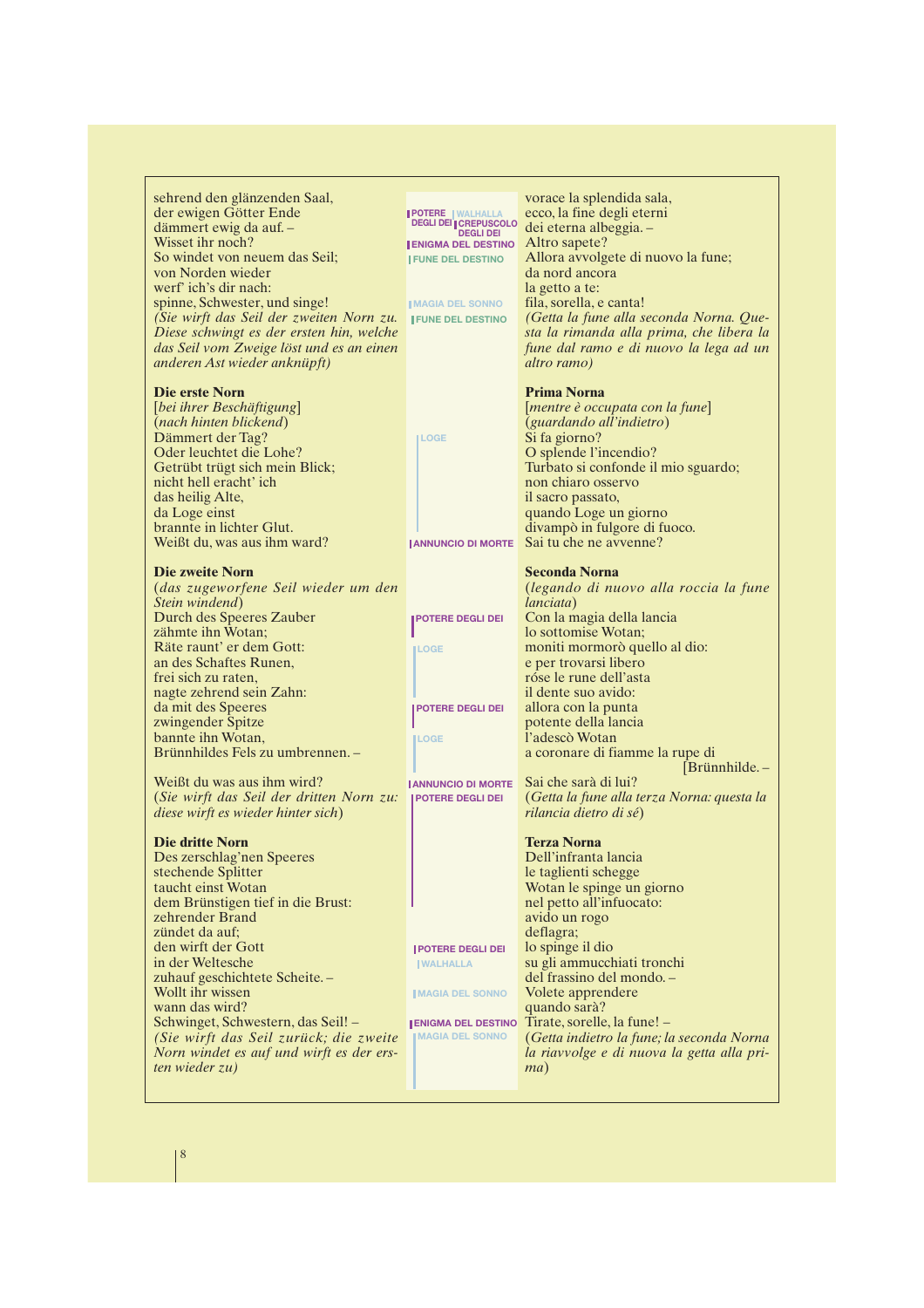| Die erste Norn                                                                                                                                                                                                                                                             | <b>IMAGIA DEL SONNO</b>                               | <b>Prima Norna</b>                                                                                                                                                                                                                                       |
|----------------------------------------------------------------------------------------------------------------------------------------------------------------------------------------------------------------------------------------------------------------------------|-------------------------------------------------------|----------------------------------------------------------------------------------------------------------------------------------------------------------------------------------------------------------------------------------------------------------|
| (das Seil von neuem anknüpfend)                                                                                                                                                                                                                                            |                                                       | (di nuova annodando la fune)                                                                                                                                                                                                                             |
| Die Nacht weicht;                                                                                                                                                                                                                                                          |                                                       | La notte cede;                                                                                                                                                                                                                                           |
| nichts mehr gewahr' ich:                                                                                                                                                                                                                                                   |                                                       | io nulla più scorgo:                                                                                                                                                                                                                                     |
| des Seiles Fäden                                                                                                                                                                                                                                                           |                                                       | i fili della fune                                                                                                                                                                                                                                        |
|                                                                                                                                                                                                                                                                            |                                                       |                                                                                                                                                                                                                                                          |
| find' ich nicht mehr:                                                                                                                                                                                                                                                      |                                                       | più non ritrovo;                                                                                                                                                                                                                                         |
| verflochten ist das Geflecht.                                                                                                                                                                                                                                              |                                                       | si aggroviglia l'intreccio.                                                                                                                                                                                                                              |
| Ein wüstes Gesicht                                                                                                                                                                                                                                                         | <b>JANELLO</b>                                        | Una confusa immagine                                                                                                                                                                                                                                     |
| wirrt mir wütend den Sinn:                                                                                                                                                                                                                                                 | <b>I RINUNCIA   ORO DEL</b><br><b>DELL'AMORE RENO</b> | turba assillante i miei sensi:                                                                                                                                                                                                                           |
| das Rheingold                                                                                                                                                                                                                                                              | <b>ICANTO DELLE</b>                                   | rubò Alberich un giorno                                                                                                                                                                                                                                  |
| raubte Alberich einst:                                                                                                                                                                                                                                                     | <b>FIGLIE DEL RENO</b>                                | l'oro del Reno:                                                                                                                                                                                                                                          |
| weißt du was aus ihm ward?                                                                                                                                                                                                                                                 | <b>ENIGMA DEL DESTINO</b>                             | sai che ne avvenne?                                                                                                                                                                                                                                      |
|                                                                                                                                                                                                                                                                            | <b>IANELLO</b>                                        |                                                                                                                                                                                                                                                          |
| Die zweite Norn                                                                                                                                                                                                                                                            |                                                       | <b>Seconda Norna</b>                                                                                                                                                                                                                                     |
| (windet mit mühevoller Hast das Seil um                                                                                                                                                                                                                                    |                                                       | (con fretta affannata avvolge la fune at-                                                                                                                                                                                                                |
| den zackigen Stein des Gemaches)                                                                                                                                                                                                                                           |                                                       | torno ad una tagliente sporgenza dell'an-<br>tro)                                                                                                                                                                                                        |
| Des Steines Schärfe                                                                                                                                                                                                                                                        |                                                       | L'aguzza pietra                                                                                                                                                                                                                                          |
| schnitt in das Seil:                                                                                                                                                                                                                                                       |                                                       | penetrò nella fune;                                                                                                                                                                                                                                      |
| nicht fest spannt mehr                                                                                                                                                                                                                                                     |                                                       | saldi più non si tendono                                                                                                                                                                                                                                 |
| der Fäden Gespinst;                                                                                                                                                                                                                                                        |                                                       | <i>i</i> nodi dei fili:                                                                                                                                                                                                                                  |
| verwirrt ist das Geweb'.                                                                                                                                                                                                                                                   |                                                       | sconnessa ne è la trama.                                                                                                                                                                                                                                 |
| Aus Not und Neid <sup>4</sup>                                                                                                                                                                                                                                              |                                                       | <b>IFUNE DEL DESTINO</b> Da afflizione e odio <sup>4</sup> sorge                                                                                                                                                                                         |
| ragt mir des Niblungen Ring:                                                                                                                                                                                                                                               | <b>IDOMINIO</b>                                       | l'anello del Nibelungo contro me:                                                                                                                                                                                                                        |
| ein rächender Fluch                                                                                                                                                                                                                                                        |                                                       | una maledizione                                                                                                                                                                                                                                          |
| nagt meiner Fäden Geflecht.                                                                                                                                                                                                                                                |                                                       | rode l'intreccio dei fili.                                                                                                                                                                                                                               |
| [Das Seil der dritten Norn zuwerfend]                                                                                                                                                                                                                                      |                                                       | [Gettando la fune alla terza Norna]                                                                                                                                                                                                                      |
| Weißt du, was daraus wird?                                                                                                                                                                                                                                                 | <b>ISPADA</b>                                         | Sai tu che ne avverrà?                                                                                                                                                                                                                                   |
|                                                                                                                                                                                                                                                                            |                                                       |                                                                                                                                                                                                                                                          |
| <b>Die dritte Norn</b><br><i>(das zugeworfene Seil hastig fassend)</i><br>Zu locker das Seil!<br>Mir langt es nicht.<br>Soll ich nach Norden<br>neigen das Ende,<br>straffer sei es gestreckt!<br>(Sie zieht gewaltsam das Seil an, dieses<br>reif(t)<br>$Es$ ri $\beta$ ! | <b>CORNO DI SIEGFRIED</b>                             | <b>Terza Norna</b><br>(afferrando in fretta la fune lanciata)<br>Troppo fiacca la fune!<br>Non mi arriva.<br>Se verso il nord<br>devo piegarne il capo,<br>si distenda decisa!<br>(Tira a sé con forza la fune, che si<br>$\textit{spezza}$<br>Spezzata! |
| Die zweite Norn                                                                                                                                                                                                                                                            | <b>IMALEDIZIONE</b>                                   | <b>Seconda Norna</b>                                                                                                                                                                                                                                     |
| $Es$ ri $\beta$ !                                                                                                                                                                                                                                                          |                                                       | Spezzata!                                                                                                                                                                                                                                                |
| Die erste Norn                                                                                                                                                                                                                                                             |                                                       | <b>Prima Norna</b>                                                                                                                                                                                                                                       |
| Es riß!                                                                                                                                                                                                                                                                    |                                                       | Spezzata!                                                                                                                                                                                                                                                |
| [Erschreckt fahren die Nornen auf und<br>treten nach der Mitte der Bühne zusam-                                                                                                                                                                                            |                                                       | [Atterrite le Norne balzano in piedi e si<br>riuniscono nel centro della scena]                                                                                                                                                                          |
| men                                                                                                                                                                                                                                                                        |                                                       |                                                                                                                                                                                                                                                          |
| (Sie fassen die Stücken des zerrissenen                                                                                                                                                                                                                                    | <b>IMALEDIZIONE</b>                                   | (Raccolgono i pezzi della fune strappata                                                                                                                                                                                                                 |
| Seiles und binden damit ihre Leiber an-                                                                                                                                                                                                                                    |                                                       | e con essi legano i loro corpi l'uno all'al-                                                                                                                                                                                                             |
| <i>einander</i> )                                                                                                                                                                                                                                                          |                                                       | tro)                                                                                                                                                                                                                                                     |
| Die drei Nornen                                                                                                                                                                                                                                                            |                                                       | <b>Le tre Norne</b>                                                                                                                                                                                                                                      |
| Zu End' ewiges Wissen!                                                                                                                                                                                                                                                     | <b>CREPUSCOLO DEGLI DEI</b>                           | L'eterno sapere è finito!                                                                                                                                                                                                                                |
| Der Welt melden                                                                                                                                                                                                                                                            | <b>MALEDIZIONE</b>                                    | Al mondo ormai più nulla                                                                                                                                                                                                                                 |
| Weise nichts mehr.                                                                                                                                                                                                                                                         |                                                       | annunciano le sagge.                                                                                                                                                                                                                                     |
| Hinab zur Mutter, hinab!                                                                                                                                                                                                                                                   | <b>IMAGIA DEL ENIGMA</b>                              | Giù alla madre, giù!                                                                                                                                                                                                                                     |
| (Sie verschwinden)                                                                                                                                                                                                                                                         | <b>DEL</b><br><b>SONNO</b>                            | (Scompaiono)                                                                                                                                                                                                                                             |
|                                                                                                                                                                                                                                                                            | <b>DESTINO</b>                                        |                                                                                                                                                                                                                                                          |
| [Der Tag, der zuletzt immer heller ge-  WÄLSIDI  BRÜNNHILDE [La luce del giorno, che aveva comincia-                                                                                                                                                                       |                                                       |                                                                                                                                                                                                                                                          |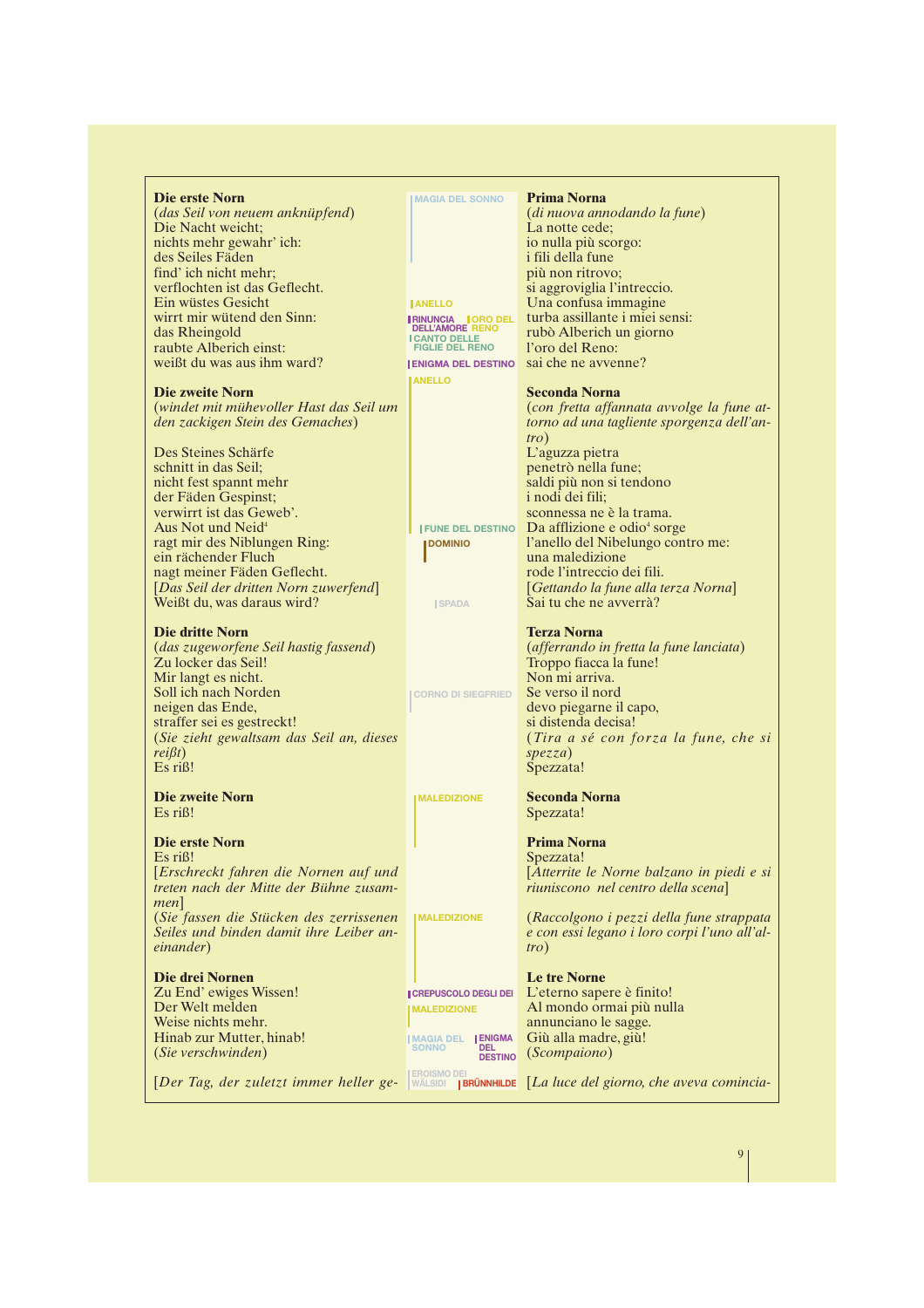| dämmert, bricht vollends ganz an und<br>dämpft den Feuerschein in der Tiefe]                                          | <b>EROISMO DEI WÄLSIDI</b>                     | to da poco a farsi più chiara, giunge ora<br>al massimo splendore e offusca il baglio-<br>re del fuoco nello sfondo]               |
|-----------------------------------------------------------------------------------------------------------------------|------------------------------------------------|------------------------------------------------------------------------------------------------------------------------------------|
| (Siegfried und Brünnhilde treten aus<br>dem Steingemache auf. Er ist in vollen<br>Waffen, sie führt ihr Roß am Zaume) | <b>CAVALCATA</b><br><b>DELLE WALKIRIE</b>      | (Siegfried e Brünnhilde escono dall'an-<br>tro roccioso. Siegfried è completamente<br>armato, lei tiene il cavallo per la briglia) |
| Brünnhilde<br>Zu neuen Taten,                                                                                         | <b>BRÜNNHILDE</b>                              | <b>Brünnhilde</b><br>Se a nuove gesta,                                                                                             |
| teurer Helde,<br>wie liebt' ich dich,                                                                                 |                                                | diletto eroe,<br>non ti lasciassi,                                                                                                 |
| ließ ich dich nicht?                                                                                                  |                                                | potrei amarti?                                                                                                                     |
| Ein einzig Sorgen<br>läßt mich säumen,                                                                                |                                                | Solo una pena<br>mi fa indugiare,                                                                                                  |
| daß dir zu wenig                                                                                                      | <b>JAMORE EROICO</b>                           | che tu dal mio valore                                                                                                              |
| mein Wert gewann!                                                                                                     |                                                | ben poco ottenga!                                                                                                                  |
| Was Götter mich wiesen,<br>gab ich dir:                                                                               |                                                | Ciò che gli dei m'insegnarono,<br>io a te l'ho dato:                                                                               |
| heiliger Runen                                                                                                        |                                                | di sacre rune                                                                                                                      |
| reichen Hort:                                                                                                         |                                                | ricco tesoro;                                                                                                                      |
| doch meiner Stärke<br>magdlichen Stamm                                                                                |                                                | ma la virginea fonte<br>della mia forza                                                                                            |
| nahm mir der Held,                                                                                                    | <b>INCANTO D'AMORE</b>                         | ora all'eroe appartiene                                                                                                            |
| dem ich nun mich neige.<br>Des Wissens bar,                                                                           | <b>BRÜNNHILDE</b>                              | a cui obbedisco.<br>Priva di sapere,                                                                                               |
| doch des Wunsches voll;                                                                                               |                                                | ma piena di passione;                                                                                                              |
| an Liebe reich,                                                                                                       |                                                | ricca d'amore,                                                                                                                     |
| doch ledig der Kraft,<br>mögst du die Arme                                                                            |                                                | ma povera di forza,<br>questa misera                                                                                               |
| nicht verachten,                                                                                                      |                                                | non vorrai spregiare                                                                                                               |
| die dir nur gönnen,                                                                                                   | <b>BRÜNNHILDE</b>                              | che solo il suo favore                                                                                                             |
| nicht geben mehr kann!                                                                                                | <b>AMORE EROICO</b>                            | e nulla altro può darti!                                                                                                           |
| <b>Siegfried</b>                                                                                                      |                                                | <b>Siegfried</b>                                                                                                                   |
| Mehr gabst du Wunderfrau,                                                                                             |                                                | <b>IEROISMO DI SIEGFRIED</b> Più mi hai dato, o sublime,                                                                           |
| als ich zu wahren weiß.<br>Nicht zürne, wenn dein Lehren                                                              |                                                | di quanto io so tenere.<br><b>AMORE IBRÜNNHILDE</b> Non adirarti, se la tua dottrina                                               |
| mich unbelehret ließ!                                                                                                 | <b>EROICO</b>                                  | indòtto mi ha lasciato!                                                                                                            |
| Ein Wissen doch wahr' ich wohl:                                                                                       |                                                | Ma un pensiero trattengo:                                                                                                          |
| daß mir Brünnhilde lebt;<br>eine Lehre lernt ich leicht:                                                              |                                                | vive per me Brünnhilde;<br>mi è facile un'idea:                                                                                    |
| Brünnhildes zu gedenken! -                                                                                            |                                                | ricordare Brünnhilde! -                                                                                                            |
| <b>Brünnhilde</b>                                                                                                     | <b>CAVALCATA DELLE</b>                         | <b>Brünnhilde</b>                                                                                                                  |
| Willst du mir Minne schenken,                                                                                         | <b>WALKIRIE</b><br><b>EROISMO DI SIEGFRIED</b> | Se amore vuoi donarmi,                                                                                                             |
| gedenke deiner nur,                                                                                                   |                                                | ricorda te soltanto,                                                                                                               |
| gedenke deiner Taten:                                                                                                 |                                                | ricorda le tue gesta:<br>ricorda la furia del fuoco,                                                                               |
| gedenk' des wilden Feuers,<br>das furchtlos du durchschrittest,                                                       | <b>AVVENTURA</b><br><b>SIEGFRIED</b>           | quando impavido passasti                                                                                                           |
| da den Fels es rings umbrann!                                                                                         |                                                | nell'incendio coronante la rupe!                                                                                                   |
| <b>Siegfried</b>                                                                                                      |                                                | <b>Siegfried</b>                                                                                                                   |
| Brünnhilde zu gewinnen!                                                                                               | <b>JAMORE EROICO</b>                           | Per conquistare Brünnhilde!                                                                                                        |
| <b>Brünnhilde</b>                                                                                                     | EROISMO DI SIEGFRIED Brünnhilde                |                                                                                                                                    |
| Gedenk' der beschildeten Frau,                                                                                        |                                                | Ricorda la donna in armi,                                                                                                          |
|                                                                                                                       |                                                |                                                                                                                                    |
| die in tiefem Schlaf du fandest,<br>der den festen Helm du erbrachst!                                                 | DELLE<br><b>DESTINO</b>                        | CAVALCATA JENIGMA DEL immersa in sonno profondo,<br>cui il solido elmo infrangesti!                                                |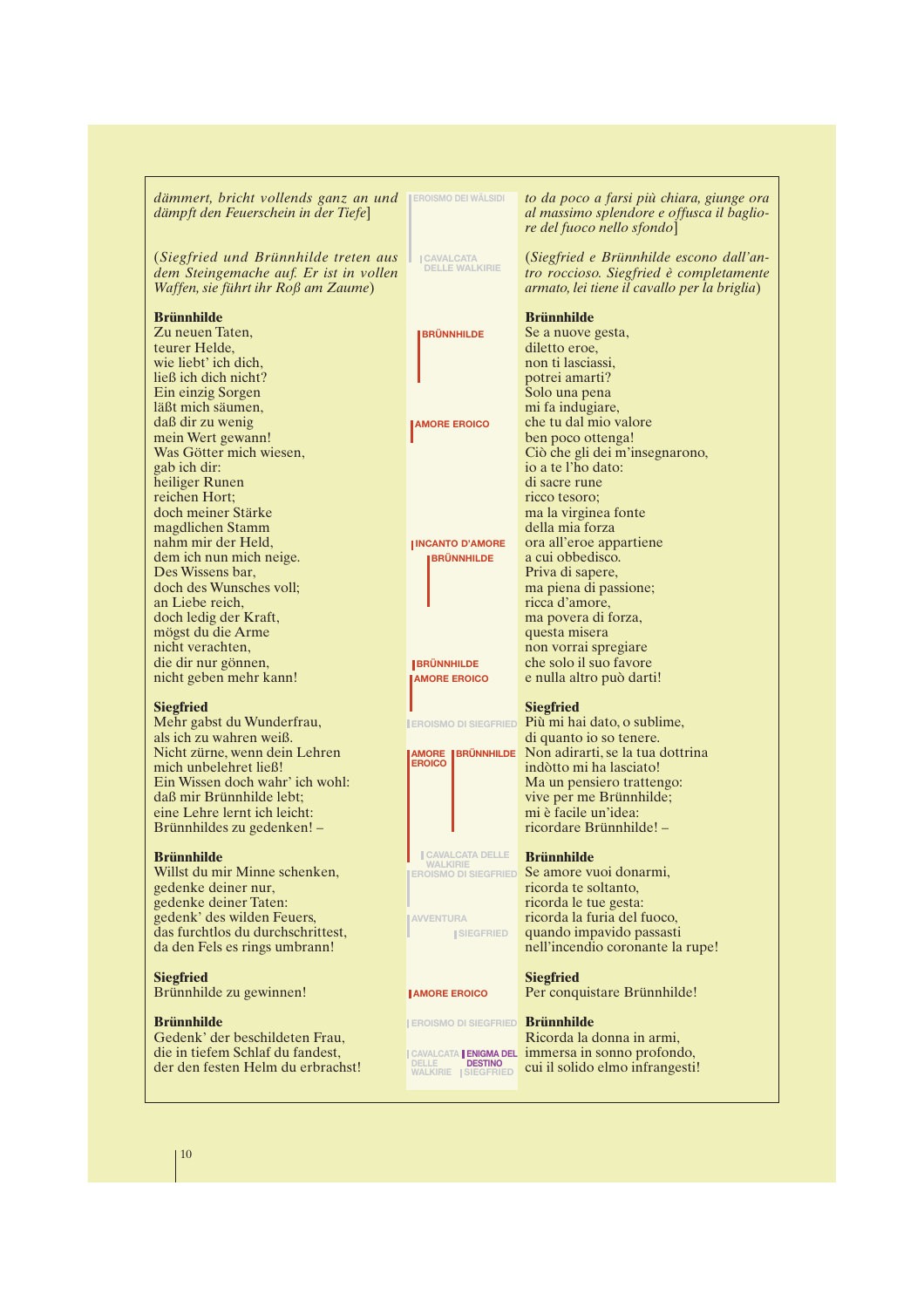| <b>Brünnhilde</b><br><b>Brünnhilde</b><br><b>BRÜNNHILDE</b><br>Gedenk' der Eide,<br>Ricorda i giuramenti<br>die uns einen;<br>che ci uniscono,<br>gedenk' der Treue,<br>la fedeltà ricorda,<br>die wir tragen;<br>nostra forza,<br>gedenk' der Liebe,<br>e l'amore ricorda,<br><b>AMORE EROICO</b><br>der wir leben:<br>nostra vita:<br>Brünnhilde brennt dann ewig<br>brucia così Brünnhilde nel tuo petto<br>heilig dir in der Brust.<br>a te sacra per sempre.<br>(Stringe Siegfried in un abbraccio)<br>(Sie umarmt Siegfried)<br>SIEGFRIED E BRÜNNHILDE<br><b>EREDI DEL MONDO</b><br><b>Siegfried</b><br><b>Siegfried</b><br>Laß' ich, Liebste, dich hier<br>Se ora, mia amata, ti lascio<br><b>EROISMO DI SIEGFRIED</b><br>nella sacra custodia delle fiamme,<br>in cambio della tua sapienza<br>questo anello ti porgo.<br><b>JANELLO</b><br>(Er hat den Ring Alberichs von seinem<br>(Ha tolto l'anello di Alberich dal suo di-<br>Finger gezogen und reicht ihn jetzt<br>to e ora lo consegna a Brünnhilde)<br>Brünnhilde dar)<br>Was der Taten je ich schuf,<br>Di quante imprese io feci,<br><b>ISIEGFRIED</b><br>dess' Tugend schließt er ein.<br>qui il valore è racchiuso.<br>Ich erschlug einen wilden Wurm,<br>Uccisi un serpe crudele,<br><b>DRAGO EROISMO DI</b><br><b>SIEGFRIED</b><br>che truce a lungo lo custodì.<br>der grimmig lang ihn bewacht.<br>Resti in te la sua forza,<br>als Weihegruß meiner Treu!<br>santa promessa della mia fede!<br><b>Brünnhilde</b><br><b>Brünnhilde</b><br>(voll Entzücken den Ring sich ansteckend)<br>(colma di emozione si infila l'anello)<br><b>JANELLO</b><br>Ihn geiz' ich als einziges Gut!<br>Gelosa lo tengo per mio unico bene!<br><b>JAMORE EROICO</b><br>Für den Ring nimm nun auch mein Roß!<br>Per l'anello prendi il mio destriero!<br>Ging sein Lauf mit mir<br>Faceva con me una volta<br>CAVALCATA <b>  ORO DEL</b><br>DELLE <b>RENO</b><br>le sue corse ardito nel vento, -<br><b>WALKIRIE</b><br>mit mir<br>con me<br>ha perso il suo istinto potente;<br>über Wolken hin<br>oltre le nubi<br>auf blitzenden Wettern<br>in bufere, tra lampi<br>nicht mehr<br>mai più<br>vola deciso alla meta.<br>schwingt es sich mutig des Wegs.<br>Doch wohin du ihn führst,<br>Ma dove tu lo conduci,<br>sei es durchs Feuer,<br>sia pure nel fuoco,<br>animoso Grane ti segue:<br>grauenlos folgt dir Grane:<br><b>EROISMO DI</b><br>denn dir, o Helde,<br><u> Eurric</u><br>a te solo, o eroe,<br>egli deve obbedire.<br>soll es gehorchen.<br>Sii suo custode;<br>la tua parola comprende:<br>oh, rechi a te Grane<br><b>JAMORE</b><br>oft Brünnhildes Gruß!<br>di Brünnhilde il saluto!<br><b>JAMORE EROICO</b><br><b>Siegfried</b><br><b>Siegfried</b><br>Durch deine Tugend allein<br>Col tuo coraggio soltanto<br>soll so ich Taten noch wirken?<br><b>IBRÜNNHILDE</b><br>compirò io le mie imprese?<br>Hai scelto tu le mie lotte,<br>Meine Kämpfe kiesest du,<br><b>CAVALCATA</b><br><b>DELLE WALKIRIE</b><br>tornano a te le vittorie:<br>in sella al tuo cavallo,<br><b>EROISMO DI</b><br><b>SIEGFRIED</b><br>difeso dal tuo scudo,<br>io non mi credo più Siegfried;<br><b>ILIBERTÀ</b><br>non sono che il braccio di Brünnhilde!<br><b>CAVALCATA DELLE WALKIRIE</b> | <b>Siegfried</b><br>Brünnhilde zu erwecken! | <b>JAMORE EROICO</b> | <b>Siegfried</b><br>Per risvegliare Brünnhilde! |
|----------------------------------------------------------------------------------------------------------------------------------------------------------------------------------------------------------------------------------------------------------------------------------------------------------------------------------------------------------------------------------------------------------------------------------------------------------------------------------------------------------------------------------------------------------------------------------------------------------------------------------------------------------------------------------------------------------------------------------------------------------------------------------------------------------------------------------------------------------------------------------------------------------------------------------------------------------------------------------------------------------------------------------------------------------------------------------------------------------------------------------------------------------------------------------------------------------------------------------------------------------------------------------------------------------------------------------------------------------------------------------------------------------------------------------------------------------------------------------------------------------------------------------------------------------------------------------------------------------------------------------------------------------------------------------------------------------------------------------------------------------------------------------------------------------------------------------------------------------------------------------------------------------------------------------------------------------------------------------------------------------------------------------------------------------------------------------------------------------------------------------------------------------------------------------------------------------------------------------------------------------------------------------------------------------------------------------------------------------------------------------------------------------------------------------------------------------------------------------------------------------------------------------------------------------------------------------------------------------------------------------------------------------------------------------------------------------------------------------------------------------------------------------------------------------------------------------------------------------------------------------------------------------------------------------------------------------------------------------------------------------------------------------------------------------------------------------------------------------------------------------------------------------------------------------------------------------------------------------------------------|---------------------------------------------|----------------------|-------------------------------------------------|
|                                                                                                                                                                                                                                                                                                                                                                                                                                                                                                                                                                                                                                                                                                                                                                                                                                                                                                                                                                                                                                                                                                                                                                                                                                                                                                                                                                                                                                                                                                                                                                                                                                                                                                                                                                                                                                                                                                                                                                                                                                                                                                                                                                                                                                                                                                                                                                                                                                                                                                                                                                                                                                                                                                                                                                                                                                                                                                                                                                                                                                                                                                                                                                                                                                                    |                                             |                      |                                                 |
|                                                                                                                                                                                                                                                                                                                                                                                                                                                                                                                                                                                                                                                                                                                                                                                                                                                                                                                                                                                                                                                                                                                                                                                                                                                                                                                                                                                                                                                                                                                                                                                                                                                                                                                                                                                                                                                                                                                                                                                                                                                                                                                                                                                                                                                                                                                                                                                                                                                                                                                                                                                                                                                                                                                                                                                                                                                                                                                                                                                                                                                                                                                                                                                                                                                    |                                             |                      |                                                 |
|                                                                                                                                                                                                                                                                                                                                                                                                                                                                                                                                                                                                                                                                                                                                                                                                                                                                                                                                                                                                                                                                                                                                                                                                                                                                                                                                                                                                                                                                                                                                                                                                                                                                                                                                                                                                                                                                                                                                                                                                                                                                                                                                                                                                                                                                                                                                                                                                                                                                                                                                                                                                                                                                                                                                                                                                                                                                                                                                                                                                                                                                                                                                                                                                                                                    |                                             |                      |                                                 |
|                                                                                                                                                                                                                                                                                                                                                                                                                                                                                                                                                                                                                                                                                                                                                                                                                                                                                                                                                                                                                                                                                                                                                                                                                                                                                                                                                                                                                                                                                                                                                                                                                                                                                                                                                                                                                                                                                                                                                                                                                                                                                                                                                                                                                                                                                                                                                                                                                                                                                                                                                                                                                                                                                                                                                                                                                                                                                                                                                                                                                                                                                                                                                                                                                                                    |                                             |                      |                                                 |
|                                                                                                                                                                                                                                                                                                                                                                                                                                                                                                                                                                                                                                                                                                                                                                                                                                                                                                                                                                                                                                                                                                                                                                                                                                                                                                                                                                                                                                                                                                                                                                                                                                                                                                                                                                                                                                                                                                                                                                                                                                                                                                                                                                                                                                                                                                                                                                                                                                                                                                                                                                                                                                                                                                                                                                                                                                                                                                                                                                                                                                                                                                                                                                                                                                                    |                                             |                      |                                                 |
|                                                                                                                                                                                                                                                                                                                                                                                                                                                                                                                                                                                                                                                                                                                                                                                                                                                                                                                                                                                                                                                                                                                                                                                                                                                                                                                                                                                                                                                                                                                                                                                                                                                                                                                                                                                                                                                                                                                                                                                                                                                                                                                                                                                                                                                                                                                                                                                                                                                                                                                                                                                                                                                                                                                                                                                                                                                                                                                                                                                                                                                                                                                                                                                                                                                    |                                             |                      |                                                 |
|                                                                                                                                                                                                                                                                                                                                                                                                                                                                                                                                                                                                                                                                                                                                                                                                                                                                                                                                                                                                                                                                                                                                                                                                                                                                                                                                                                                                                                                                                                                                                                                                                                                                                                                                                                                                                                                                                                                                                                                                                                                                                                                                                                                                                                                                                                                                                                                                                                                                                                                                                                                                                                                                                                                                                                                                                                                                                                                                                                                                                                                                                                                                                                                                                                                    |                                             |                      |                                                 |
|                                                                                                                                                                                                                                                                                                                                                                                                                                                                                                                                                                                                                                                                                                                                                                                                                                                                                                                                                                                                                                                                                                                                                                                                                                                                                                                                                                                                                                                                                                                                                                                                                                                                                                                                                                                                                                                                                                                                                                                                                                                                                                                                                                                                                                                                                                                                                                                                                                                                                                                                                                                                                                                                                                                                                                                                                                                                                                                                                                                                                                                                                                                                                                                                                                                    |                                             |                      |                                                 |
|                                                                                                                                                                                                                                                                                                                                                                                                                                                                                                                                                                                                                                                                                                                                                                                                                                                                                                                                                                                                                                                                                                                                                                                                                                                                                                                                                                                                                                                                                                                                                                                                                                                                                                                                                                                                                                                                                                                                                                                                                                                                                                                                                                                                                                                                                                                                                                                                                                                                                                                                                                                                                                                                                                                                                                                                                                                                                                                                                                                                                                                                                                                                                                                                                                                    |                                             |                      |                                                 |
|                                                                                                                                                                                                                                                                                                                                                                                                                                                                                                                                                                                                                                                                                                                                                                                                                                                                                                                                                                                                                                                                                                                                                                                                                                                                                                                                                                                                                                                                                                                                                                                                                                                                                                                                                                                                                                                                                                                                                                                                                                                                                                                                                                                                                                                                                                                                                                                                                                                                                                                                                                                                                                                                                                                                                                                                                                                                                                                                                                                                                                                                                                                                                                                                                                                    |                                             |                      |                                                 |
|                                                                                                                                                                                                                                                                                                                                                                                                                                                                                                                                                                                                                                                                                                                                                                                                                                                                                                                                                                                                                                                                                                                                                                                                                                                                                                                                                                                                                                                                                                                                                                                                                                                                                                                                                                                                                                                                                                                                                                                                                                                                                                                                                                                                                                                                                                                                                                                                                                                                                                                                                                                                                                                                                                                                                                                                                                                                                                                                                                                                                                                                                                                                                                                                                                                    |                                             |                      |                                                 |
|                                                                                                                                                                                                                                                                                                                                                                                                                                                                                                                                                                                                                                                                                                                                                                                                                                                                                                                                                                                                                                                                                                                                                                                                                                                                                                                                                                                                                                                                                                                                                                                                                                                                                                                                                                                                                                                                                                                                                                                                                                                                                                                                                                                                                                                                                                                                                                                                                                                                                                                                                                                                                                                                                                                                                                                                                                                                                                                                                                                                                                                                                                                                                                                                                                                    |                                             |                      |                                                 |
|                                                                                                                                                                                                                                                                                                                                                                                                                                                                                                                                                                                                                                                                                                                                                                                                                                                                                                                                                                                                                                                                                                                                                                                                                                                                                                                                                                                                                                                                                                                                                                                                                                                                                                                                                                                                                                                                                                                                                                                                                                                                                                                                                                                                                                                                                                                                                                                                                                                                                                                                                                                                                                                                                                                                                                                                                                                                                                                                                                                                                                                                                                                                                                                                                                                    | in der Lohe heiliger Hut,                   |                      |                                                 |
|                                                                                                                                                                                                                                                                                                                                                                                                                                                                                                                                                                                                                                                                                                                                                                                                                                                                                                                                                                                                                                                                                                                                                                                                                                                                                                                                                                                                                                                                                                                                                                                                                                                                                                                                                                                                                                                                                                                                                                                                                                                                                                                                                                                                                                                                                                                                                                                                                                                                                                                                                                                                                                                                                                                                                                                                                                                                                                                                                                                                                                                                                                                                                                                                                                                    | zum Tausche deiner Runen                    |                      |                                                 |
|                                                                                                                                                                                                                                                                                                                                                                                                                                                                                                                                                                                                                                                                                                                                                                                                                                                                                                                                                                                                                                                                                                                                                                                                                                                                                                                                                                                                                                                                                                                                                                                                                                                                                                                                                                                                                                                                                                                                                                                                                                                                                                                                                                                                                                                                                                                                                                                                                                                                                                                                                                                                                                                                                                                                                                                                                                                                                                                                                                                                                                                                                                                                                                                                                                                    | reich' ich dir diesen Ring.                 |                      |                                                 |
|                                                                                                                                                                                                                                                                                                                                                                                                                                                                                                                                                                                                                                                                                                                                                                                                                                                                                                                                                                                                                                                                                                                                                                                                                                                                                                                                                                                                                                                                                                                                                                                                                                                                                                                                                                                                                                                                                                                                                                                                                                                                                                                                                                                                                                                                                                                                                                                                                                                                                                                                                                                                                                                                                                                                                                                                                                                                                                                                                                                                                                                                                                                                                                                                                                                    |                                             |                      |                                                 |
|                                                                                                                                                                                                                                                                                                                                                                                                                                                                                                                                                                                                                                                                                                                                                                                                                                                                                                                                                                                                                                                                                                                                                                                                                                                                                                                                                                                                                                                                                                                                                                                                                                                                                                                                                                                                                                                                                                                                                                                                                                                                                                                                                                                                                                                                                                                                                                                                                                                                                                                                                                                                                                                                                                                                                                                                                                                                                                                                                                                                                                                                                                                                                                                                                                                    |                                             |                      |                                                 |
|                                                                                                                                                                                                                                                                                                                                                                                                                                                                                                                                                                                                                                                                                                                                                                                                                                                                                                                                                                                                                                                                                                                                                                                                                                                                                                                                                                                                                                                                                                                                                                                                                                                                                                                                                                                                                                                                                                                                                                                                                                                                                                                                                                                                                                                                                                                                                                                                                                                                                                                                                                                                                                                                                                                                                                                                                                                                                                                                                                                                                                                                                                                                                                                                                                                    |                                             |                      |                                                 |
|                                                                                                                                                                                                                                                                                                                                                                                                                                                                                                                                                                                                                                                                                                                                                                                                                                                                                                                                                                                                                                                                                                                                                                                                                                                                                                                                                                                                                                                                                                                                                                                                                                                                                                                                                                                                                                                                                                                                                                                                                                                                                                                                                                                                                                                                                                                                                                                                                                                                                                                                                                                                                                                                                                                                                                                                                                                                                                                                                                                                                                                                                                                                                                                                                                                    |                                             |                      |                                                 |
|                                                                                                                                                                                                                                                                                                                                                                                                                                                                                                                                                                                                                                                                                                                                                                                                                                                                                                                                                                                                                                                                                                                                                                                                                                                                                                                                                                                                                                                                                                                                                                                                                                                                                                                                                                                                                                                                                                                                                                                                                                                                                                                                                                                                                                                                                                                                                                                                                                                                                                                                                                                                                                                                                                                                                                                                                                                                                                                                                                                                                                                                                                                                                                                                                                                    |                                             |                      |                                                 |
|                                                                                                                                                                                                                                                                                                                                                                                                                                                                                                                                                                                                                                                                                                                                                                                                                                                                                                                                                                                                                                                                                                                                                                                                                                                                                                                                                                                                                                                                                                                                                                                                                                                                                                                                                                                                                                                                                                                                                                                                                                                                                                                                                                                                                                                                                                                                                                                                                                                                                                                                                                                                                                                                                                                                                                                                                                                                                                                                                                                                                                                                                                                                                                                                                                                    |                                             |                      |                                                 |
|                                                                                                                                                                                                                                                                                                                                                                                                                                                                                                                                                                                                                                                                                                                                                                                                                                                                                                                                                                                                                                                                                                                                                                                                                                                                                                                                                                                                                                                                                                                                                                                                                                                                                                                                                                                                                                                                                                                                                                                                                                                                                                                                                                                                                                                                                                                                                                                                                                                                                                                                                                                                                                                                                                                                                                                                                                                                                                                                                                                                                                                                                                                                                                                                                                                    | Nun wahre du seine Kraft                    |                      |                                                 |
|                                                                                                                                                                                                                                                                                                                                                                                                                                                                                                                                                                                                                                                                                                                                                                                                                                                                                                                                                                                                                                                                                                                                                                                                                                                                                                                                                                                                                                                                                                                                                                                                                                                                                                                                                                                                                                                                                                                                                                                                                                                                                                                                                                                                                                                                                                                                                                                                                                                                                                                                                                                                                                                                                                                                                                                                                                                                                                                                                                                                                                                                                                                                                                                                                                                    |                                             |                      |                                                 |
|                                                                                                                                                                                                                                                                                                                                                                                                                                                                                                                                                                                                                                                                                                                                                                                                                                                                                                                                                                                                                                                                                                                                                                                                                                                                                                                                                                                                                                                                                                                                                                                                                                                                                                                                                                                                                                                                                                                                                                                                                                                                                                                                                                                                                                                                                                                                                                                                                                                                                                                                                                                                                                                                                                                                                                                                                                                                                                                                                                                                                                                                                                                                                                                                                                                    |                                             |                      |                                                 |
|                                                                                                                                                                                                                                                                                                                                                                                                                                                                                                                                                                                                                                                                                                                                                                                                                                                                                                                                                                                                                                                                                                                                                                                                                                                                                                                                                                                                                                                                                                                                                                                                                                                                                                                                                                                                                                                                                                                                                                                                                                                                                                                                                                                                                                                                                                                                                                                                                                                                                                                                                                                                                                                                                                                                                                                                                                                                                                                                                                                                                                                                                                                                                                                                                                                    |                                             |                      |                                                 |
|                                                                                                                                                                                                                                                                                                                                                                                                                                                                                                                                                                                                                                                                                                                                                                                                                                                                                                                                                                                                                                                                                                                                                                                                                                                                                                                                                                                                                                                                                                                                                                                                                                                                                                                                                                                                                                                                                                                                                                                                                                                                                                                                                                                                                                                                                                                                                                                                                                                                                                                                                                                                                                                                                                                                                                                                                                                                                                                                                                                                                                                                                                                                                                                                                                                    |                                             |                      |                                                 |
|                                                                                                                                                                                                                                                                                                                                                                                                                                                                                                                                                                                                                                                                                                                                                                                                                                                                                                                                                                                                                                                                                                                                                                                                                                                                                                                                                                                                                                                                                                                                                                                                                                                                                                                                                                                                                                                                                                                                                                                                                                                                                                                                                                                                                                                                                                                                                                                                                                                                                                                                                                                                                                                                                                                                                                                                                                                                                                                                                                                                                                                                                                                                                                                                                                                    |                                             |                      |                                                 |
|                                                                                                                                                                                                                                                                                                                                                                                                                                                                                                                                                                                                                                                                                                                                                                                                                                                                                                                                                                                                                                                                                                                                                                                                                                                                                                                                                                                                                                                                                                                                                                                                                                                                                                                                                                                                                                                                                                                                                                                                                                                                                                                                                                                                                                                                                                                                                                                                                                                                                                                                                                                                                                                                                                                                                                                                                                                                                                                                                                                                                                                                                                                                                                                                                                                    |                                             |                      |                                                 |
|                                                                                                                                                                                                                                                                                                                                                                                                                                                                                                                                                                                                                                                                                                                                                                                                                                                                                                                                                                                                                                                                                                                                                                                                                                                                                                                                                                                                                                                                                                                                                                                                                                                                                                                                                                                                                                                                                                                                                                                                                                                                                                                                                                                                                                                                                                                                                                                                                                                                                                                                                                                                                                                                                                                                                                                                                                                                                                                                                                                                                                                                                                                                                                                                                                                    | einst kühn durch die Lüfte,-                |                      |                                                 |
|                                                                                                                                                                                                                                                                                                                                                                                                                                                                                                                                                                                                                                                                                                                                                                                                                                                                                                                                                                                                                                                                                                                                                                                                                                                                                                                                                                                                                                                                                                                                                                                                                                                                                                                                                                                                                                                                                                                                                                                                                                                                                                                                                                                                                                                                                                                                                                                                                                                                                                                                                                                                                                                                                                                                                                                                                                                                                                                                                                                                                                                                                                                                                                                                                                                    |                                             |                      |                                                 |
|                                                                                                                                                                                                                                                                                                                                                                                                                                                                                                                                                                                                                                                                                                                                                                                                                                                                                                                                                                                                                                                                                                                                                                                                                                                                                                                                                                                                                                                                                                                                                                                                                                                                                                                                                                                                                                                                                                                                                                                                                                                                                                                                                                                                                                                                                                                                                                                                                                                                                                                                                                                                                                                                                                                                                                                                                                                                                                                                                                                                                                                                                                                                                                                                                                                    | verlor es die mächt'ge Art;                 |                      |                                                 |
|                                                                                                                                                                                                                                                                                                                                                                                                                                                                                                                                                                                                                                                                                                                                                                                                                                                                                                                                                                                                                                                                                                                                                                                                                                                                                                                                                                                                                                                                                                                                                                                                                                                                                                                                                                                                                                                                                                                                                                                                                                                                                                                                                                                                                                                                                                                                                                                                                                                                                                                                                                                                                                                                                                                                                                                                                                                                                                                                                                                                                                                                                                                                                                                                                                                    |                                             |                      |                                                 |
|                                                                                                                                                                                                                                                                                                                                                                                                                                                                                                                                                                                                                                                                                                                                                                                                                                                                                                                                                                                                                                                                                                                                                                                                                                                                                                                                                                                                                                                                                                                                                                                                                                                                                                                                                                                                                                                                                                                                                                                                                                                                                                                                                                                                                                                                                                                                                                                                                                                                                                                                                                                                                                                                                                                                                                                                                                                                                                                                                                                                                                                                                                                                                                                                                                                    |                                             |                      |                                                 |
|                                                                                                                                                                                                                                                                                                                                                                                                                                                                                                                                                                                                                                                                                                                                                                                                                                                                                                                                                                                                                                                                                                                                                                                                                                                                                                                                                                                                                                                                                                                                                                                                                                                                                                                                                                                                                                                                                                                                                                                                                                                                                                                                                                                                                                                                                                                                                                                                                                                                                                                                                                                                                                                                                                                                                                                                                                                                                                                                                                                                                                                                                                                                                                                                                                                    |                                             |                      |                                                 |
|                                                                                                                                                                                                                                                                                                                                                                                                                                                                                                                                                                                                                                                                                                                                                                                                                                                                                                                                                                                                                                                                                                                                                                                                                                                                                                                                                                                                                                                                                                                                                                                                                                                                                                                                                                                                                                                                                                                                                                                                                                                                                                                                                                                                                                                                                                                                                                                                                                                                                                                                                                                                                                                                                                                                                                                                                                                                                                                                                                                                                                                                                                                                                                                                                                                    |                                             |                      |                                                 |
|                                                                                                                                                                                                                                                                                                                                                                                                                                                                                                                                                                                                                                                                                                                                                                                                                                                                                                                                                                                                                                                                                                                                                                                                                                                                                                                                                                                                                                                                                                                                                                                                                                                                                                                                                                                                                                                                                                                                                                                                                                                                                                                                                                                                                                                                                                                                                                                                                                                                                                                                                                                                                                                                                                                                                                                                                                                                                                                                                                                                                                                                                                                                                                                                                                                    |                                             |                      |                                                 |
|                                                                                                                                                                                                                                                                                                                                                                                                                                                                                                                                                                                                                                                                                                                                                                                                                                                                                                                                                                                                                                                                                                                                                                                                                                                                                                                                                                                                                                                                                                                                                                                                                                                                                                                                                                                                                                                                                                                                                                                                                                                                                                                                                                                                                                                                                                                                                                                                                                                                                                                                                                                                                                                                                                                                                                                                                                                                                                                                                                                                                                                                                                                                                                                                                                                    |                                             |                      |                                                 |
|                                                                                                                                                                                                                                                                                                                                                                                                                                                                                                                                                                                                                                                                                                                                                                                                                                                                                                                                                                                                                                                                                                                                                                                                                                                                                                                                                                                                                                                                                                                                                                                                                                                                                                                                                                                                                                                                                                                                                                                                                                                                                                                                                                                                                                                                                                                                                                                                                                                                                                                                                                                                                                                                                                                                                                                                                                                                                                                                                                                                                                                                                                                                                                                                                                                    |                                             |                      |                                                 |
|                                                                                                                                                                                                                                                                                                                                                                                                                                                                                                                                                                                                                                                                                                                                                                                                                                                                                                                                                                                                                                                                                                                                                                                                                                                                                                                                                                                                                                                                                                                                                                                                                                                                                                                                                                                                                                                                                                                                                                                                                                                                                                                                                                                                                                                                                                                                                                                                                                                                                                                                                                                                                                                                                                                                                                                                                                                                                                                                                                                                                                                                                                                                                                                                                                                    |                                             |                      |                                                 |
|                                                                                                                                                                                                                                                                                                                                                                                                                                                                                                                                                                                                                                                                                                                                                                                                                                                                                                                                                                                                                                                                                                                                                                                                                                                                                                                                                                                                                                                                                                                                                                                                                                                                                                                                                                                                                                                                                                                                                                                                                                                                                                                                                                                                                                                                                                                                                                                                                                                                                                                                                                                                                                                                                                                                                                                                                                                                                                                                                                                                                                                                                                                                                                                                                                                    | Du hüt' ihn wohl;                           |                      |                                                 |
|                                                                                                                                                                                                                                                                                                                                                                                                                                                                                                                                                                                                                                                                                                                                                                                                                                                                                                                                                                                                                                                                                                                                                                                                                                                                                                                                                                                                                                                                                                                                                                                                                                                                                                                                                                                                                                                                                                                                                                                                                                                                                                                                                                                                                                                                                                                                                                                                                                                                                                                                                                                                                                                                                                                                                                                                                                                                                                                                                                                                                                                                                                                                                                                                                                                    | er hört dein Wort:                          |                      |                                                 |
|                                                                                                                                                                                                                                                                                                                                                                                                                                                                                                                                                                                                                                                                                                                                                                                                                                                                                                                                                                                                                                                                                                                                                                                                                                                                                                                                                                                                                                                                                                                                                                                                                                                                                                                                                                                                                                                                                                                                                                                                                                                                                                                                                                                                                                                                                                                                                                                                                                                                                                                                                                                                                                                                                                                                                                                                                                                                                                                                                                                                                                                                                                                                                                                                                                                    | o bringe Grane                              |                      |                                                 |
|                                                                                                                                                                                                                                                                                                                                                                                                                                                                                                                                                                                                                                                                                                                                                                                                                                                                                                                                                                                                                                                                                                                                                                                                                                                                                                                                                                                                                                                                                                                                                                                                                                                                                                                                                                                                                                                                                                                                                                                                                                                                                                                                                                                                                                                                                                                                                                                                                                                                                                                                                                                                                                                                                                                                                                                                                                                                                                                                                                                                                                                                                                                                                                                                                                                    |                                             |                      |                                                 |
|                                                                                                                                                                                                                                                                                                                                                                                                                                                                                                                                                                                                                                                                                                                                                                                                                                                                                                                                                                                                                                                                                                                                                                                                                                                                                                                                                                                                                                                                                                                                                                                                                                                                                                                                                                                                                                                                                                                                                                                                                                                                                                                                                                                                                                                                                                                                                                                                                                                                                                                                                                                                                                                                                                                                                                                                                                                                                                                                                                                                                                                                                                                                                                                                                                                    |                                             |                      |                                                 |
|                                                                                                                                                                                                                                                                                                                                                                                                                                                                                                                                                                                                                                                                                                                                                                                                                                                                                                                                                                                                                                                                                                                                                                                                                                                                                                                                                                                                                                                                                                                                                                                                                                                                                                                                                                                                                                                                                                                                                                                                                                                                                                                                                                                                                                                                                                                                                                                                                                                                                                                                                                                                                                                                                                                                                                                                                                                                                                                                                                                                                                                                                                                                                                                                                                                    |                                             |                      |                                                 |
|                                                                                                                                                                                                                                                                                                                                                                                                                                                                                                                                                                                                                                                                                                                                                                                                                                                                                                                                                                                                                                                                                                                                                                                                                                                                                                                                                                                                                                                                                                                                                                                                                                                                                                                                                                                                                                                                                                                                                                                                                                                                                                                                                                                                                                                                                                                                                                                                                                                                                                                                                                                                                                                                                                                                                                                                                                                                                                                                                                                                                                                                                                                                                                                                                                                    |                                             |                      |                                                 |
|                                                                                                                                                                                                                                                                                                                                                                                                                                                                                                                                                                                                                                                                                                                                                                                                                                                                                                                                                                                                                                                                                                                                                                                                                                                                                                                                                                                                                                                                                                                                                                                                                                                                                                                                                                                                                                                                                                                                                                                                                                                                                                                                                                                                                                                                                                                                                                                                                                                                                                                                                                                                                                                                                                                                                                                                                                                                                                                                                                                                                                                                                                                                                                                                                                                    |                                             |                      |                                                 |
|                                                                                                                                                                                                                                                                                                                                                                                                                                                                                                                                                                                                                                                                                                                                                                                                                                                                                                                                                                                                                                                                                                                                                                                                                                                                                                                                                                                                                                                                                                                                                                                                                                                                                                                                                                                                                                                                                                                                                                                                                                                                                                                                                                                                                                                                                                                                                                                                                                                                                                                                                                                                                                                                                                                                                                                                                                                                                                                                                                                                                                                                                                                                                                                                                                                    | meine Siege kehren zu dir:                  |                      |                                                 |
|                                                                                                                                                                                                                                                                                                                                                                                                                                                                                                                                                                                                                                                                                                                                                                                                                                                                                                                                                                                                                                                                                                                                                                                                                                                                                                                                                                                                                                                                                                                                                                                                                                                                                                                                                                                                                                                                                                                                                                                                                                                                                                                                                                                                                                                                                                                                                                                                                                                                                                                                                                                                                                                                                                                                                                                                                                                                                                                                                                                                                                                                                                                                                                                                                                                    | auf deines Rosses Rücken,                   |                      |                                                 |
|                                                                                                                                                                                                                                                                                                                                                                                                                                                                                                                                                                                                                                                                                                                                                                                                                                                                                                                                                                                                                                                                                                                                                                                                                                                                                                                                                                                                                                                                                                                                                                                                                                                                                                                                                                                                                                                                                                                                                                                                                                                                                                                                                                                                                                                                                                                                                                                                                                                                                                                                                                                                                                                                                                                                                                                                                                                                                                                                                                                                                                                                                                                                                                                                                                                    | in deines Schildes Schirm,                  |                      |                                                 |
|                                                                                                                                                                                                                                                                                                                                                                                                                                                                                                                                                                                                                                                                                                                                                                                                                                                                                                                                                                                                                                                                                                                                                                                                                                                                                                                                                                                                                                                                                                                                                                                                                                                                                                                                                                                                                                                                                                                                                                                                                                                                                                                                                                                                                                                                                                                                                                                                                                                                                                                                                                                                                                                                                                                                                                                                                                                                                                                                                                                                                                                                                                                                                                                                                                                    | nicht Siegfried acht ich mich mehr,         |                      |                                                 |
|                                                                                                                                                                                                                                                                                                                                                                                                                                                                                                                                                                                                                                                                                                                                                                                                                                                                                                                                                                                                                                                                                                                                                                                                                                                                                                                                                                                                                                                                                                                                                                                                                                                                                                                                                                                                                                                                                                                                                                                                                                                                                                                                                                                                                                                                                                                                                                                                                                                                                                                                                                                                                                                                                                                                                                                                                                                                                                                                                                                                                                                                                                                                                                                                                                                    | ich bin nur Brünnhildes Arm.                |                      |                                                 |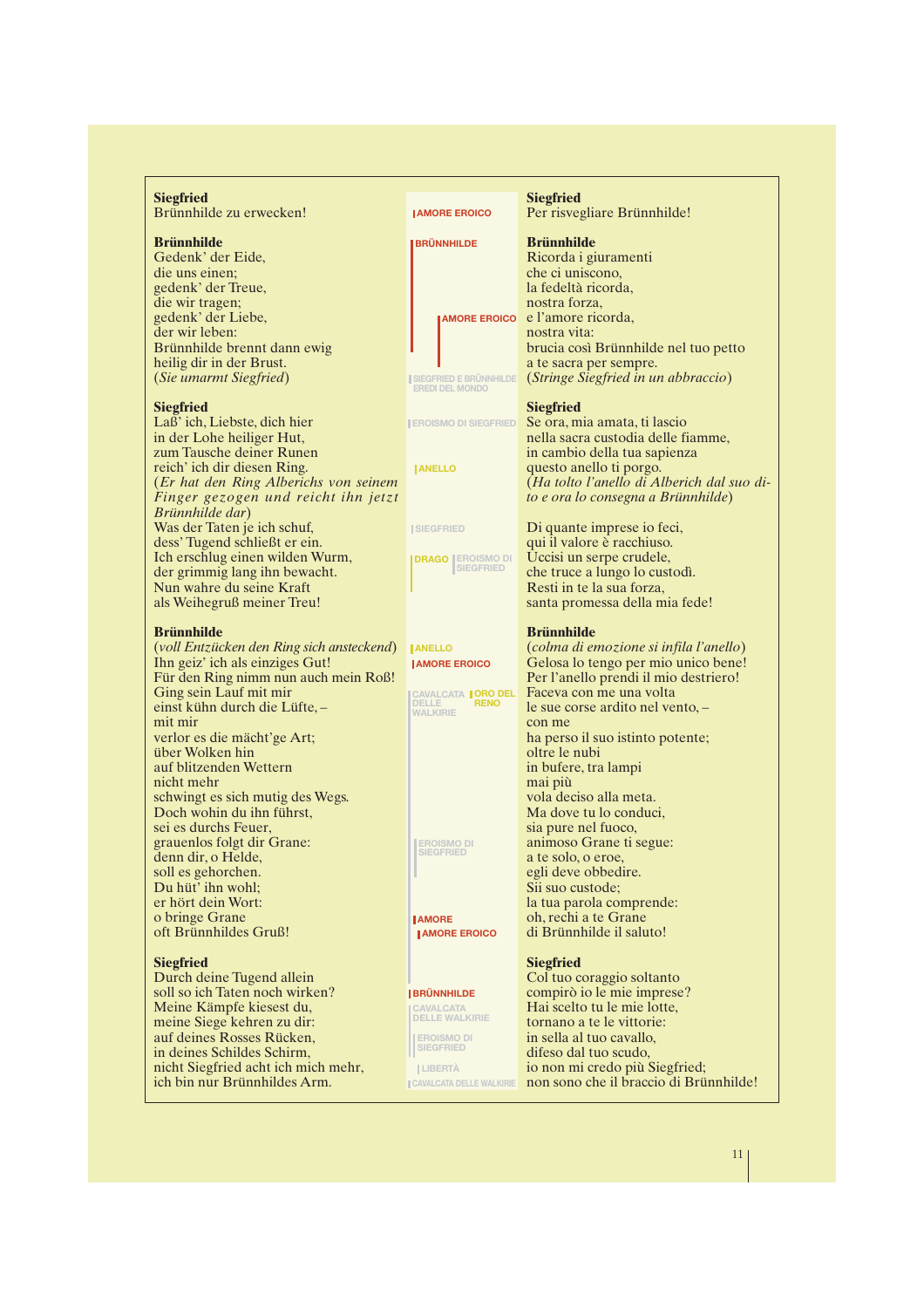**Brünnhilde** O wäre Brünnhild' deine Seele!

**Siegfried** Durch sie entbrennt mir der Mut.

**Brünnhilde** So wär'st du Siegfried und Brünnhild'?

**Siegfried** Wo ich bin, bergen sich beide.

**Brünnhilde** So verödet mein Felsensaal?

**Siegfried** Vereint faßt er uns zwei!

**Brünnhilde** (*in großer Ergriffenheit*) O heilige Götter! Hehre Geschlechter! Weidet eu'r Aug' an dem weihvollen Paar! Getrennt – wer will es scheiden? Geschieden – trennt es sich nie!

**Siegfried** Heil dir, Brünnhilde, prangender Stern! Heil, strahlende Liebe!

**Brünnhilde** Heil dir, Siegfried, siegendes Licht! Heil, strahlendes Leben!

**Beide** Heil! Heil! Heil! Heil!

**BRÜNNHILDE** *ertönen. Sie erblickt ihn nochmals in der*  $Tiefe$  *und winkt ihm mit entzückter Ge-* | FATALITÀ (*Siegfried geleitet das Roß den Felsen hinab; Brünnhilde blickt ihm vom Höhensaume lange entzückt nach. Aus der Tiefe hört man Siegfreids Horn munter bärde zu. Aus ihrem freudigen Lächeln deutet sich der Anblick des lustig davonziehenden Helden. – Der Vorhang fällt*)

**AMORE EROICO**

**LIBERTÀ**

**I AMORE EROICO** 

**LIBERTÀ**

**EROISMO DI SIEGFRIED**

**LIBERTÀ BRÜNNHILDE**

**LIBERTÀ AMORE EROICO** 

**LIBERTÀ**

**LIBERTÀ**

**BRÜNNHILDE**

**AMORE EROICO CAVALCATA DELLE WALKIRIE LIBERTÀ EROISMO DI**

**CORNO DI SIEGFRIED**

**DECISIONE D'AMARE**

**CORNO DI SIEGFRIED LOGE DECISIONE D'AMARE ONDE | NATURA ORO DEL RENO CREPUSCOLO DEGLI DEI RINUNCIA ALL'AMORE ANELLO CREPUSCOLO DEGLI DEI CANTO DELLE FIGLIE DEL RENO**

**DOMINIO ORO DEL RENO**

**Brünnhilde** Oh, il tuo animo fosse Brünnhilde!

**Siegfried** Per lei arde il valore in me.

**Brünnhilde** Saresti dunque Siegfried e Brünnhilde?

**Siegfried** Dove son io, sono al sicuro entrambi.

**Brünnhilde** Deserto allora il mio asilo di roccia?

**Siegfried** Uniti ci circonda tutti e due!

#### **Brünnhilde**

(*in grande emozione*) O santi dei! Nobile stirpe! Si sazi il vostro occhio con la coppia eletta! Disgiunta – chi può dividerla? Divisa – non si disgiunge mai!

**Siegfried** Saluto te, Bünnhilde, splendente stella! Salve, amore raggiante!

#### **Brünnhilde**

Saluto te, Siegfried, luce di trionfo! Salve, vita raggiante!

#### **In due**

Salve! Salve! Salve! Salve!

(*Siegfried guida il cavallo giù per la rupe; emozionata Brünnhilde lo segue a* **lungo con lo se peter de la primalide lo segue a<br>conno di sieg<del>rnied</del> lungo con lo sguardo dal margine del***l'altura. Dal fondo si ode il suono vivace del corno di Siegfried. Ella continua a guardarlo giù nel fondo e lo saluta con cenni di entusiasmo. Dal suo gioioso sorriso si immagina la visione dell'eroe che allegramente si allontana. – Cala il sipario*)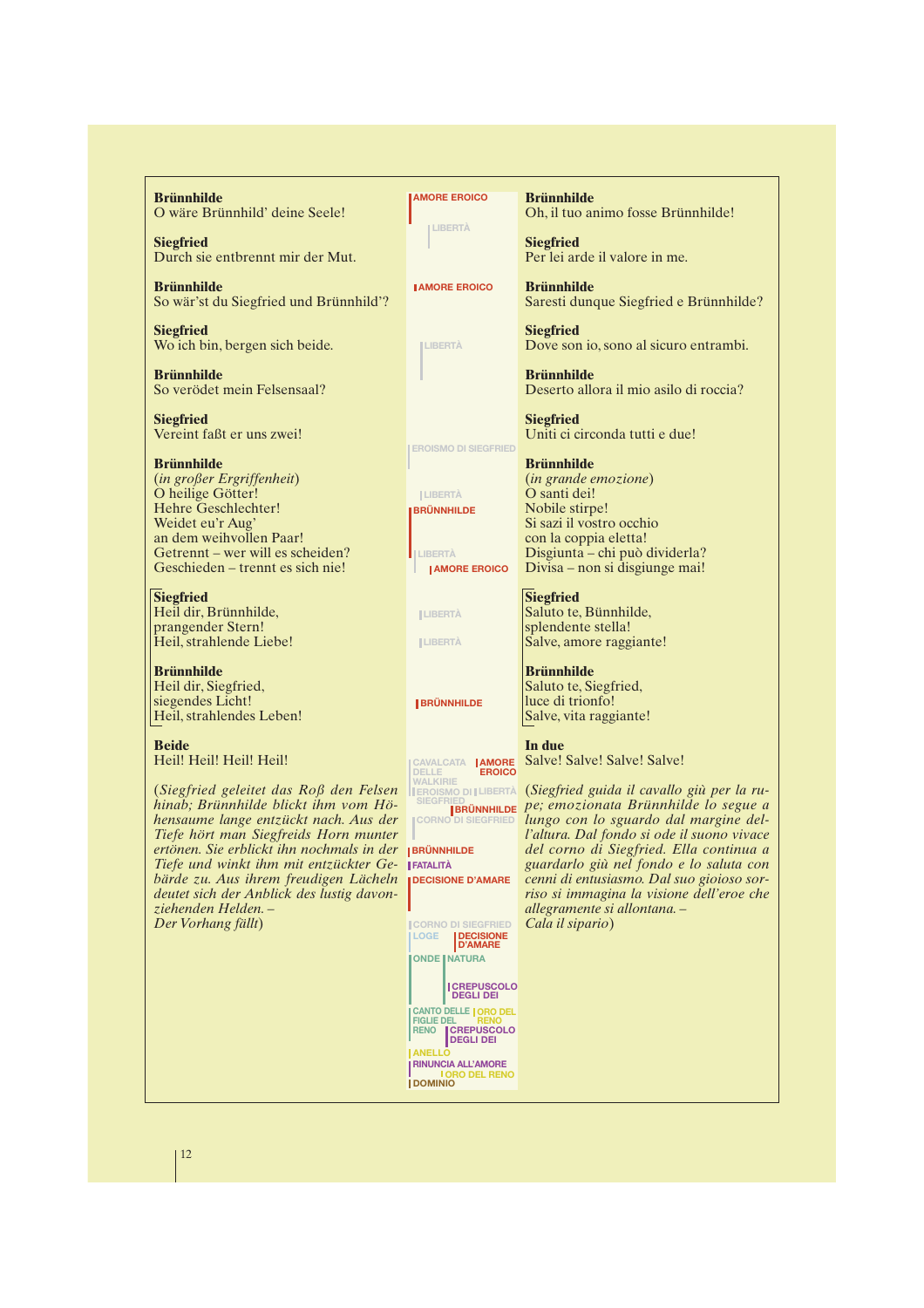#### **Erster Aufzug**

*(Die Halle der Ghibichungen am Rhein. Diese ist dem Hintergrund zu ganz offen. Den Hintergrund selbst nimmt ein freier Uferraum bis zum Flusse hin ein; felsige Anhöhen umgrenzen das Ufer. – Gunther und Gutrune auf dem Hochsitze zur Seite, vor welchem ein Tisch mit Trinkgeräte steht; davor sitzt Hagen)*

#### **Gunther**

Nun hör', Hagen! Sage mir, Held: sitz' ich herrlich am Rhein. Gunther zu Ghibichs Ruhm?

#### **Hagen**

Dich echt genannten acht' ich zu neiden<sup>5</sup>: die beid' uns Brüder gebar, Frau Grimhild'<sup>6</sup> ließ mich's begreifen.

#### **Gunther**

Dich neide ich: nicht neide mich du! Erbt' ich Erstlingsart, Weisheit ward dir allein: Halbbrüderzwist bezwang sich nie besser; deinem Rat nur red ich Lob, frag' ich dich nach meinem Ruhm.

#### **Hagen**

So schelt' ich den Rat, da schlecht noch dein Ruhm: denn hohe Güter weiß ich, die der Ghibichung noch nicht gewann.

#### **Gunther**

Verschwiegst du sie, so schelt' auch ich.

#### **Hagen**.

In sommerlich reifer Stärke seh' ich Ghibichs Stamm, dich, Gunther, unbeweibt, dich, Gutrun', ohne Mann.

(*Gunther und Gutrune sind in schweigendes Sinnen verloren*)

**Gunther** Wen rätst du nun zu frein, daß unsrem Ruhm es fromm'?

**Hagen** Ein Weib weiß ich, das herrlichste der Welt: auf Felsen hoch ihr Sitz;

**FREIA**

#### **GHIBICUNGHI**

**CAVALCATA DELLE WALKIRIE INCANTESIMO DEL FUOCO**

#### **Primo atto**

(*La reggia dei Ghibicunghi lungo il Reno. Essa è interamente aperta verso il fondo. Una spianata libera fino al fiume occupa il fondo stesso; alture rocciose circondano l'acqua. – Da un lato Gunther e Gutrune sul trono, davanti al quale c'è una tavola con boccali e coppe; di fronte sta seduto Hagen*)

#### **Gunther**

**HAGEN**

**GHIBICUNGHI**

**HAGEN GHIBICUNGHI**

**HAGEN**

**GHIBICUNGHI DOMINIO**

**HAGEN**

**FREIA**

**ANELLO**

Hagen, ascolta! Dimmi tu, eroe: presso al Reno siedo sovrano io Gunther a gloria di Ghibich?

#### **Hagen**

Hai il nome legittimo e ti credo degno d'invidia<sup>5</sup>: Grimhilde<sup>6</sup> signora che noi partorì fratelli, volle che ben l'intendessi.

### **Gunther**

Io invidio te: e nulla tu hai da invidiarmi! Se sono io primogenito erede, solo a te toccò la saggezza: confronto di fratellastri non si risolse mai meglio; al tuo senno rendo io lode, se domando a te del mio onore.

#### **Hagen**

Biasimo dunque il mio senno, perché fiacca è ancora la fama: insigni tesori conosco che il Ghibicungo ancora non possiede.

#### **Gunther** Se a me li hai taciuti, lo biasimo anch'io.

**Hagen** Nella matura forza dell'estate vedo la stirpe di Ghibich, te, Gunther, non sposato, te, Gutrune, senza sposo.

(*Gunther e Gutrune sono immersi in silenziosi pensieri*)

**Gunther** Chi tu consigli di scegliere, sì che alla nostra fama giovi?

#### **Hagen** Una donna conosco, la più splendida al mondo: alta su rupi ha la sede;

13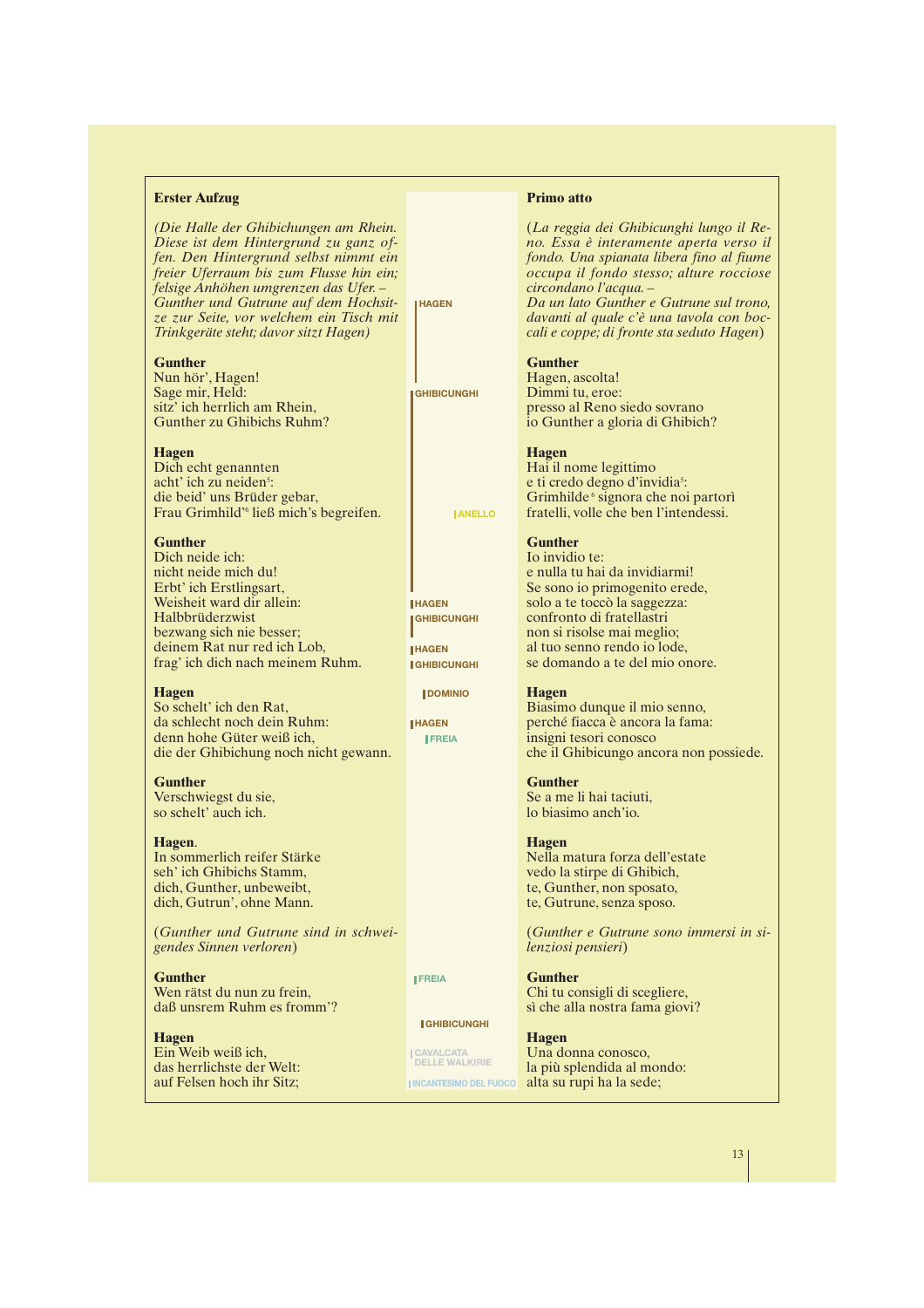ein Feuer umbrennt ihren Saal: nur wer durch das Feuer bricht, darf Brünnhildes Freier sein.

**Gunther** Vermag das mein Mut zu bestehn?

**Hagen** Einem Stärk'ren noch ist's nur [bestimmt.

**Gunther** Wer ist der streitlichste Mann?

**Hagen**

Siegfried, der Wälsungen Sproß: der ist der stärkste Held. Ein Zwillingspaar, von Liebe bezwungen, Siegmund und Sieglinde zeugten den echtesten Sohn: der im Walde mächtig erwuchs, den wünsch' ich Gutrun' zum Mann.

**Gutrune**

[*schüchtern beginnend*] Welche Tat schuf er so tapfer, daß als herrlichster Held er genannt?

**Hagen**

Vor Neidhöhle<sup>7</sup> den Niblungenhort bewachte ein riesiger Wurm: Siegfried schloß ihm den freislichen<sup>8</sup> Schlund, erschlug ihn mit siegendem Schwert. Solch' ungeheurer Tat enttagte des Helden Ruhm.

**Gunther**

[*im Nachsinnen*] Vom Niblungenhort vernahm ich: er birgt den neidlichsten Schatz?

**Hagen** Wer wohl ihn zu nützen wüßt', dem neigte sich wahrlich die Welt.

**Gunther** Und Siegfried hat ihn erkämpft?

**Hagen** Knecht sind die Niblungen ihm.

**Gunther** Und Brünnhild' gewänne nur er?

**Hagen** Keinem and'ren wiche die Brunst. **UCCELLO DEL BOSCO**

**CAVALCATA DELLE WALKIRIE GHIBICUNGHI HAGEN**

**EROISMO DEI WÄLSIDI**

**CUSTODE DELLA SPADA**

**GHIBICUNGHI**

**DRAGO ANELLO FAFNER**

un fuoco incorona la sala: sposo sarà di Brünnhilde, solo chi passa in quel fuoco.

**Gunther**

Può affrontarlo il mio animo? **Hagen**

È destinato solo a un più forte.

**Gunther** Chi è l'uomo così valoroso?

**Hagen** Siegfried, virgulto dei Wälsìdi: è lui l'imbattibile eroe. Da due figli gemelli, indótti da amore, Siegmund e Sieglinde, nacque il figlio più puro: lui che forte crebbe nei boschi, CORNO DI SIEGFRIED **assegno a Gutrune per sposo.** 

> **Gutrune** [*cominciando intimidita*] Che atto ardito ha compiuto da esser detto il più superbo eroe?

**Hagen** A Neidhöhle<sup>7</sup> sull'oro del Nibelungo vigilava un enorme drago: Siegfried gli chiuse la gola terribile<sup>8</sup>, lo scannò con vittoriosa spada. L'atto magnifico è questo da cui è sorta la fama dell'eroe.

**Gunther** [*riflettendo*] Di quell'oro sapevo: racchiude un tesoro invidiato?

**Hagen** Chi lo sappia bene adoprare, davvero obbedisce a lui il mondo.

**Gunther** E lottando Siegfried l'ottenne?

**Hagen** I Nibelunghi sono suoi servi.

**Gunther** Egli solo sa conquistare Brünnhilde?

**Hagen** A nessun altro cederebbe l'incendio.

14

**CUSTODE DELLA SPADA**

**CORNO DI SIEGFRIED**

*ANELLO* 

**RINUNCIA ALL'AMORE**

**ORO DEL RENO**

**DOMINIO**

**SPADA**

**CAVALCATA DELLE WALKIRIE**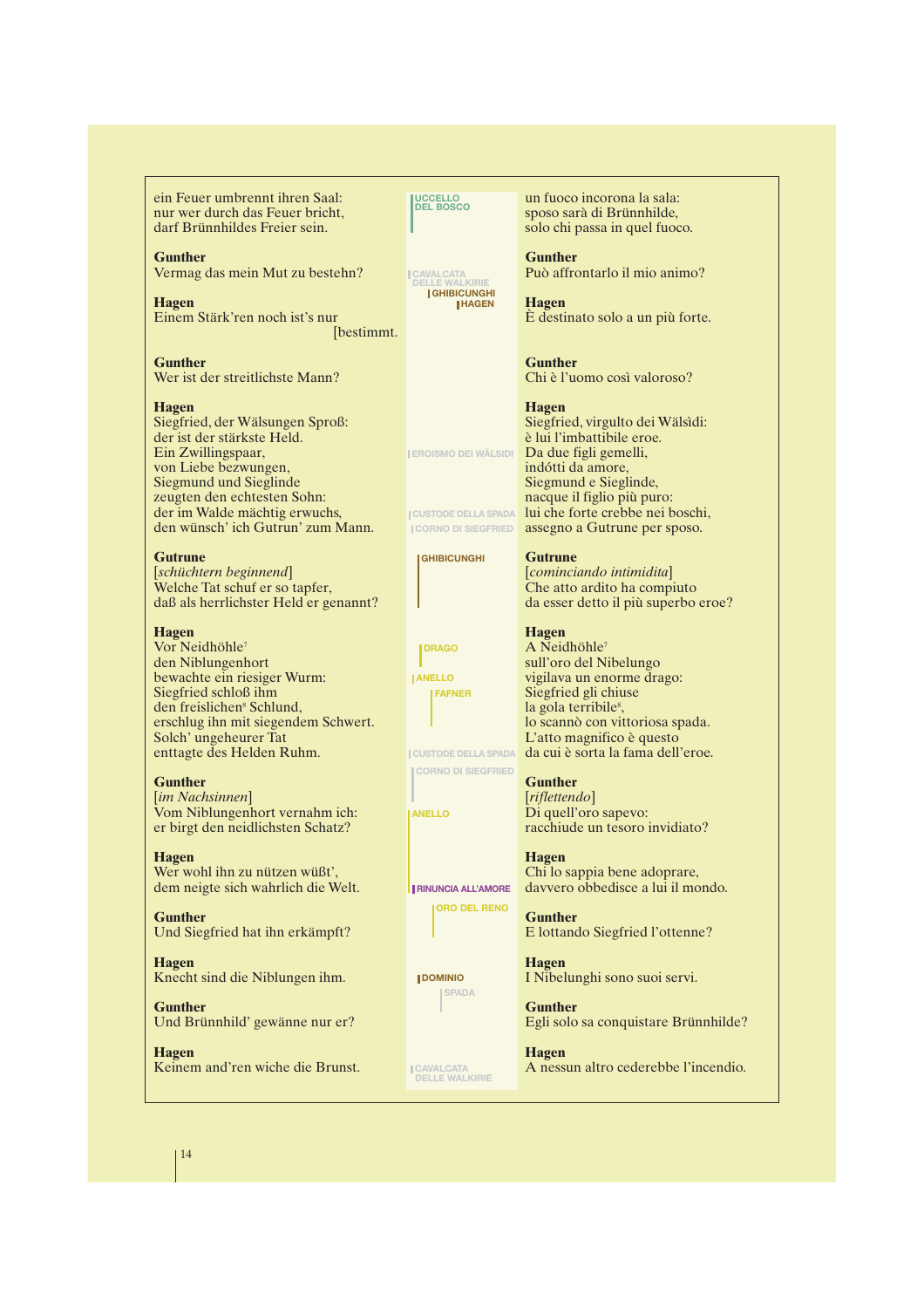| <b>Gunther</b><br>(erhebt sich unwillig vom Sitz)<br>Was weckst du Zweifel und Zwist?<br>Was ich nicht zwingen soll,<br>darnach zu verlangen<br>machst du mir Lust?                                                                                                                                                                                                                                                                                                                                                                 | <b>IHAGEN</b>                                                                                                                                           | <b>Gunther</b><br>(contrariato si alza dal suo seggio)<br>A che risvegli dubbi e dissensi?<br>Proprio ciò che non so conseguire,<br>tu in me ecciti il gusto<br>di desiderare?                                                                                                                                                                                                                                                                                                                                                                                      |
|-------------------------------------------------------------------------------------------------------------------------------------------------------------------------------------------------------------------------------------------------------------------------------------------------------------------------------------------------------------------------------------------------------------------------------------------------------------------------------------------------------------------------------------|---------------------------------------------------------------------------------------------------------------------------------------------------------|---------------------------------------------------------------------------------------------------------------------------------------------------------------------------------------------------------------------------------------------------------------------------------------------------------------------------------------------------------------------------------------------------------------------------------------------------------------------------------------------------------------------------------------------------------------------|
| (Er schreitet bewegt in der Halle auf und                                                                                                                                                                                                                                                                                                                                                                                                                                                                                           | <b>GHIBICUNGHI</b>                                                                                                                                      | (Cammina agitato su e giù per la sala.                                                                                                                                                                                                                                                                                                                                                                                                                                                                                                                              |
| ab.<br>Hagen, ohne seinen Sitz zu verlassen,<br>hält Gunther, als dieser wieder in seine<br>Nähe kommt, durch einen geheimnisvol-<br>len Wink fest)                                                                                                                                                                                                                                                                                                                                                                                 | <b>ELMO MAGICO</b>                                                                                                                                      | Hagen senza lasciare il suo seggio trattie-<br>ne con un cenno nascosto Gunther<br>quando questi si trova di nuovo vicino a<br>lui)                                                                                                                                                                                                                                                                                                                                                                                                                                 |
| <b>Hagen</b><br><b>Brächte Siegfried</b><br>die Braut dir heim,<br>wär' dann nicht Brünnhilde dein?                                                                                                                                                                                                                                                                                                                                                                                                                                 | <b>POZIONE MAGICA</b>                                                                                                                                   | <b>Hagen</b><br>Se ti portasse Siegfried<br>qui in casa la sposa,<br>tua così non sarebbe Brünnhilde?                                                                                                                                                                                                                                                                                                                                                                                                                                                               |
| <b>Gunther</b><br>(wendet sich wieder zweifelnd und un-<br><i>mutig ab</i> )<br>Was zwänge den frohen Mann<br>für mich die Braut zu frein?                                                                                                                                                                                                                                                                                                                                                                                          | <b>GHIBICUNGHI</b>                                                                                                                                      | <b>Gunther</b><br>(gli volge di nuovo le spalle, incerto e ir-<br>ritato)<br>Chi può obbligare quel lieto eroe<br>a conquistare per me la sposa?                                                                                                                                                                                                                                                                                                                                                                                                                    |
| <b>Hagen</b><br>( <i>wie vorher</i> )<br>Ihn zwänge bald deine Bitte,<br>bänd' ihn Gutrun' zuvor.                                                                                                                                                                                                                                                                                                                                                                                                                                   |                                                                                                                                                         | <b>Hagen</b><br><i>(come prima)</i><br>La tua domanda può obbligarlo,<br>se Gutrune legato a sé l'avesse.                                                                                                                                                                                                                                                                                                                                                                                                                                                           |
| <b>Gutrune</b><br>Du Spötter, böser Hagen!<br>Wie sollt' ich Siegfried binden?<br>Ist er der herrlichste<br>Held der Welt,<br>der Erde holdeste Frauen<br>friedeten <sup>9</sup> längst ihn schon.                                                                                                                                                                                                                                                                                                                                  | <b>SEDUZIONE</b><br><b>FREIA</b>                                                                                                                        | <b>Gutrune</b><br>Un beffatore sei, Hagen maligno!<br>Come potrei legare Siegfried?<br>S'egli è l'eroe<br>più nobile del mondo,<br>le donne più elette della terra<br>l'avranno circuito <sup>9</sup> ormai da tempo.                                                                                                                                                                                                                                                                                                                                               |
| <b>Hagen</b><br>(sich vertraulich zu Gutrune hinneigend)<br>Gedenk' des Trankes im Schrein;<br>(heimlicher)<br>vertraue mir, der ihn gewann:<br>den Helden, des du verlangst,<br>bindet er liebend an dich.<br>(Gunther ist wieder an den Tisch getreten<br>und hört, auf ihn gelehnt, jetzt aufmerk-<br>sam $zu$ )<br>Träte nun Siegfried ein,<br>genöß' er des würzigen Tranks-<br>daß vor dir ein Weib er ersah,<br>daß je ein Weib ihm genaht,<br>vergessen müßt er dess' ganz.<br>Nun redet: $-$<br>wie dünkt euch Hagens Rat? | <b>FREIA RINUNCIA</b><br><b>ISPADA SEDUZIONE</b><br><b>ELMO MAGICO FREIA</b><br><b>POZIONE MAGICA</b><br><b>HAGEN</b><br><b>DOMINIO</b><br><b>HAGEN</b> | <b>Hagen</b><br>(si china con confidenza verso Gutrune)<br>Ricorda il filtro nello scrigno;<br>(più misteriosamente)<br>confida in me, io l'ho trovato:<br>l'eroe che tu desideri,<br>lo lega innamorato a te.<br>(Gunther si è di nuovo avvicinato alla ta-<br>vola e appoggiandosi ad essa, ascolta<br>con attenzione)<br>Entrasse ora Siegfried,<br>gustasse l'aromatica bevanda –<br>che prima di te altra donna abbia visto,<br>che mai l'abbia toccato una donna,<br>tutto completamente scorderebbe.<br>Ditemi ora: -<br>del consiglio di Hagen che pensate? |
| <b>Gunther</b><br>(lebhaft auffahrend)<br>Gepriesen sei Grimhild',<br>die uns den Bruder gab!                                                                                                                                                                                                                                                                                                                                                                                                                                       | <b>JANNIENTAMENTO</b><br><b>GHIBICUNGHI</b>                                                                                                             | <b>Gunther</b><br>(alzandosi animato)<br>Sia lode a Grimhilde,<br>che ci diede il fratello!                                                                                                                                                                                                                                                                                                                                                                                                                                                                         |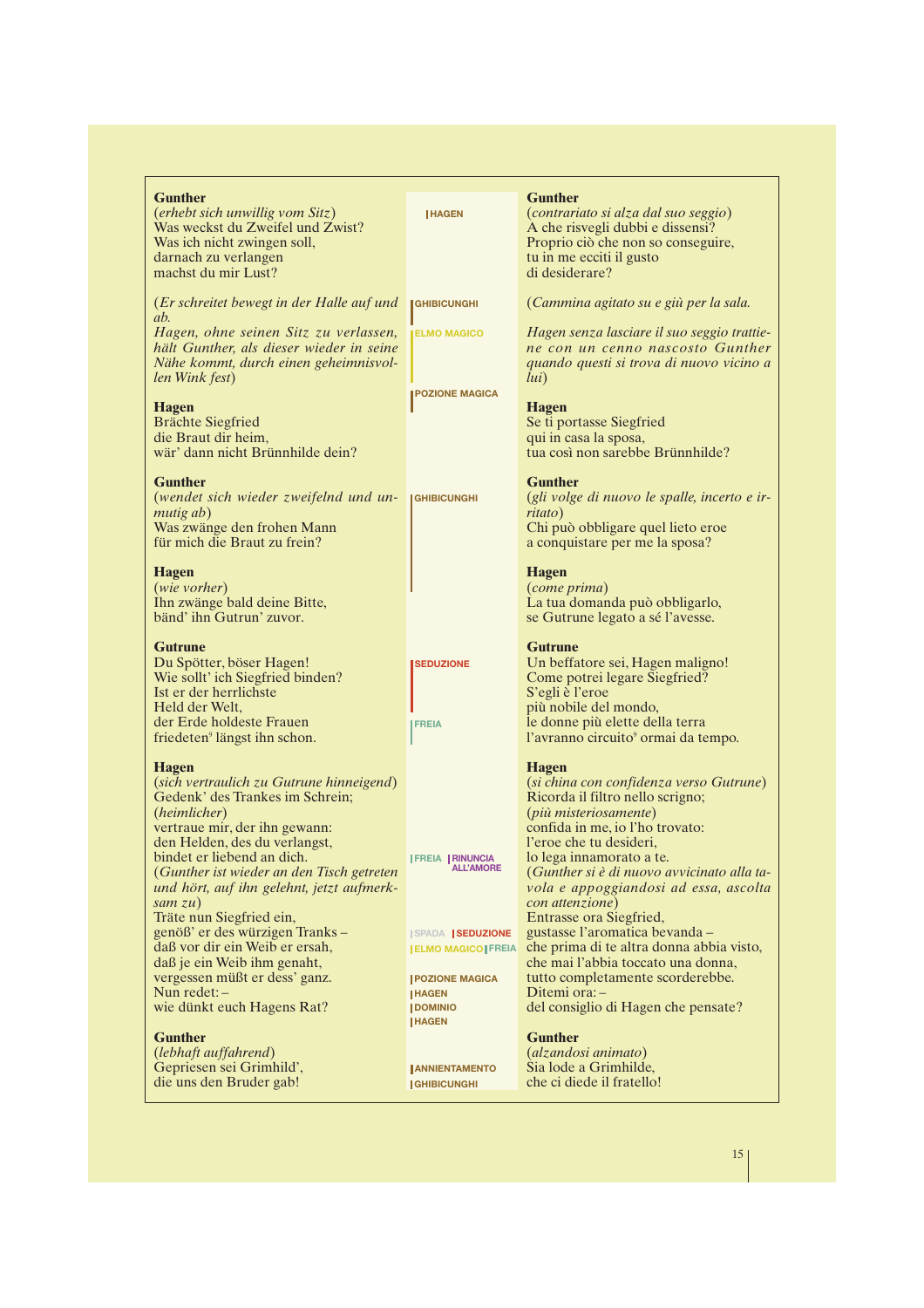| <b>Gutrune</b><br>Möcht' ich Siegfried je ersehn!                                                                                                                                                                                                      | <b>I SEDUZIONE   HAGEN</b>                                                      | <b>Gutrune</b><br>Siegfried, vorrei vederlo un giorno!                                                                                                                                                                               |
|--------------------------------------------------------------------------------------------------------------------------------------------------------------------------------------------------------------------------------------------------------|---------------------------------------------------------------------------------|--------------------------------------------------------------------------------------------------------------------------------------------------------------------------------------------------------------------------------------|
| <b>Gunther</b><br>Wie fänden [suchten] ihn wir auf?                                                                                                                                                                                                    | <b>MALEDIZIONE</b>                                                              | <b>Gunther</b><br>C'è modo di incontrarlo [trovarlo]?                                                                                                                                                                                |
| (Ein Horn klingt aus dem Hintergrund<br>von links her. Hagen lauscht)                                                                                                                                                                                  | <b>HAGEN</b> CORNO DI<br><b>SIEGFRIED</b>                                       | (Dal fondo a sinistra arriva un suono di<br>corno. Hagen ascolta)                                                                                                                                                                    |
| <b>Hagen</b><br>Jagt er auf Taten<br>wonnig umher,<br>zum engen Tann<br>wird ihm die Welt:<br>wohl stürmt er in rastloser Jagd<br>auch zu Ghibichs Strand an den Rhein.                                                                                | <b>CORNO DI SIEGFRIED</b>                                                       | <b>Hagen</b><br>Se sorridente in giro<br>va a caccia di vittorie,<br>il mondo gli diventa<br>solo un misero bosco:<br>nelle sue cacce sfrenate<br>piomberà anche alla riva di Ghibich sul<br>Reno.                                   |
| <b>Gunther</b><br>Willkommen hieß ich ihn gern.                                                                                                                                                                                                        |                                                                                 | <b>Gunther</b><br>Felice gli darei il benvenuto.                                                                                                                                                                                     |
| [Horn näher, aber immer noch fern. Bei-<br>de lauschen. Hagen eilt nach dem Ufer]                                                                                                                                                                      |                                                                                 | [Il suono del corno più vicino, ma sem-<br>pre lontano. I due ascoltano. Hagen si<br>avvicina in fretta alla riva]                                                                                                                   |
| <b>Gunther</b><br>Vom Rhein her tönt das Horn.                                                                                                                                                                                                         | <b>HAGEN</b>                                                                    | <b>Gunther</b><br>Suoni di corno giungono dal Reno.                                                                                                                                                                                  |
| <b>Hagen</b><br>(späht den Fluß hinab und ruft zurück)<br>In einem Nachen Held und Roß:<br>der bläst so munter das Horn.                                                                                                                               | <b>JDOMINIO</b><br><b>SEDUZIONE</b><br><b>CORNO DI SIEGFRIED</b>                | <b>Hagen</b><br>(scruta il fiume a valle e grida voltandosi)<br>In una barca il cavallo e l'eroe:<br>è lui che allegro soffia nel corno.                                                                                             |
| (Gunther bleibt auf halbem Wege lau-<br>schend zurück)                                                                                                                                                                                                 |                                                                                 | (Gunther resta indietro a metà strada<br><i>ascoltando</i> )                                                                                                                                                                         |
| <b>Hagen</b><br>Ein gemächlicher Schlag,-<br>wie von müßiger Hand,<br>treibt jach den Kahn<br>wider den Strom;<br>so rüstiger Kraft<br>in des Ruders Schwung<br>rühmt sich nur der,<br>der den Wurm erschlug.<br>Siegfried ist es, sicher kein andrer! | <b>CANTO DELLE</b><br><b>FIGLIE DEL RENO</b><br><b>ISPADA</b><br><b>IANELLO</b> | <b>Hagen</b><br>A comodi colpi, -<br>come di mano indolente,<br>avanza lesta la barca<br>contro corrente;<br>di tanto vigore<br>nel moto dei remi<br>si vanta solo colui<br>che uccise il drago.<br>E Siegfried, non è nessun altro! |
| <b>Gunther</b><br>Jagt er vorbei?                                                                                                                                                                                                                      | <b>JONDE</b>                                                                    | <b>Gunther</b><br>Passa cacciando?                                                                                                                                                                                                   |
| <b>Hagen</b><br>(ruft durch die hohlen Hände nach dem<br>Flusse zu)<br>Hoiho! Wohin,<br>du heitrer Held?                                                                                                                                               |                                                                                 | <b>Hagen</b><br>(nel cavo delle mani grida verso il fiume)<br>Hoiho! Dove vai,<br>o eroe gioioso?                                                                                                                                    |
| <b>Siegfrieds Stimme</b><br>(aus der Ferne)<br>Zu Ghibichs starkem Sohne.<br>[Siegfried erscheint im Kahn am Ufer]                                                                                                                                     |                                                                                 | <b>Voce di Siegfried</b><br><i>(da lontano)</i><br>Dal forte figlio di Ghibich.<br>[Appare Siegfried nella barca presso la riva]                                                                                                     |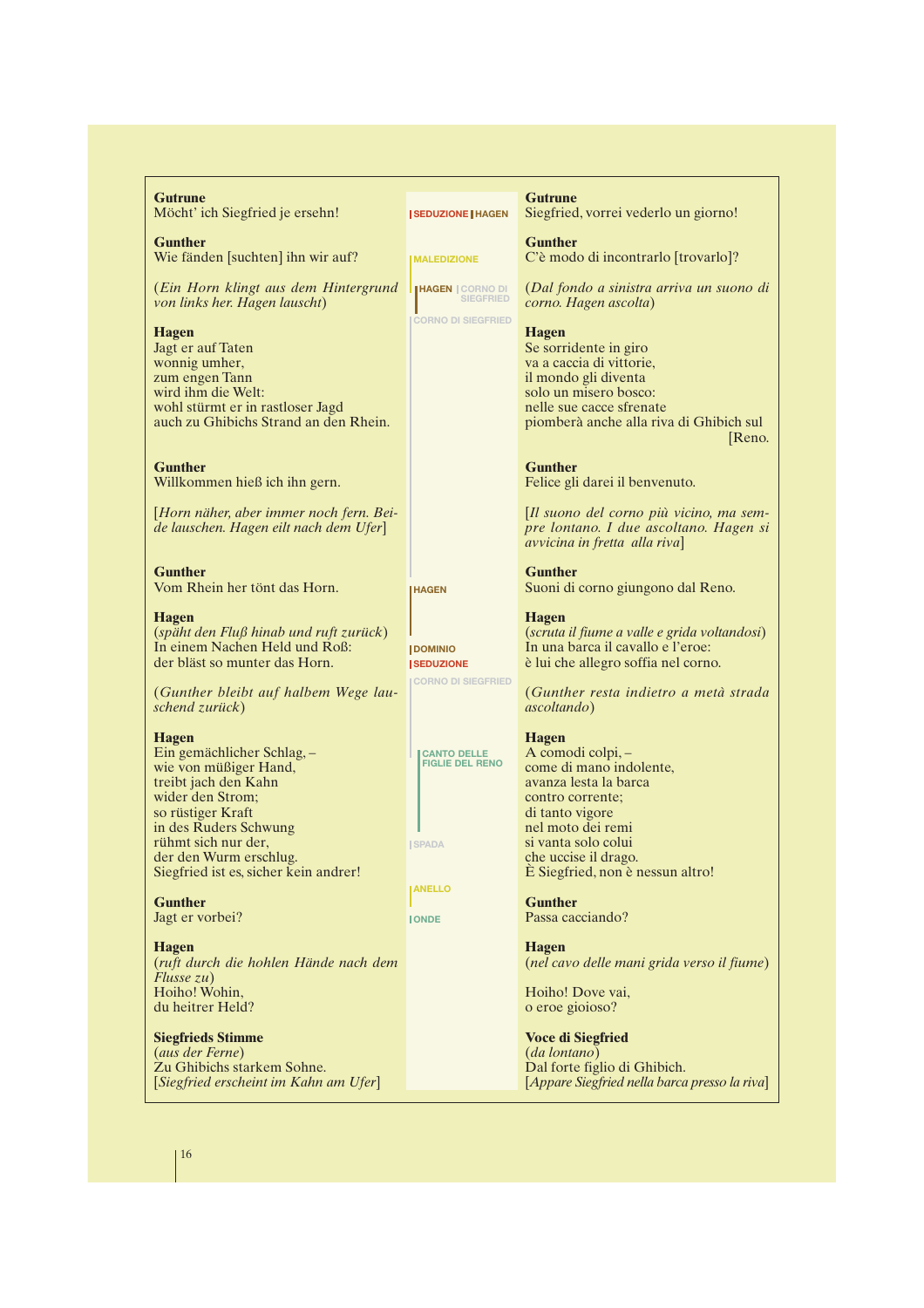| <b>Hagen</b><br>Zu seiner Halle entbiet' ich dich.<br>Hieher! Hier lege an!<br>Heil! Heil Siegfried, teurer Held!                                                                                                                                  | <b>GHIBICUNGHI</b><br><b>SEDUZIONE</b><br><b>IMALEDIZIONE</b> | <b>Hagen</b><br>Alla sua reggia io ti convoco.<br>Vieni! Attracca qui!<br>Salve! Siegfried salve, eroe diletto!                                                                                                                    |
|----------------------------------------------------------------------------------------------------------------------------------------------------------------------------------------------------------------------------------------------------|---------------------------------------------------------------|------------------------------------------------------------------------------------------------------------------------------------------------------------------------------------------------------------------------------------|
| (Siegfried legt mit dem Kahn an. Hagen<br>schließt den Kahn mit der Kette am Ufer<br>fest. Siegfried springt mit dem Rosse auf<br>den Strand)                                                                                                      | <b>SEDUZIONE</b>                                              | (Siegfried approda con la barca. Hagen<br>incatena salda la barca alla riva. Sieg-<br>fried salta con il cavallo sulla spiaggia)                                                                                                   |
| <b>Zweite Szene</b>                                                                                                                                                                                                                                |                                                               | Seconda scena                                                                                                                                                                                                                      |
| (Gunther ist zu Hagen an das Ufer getre-<br>ten. Gutrune blickt, vom Hochsitz aus, in<br>staunender Bewunderung auf Siegfried.<br>Gunther will freundlichen Gruß bieten.<br>Alle sind in gegenseitiger stummer Be-<br><i>trachtung gefesselt</i> ) |                                                               | (Gunther è andato alla spiaggia verso<br>Hagen. Dal suo trono Gutrune fissa<br>Siegfried con stupita ammirazione.<br>Gunther vuole offrire il suo saluto ami-<br>chevole. Tutti sono immobili in muta<br>contemplazione reciproca) |
| <b>Siegfried</b><br>(Siegfried auf sein Roß gelehnt bleibt ru-<br>hig am Kahne stehen)<br>Wer ist Ghibichs Sohn?                                                                                                                                   | <b>SIEGFRIED</b>                                              | <b>Siegfried</b><br>(Siegfried appoggiato al cavallo resta<br>fermo tranquillamente presso la barca)<br>Chi è il figlio di Ghibich?                                                                                                |
| <b>Gunther</b><br>Gunther, ich, den du suchst.                                                                                                                                                                                                     |                                                               | <b>Gunther</b><br>Io sono Gunther, quello che cerchi.                                                                                                                                                                              |
| <b>Siegfried</b><br>Dich hört' ich rühmen<br>weit am Rhein:<br>nun ficht mit mir,<br>oder sei mein Freund!                                                                                                                                         | <b>GHIBICUNGHI</b><br><b>SIEGFRIED</b>                        | <b>Siegfried</b><br>Della tua fama ho udito<br>grande sul Reno:<br>scóntrati ora con me,<br>o sii mio amico!                                                                                                                       |
| <b>Gunther</b><br>Laß den Kampf!<br>Sei willkommen!                                                                                                                                                                                                |                                                               | <b>Gunther</b><br>Nessun duello!<br>Sii il benvenuto!                                                                                                                                                                              |
| <b>Siegfried</b><br>$\left[$ <i>sieht sich ruhig um</i> $\right]$<br>Wo berg' ich mein Roß?                                                                                                                                                        | <b>SEDUZIONE</b><br><b>CAVALCATA</b><br><b>DELLE WALKIRIE</b> | <b>Siegfried</b><br>[tranquillo guarda in giro]<br>Un riparo per il cavallo?                                                                                                                                                       |
| <b>Hagen</b><br>Ich biet' ihm Rast.                                                                                                                                                                                                                | <b>ISEDUZIONE</b>                                             | <b>Hagen</b><br>Gli do io ristoro.                                                                                                                                                                                                 |
| <b>Siegfried</b><br>(zu Hagen gewendet)<br>Du riefst mich Siegfried:<br>sahst du mich schon?                                                                                                                                                       | <b>MALEDIZIONE</b>                                            | <b>Siegfried</b><br>(girandosi verso Hagen)<br>Mi hai chiamato Siegfried:<br>tu mi avevi già visto?                                                                                                                                |
| <b>Hagen</b><br>Ich kannte dich nur<br>an deiner Kraft.                                                                                                                                                                                            | <b>SIEGFRIED</b>                                              | <b>Hagen</b><br>Solo per la tua forza<br>ti ho conosciuto.                                                                                                                                                                         |
| <b>Siegfried</b><br>( <i>übergibt ihm das <math>Ro\beta</math></i> )<br>Wohl hüte mir Grane!<br>Du hieltest nie<br>von edlerer Zucht<br>am Zaume ein Roß.                                                                                          | CAVALCATA<br>DELLE WALKIRIE<br><b>BRÜNNHILDE</b>              | <b>Siegfried</b><br>(gli consegna il cavallo)<br>Cura bene il mio Grane!<br>Tu mai reggesti<br>alla briglia un cavallo<br>di più nobile razza.                                                                                     |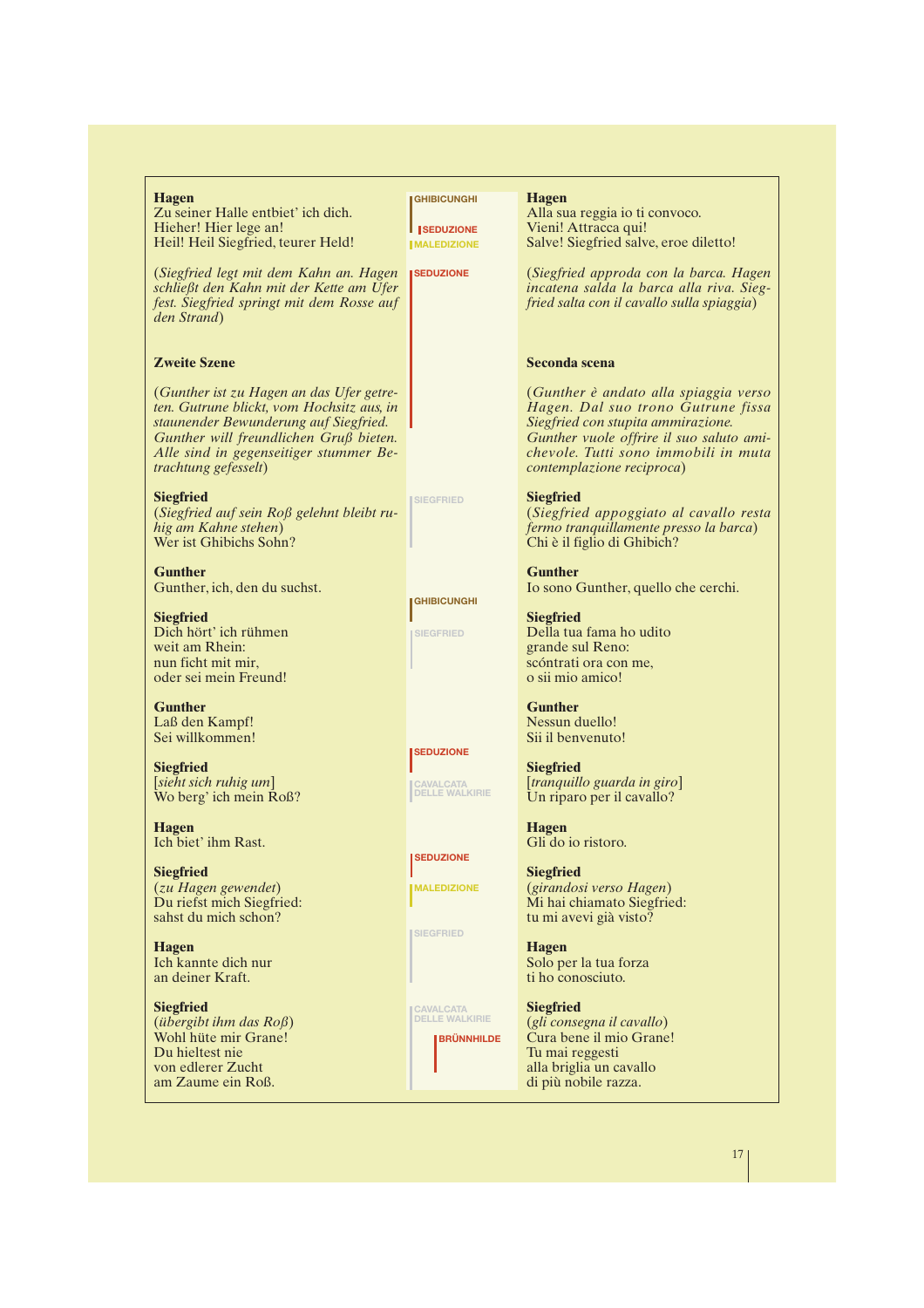(*Hagen führt das Roß. Während Siegfried ihm gedankenvoll nachblickt, entfernt sich auch Gutrune, durch einen Wink Hagens bedeutet, von Siegfried unbemerkt, nach links durch eine Tür in ihr Gemach.*

*Gunther schreitet mit Siegfried, den er dazu einlädt, in die Halle vor*)

#### **Gunther**

Begrüße froh, o Held, die Halle meines Vaters; wohin du schreitest, was du ersiehst das achte nun dein Eigen; dein ist mein Erbe, Land und Leut': hilf, mein Leib, meinem Eide! Mich selbst geb' ich zum Mann.

#### **Siegfried**.

Nicht Land noch Leute biete ich, noch Vaters Haus und Hof: einzig erbt' ich den eignen Leib; lebend zehr' ich den auf. Nur ein Schwert hab ich, selbst geschmiedet: hilf, mein Schwert, meinem Eide! Das biet' ich mit mir zum Bund.

#### **Hagen**

(*der zurückgekommen ist und jetzt hinter Siegfried steht*) Doch des Niblungenhortes nennt die Märe dich Herrn?

#### **Siegfried**

(*sich zu Hagen umwendend*) Des Schatzes vergaß ich fast: so schätz' ich sein müß'ges Gut! In einer Höhle ließ ich's liegen, wo ein Wurm es einst bewacht.

#### **Hagen**

Und nichts entnahmst du ihm?

#### **Siegfried**

[*auf das stählerne Netzgewirk deutend, das er im Gürtel hängen hat*] Dies Gewirk, unkund seiner Kraft.

#### **Hagen**

Den Tarnhelm<sup>10</sup> kenn' ich, der Niblungen künstliches Werk: er taugt, bedeckt er dein Haupt, dir zu tauschen jede Gestalt; verlangt dich's an fernsten Ort, er entführt flugs dich dahin. – Sonst nichts entnahmst du dem Hort?

**CAVALCATA DELLE WALKIRIE AMORE EROICO**

**AMICIZIA**

**GHIBICUNGHI EROISMO DEI WÄLSIDI**

**ESTASI D'AMORE FUSIONE DELLA SPADA**

**HAGEN**

**NIBELUNGHI**

**TESORO**

**DRAGO**

**NIBELUNGHI**

**ELMO MAGICO**

**NIBELUNGHI**

**CANTO DELLE FIGLIE DEL RENO**

(*Hagen porta via il cavallo. Mentre Siegfried pensieroso lo segue con lo sguardo, anche Gutrune per un cenno di Hagen e senza che Siegfried la noti si allontana per una porta a sinistra verso la propria stanza.*

*Gunther entra nell'atrio con Siegfried a cui ha fatto il gesto di invito*)

#### **Gunther**

Con gioia, eroe, saluta la reggia di mio padre; ove tu vada, quel che tu veda, sappi che ti appartiene; tuo è il mio patrimonio, paese e popolo: tu, mio corpo, conferma la promessa! Me stesso ti do quale suddito.

#### **Siegfried**

Non paese, non popolo ti offro, né casa e corte di mio padre: mio patrimonio unico è il mio corpo, che consumo vivendo. Ho una spada soltanto, SPADA **| NIBELUNGHI** che io stesso temprai: tu, mia spada, conferma la promessa! Con me te la offro in alleanza.

#### **Hagen**

(*che è tornato indietro e ora sta alle spalle di Siegfried*) Ma narra voce che padrone sei dell'oro dei Nibelunghi?

#### **Siegfried**

(*girandosi verso Hagen*) Del tesoro quasi mi scordavo: tanto apprezzo il suo vuoto valore! L'ho lasciato là in una caverna, dove un tempo un drago lo vegliava.

#### **Hagen**

E dal tesoro non hai preso nulla?

#### **Siegfried**

[*indicando la rete di acciaio che ha appesa alla cintura*] Sì, questa maglia, e ne ignoro la forza.

#### **Hagen**

 $\hat{E}$  il magico elmo<sup>10</sup>, lo conosco, dei Nibelunghi fatica laboriosa: serve, se te ne copri il capo, a mutarti in qualsiasi forma; desideri un luogo lontanissimo, lì ti rapisce a volo. – Non hai preso niente altro dal tesoro?

#### 18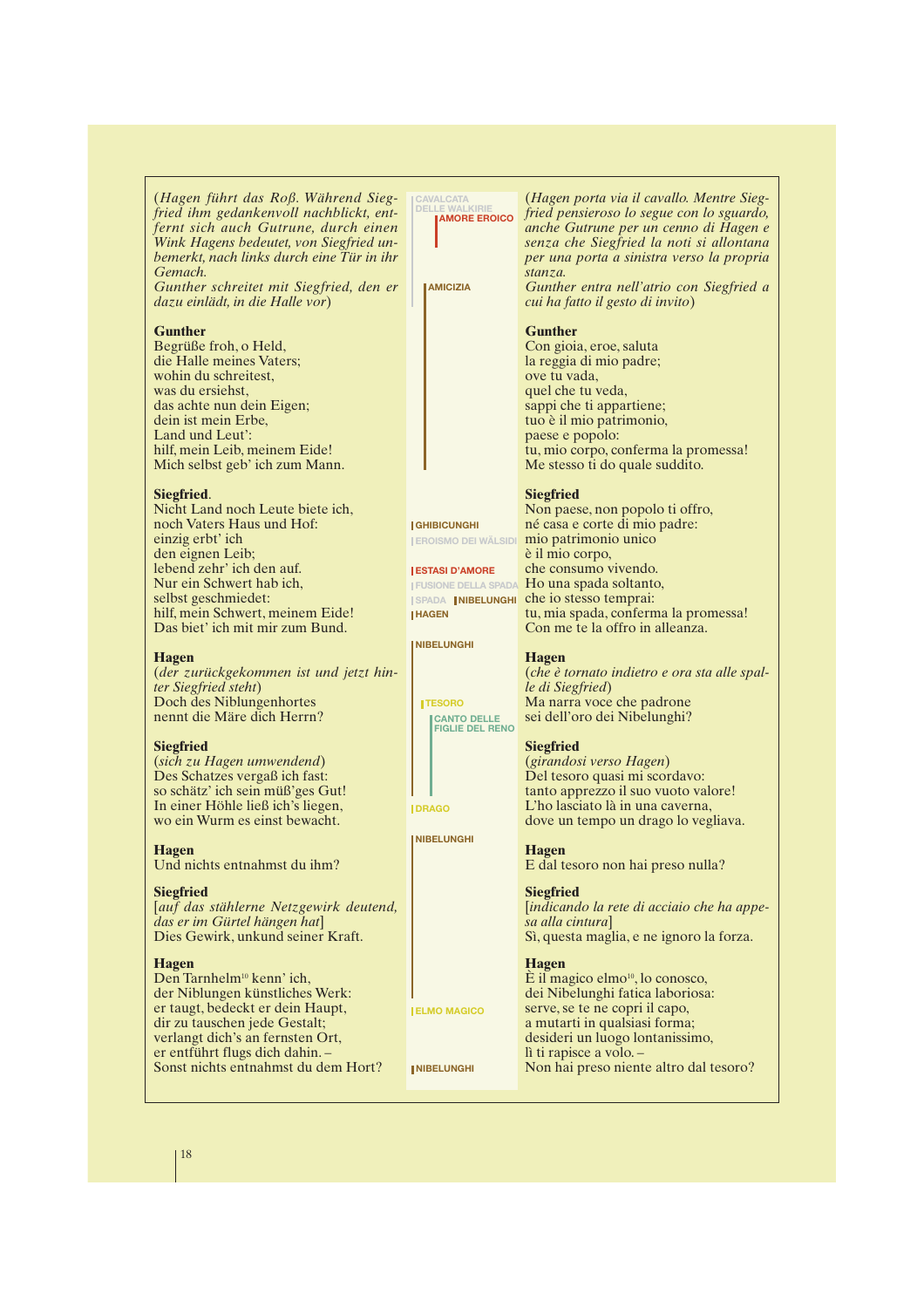| <b>Siegfried</b><br>Einen Ring.                                                                                                                                                                                                                                                                                                                                               | <b>IANELLO</b>                                                                                                         | <b>Siegfried</b><br>Un anello.                                                                                                                                                                                                                                                                                                                                                      |
|-------------------------------------------------------------------------------------------------------------------------------------------------------------------------------------------------------------------------------------------------------------------------------------------------------------------------------------------------------------------------------|------------------------------------------------------------------------------------------------------------------------|-------------------------------------------------------------------------------------------------------------------------------------------------------------------------------------------------------------------------------------------------------------------------------------------------------------------------------------------------------------------------------------|
| <b>Hagen</b><br>Den hütest du wohl?                                                                                                                                                                                                                                                                                                                                           | <b>AMORE EROICO</b>                                                                                                    | <b>Hagen</b><br>Lo custodisci bene?                                                                                                                                                                                                                                                                                                                                                 |
| <b>Siegfried</b><br>(zart)<br>Den hütet ein hehres Weib.                                                                                                                                                                                                                                                                                                                      | <b>HAGEN</b>                                                                                                           | <b>Siegfried</b><br>$(con$ tenerezza $)$<br>Una donna sublime lo ha in custodia.                                                                                                                                                                                                                                                                                                    |
| <b>Hagen</b><br>$(fiir \, sich)$<br>Brünnhild'!                                                                                                                                                                                                                                                                                                                               |                                                                                                                        | <b>Hagen</b><br>$(tra s\acute{e})$<br>Brünnhilde!                                                                                                                                                                                                                                                                                                                                   |
| <b>Gunther</b><br>Nicht, Siegfried, sollst du mir tauschen:<br>Tand gäb' ich für dein Geschmeid,<br>nähmst all' mein Gut du dafür!<br>Ohn' Entgelt dien' ich dir gern.                                                                                                                                                                                                        | <b>I AMICIZIA</b>                                                                                                      | <b>Gunther</b><br>Non fare, Siegfried, scambi con me:<br>per il gioiello ti darei un nulla,<br>se a me tutti i beni tu prendessi!<br>Senza compensi volentieri ti servo.                                                                                                                                                                                                            |
| (Hagen ist zu Gutrunes Türe gegangen<br>und öffnet sie jetzt. Gutrune tritt heraus:<br>sie trägt ein gefülltes Trinkhorn und nä-<br>hert sich damit Siegfried)                                                                                                                                                                                                                | <b>GUTRUNE</b>                                                                                                         | (Hagen si è avvicinato alla porta di Gu-<br>trune e ora la apre. Gutrune ne esce: por-<br>ta un ricolmo boccale di corno e con<br>questo si avvicina a Siegfried)                                                                                                                                                                                                                   |
| <b>Gutrune</b><br>Willkommen, Gast,<br>in Ghibichs Haus!<br>Seine Tochter reicht dir den Trank.                                                                                                                                                                                                                                                                               |                                                                                                                        | <b>Gutrune</b><br>Sii il benvenuto, ospite,<br>nella casa di Ghibich!<br>Sua figlia ti porge da bere.                                                                                                                                                                                                                                                                               |
| <b>Siegfried</b><br>(neigt sich ihr freundlich und ergreift das<br>Horn. Er hält es gedankenvoll vor sich hin.                                                                                                                                                                                                                                                                |                                                                                                                        | <b>Siegfried</b><br>(si inchina a lei gentilmente e prende il<br>corno. Pensoso lo tiene davanti a sé.                                                                                                                                                                                                                                                                              |
| $Leise-$<br>Vergäß' ich alles,<br>was du mir gabst,<br>von einer Lehre<br>laß' ich doch nie:<br>den ersten Trunk<br>zu treuer Minne,<br>Brünnhilde, bring' ich dir!<br>(Er trinkt in einem langen Zuge und<br>reicht das Horn an Gutrune zurück, wel-<br>che, verschämt und verwirrt, ihre Augen<br>vor ihm niederschlägt)                                                    | <b>INCANTO D'AMORE</b><br>SIEGFRIED E BRÜNNHILDE<br><b>EREDI DEL MONDO</b><br><b>POZIONE MAGICA</b><br><b>IGUTRUNE</b> | Sottovoc <sub>e</sub><br>Se tutto obliassi<br>quel che m'hai dato,<br>c'è un precetto<br>che non abbandono:<br>il primo sorso<br>per l'amore vero,<br>a te, Brünnhilde, dedico!<br>(Beve con una lunga sorsata e restituisce<br>il corno a Gutrune, la quale, vergognosa<br>e smarrita, abbassa gli occhi davanti a<br>lui)                                                         |
| <b>Siegfried</b><br>(heftet den Blick mit schnell entbrannter<br>Leidenschaft auf sie)<br>Die so mit dem Blitz<br>den Blick du mir sengst,<br>was senkst du dein Auge vor mir?<br>(Gutrune schlägt errötend das Auge zu<br><i>ihm auf</i> )<br>Ha, schönstes Weib!<br>Schließe den Blick!<br>Das Herz in der Brust<br>brennt mir sein Strahl:<br>zu feurigen Strömen fühl ich | <b>PASSIONE AMOROSA</b>                                                                                                | <b>Siegfried</b><br>(con un improvviso ardore di passione<br>fissa lo sguardo su di lei)<br>Tu che con il tuo fuoco<br>lo sguardo mi accendi,<br>perché davanti a me abbassi gli occhi?<br>(Arrossendo Gutrune solleva gli occhi su<br>di lui)<br>Ah, donna stupenda!<br>Ferma il tuo sguardo!<br>Ha un raggio che mi brucia<br>il cuore in petto:<br>sento che in fiotti infuocati |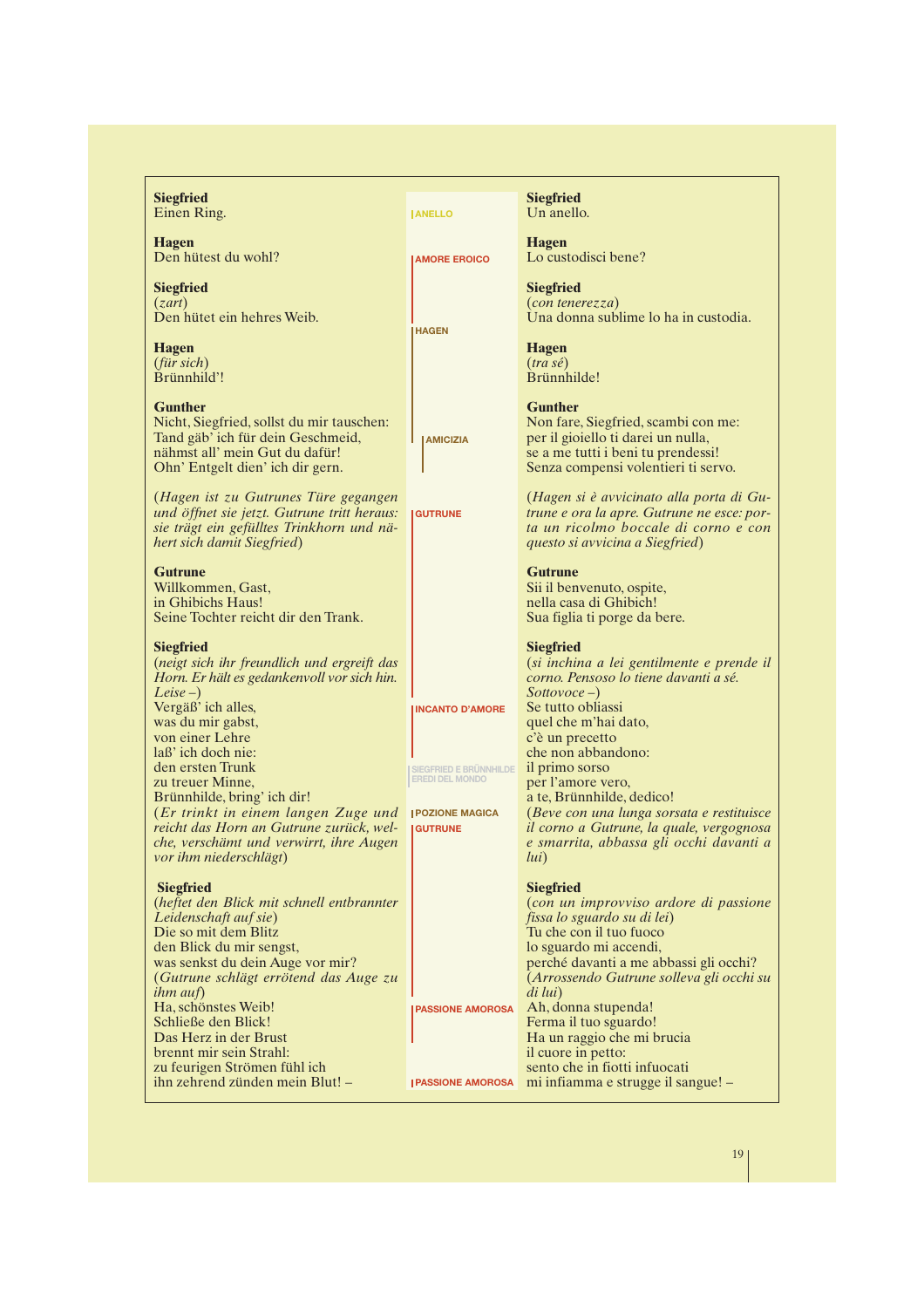| (Mit bebender Stimme)<br>Gunther, wie heißt deine Schwester?                                                                      |                                                       | (Con voce tremante)<br>Il nome, Gunther, di tua sorella?                                                                           |
|-----------------------------------------------------------------------------------------------------------------------------------|-------------------------------------------------------|------------------------------------------------------------------------------------------------------------------------------------|
| <b>Gunther</b>                                                                                                                    | <b>I SEDUZIONE</b><br><b>GUTRUNE</b>                  | <b>Gunther</b>                                                                                                                     |
| Gutrune.                                                                                                                          |                                                       | Gutrune.                                                                                                                           |
| <b>Siegfried</b>                                                                                                                  |                                                       | <b>Siegfried</b>                                                                                                                   |
| (leise)<br>Sind's gute Runen <sup>11</sup> ,                                                                                      |                                                       | (sottovoce)<br>Segni buoni <sup>11</sup> saranno                                                                                   |
| die ihrem Aug' ich entrate? -                                                                                                     |                                                       | quelli che nel suo occhio leggo? -                                                                                                 |
| (Er faßt Gutrune feurig bei der Hand)<br>Deinem Bruder bot ich mich zum<br>[Mann:                                                 |                                                       | (Di slancio afferra Gutrune per la mano)<br>A tuo fratello mi offersi quale suddito:                                               |
| der Stolze schlug mich aus;                                                                                                       |                                                       | mi congedò il superbo;                                                                                                             |
| trüg'st <sup>12</sup> du wie er mir Übermut,<br>böt' ich mich dir zum Bund?                                                       | <b>AMICIZIA</b>                                       | tu, come lui, mi saresti sdegnosa <sup>12</sup> ,<br>se a te mi offrissi compagno?                                                 |
| (Gutrune neigt demütig das Haupt, und                                                                                             | <b>IHAGEN</b>                                         | (Gutrune abbassa umilmente il capo, e                                                                                              |
| mit einer Gebärde, als fühle sie sich sei-<br>ner nicht wert, verläßt sie wankenden<br>Schrittes wieder die Halle. Siegfried, von | <b>GUTRUNE</b>                                        | con un gesto come se si sentisse indegna<br>di lui, lascia di nuovo la sala con passo<br>vacillante. Siegfried, osservato attenta- |
| Hagen und Gunther aufmerksam beob-                                                                                                | <b>MALEDIZIONE</b>                                    | mente da Hagen e Gunther, segue con gli                                                                                            |
| achtet, blickt wie festgezaubert Gutrune<br>nach; dann, ohne sich umzuwenden,                                                     |                                                       | occhi Gutrune come ammaliato; poi sen-<br>za girarsi domanda)                                                                      |
| frägt er)                                                                                                                         |                                                       |                                                                                                                                    |
| <b>Siegfried</b><br>Hast du, Gunther, ein Weib?                                                                                   |                                                       | <b>Siegfried</b><br>Hai tu, Gunther, una donna?                                                                                    |
|                                                                                                                                   | <b>AMICIZIA</b>                                       |                                                                                                                                    |
| <b>Gunther</b><br>Nicht freit ich noch,                                                                                           |                                                       | <b>Gunther</b><br>Sposo non sono ancora,                                                                                           |
| und einer Frau                                                                                                                    |                                                       | e da una donna                                                                                                                     |
| soll ich mich schwerlich freun:<br>auf eine setzt' ich den Sinn,                                                                  | <b>CAVALCATA</b>                                      | difficilmente avrò gioia:<br>DOMINIO la mia mente ho volto ad una sola,                                                            |
| die kein Rat mir je gewinnt.                                                                                                      | <b>DELLE WALKIRIE</b><br><b>I HAGEN   GHIBICUNGHI</b> | che nessun mezzo a me procurerà.                                                                                                   |
| <b>Siegfried</b>                                                                                                                  |                                                       | <b>Siegfried</b>                                                                                                                   |
| (lebhaft sich zu ihm wendend)<br>Was wär' dir versagt,                                                                            |                                                       | (volgendosi verso di lui vivacemente)<br>Che mai ti sarebbe vietato,                                                               |
| steh' ich zu dir?                                                                                                                 | <b>ESTASI D'AMORE</b>                                 | se jo sono al tuo fianco?                                                                                                          |
| <b>Gunther</b>                                                                                                                    |                                                       | <b>Gunther</b><br>Alta su rupi ha la sede, -                                                                                       |
| Auf Felsen hoch ihr Sitz, -                                                                                                       | <b>INCANTESIMO</b><br><b>DEL FUOCO</b>                |                                                                                                                                    |
| <b>Siegfried</b><br>(verwundert, und wie um eines längst                                                                          |                                                       | <b>Siegfried</b><br>(stupito, e come per rammentarsi di qual-                                                                      |
| Vergessenen sich zu entsinnen, wieder-                                                                                            |                                                       | cosa a lungo dimenticata, ripete sottovo-                                                                                          |
| holt leise)<br>- auf Felsen hoch ihr Sitz?                                                                                        |                                                       | ce)<br>- alta su rupi ha la sede?                                                                                                  |
| <b>Gunther</b><br>ein Feuer umbrennt den Saal-                                                                                    |                                                       | <b>Gunther</b><br>un fuoco incorona la sala -                                                                                      |
| <b>Siegfried</b>                                                                                                                  |                                                       | <b>Siegfried</b>                                                                                                                   |
| - ein Feuer umbrennt den Saal?                                                                                                    |                                                       | - un fuoco incorona la sala?                                                                                                       |
| <b>Gunther</b><br>Nur wer durch das Feuer bricht, -                                                                               |                                                       | <b>Gunther</b><br>Solo chi passa in quel fuoco, -                                                                                  |
|                                                                                                                                   | <b>UCCELLO</b><br><b>DEL BOSCO</b>                    |                                                                                                                                    |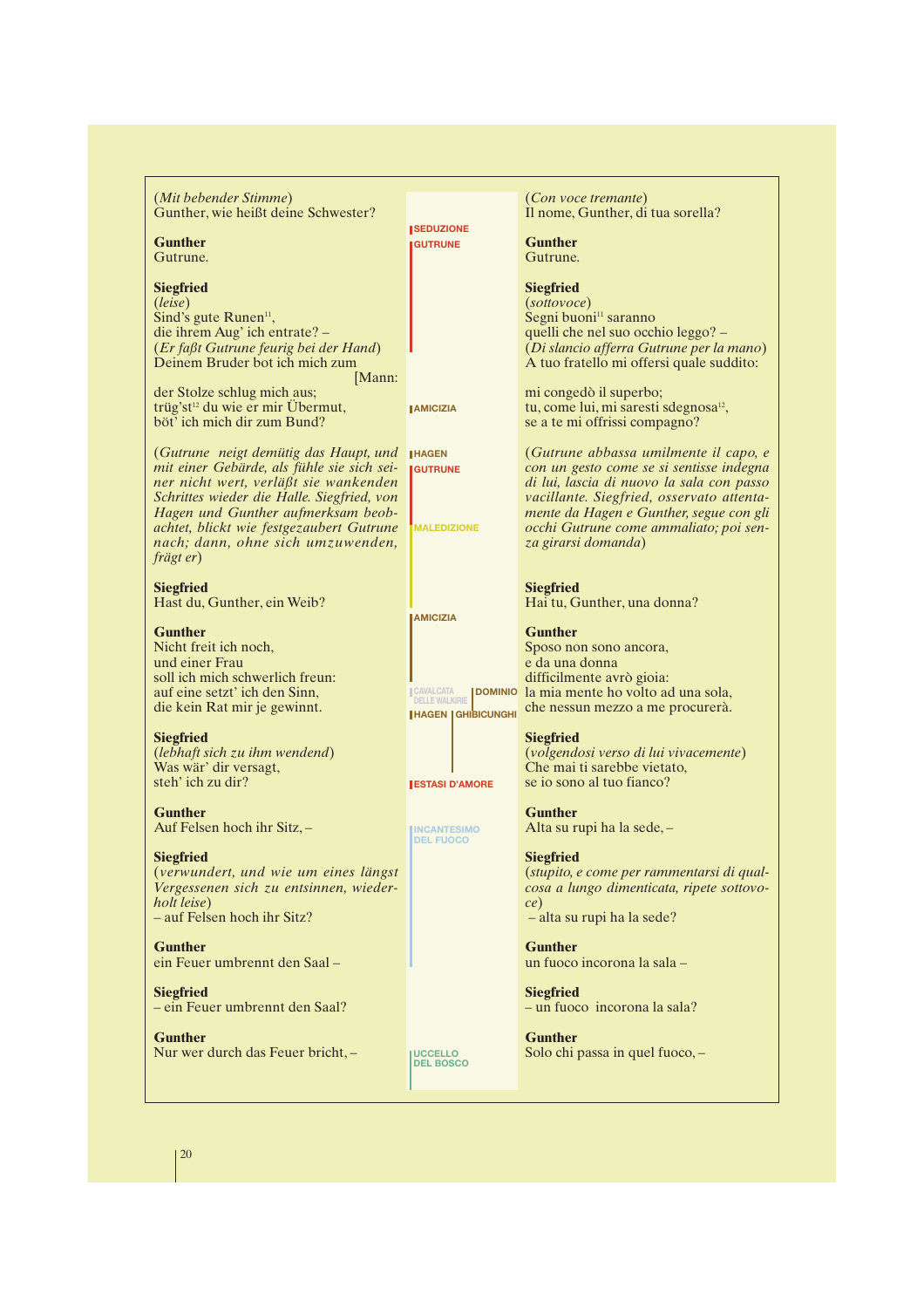| <b>Siegfried</b>                                                                                                                                                                                                                                                                     | <b>UCCELLO</b><br><b>DEL BOSCO</b>                                                                                    | <b>Siegfried</b>                                                                                                                                                                                                                                                                    |
|--------------------------------------------------------------------------------------------------------------------------------------------------------------------------------------------------------------------------------------------------------------------------------------|-----------------------------------------------------------------------------------------------------------------------|-------------------------------------------------------------------------------------------------------------------------------------------------------------------------------------------------------------------------------------------------------------------------------------|
| (hastig einfallend und schnell nachlas-<br>send)                                                                                                                                                                                                                                     |                                                                                                                       | (interrompendolo in fretta e subito smet-<br><i>tendo</i> )                                                                                                                                                                                                                         |
| - nur wer durch das Feuer bricht?                                                                                                                                                                                                                                                    |                                                                                                                       | - solo chi passa in quel fuoco?                                                                                                                                                                                                                                                     |
| <b>Gunther</b><br>- darf Brünnhildes Freier sein.                                                                                                                                                                                                                                    |                                                                                                                       | <b>Gunther</b><br>- sposo sarà di Brünnhilde.                                                                                                                                                                                                                                       |
| (Siegfried drückt durch eine schweigende<br>Gebärde aus, daß bei der Nennung von<br>Brünnhildes Namen die Erinnerung ihm<br>vollends gänzlich schwindet)                                                                                                                             | <b>POZIONE MAGICA</b>                                                                                                 | (Da un tacito gesto di Siegfried si com-<br>prende che al suono del nome di<br>Brünnhilde la memoria in lui si dilegua<br>del tutto)                                                                                                                                                |
| <b>Gunther</b><br>Nun darf ich den Fels nicht erklimmen,<br>das Feuer verglimmt mir nie!                                                                                                                                                                                             |                                                                                                                       | <b>Gunther</b><br>Ma io non posso scalare la rupe,<br>il fuoco per me non si smorza!                                                                                                                                                                                                |
| <b>Siegfried</b><br>(kommt aus einem traumartigen Zustan-<br>de zu sich und wendet sich mit übermüti-<br>ger Lustigkeit zu Gunther)                                                                                                                                                  | <b>ILOGE SEDUZIONE</b>                                                                                                | <b>Siegfried</b><br>(torna in sé da uno stato trasognato e si<br>rivolge a Gunther con spavalda allegria)                                                                                                                                                                           |
| Ich – fürchte kein Feuer,<br>für dich frei' ich die Frau:<br>denn dein Mann bin ich,<br>und mein Mut ist dein, -<br>gewinn [erwerb] ich mir Gutrun' zum<br>Weib.                                                                                                                     | <b>IGUTRUNE</b>                                                                                                       | Io – non c'è fuoco ch'io tema,<br>prendo io per te quella donna:<br>perché sono tuo suddito,<br>e il mio coraggio è il tuo, -<br>se ottengo per sposa Gutrune.                                                                                                                      |
| <b>Gunther</b><br>Gutrune gönn' ich dir gerne.                                                                                                                                                                                                                                       |                                                                                                                       | <b>Gunther</b><br>Gutrune ti cedo volentieri.                                                                                                                                                                                                                                       |
| <b>Siegfried</b><br>Brünnhilde bring' ich dir!                                                                                                                                                                                                                                       | <b>LOGE CAVALCATA</b><br><b>DELLE WALKIRIE</b>                                                                        | <b>Siegfried</b><br>Brünnhilde io reco a te!                                                                                                                                                                                                                                        |
| <b>Gunther</b><br>Wie willst du sie täuschen?                                                                                                                                                                                                                                        |                                                                                                                       | <b>Gunther</b><br>Come potrai ingannarla?                                                                                                                                                                                                                                           |
| <b>Siegfried</b><br>Durch des Tarnhelms Trug<br>tausch' ich mir deine Gestalt.                                                                                                                                                                                                       | <b>ELMO MAGICO</b>                                                                                                    | <b>Siegfried</b><br>Con la magia dell'elmo<br>cambio il mio aspetto col tuo.                                                                                                                                                                                                        |
| <b>Gunther</b><br>So stelle Eide zum Schwur!                                                                                                                                                                                                                                         | <b>GIURAMENTO</b><br><b>DI FRATELLANZA</b>                                                                            | <b>Gunther</b><br>Il patto fissa con il giuramento!                                                                                                                                                                                                                                 |
| <b>Siegfried</b><br>Blutbrüderschaft<br>schwöre ein Eid!                                                                                                                                                                                                                             |                                                                                                                       | <b>Siegfried</b><br>Per fratellanza di sangue<br>si giuri un patto!                                                                                                                                                                                                                 |
| (Hagen füllt ein Trinkhorn mit frischem<br>Wein; Siegfried und Gunther ritzen sich<br>mit ihren Schwertern die Arme und hal-<br>ten diese einen Augenblick über das<br>Trinkhorn. Beide legen zwei ihrer Finger<br>auf das Horn, welches Hagen fortwäh-<br>rend in ihrer Mitte hält) | <b>IMALEDIZIONE   PATTO</b><br><b>ILOGE</b><br><b>ISPADA</b><br><b>IGHIBICUNGHI</b><br><b>IHAGEN</b><br><b>IPATTO</b> | (Con vino fresco Hagen riempie un boc-<br>cale di corno; Siegfried e Gunther si feri-<br>scono con le spade le braccia e le tengo-<br>no per un momento sopra il boccale. Poi<br>entrambi pongono due delle loro dita sul<br>corno che Hagen continua a reggere in<br>mezzo a loro) |
| <b>Siegfried</b><br><b>Blühenden Lebens</b><br>labendes Blut<br>träufelt' ich in den Trank.                                                                                                                                                                                          | <b>GIURAMENTO</b><br><b>DI FRATELLANZA</b>                                                                            | <b>Siegfried</b><br>Di vita fiorente<br>fresco sangue<br>ho stillato nel vino.                                                                                                                                                                                                      |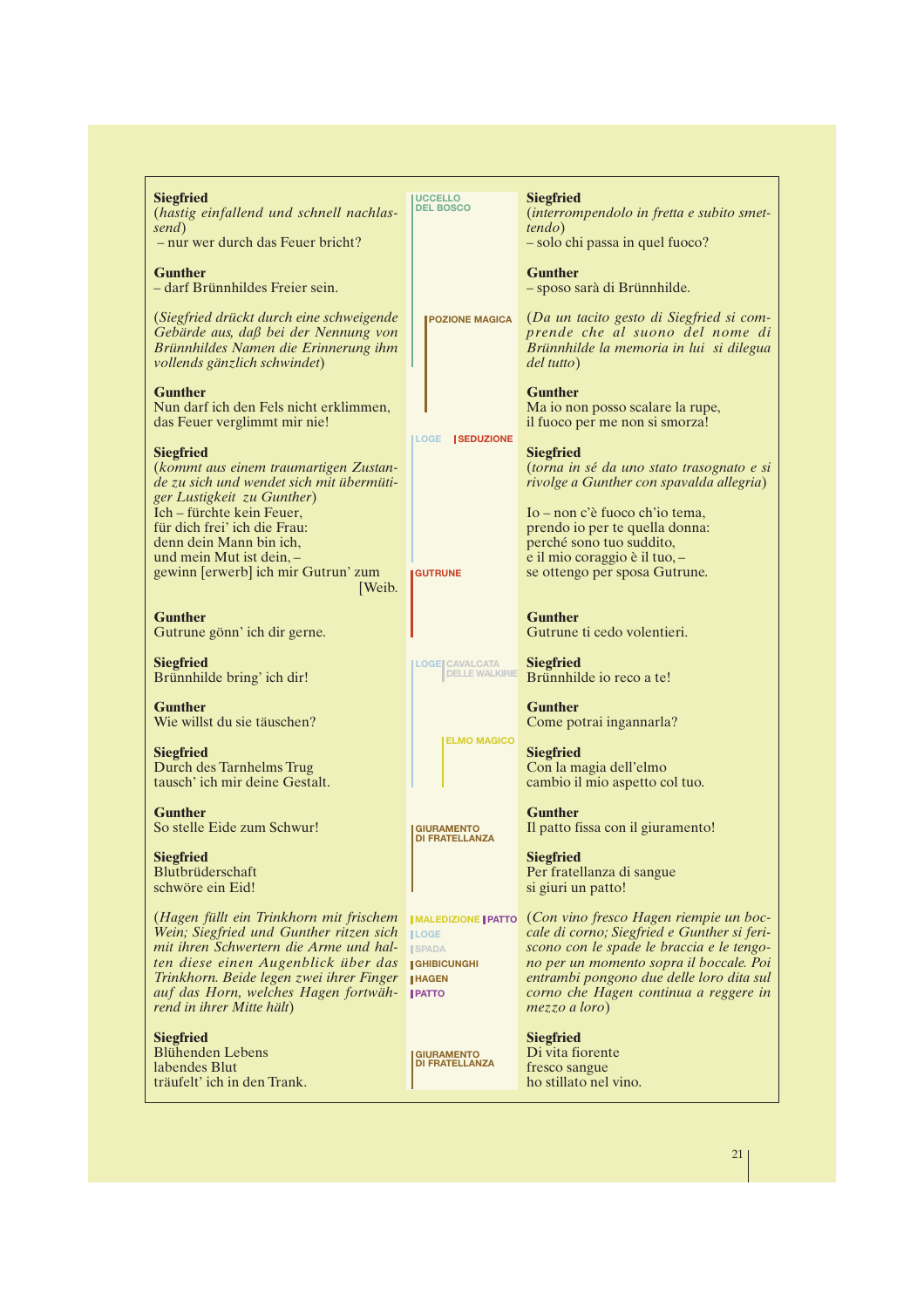**Gunther** Bruderbrünstig mutig gemischt blüh' im Trank unser Blut!

**Beide** Treue trink' ich dem Freund: froh und frei entblühe dem Bund Blutbrüderschaft heut'!

**Gunther** Bricht ein Bruder den Bund,

**Siegfried** Trügt den Treuen der Freund:

**Beide** was in Tropfen heut' hold wir tranken, in Strahlen ström' es dahin, – fromme Sühne dem Freund!

**Gunther** So – biet' ich den Bund!

**Siegfried** So – trink' ich dir Treu'!

(*Sie trinken nach einander, jeder zur*  $H$ älfte; dann zerschlägt Hagen, der wäh- **HAGEN** *rend des Schwures zur Seite gelehnt, mit seinem Schwerte das Horn. Gunther und* **PATTO** *Siegfried reichen sich die Hände*)

**Siegfried** (*zu Hagen*) Was nahmst du am Eide nicht teil?

**Hagen**

Mein Blut verdürb' euch den Trank; nicht fließt mir's echt und edel wie euch: störrisch und kalt stockt's in mir, nicht will's die Wange mir röten. Drum bleib' ich fern vom feurigen Bund.

**Gunther** (*zu Siegfried*) Laß den unfrohen Mann!

**Siegfried** (*hängt sich den Schild wieder über*) Frisch auf die Fahrt! Dort liegt mein Schiff: – schnell führt es zum Felsen. (*Er tritt näher zu Gunther und bedeutet diesen*)

**GIURAMENTO DI FRATELLANZA LOGE**

**GIURAMENTO DI FRATELLANZA HAGEN PATTO LIBERTÀ**

**HAGEN PATTO**

**ESPIAZIONE** 

**PATTO MALEDIZIONE**

**FEDELTA**

**AMICIZIA**

**ISEDUZIONE GUTRUNE**

**ESPIAZIONE**

**GIOVENTÙ ETERNA NIBELUNGHI**

**ANELLO**

**NIBELUNGHI RINUNCIA ALL'AMORE**

**HAGEN**

**CAVALCATA DELLE WALKIRIE**

**HAGEN**

**LOGE CAVALCATA DELLE WALKIRIE ELMO MAGICO**

**Gunther** Mischiato con forte fervore fraterno il sangue fiorisca nel vino!

**In due** Fede io brindo all'amico: lieta e libera oggi sbocci dal patto la fratellanza di sangue!

**Gunther** Se un fratello rompe il legame,

**Siegfried** Se vien meno alla fede l'amico:

**In due** quello che in gocce oggi onesti bevemmo, via a fiotti fluisca, – pia espiazione all'amico!

**Gunther** Così – offro il patto!

**Siegfried** Così – fede a te brindo!

(*Bevono uno dopo l'altro, ognuno una metà; poi Hagen, che nel corso del giuramento stava appoggiato in disparte, con la spada spezza il corno. Gunther e Siegfried si stringono la mano*)

**Siegfried** (*a Hagen*) Al giuramento non hai preso parte?

#### **Hagen**

Il mio sangue vi infetterebbe il vino; in me non scorre puro e schietto come in voi: grumoso e freddo in me ristagna, né sa dare rosso alle guance. Dunque resto lontano dall'ardente patto.

**Gunther** (*a Siegfried*) Lascia quell'uomo scontento!

**Siegfried** (*si ricopre di nuovo con lo scudo*) Pronti per partenza! Là è il mio vascello: – lesto ci reca alla rupe. (*Si avvicina a Gunther e gli spiega*)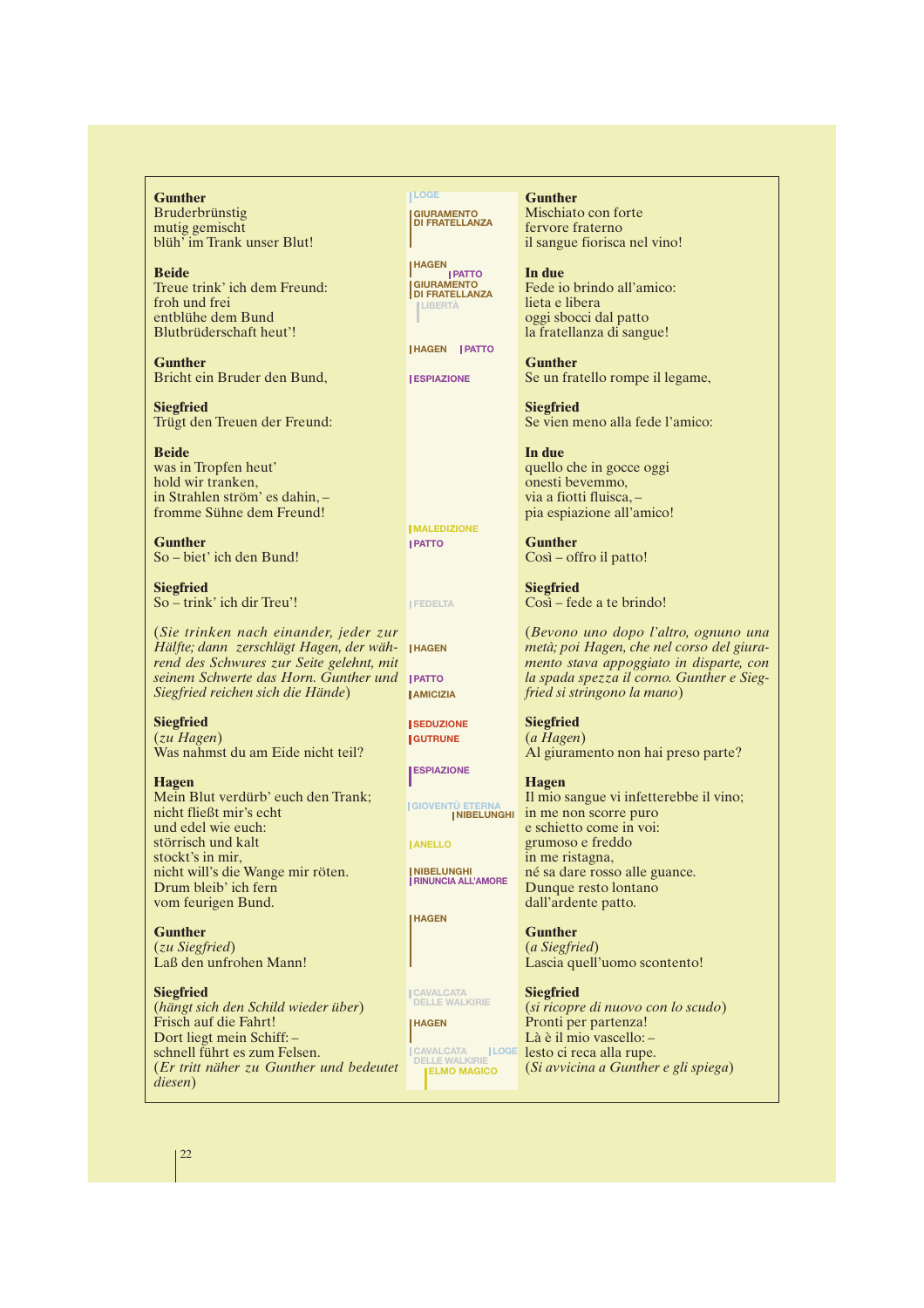| Eine Nacht am Ufer<br>harrst du im Nachen;<br>die Frau fährst du dann heim.<br>$(Er$ wendet sich zum Fortgehen und $\Box$<br>winkt Gunther, ihm zu folgen)                                                                                                                                                                                                                                                                                             | <b>ELMO MAGICO</b><br><b>HAGEN</b>                                            | Per una notte a riva<br>attendi nella barca;<br>la sposa poi porti a casa.<br>(Si volge per partire e fa un cenno a<br>Gunther che gli venga dietro)                                                                                                                                                                                                                                                                                     |
|--------------------------------------------------------------------------------------------------------------------------------------------------------------------------------------------------------------------------------------------------------------------------------------------------------------------------------------------------------------------------------------------------------------------------------------------------------|-------------------------------------------------------------------------------|------------------------------------------------------------------------------------------------------------------------------------------------------------------------------------------------------------------------------------------------------------------------------------------------------------------------------------------------------------------------------------------------------------------------------------------|
| <b>Gunther</b><br>Rastest du nicht zuvor?                                                                                                                                                                                                                                                                                                                                                                                                              |                                                                               | <b>Gunther</b><br>Non ti riposi prima?                                                                                                                                                                                                                                                                                                                                                                                                   |
| <b>Siegfried</b><br>Um die Rückkehr ist's mir jach.<br>(Er geht zum Ufer, um das Schiff los zu<br>binden)                                                                                                                                                                                                                                                                                                                                              |                                                                               | <b>Siegfried</b><br>Ho furia di tornare.<br>(Si avvia alla riva per slegare il vascello)                                                                                                                                                                                                                                                                                                                                                 |
| <b>Gunther</b><br>Du, Hagen! Bewache die Halle!<br>(Er folgt Siegfried zum Ufer. –<br>Während Siegfried und Gunther, nach-<br>dem sie ihre Waffen darin niedergelegt,<br>im Schiff das Segel aufstecken und alles<br>zur Abfahrt bereitmachen, nimmt Hagen<br>seinen Speer und Schild. Gutrune er-<br>scheint an der Tür ihres Gemaches, als<br>soeben Siegfried das Schiff abstößt, wel-<br>ches sogleich der Mitte des Stromes zu-<br>$treibt^{13})$ | <b>HAGEN</b><br><b>CAVALCATA</b><br><b>ILOGE</b><br>DELLE<br><b>WALKIRIE</b>  | <b>Gunther</b><br>Hagen! Fa' la guardia alla reggia!<br>(Segue Siegfried alla riva. –<br>Mentre Siegfried e Gunther innalzano la<br>vela nel vascello dopo averci deposto le<br>armi, e preparano ogni cosa per il viag-<br>gio, Hagen prende lancia e scudo. All'u-<br>scio della sua stanza appare Gutrune<br>proprio nel momento in cui Siegfried<br>spinge il vascello, che arriva <sup>13</sup> subito al<br>centro della corrente) |
| <b>Gutrune</b><br>Wohin eilen die Schnellen?                                                                                                                                                                                                                                                                                                                                                                                                           |                                                                               | <b>Gutrune</b><br>Dove corrono in fretta?                                                                                                                                                                                                                                                                                                                                                                                                |
| <b>Hagen</b><br>(während er sich gemächlich mit Schild<br>und Speer vor der Halle niedersetzt)<br>Zu Schiff – Brünnhild' zu frei'n.                                                                                                                                                                                                                                                                                                                    | <b>CAVALCATA</b><br><b>DELLE WALKIRIE</b>                                     | <b>Hagen</b><br>(mentre si siede comodamente con scudo<br>e lancia davanti all'atrio)<br>Al vascello – per prender sposa<br>[Brünnhilde.                                                                                                                                                                                                                                                                                                 |
| <b>Gutrune</b><br>Siegfried?                                                                                                                                                                                                                                                                                                                                                                                                                           | <b>LOGE</b>                                                                   | <b>Gutrune</b><br>Siegfried?                                                                                                                                                                                                                                                                                                                                                                                                             |
| <b>Hagen</b><br>Sieh', wie's ihn treibt,<br>zum Weib dich zu gewinnen.                                                                                                                                                                                                                                                                                                                                                                                 | <b>GUTRUNE</b>                                                                | <b>Hagen</b><br>Guarda che spinta è in lui<br>di conquistarti per moglie.                                                                                                                                                                                                                                                                                                                                                                |
| <b>Gutrune</b><br>Siegfried – mein!<br>(Sie geht lebhaft erregt in ihr Gemach<br>zurück. - Siegfried hat das Ruder erfaßt<br>und treibt jetzt mit dessen Schlägen den<br>Nachen stromabwärts, so daß dieser bald<br>gänzlich außer Gesicht kommt)                                                                                                                                                                                                      | <b>CORNO DI SIEGFRIED</b>                                                     | <b>Gutrune</b><br>Siegfried – mio!<br>(Vivamente emozionata torna nella sua<br>stanza. - Siegfried ha afferrato il remo e<br>ora con i colpi spinge la barca contro<br>corrente, sì che questa presto esce del tut-<br>to fuor di vista)                                                                                                                                                                                                 |
| <b>Hagen</b><br>(sitzt, mit dem Rücken an den Pfosten<br>der Halle gelehnt, bewegungslos)<br>Hier sitz' ich zur Wacht,<br>wahre den Hof,                                                                                                                                                                                                                                                                                                               | <b>ANNIENTA- CORNO DI</b><br><b>MENTO</b><br><b>SIEGFRIED</b><br><b>HAGEN</b> | <b>Hagen</b><br>(siede, con le spalle appoggiate al pila-<br>stro dell'atrio, immobile)<br>Qui a veglia siedo,<br>vigilo la corte,                                                                                                                                                                                                                                                                                                       |
| wehre die Halle dem Feind:-<br><b>Ghibichs Sohne</b><br>wehet der Wind,<br>auf Werben fährt er dahin. -                                                                                                                                                                                                                                                                                                                                                | <b>JDOMINIO</b>                                                               | tutelo la reggia dai nemici:-<br>al figlio di Ghibich<br>spira il vento,<br>va egli a matrimonio.-                                                                                                                                                                                                                                                                                                                                       |

23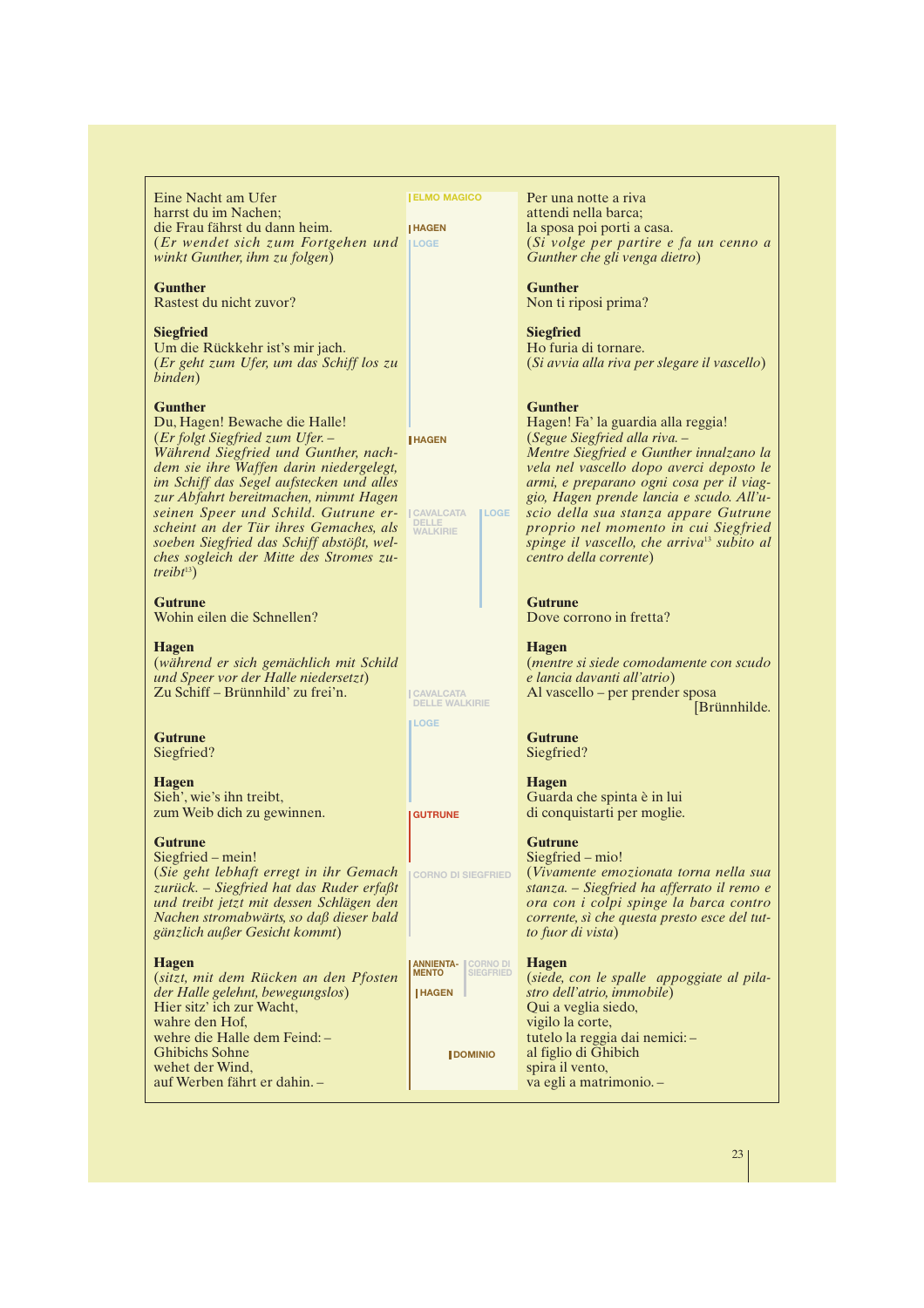Ihm führt das Steuer ein starker Held, Gefahr ihm will er bestehn: die eigne Braut ihm bringt er zum Rhein; mir aber bringt er den Ring! Ihr freien Söhne, frohe Gesellen, segelt nur lustig dahin: dünkt er euch niedrig, ihr dient ihm doch, des Niblungen Sohn.

(*Ein Teppich, welcher dem Vordergrunde* **DOMINIO** *zu die Halle einfaßte, schlägt zusammen und schließt die Bühne vor dem Zuschauer ab*)

#### **Dritte Szene**

(*Der Vorhang wird wieder aufgezogen. – Die Felsenhöhe, wie im Vorspiel*)

(*Brünnhilde sitzt am Eingange des Steingemaches, in stummem Sinnen Siegfrieds Ring betrachtend. Von wonnigen Erinnerungen ergriffen, bedeckt sie den Ring mit ihren Küssen. Ferner Donner läßt sich vernehmen; sie blickt auf und lauscht.*

*Sie wendet sich wieder zu dem Ringe. Ein feuriger Blitz. Brünnhilde lauscht von neuem und späht nach der Ferne, von woher eine finstere Gewitterwolke dem Felsensaume zuzieht*)

#### **Brünnhilde**

Altgewohntes Geräusch raunt meinem Ohr die Ferne. Ein Luftroß jagt im Laufe daher; auf der Wolke fährt es wetternd zum Fels! – Wer fand mich Einsame auf?

#### **Waltrautes Stimme**

(*aus der Ferne*) Brünnhilde! Schwester! Schläfst oder wachst du?

#### **Brünnhilde**

(*fährt vom Sitze auf*) Waltrautes Ruf, so wonnig mir kund! – (*in die Szene rufend*) Kommst du, Schwester? Schwingst dich kühn zu mir her? (*Sie eilt nach dem Felsrande*) Dort im Tann



**ANNIENTAMENTO | HAGEN DOMINIO SIEGFRIED PATTO ANELLO** CORNO DI SIEGFRIED **BRÜNNHILDE INCANTO D'AMORE MALEDIZIONE ANNIENTAMENTO BRÜNNHILDE IPOZIONE MAGICA** 

**SIEGFRIED TESORO DEL MONDO**

**CAVALCATA DELLE WALKIRIE**

**CAVALCATA DELLE WALKIRIE SIEGFRIED SOSTEGNO DEL MONDO**

**GRIDO DI GUERRA DELLE WALKIRIE**

**CAVALCATA DELLE WALKIRIE**

**GRIDO DI GUERRA DELLE WALKIRIE**

**CAVALCATA DELLE WALKIRIE**

**GRIDO DI GUERRA DELLE WALKIRIE**

Per lui regge il timone un forte eroe, che dai pericoli lo salva: sul Reno porta a lui la sposa scelta; ma a me porta l'anello! Voi liberi figli, lieti compagni, via veleggiate allegri: vi sembri pure oltraggio, ma ora voi fate i servi al figlio del Nibelungo.

(*Una tenda, che sul proscenio faceva da cornice alla sala, si ricongiunge e impedisce agli spettatori la vista della scena*)

#### **Terza scena**

(*Il sipario si alza nuovamente. – L'altura rupestre, come nel Prologo*)

(*Brünnhilde siede sull'entrata del suo antro roccioso, osservando in pensoso silenzio l'anello di Siegfried. Presa da dolci ricordi, copre l'anello di baci. Si ode un tuono in lontananza; ella alza lo sguardo e ascolta.*

*Di nuovo si volge all'anello. Un lampo infuocato. Brünnhilde torna ad ascoltare e scruta in lontananza, da dove un cupo nembo temporalesco soffia verso il margine della rupe*)

#### **Brünnhilde**

Suono noto da tempo mi sussurra all'orecchio da lontano. Un alato corsiero a me vola nel vento; sulla nube viaggia in turbine verso la rupe! – Chi mi scoprì qui sola?

#### **Voce di Waltraute**

(*da lontano*) Brünnhilde! Sorella! Dormi? Sei sveglia?

#### **Brünnhilde**

(*balza in piedi*) Il grido di Waltraute riconosco con gioia! – (*gridando verso la scena*) Sei tu, sorella? Coraggiosa tu corri a me? (*Si affretta verso l'orlo della rupe*) Là tra gli abeti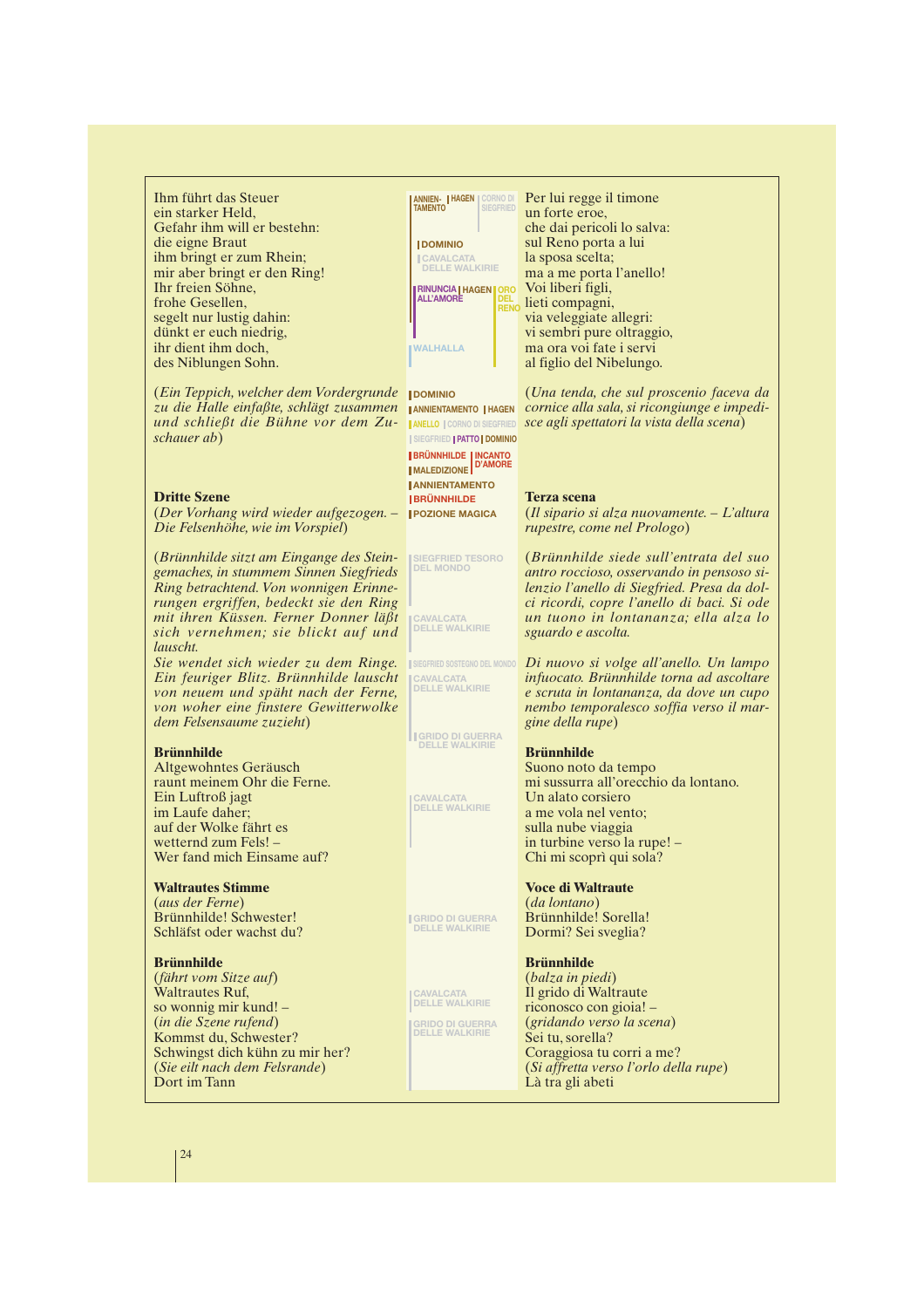| – dir noch vertraut –                                      | <b>GRIDO DI GUERRA<br/>DELLE WALKIRIE</b>         | - ricordi ancora -                                        |
|------------------------------------------------------------|---------------------------------------------------|-----------------------------------------------------------|
| steige vom Roß                                             |                                                   | salta tu a terra                                          |
| und stell' den Renner zur Rast!                            |                                                   | e fa' riposare il cavallo!                                |
| (Sie stürmt in den Tann, von wo ein star-                  |                                                   | (Corre nel bosco, da cui ci arriva un po-                 |
| kes Geräusch, gleich einem Gewitter-                       |                                                   | tente frastuono come un colpo di fulmi-                   |
| schlage, sich vernehmen läßt. Brünnhilde                   | <b>ANNUNCIO DI MORTE</b>                          | ne. In grande agitazione riappare con                     |
| kommt in heftiger Bewegung mit Wal-                        |                                                   | Waltraute Brünnhilde; ella si arresta                     |
| traute zurück; sie bleibt freudig erregt,                  |                                                   | emozionata e felice, senza far caso al-                   |
| ohne Waltrautes ängstliche Scheu zu be-                    |                                                   | l'angosciato timore di Waltraute)                         |
| <i>achten</i> )<br>Kommst du zu mir?                       |                                                   | Vieni da me?                                              |
| Bist du so kühn,                                           | <b>ANNIENTAMENTO</b>                              | Tanto sei ardita,                                         |
| magst ohne Grauen                                          |                                                   | e vuoi senza paura                                        |
| Brünnhild' bieten den Gruß?                                |                                                   | portare un saluto a Brünnhilde?                           |
|                                                            |                                                   |                                                           |
| <b>Waltraute</b>                                           | <b>ANNUNCIO DI MORTE Waltraute</b>                |                                                           |
| Einzig dir nur                                             |                                                   | Per te soltanto                                           |
| galt meine Eil'.                                           |                                                   | io accorsi in fretta.                                     |
| <b>Brünnhilde</b>                                          |                                                   | <b>Brünnhilde</b>                                         |
| (in höchster freudiger Aufgeregtheit)                      |                                                   | (in una felice esaltazione)                               |
| So wagtest du, Brünnhild' zulieb,                          |                                                   | Per amor mio dunque ha osato                              |
| Walvaters <sup>14</sup> Bann zu brechen? -                 |                                                   | infrangere il divieto di Walvater <sup>14</sup> ? –       |
| Oder wie? O sag'!                                          |                                                   | O che altro? Parla!                                       |
| Wär' wider mich                                            |                                                   | Forse contro di me                                        |
| Wotans Sinn erweicht?                                      |                                                   | l'animo di Wotan ora è più mite?                          |
| Als dem Gott entgegen                                      |                                                   | Quando contraria al dio                                   |
| Siegmund ich schützte,                                     |                                                   | Siegmund ho difeso,                                       |
| fehlend – ich weiß es –                                    |                                                   | pur errando $-$ io lo so $-$                              |
| erfüllt' ich doch seinen Wunsch.                           |                                                   | il suo voto ho compiuto.                                  |
| Daß sein Zorn sich verzogen,                               | <b>ANNUNCIO DI MORTE</b>                          | Che il suo sdegno cedeva,                                 |
| weiß ich auch;<br>denn verschloß er mich gleich in Schlaf, |                                                   | so anche questo;<br>ché se mi avvolse subito in un sonno, |
| fesselt' er mich auf dem Fels,                             |                                                   | mi incatenò alla rupe,                                    |
| wies er dem Mann mich zur Magd,                            |                                                   | se serva mi destinò a quell'uomo                          |
| der am Weg mich fänd' und erweckt', -                      |                                                   | che in via me trovando mi svegliasse, -                   |
| meiner bangen Bitte                                        | <b>GIUSTIFICAZIONE</b>                            | alla mia supplica ansiosa                                 |
| doch gab er Gunst:                                         |                                                   | diede ascolto:                                            |
| mit zehrendem Feuer                                        | CAVALCATA  LOGE                                   | con divorante fuoco                                       |
| umzog [umgab] er den Fels,                                 | <b>DELLE WALKIRIE</b>                             | circondò la rupe,                                         |
| dem Zagen zu wehren den Weg.                               | <b>ILOGE</b>                                      | ai codardi chiudendo la strada.                           |
| So zur Seligsten                                           | <b>GIUSTIFICAZIONE</b>                            | Così me beatissima                                        |
| schuf mich die Strafe:                                     |                                                   | ha fatto questa pena:                                     |
| der herrlichste Held<br>gewann mich zum Weib!              | <b>INCANTO SEGFRIED</b><br><b>D'AMORE</b>         | il più nobile eroe<br>mi conquistò sua sposa!             |
| In seiner Liebe                                            |                                                   | E nel suo amore                                           |
| leucht' und lach' ich heut' auf! -                         | <b>INCANTO D'AMORE</b>                            | oggi risplendo e rido! –                                  |
| (Sie umarmt Waltraute unter stürmischen                    |                                                   | (Tra veementi dimostrazioni di felicità                   |
| Freudenbezeigungen, welche diese mit                       | GRIDO DI<br><b>CAVALCATA</b>                      | abbraccia Waltraute, ma questa cerca di                   |
| scheuer Ungeduld abzuwehren sucht)                         | GUERRA<br>DELLE WALKIRIE<br><b>DELLE WALKIRIE</b> | <i>trattenerle con timorosa impazienza</i> )              |
| Lockte dich Schwester mein Los?                            |                                                   | Sorella, ti tentò la mia sorte?                           |
| An meiner Wonne                                            |                                                   | Della mia beatitudine                                     |
| willst du dich weiden,                                     |                                                   | ti vuoi saziare,                                          |
| teilen, was mich betraf?                                   |                                                   | dividere ciò che mi giunse?                               |
| <b>Waltraute</b>                                           |                                                   | <b>Waltraute</b>                                          |
| (heftig)                                                   |                                                   | (con impeto)                                              |
| Teilen den Taumel,                                         |                                                   | Dividere il delirio                                       |
| der dich Törin erfaßt?                                     |                                                   | di cui pazza sei preda?                                   |
| Ein andres bewog mich in Angst,                            |                                                   | Ben altro me ha mosso in angoscia                         |
| zu brechen Wotans Gebot.                                   |                                                   | a infrangere gli ordini di Wotan.                         |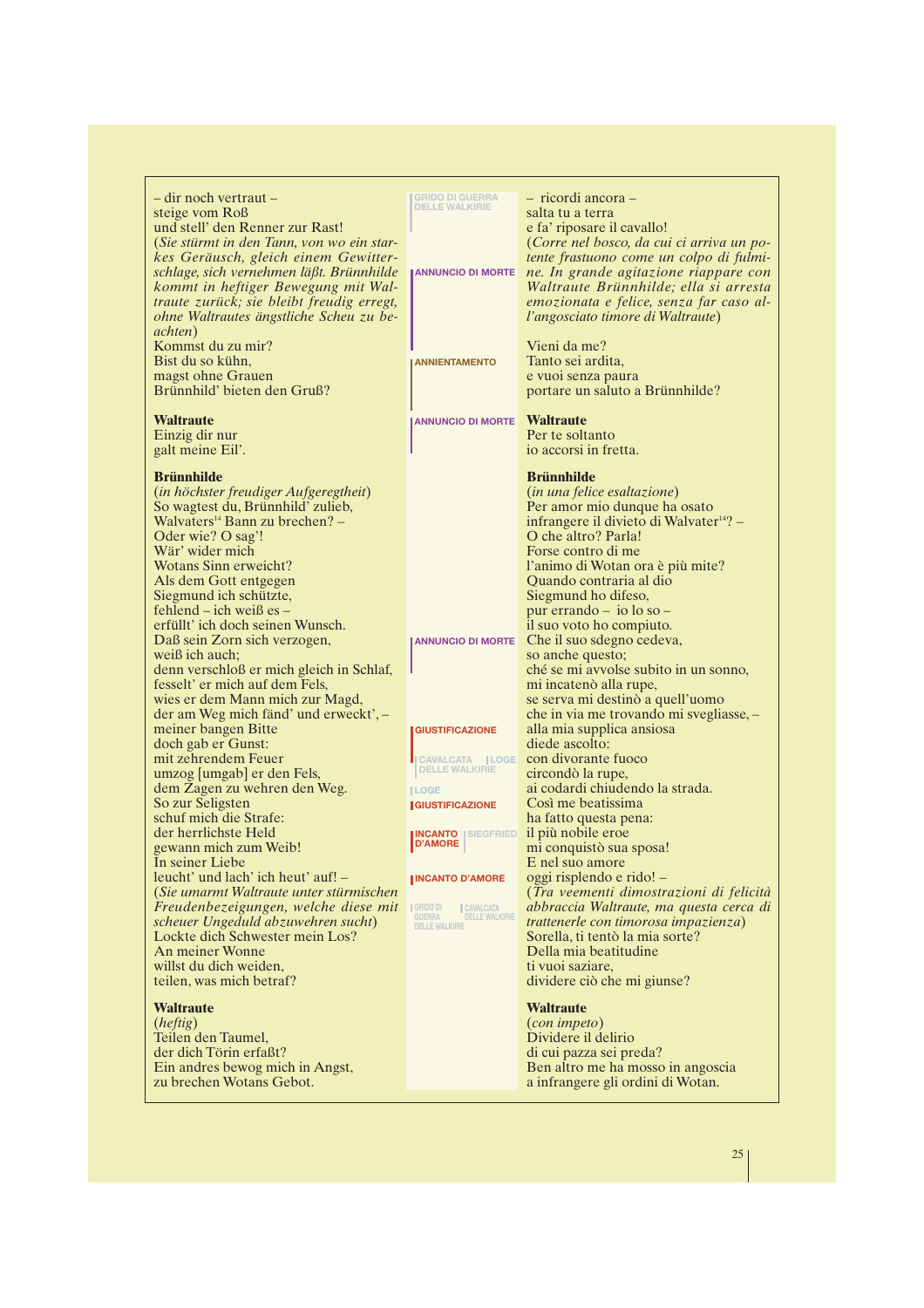(*Brünnhilde gewahrt hier erst mit Befremdung die wild aufgeregte Stimmung Waltrautes*)

**Brünnhilde**

Angst und Furcht fesseln dich Arme? So verzieh der Strenge noch nicht? Du zagst vor des Strafenden Zorn?

**Waltraute** (*düster*) Dürft ich ihn fürchten, meiner Angst fänd' ich ein End'!

**Brünnhilde** Staunend versteh ich dich nicht.

**Waltraute**

Wehre der Wallung, achtsam höre mich an! Nach Walhall wieder treibt mich die Angst, die von Walhall hierher mich trieb.

**Brünnhilde** (*erschreckt*) Was ist's mit den ewigen Göttern?

**Waltraute** Höre mit Sinn, was ich dir sage! Seit er von dir geschieden, zur Schlacht nicht mehr schickte uns Wotan: irr und ratlos ritten wir ängstlich zu Heer; Walhalls mutige Helden mied Walvater. Einsam zu Roß, ohne Ruh' noch Rast, durchschweift'<sup>15</sup> als Wandrer die Welt. Jüngst kehrte er heim; in der Hand hielt er seines Speeres Splitter, die hatte ein Held ihm geschlagen. Mit stummem Wink Walhalls Edle wies er zum Forst, die Weltesche zu fällen. Des Stammes Scheite hieß er sie schichten zu ragendem Hauf rings um der Seligen Saal<sup>16</sup>. Der Götter Rat ließ er berufen; den Hochsitz nahm heilig er ein: ihm zu Seiten hieß er die Bangen sich setzen, in Ring und Reih

(*Solo ora Brünnhilde si accorge con sorpresa della tempestosa agitazione di Waltraute*)

**Brünnhilde** Ansia e spavento stringono te misera? Il severo non perdona ancora? Per l'ira del giudice tu tremi?

**Waltraute** (*cupa*) Se paura ne avessi, alla mia angoscia troverei una fine!

**Brünnhilde** Stupisco e non ti intendo.

**SDEGNO**

**SDEGNO**

**SDEGNO**

**SDEGNO**

**Waltraute** Frena il tumulto, attenta dammi ascolto! Di nuovo al Walhall mi spinge l'angoscia che qua giù dal Walhall mi spinse. **ANNUNCIO DI MORTE**

> **Brünnhilde** (*atterrita*) Agli eterni che accade?

**Waltraute** Senti col cuore quanto io ti narro! Da quando da te si separò, non più alle battaglie ci mandò Wotan: vaganti e incerte in squadre cavalcammo afflitte; del Walhall gli eroici campioni evitava Walvater. Solitario a cavallo senza riposo o sosta da Viandante vagava<sup>15</sup> nel mondo. Tempo fa è tornato tra noi; nella mano stringeva i pezzi della lancia, un eroe gliela aveva spezzata. Con muto cenno i prodi del Walhall avviò alla foresta ad abbattere il frassino del mondo. Del fusto i ceppi comandò di ammassare in enorme catasta intorno alla sede dei beati<sup>16</sup>. Il consiglio degli dei chiamò a raccolta; con maestà sul trono prese egli posto: accanto a lui chiese agli atterriti di sedere, in cerchio e in fila **CAVALCATA ALKIRIE ANGOSCIA CAVALCATA DELLE WALKIRIE WALHALLA PATTO FRASSINO ETERNO POTERE DEGLI DEI FRASSINO ETERNO WALHALLA**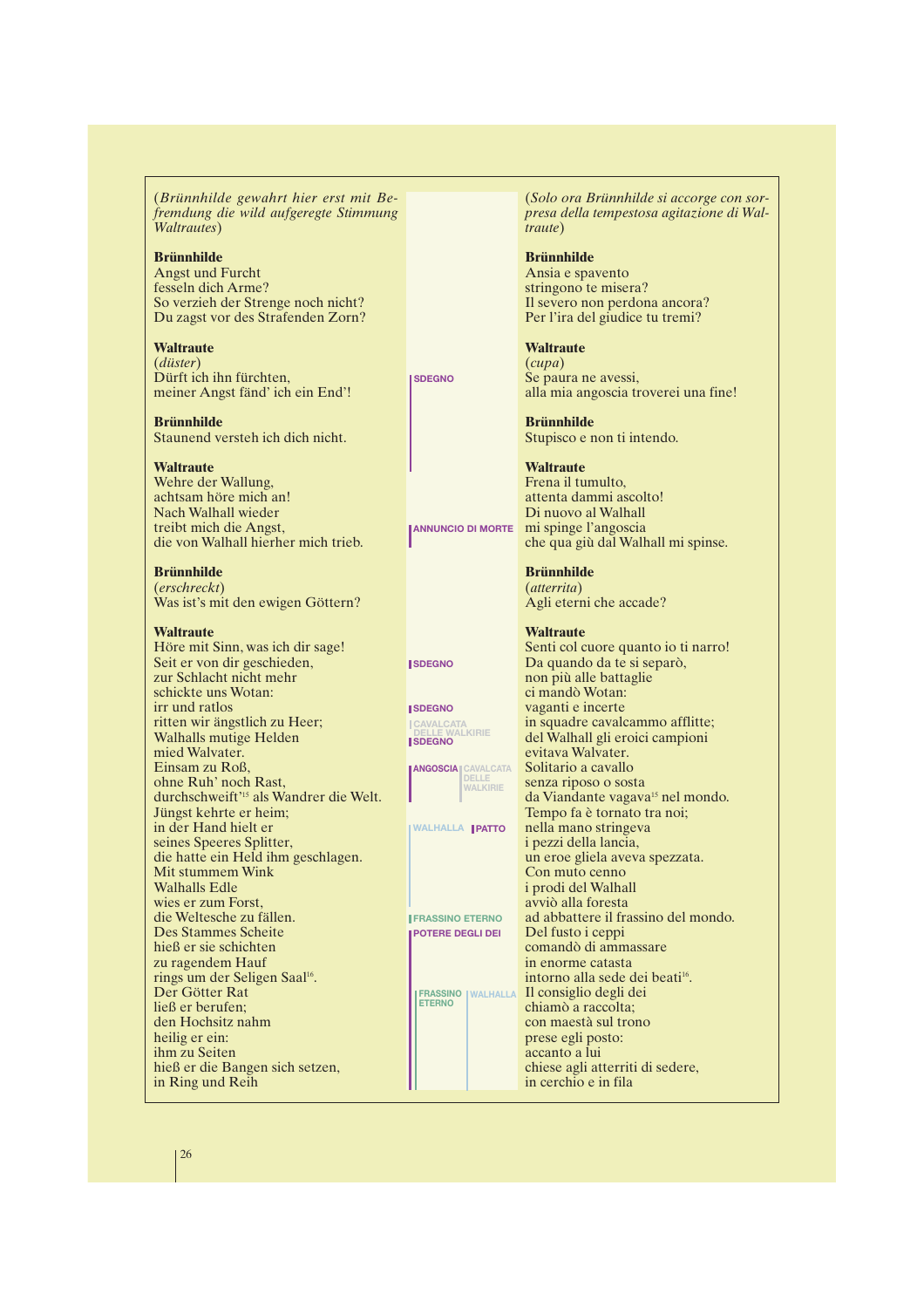die Hall' erfüllen die Helden. – So – sitzt er, sagt kein Wort, auf hehrem Sitze stumm und ernst, des Speeres Splitter fest in der Faust; Holdas Äpfel<sup>17</sup> rührt er nicht an. Staunen und Bangen binden starr die Götter. Seine Raben beide<sup>18</sup> sandt' er auf Reise; kehrten die einst mit guter Kunde zurück, – dann – noch einmal, – zum letzten Mal! – lächelte ewig der Gott. – Seine Knie umwindend liegen wir Walküren: blind bleibt er den flehenden Blicken; uns alle verzehrt Zagen und endlose Angst. An seine Brust preßt' ich mich weinend: (*zögernd*) da brach sich sein Blick; er gedachte, Brünnhilde, dein! – Tief seufzt' er auf, – schloß das Auge, und wie im Traume raunt' er das Wort: «Des tiefen Rheines Töchtern gäbe den Ring sie wieder zurück, – von des Fluches Last – erlöst wär' Gott und die Welt!» – Da sann ich nach: von seiner Seite, durch stumme Reihen, stahl ich mich fort; in heimlicher Hast bestieg ich mein Roß, und ritt im Sturme zu dir. Dich, o Schwester, beschwör' ich nun: was du vermagst, vollend' es dein Mut; ende der Ewigen Qual! (*Sie hat sich vor Brünnhilde niedergeworfen*) **Brünnhilde** (*ruhig*) Welch' banger Träume Mären meldest du Traurige mir! Der Götter heiligem Himmelsnebel bin ich Törin enttaucht:

nicht fass' ich, was ich erfahre.

|                                                     | la sala empiono gli eroi. –<br>Così – egli sede,                          |
|-----------------------------------------------------|---------------------------------------------------------------------------|
| <b>ENIGMA DEL DESTINO</b>                           | senza una parola,                                                         |
|                                                     | muto e severo                                                             |
| <b>ENIGMA DEL DESTINO</b>                           | sull'alto seggio,                                                         |
|                                                     | i pezzi della lancia<br>stretti nel pugno;                                |
| <b>GIOVENTÙ ETERNA</b>                              | le mele di Holda <sup>17</sup>                                            |
|                                                     | egli non tocca più.                                                       |
| <b>WALHALLA</b>                                     | Meraviglia e terrore                                                      |
|                                                     | irrigidiscono gli dei.                                                    |
| <b>DOMINIO</b>                                      | Tutti e due i corvi <sup>18</sup> -                                       |
|                                                     | spedì in viaggio;                                                         |
|                                                     | tornassero mai un giorno<br>con la buona novella, –                       |
|                                                     | un'altra volta – ancora il dio,                                           |
| <b>CANTO DELLE FIGLIE</b>                           | – e per l'ultima volta! –                                                 |
| <b>DEL RENO</b>                                     | avrebbe il suo eterno sorriso. –                                          |
| <b>SDEGNO</b>                                       | Noi Walkirie ai suoi piedi                                                |
|                                                     | gli abbracciamo i ginocchi:                                               |
|                                                     | cieco egli resta<br>ai supplicanti sguardi;                               |
|                                                     | noi tutti corrode                                                         |
|                                                     | infinito sconforto.                                                       |
|                                                     | Al suo petto                                                              |
| <b>ISVENTURA</b>                                    | io mi strinsi piangendo:                                                  |
|                                                     | <i>(esitante)</i>                                                         |
|                                                     | si mutò il suo sguardo;                                                   |
| <b>ADDIO</b>                                        | pensava a te, Brünnhilde! –<br>Trasse un sospiro profondo, –              |
|                                                     | chiuse gli occhi,                                                         |
|                                                     | e come nel sogno                                                          |
| CANTO DELLE FIGLIE DEL RENO                         | così disse, piano:                                                        |
| <b>JANELLO</b>                                      | «Se alle figlie del profondo Reno                                         |
| <b>RINUNCIA ALL'AMORE</b>                           | ella rendesse l'anello,-<br>dalla maledizione –                           |
| <b>MALEDIZIONE</b><br><b>CANTO DELLE   WALHALLA</b> | sarebbe sollevato dio e il mondo!» –                                      |
| <b>FIGLIE DEL RENO</b>                              | Ho ragionato allora:                                                      |
| <b>I SDEGNO</b>                                     | dal suo fianco,                                                           |
| <b>SVENTURA</b>                                     | tra le tacite file,                                                       |
|                                                     | fuggii furtiva;                                                           |
|                                                     | segretamente in fretta                                                    |
| CAVALCATA DELLE WALKIRIE                            | salii a cavallo,<br>e volai a te nel turbine.                             |
| <b>CANTO DELLE</b>                                  | Te, o sorella,                                                            |
| <b>FIGLIE DEL RENO</b><br><b>ENIGMA DEL DESTINO</b> | ora imploro:                                                              |
|                                                     | quello che tu puoi fare,                                                  |
|                                                     | la tua forza lo compia;                                                   |
| <b>RINUNCIA ALL'AMORE</b>                           | tronca il tormento degli eterni!<br>(Waltraute gli si è gettata ai piedi) |
|                                                     |                                                                           |
|                                                     |                                                                           |
| <b>SDEGNO</b>                                       | <b>Brünnhilde</b>                                                         |
|                                                     | (tranquilla)                                                              |
|                                                     | Quali racconti di paurosi sogni                                           |
|                                                     | tu misera mi narri!<br>Alla santa nube                                    |
| <b>WALHALLA</b><br><b>SVENTURA</b>                  | celeste degli dei                                                         |
|                                                     | io stolta mi sottrassi:                                                   |
|                                                     | e ciò che ora sento, non intendo.                                         |
|                                                     |                                                                           |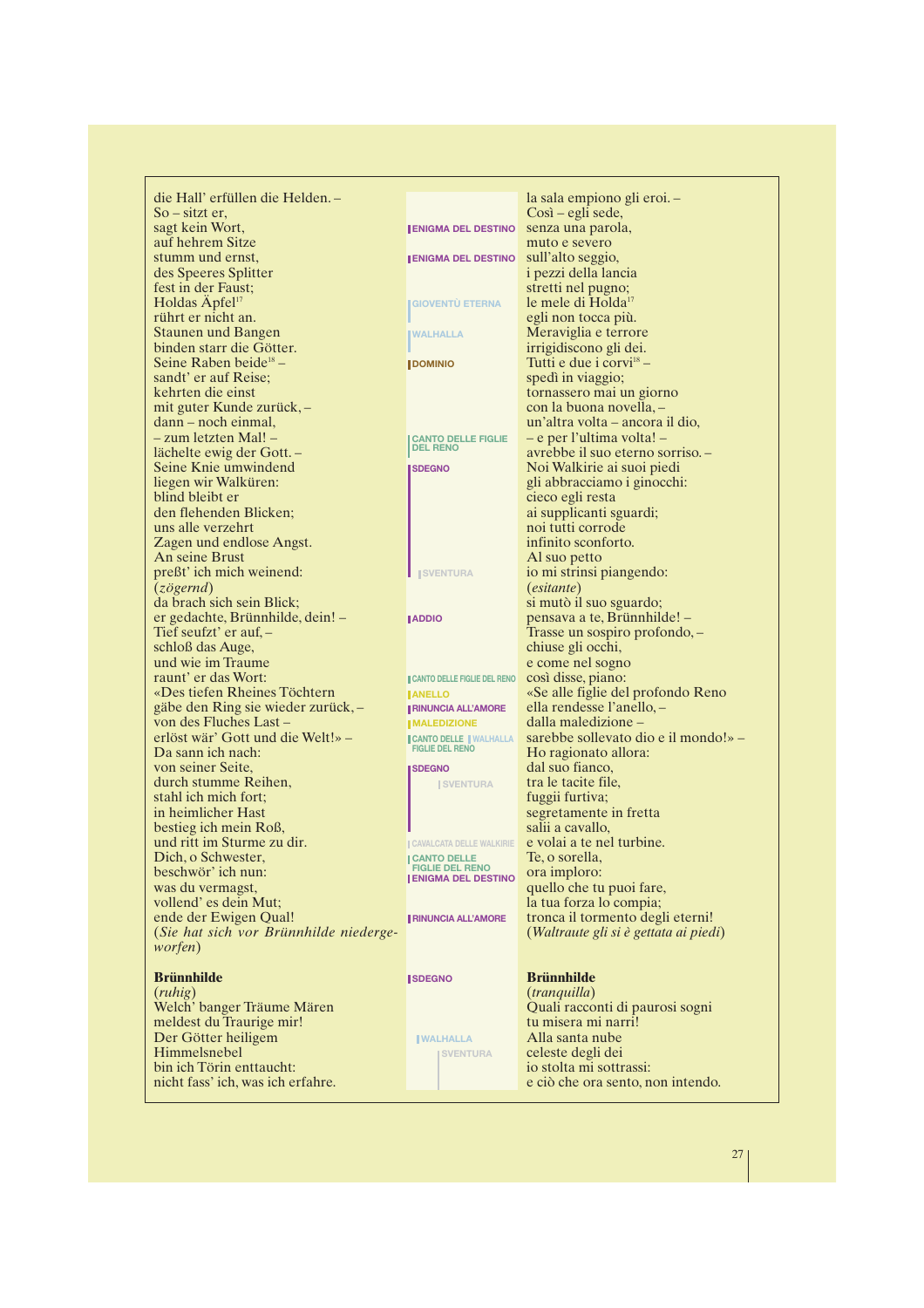Wirr und wüst scheint mir dein Sinn; in deinem Aug', so übermüde, glänzt flackernde Glut. Mit blasser Wange, du bleiche Schwester, was willst du Wilde von mir? **Waltraute** (*heftig*) An deiner Hand, der Ring, er ist's; hör' meinen Rat: für Wotan wirf ihn von dir! **Brünnhilde** Den Ring? – von mir? **Waltraute** Den Rheintöchtern gib ihn zurück! **Brünnhilde** Den Rheintöchtern – ich – den Ring? Siegfrieds Liebespfand? Bist du von Sinnen? **Waltraute** Hör' mich, hör' meine Angst! Der Welt Unheil haftet sicher an ihm. Wirf ihn von dir, fort in die Welle, Walhalls Elend zu enden, den verfluchten wirf in die Flut! **Brünnhillde** Ha! Weißt du, was er mir ist? Wie kannst du's fassen, fühllose Maid! – Mehr als Walhalls Wonne, mehr als der Ewigen Ruhm ist mir der Ring: ein Blick auf sein helles Gold, ein Blitz aus dem hehren Glanz gilt mir werter, als aller Götter ewig währendes Glück. Denn selig aus ihm leuchtet mir Siegfrieds Liebe, Siegfrieds Liebe! – O, ließ' sich die Wonne dir sagen! – Sie – wahrt mir der Reif. Geh hin zu der Götter heiligem Rat! Von meinem Ringe raune ihnen zu: die Liebe ließe ich nie, mir nähmen nie sie die Liebe, stürzt auch in Trümmern Walhalls strahlende Pracht! Strano e confuso nel tuo occhio, brilla viva una brace. Con smorta guancia, tu pallida sorella, **Waltraute** (*con impeto*) è questo; dammi retta: **Brünnhilde** L'anello? – via da me? **Waltraute Brünnhilde** Sei fuor di senno? **Waltraute** Il disastro del mondo è chiuso certo in esso. Scaglia l'anello, via nelle onde, **Brünnhilde** vergine senza cuore! – a me vale di più che di tutti gli dei la sempiterna gioia. Perché sereno da esso l'amore di Siegfried! – Va', torna al santo consesso degli dei! Del mio anello mormora a tutti: **SVENTURA ANELLO DOMINIO ANNIENTAMENTO DOMINIO DOMINIO ANELLO ANELLO ANELLO RISVEGLIO SIEGFRIED E BRÜNNHILDE EREDI DEL MONDO BRÜNNHILDE INCANTO D'AMORE ISVENTURA ISVENTURA RINUNCIA ALL'AMORE WALHALLA**

mi sembra il tuo pensiero; da stanchezza oppresso, da me che vuoi smaniosa? Alla tua mano, l'anello, per Wotan gettalo via da te! Rendilo alle figlie del Reno! Alle figlie del Reno – io – l'anello? Di Siegfried l'amoroso pegno? Da' a me ascolto e alla mia paura! per troncare i mali del Walhall, scaglia nel fiume il maledetto! Ah! Sai tu che è per me? Ma come puoi capirlo, Più che le gioie del Walhall, più che le glorie degli eterni è per me questo anello: uno sguardo al suo lucido oro, una luce dal suo chiaro fulgore a me si irradia l'amore di Siegfried, Oh, se dirti si potesse la letizia! – È l'anello – che a me l'assicura. che mai all'amore rinuncio, che mai a me lo strapperanno, cadesse anche in rovina il superbo fulgore del Walhall!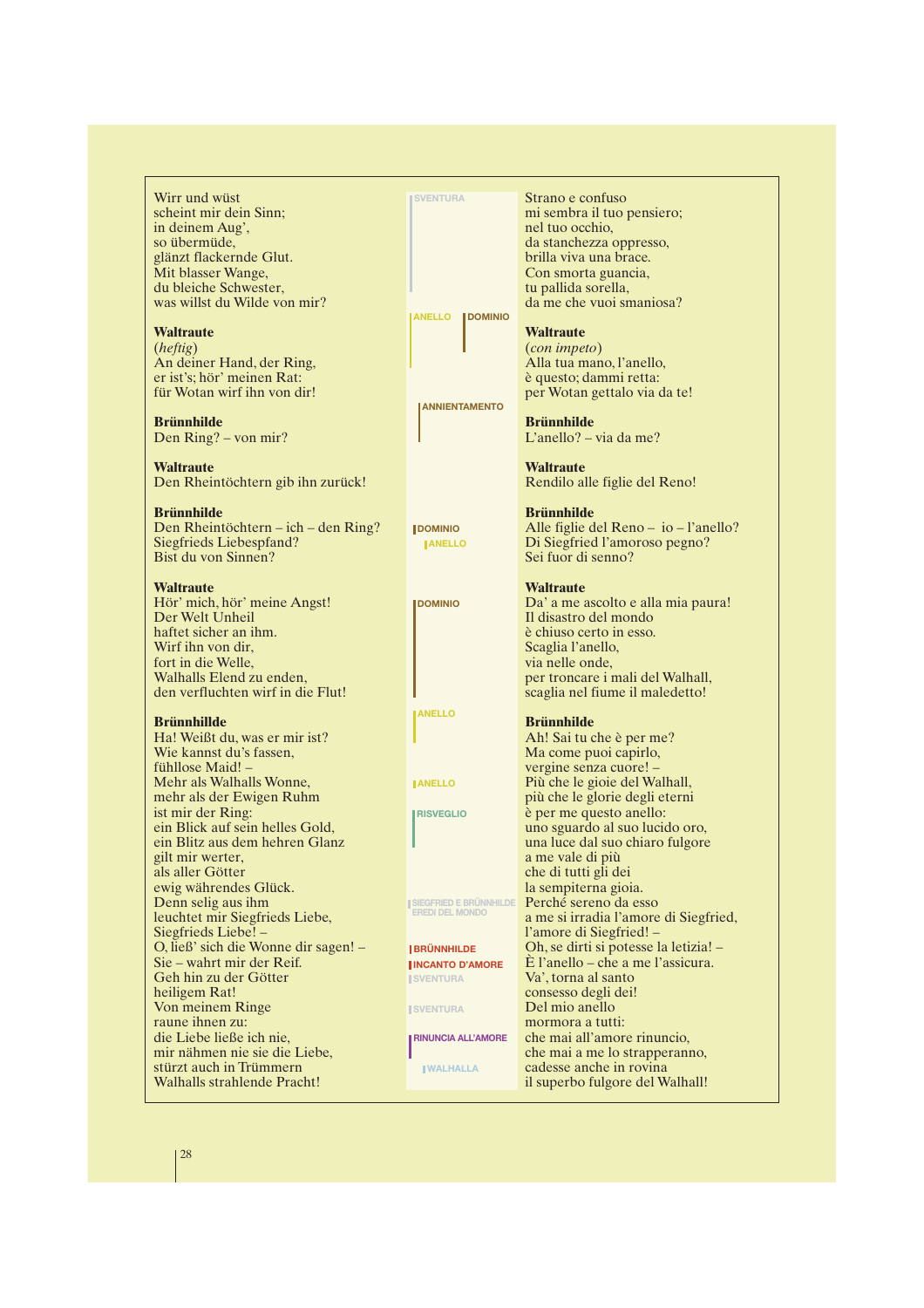**Waltraute** Dies deine Treue? So in Trauer entlässest du lieblos die Schwester?

**Brünnhilde** Schwinge dich fort, fliehe [fliege] zu Roß! Den Reif entführst du mir nie!

#### **Waltraute**

Wehe! Wehe! Weh' dir, Schwester! Walhalls Göttern Weh! (*Sie stürzt fort. Bald erhebt sich unter Sturm eine Gewitterwolke aus dem Tann*)

#### **Brünnhilde**

(*während sie der davonjagenden hell erleuchteten Gewitterwolke, die sich bald gänzlich in der Ferne verliert, nachblickt*)

Blitzend Gewölk, vom Wind getragen, stürme dahin: zu mir nie steure mehr her!

(*Es ist Abend geworden. Aus der Tiefe leuchtet der Feuerschein allmählich heller auf. Brünnhilde blickt ruhig in die Landschaft hinaus*)

Abendlich Dämmern deckt den Himmel; heller leuchtet die hütende Lohe herauf.

(*Das Feuerschein nähert sich aus der Tiefe. Immer glühenderer Flammenzungen lecken über den Felsensaum auf*) **LOGE**

Was leckt so wütend die lodernde Welle zum Wall? Zur Felsenspitze wälzt sich der feurige Schwall.

(*Man hört aus der Tiefe Siegfrieds Hornruf nahen. Brünnhilde fährt entzückt auf*)

Siegfried! Siegfried zurück! Seinen Ruf sendet er her! Auf! Auf! Ihm entgegen! In meines Gottes Arm!  $\left( \textit{Sie}\ \textit{eilt}\ \textit{in}\ \textit{höchstem}\ \textit{Entzücken}\ \textit{dem}\ \textcolor{red}{\right|$ icorno di siegfried *Felsrande zu*) (*Feuerflammen schlagen herauf: aus ihnen springt Siegfried auf einen hoch ra-*

**DISPERAZIONE DI WOTAN MALEDIZIONE**

**DISPERAZIONE DI WOTAN MALEDIZIONE**

**COLLERA**

**DOMINIO**

**GRIDO DI GUERRA DELLE WALKIRIE**

**INCANTESIMO DEL FUOCO**

**ISIEGERIED** 

**CAVALCATA DELLE WALKIRIE**

#### **Waltraute**

È questa la tua fede? In tanto lutto lasceresti tu ingrata la sorella?

#### **Brünnhilde**

Vattene rapida, via vola a cavallo! L'anello da me non prenderai!

#### **Waltraute**

Ahimè! Ahimè! Guai a te, sorella! Guai agli dei del Walhall! (*Si allontana a precipizio. Subito dal bosco si leva col vento un nembo di bufera*)

#### **Brünnhilde**

(*mentre segue con lo sguardo il nembo di bufera che si allontana illuminato da folgori e che subito dopo si dissolve del tutto in lontananza*) Nembo di folgori, portato dal vento, infuria via: qui non volgerti più!

(*È scesa la sera. Dallo sfondo splende sempre più vivo il chiarore del fuoco. Brünnhilde osserva tranquillamente il paesaggio*)

Serale il tramonto invade il cielo; più viva splende la vampa che mi protegge.

(*Dallo sfondo si avvicina il chiarore del fuoco. Via via più ardenti lingue di fiamma lambiscono il margine della rupe*)

Perché il flutto di fuoco infuriando sfiora il riparo? Alla cima rocciosa si volge il fiotto di fiamme.

(*Si ode il suono del corno di Siegfried che da lontano si avvicina. Brünnhilde balza su felice*)

Siegfried! Siegfried ritorna! Invia qui a me il suo richiamo! Su! Su! Incontro a lui! Nelle braccia del mio dio! (*Al colmo della felicità ella corre verso l'orlo della rupe*) (*Si innalzano vampe di fuoco: fuori da esse balza Siegfried sul picco acuto di* **SIEGFRIED CORNO DI SIEGFRIED INCANTESIMO DEL FUOCO**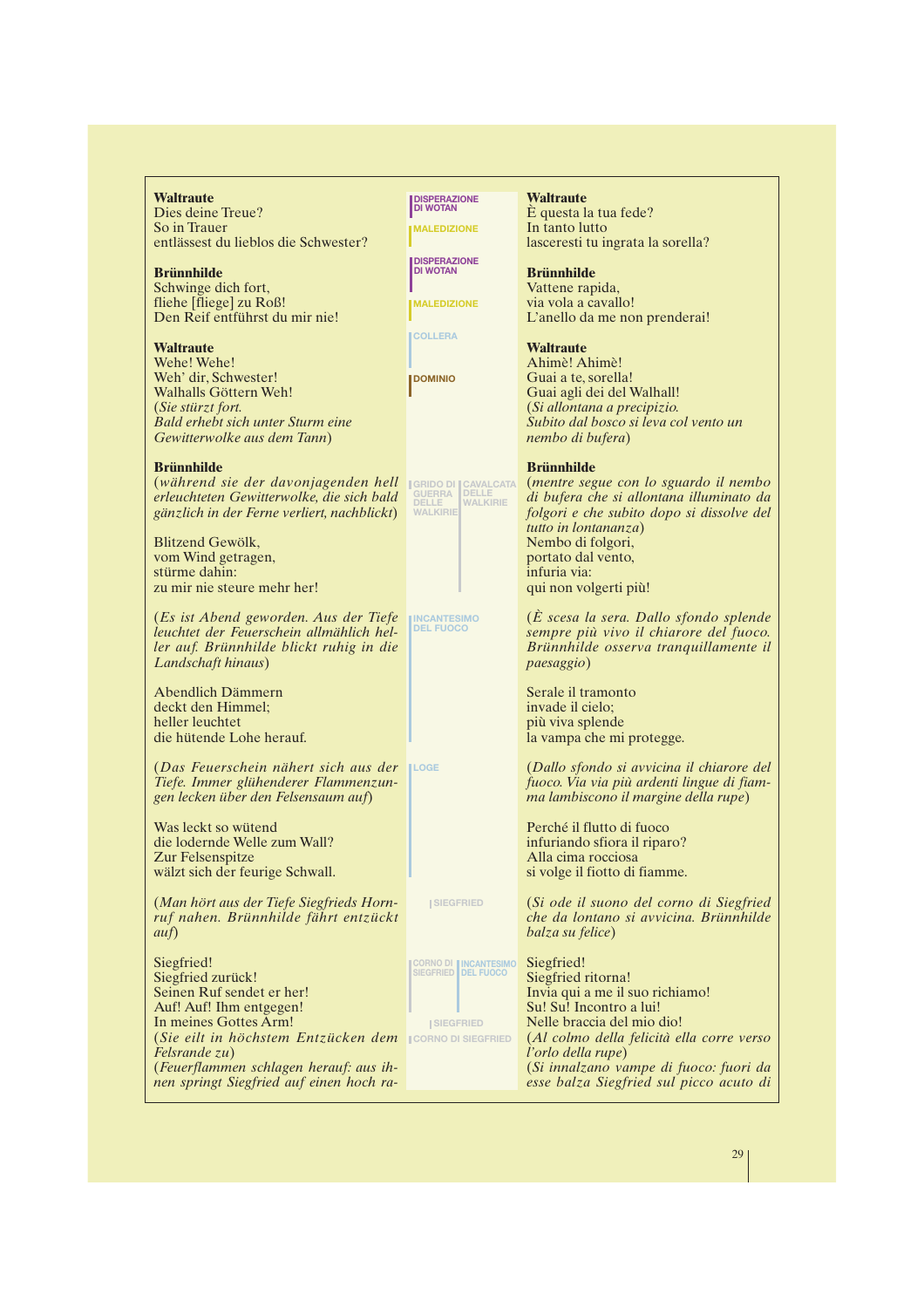*genden Felsenstein empor, worauf die Flammen sogleich wieder zurückweichen und abermals nur aus der Tiefe heraufleuchten. Siegfried, auf dem Haupte den Tarnhelm, der ihm bis zur Hälfte das Gesicht verdeckt und nur die Augen frei läßt, erscheint in Gunthers Gestalt*) **Brünnhilde** Verrat! – (*Brünnhilde weicht voll Entsetzen zurück, flieht bis in den Vordergrund und heftet von da aus, in sprachlosem Erstau-***HAGEN ELMO** *nen, ihren Blick auf Siegfried*) Wer drang zu mir? (*Siegfried, im Hintergrunde auf dem* **POZIONE MAGICA** *Steine verweilend, betrachtet Brünnhilde,* IGнівісимані *regungslos auf seinen Schild gelehnt. Langes Schweigen*) **Siegfried** (*mit verstellter [rauerer] Stimme*) Brünnhild'! Ein Freier kam, – den dein Feuer nicht geschreckt. Dich werb' ich nun zum Weib: du folge willig mir! **Brünnhilde** (*heftig zitternd*) Wer ist der Mann, der das vermochte, was dem Stärksten nur bestimmt? **Siegfried** (*unverändert wie zuvor*) Ein Held, der dich zähmt, – bezwingt Gewalt dich nur. **Brünnhilde** (*von Grausen erfaßt*) Ein Unhold schwang sich auf jenen Stein! Ein Aal kam geflogen, mich zu zerfleischen! – Wer bist du, Schrecklicher? Stammst du von Menschen? Kommst du von Hellas<sup>19</sup> nächtlichem Heer? **Siegfried** (*wie zuvor, mit etwas bebender Stimme beginnend, alsbald aber wieder sicherer fortfahrend*) Ein Ghibichung bin ich, – und Gunther heißt der Held, dem, Frau, du folgen sollst! **Brünnhilde** (*in Verzweiflung ausbrechend*) *una roccia, da cui le fiamme retrocedono subito e di nuovo solo dal fondo mandano luce. Siegfried, sul capo l'elmo magico che gli nasconde metà del volto e lascia scoperti soltanto gli occhi, appare in figura di Gunther*) **Brünnhilde** Tradita! – (*Invasa dall'orrore Brünnhilde retrocede, fugge verso il proscenio e dirige da lì, in un muto stupore, lo sguardo fisso su Siegfried*) Chi fino a me si è spinto? (*Nel fondo Siegfried indugiando sullo scoglio, osserva Brünnhilde, appoggiato immobile al suo scudo. Lungo silenzio*) **Siegfried** (*con la voce contraffatta [più rauca]*) Brünnhilde! È venuto uno sposo, – che non ebbe paura del tuo fuoco. Io ti prendo in moglie: séguimi senza opporti! **Brünnhilde** (*tremando violentemente*) Chi è l'uomo che poté fare ciò che solo era serbato a un forte? **Siegfried** (*nell'attitudine precedente*) È un eroe che te soggioga, – se solo la forza ti piega. **Brünnhilde** (*presa da orrore*) Un demonio balzò su quella pietra! A volo scese un'aquila per farmi a brani! – Chi sei tu, mostro? Da uomini nascesti? Arrivi qui dall'oscura schiera di Hella<sup>19</sup>? **Siegfried** (*come prima, cominciando con voce un po' tremante, ma subito continuando più sicuro*) Un Ghibicungo io sono, – e Gunther ha nome l'eroe che, donna, tu devi seguire! **Brünnhilde** (*prorompe disperata*) **LMU**<br>IAGICO **ELMO MAGICO ELMO MAGICO POZIONE MAGICA GHIBICUNGHI POZIONE MAGICA GHIBICUNGHI DOMINIO DOMINIO ELMO MAGICO POZIONE MAGICA GHIBICUNGHI**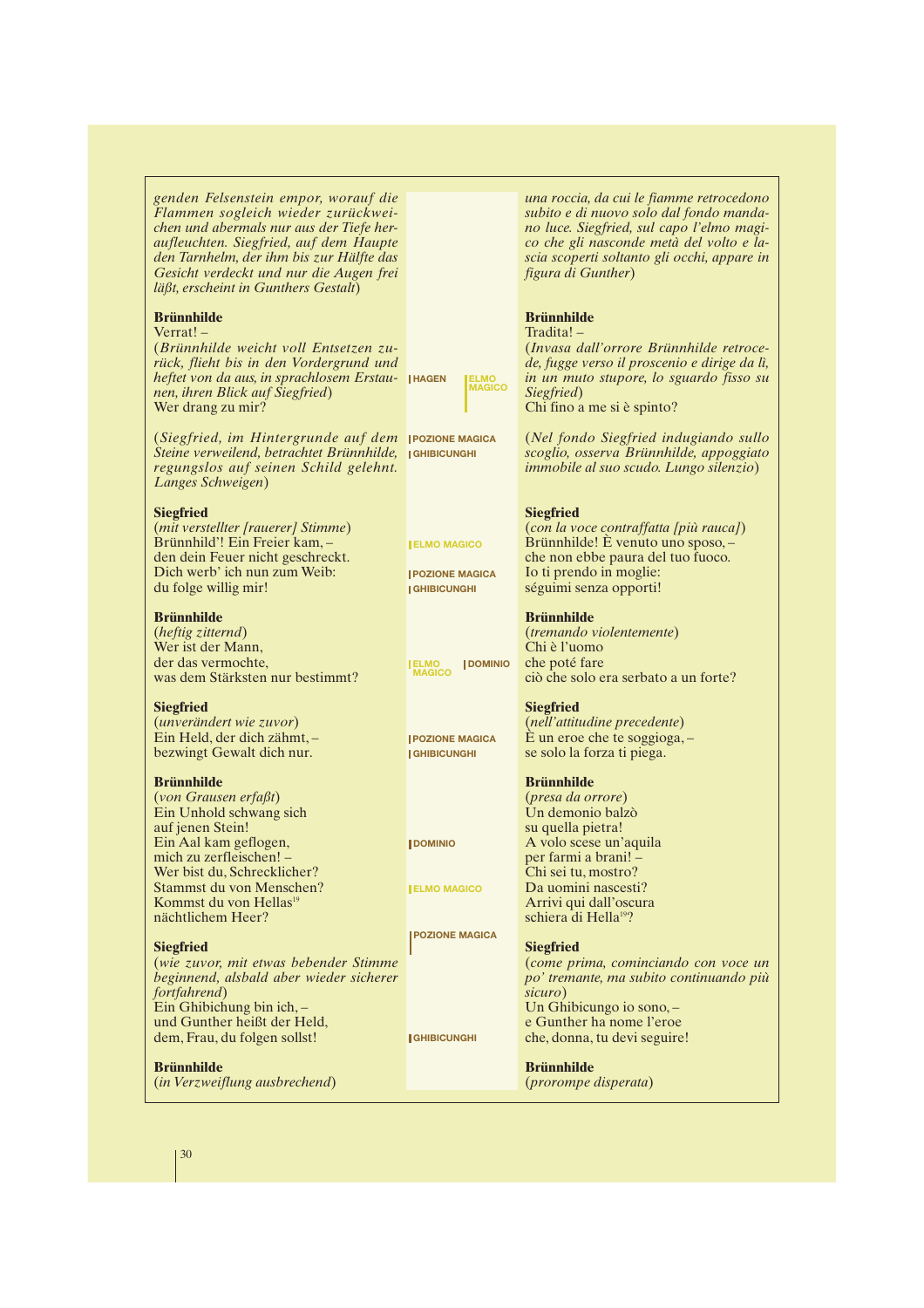Wotan! Ergrimmter, grausamer Gott! Weh'! Nun erseh' ich der Strafe Sinn! Zu Hohn und Jammer jagst du mich hin!

#### **Siegfried**

(*springt vom Steine herab und tritt näher heran*) Die Nacht bricht an: in deinem Gemach mußt du dich mir vermählen!

#### **Brünnhilde**

(*indem sie den Finger, an welchem sie Siegfrieds Ring trägt, drohend ausstreckt*) Bleib' fern! Fürchte dies Zeichen! Zur Schande zwingst du mich nicht, so lang der Ring mich beschützt.

#### **Siegfried**

Mannesrecht gebe er Gunther: durch den Ring sei ihm vermählt!

#### **Brünnhilde**

Zurück, du Räuber! Frevelnder Dieb! Erfreche dich nicht mir zu nah'n! Stärker als Stahl macht mich der Ring: nie raubst du ihn mir!

#### **Siegfried**

Von dir ihn zu lösen, lehrst du mich nun.

(*Er dringt auf sie ein. Sie ringen mitein-***DOMINIO CAVALCATA** *ander. Brünnhilde windet sich los, flieht und wendet sich um, wie zur Wehr. Siegfried greift sie von neuem an. Sie flieht; er erreicht sie.*

*Beide ringen mit einander. Er faßt sie bei der Hand und entzieht ihrem Finger den Ring. Brünnhilde schreit heftig auf. Als sie, wie zerbrochen, in seinen Armen niedersinkt, streift ihr Blick bewußtlos die Augen Siegfrieds.*

*Siegfried läßt die Machtlose auf die Steinbank vor dem Felsengemache niedergleiten*)

#### **Siegfried**

Jetzt bist du mein! – Brünnhilde, Gunthers Braut, – gönne mir nun dein Gemach!

#### **Brünnhilde**

(*starrt ohnmächtig vor sich hin, matt*) Was könntest du wehren, elendes Weib!

**ISVENTURA DOMINIO**

**HAGEN**

**ELMO MAGICO**

**POZIONE MAGICA**

**ANELLO**

**DOMINIO ANNIENTAMENTO**



**DOMINIO CAVALCATA DELLE**

**WALKIRIE MALEDIZIONE**

**DELLE WALKIRIE HAGEN** CAVALCATA **DELLE WALKIRIE MALEDI-ZIONE** *AMORE* **EROICO**

**HAGEN**

**SIEGFRIED TESORO DEL MONDO**

**ELMO MAGICO**

**POZIONE MAGICA** *ANNIENTAMENTO* 

**BRÜNNHILDE**

Wotan! Furioso iddio crudele! Ahimè! Ora comprendo della mia pena il fine! A oltraggio e strazio tu mi stai cacciando!

#### **Siegfried**

(*salta giù dalla pietra e le si avvicina*)

La notte scende: nel tuo antro tu devi unirti a me!

#### **Brünnhilde**

(*mentre tende minacciosa il dito sul quale porta l'anello di Siegfried*) Resta lontano! Rispetta questo segno! All'infamia tu non mi costringi, finché mi difende l'anello.

**Siegfried**

Dia esso a Gunther diritti di sposo: sii tu per l'anello sua moglie!

#### **Brünnhilde**

Bandito, indietro! Impudente ladro! Non osare toccarmi! Più forte dell'acciaio me rende l'anello: a me non puoi rubarlo!

#### **Siegfried**

Sei tu che ora mi insegni a sfilarlo da te. (*Si getta su di lei. I due lottano. Brünnhilde si libera, fugge e si gira come per difendersi. Siegfried la afferra anco-*

*ra. Lei fugge; lui la raggiunge.*

*Il loro scontro continua. Siegfried le afferra la mano e dal dito le strappa l'anello. Ella lancia un grido disperato. Quando poi, come annientata, cade nelle braccia di lui, il suo sguardo incontra incosciente gli occhi di Siegfried.*

*Siegfried lascia che ella, inerte, scivoli giù sul sedile di pietra davanti all'antro nella roccia*)

#### **Siegfried**

Ora sei mia! – Brünnhilde, sposa di Gunther, – accoglimi nel tuo antro!

#### **Brünnhilde**

(*sfinita, lo sguardo fisso, con voce debole*) Che puoi impedire ormai, misera donna!

31

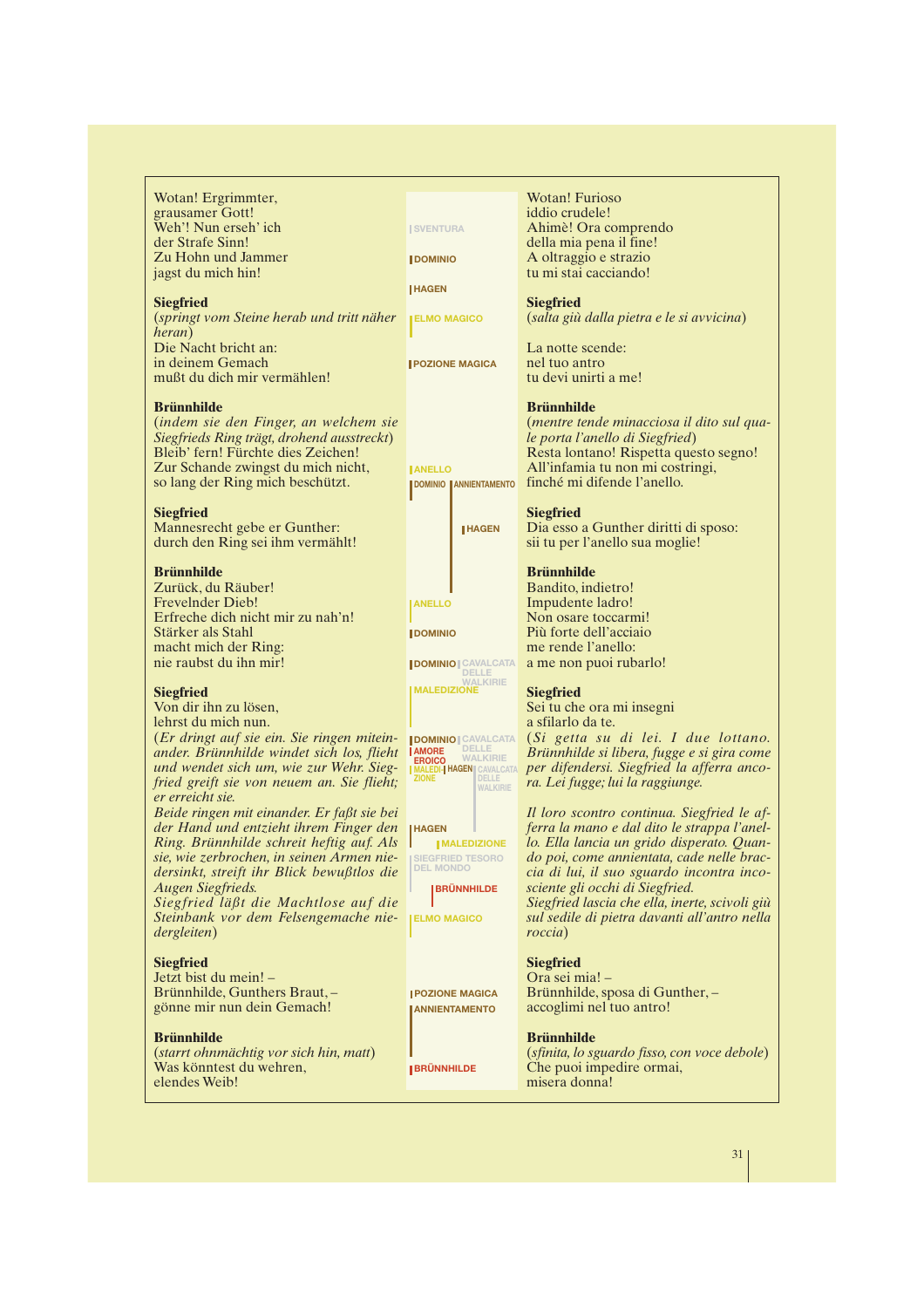*Gebärde an. Zitternd und wankenden* **SVENTURA** *Schrittes geht sie in das Gemach. Siegfried zieht sein Schwert*)

#### **Siegfried**

(*mit seiner natürlichen Stimme*) Nun, Notung, zeuge du, daß ich in Züchten warb. Die Treue wahrend dem Bruder, trenne mich von seiner Braut! (*Er folgt Brünnhilde nach*)

*Der Vorhang fällt*

**SPADA PATTO**

**GIURAMENTO DI FRATELLANZA**

## **GUTRUNE**

**SPADA** 

#### **POZIONE MAGICA BRÜNNHILDE**

**FEDELTA ELMO MAGICO**

(*Siegfried treibt sie mit einer gebietenden* (*Con un gesto di comando Siegfried la* **HAGEN ANNIENTAMENTO** *costringe a muoversi. Tremante e con passo incerto lei penetra nell'antro.* **FEDELTA HAGEN** Siegfried trae la spada)

#### **Siegfried**

(*con la sua voce naturale*) Notung, sii a me testimone che fu conquista onesta. Garantisci fedeltà al fratello e dividi me dalla sua sposa! (*Segue Brünnhilde*) **FEDELTA ELMO MAGICO**

*Cala la tela*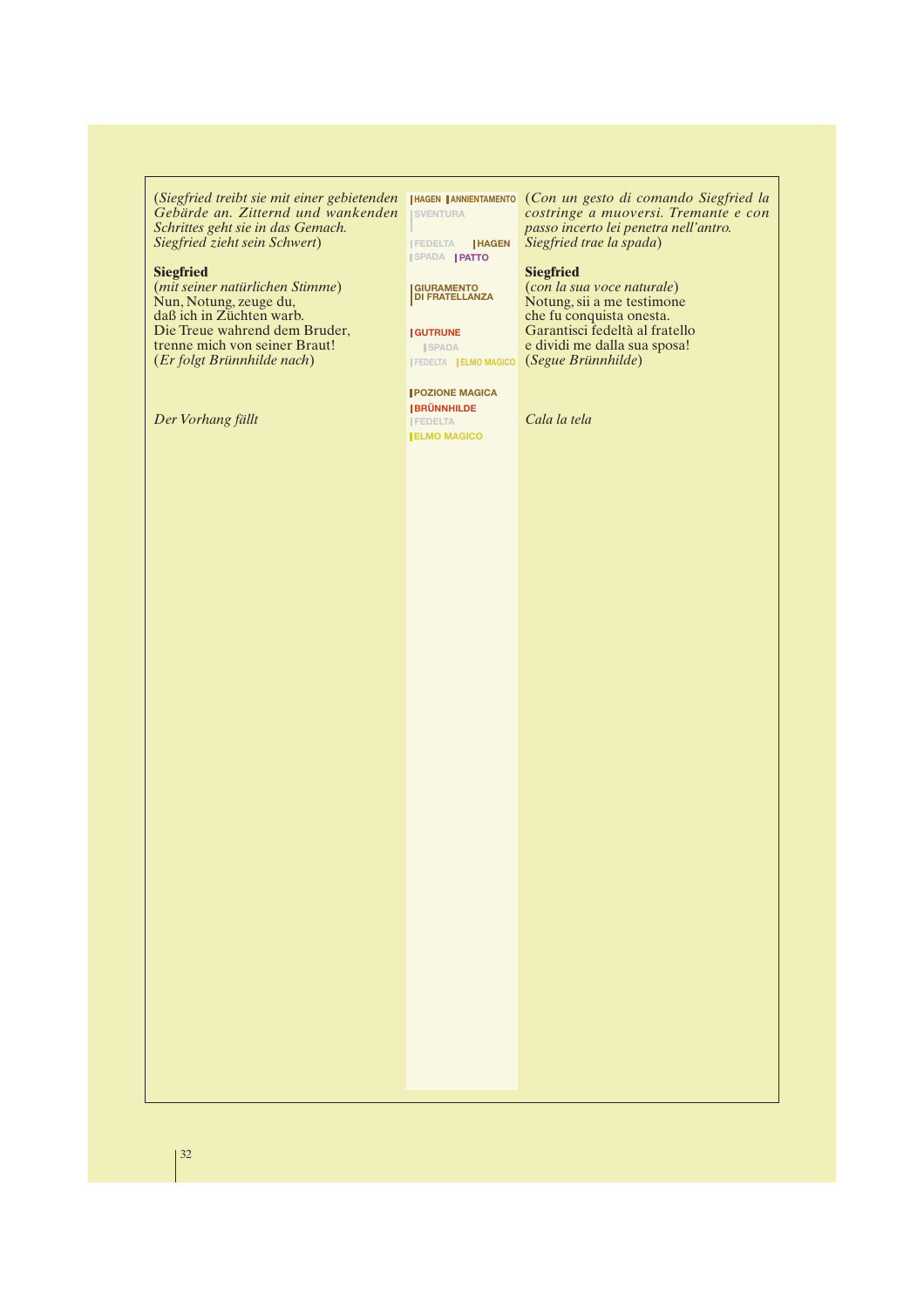## **Zweiter Akt**

(*Uferraum vor der Halle der Ghibichungen: rechts der offene Eingang zur Halle; links das Rheinufer; von diesem aus erhebt sich eine, durch verschiedene Bergpfade gespaltene, felsige Anhöhe quer über die Bühne, nach rechts dem Hintergrunde zu aufsteigend. Dort sieht man einen der Fricka errichteten Weihstein, welchem höher hinauf ein größerer für Wotan, sowie seitwärts ein gleicher für Donner geweihter entspricht. Es ist Nacht*)

#### **Erste Szene**

(*Hagen, den Speer im Arm, den Schild zur Seite, sitzt schlafend an einen Pfosten der Halle gelehnt. Der Mond wirft plötzlich ein grelles Licht auf ihn und seine nächste Umgebung: man gewahrt Alberich vor Hagen kauernd, die Arme auf dessen Knie gelehnt*)

#### **Alberich**

(*leise*) Schläfst du, Hagen, mein Sohn? – Du schläfst und hörst mich nicht, den Ruh' und Schlaf verriet?

#### **Hagen**

(*leise, ohne sich zu rühren, so daß er immerfort zu schlafen scheint, obwohl er die Augen starr offen hat*) Ich höre dich, schlimmer Albe<sup>20</sup>: was hast du meinem Schlaf zu sagen?

#### **Alberich**

Gemahnt sei der [die] Macht, der du gebietest, bist du so mutig, wie die Mutter $21$  dich mir gebar!

#### **Hagen**

(*immer wie zuvor*) Gab mir die Mutter Mut, nicht mag ich ihr [dir] doch danken, daß deiner List sie erlag: frühalt, – fahl und bleich, haß' ich die Frohen, freue mich nie!

#### **Alberich**

(*wie zuvor*) Hagen, mein Sohn! Hasse die Frohen! Mich Lustfreien, Leidbelasteten liebst du so, wie du sollst. Bist du kräftig,

**ANNIENTAMENTO HAGEN DOMINIO** 

**ANELLO**

#### **Secondo atto**

(*Area di spiaggia davanti alla reggia dei Ghibicunghi: a destra l'ampio ingresso alla reggia; a sinistra la riva del Reno; da questa, e diagonalmente sulla scena, si eleva un'altura rocciosa, solcata da diversi sentieri, innalzandosi verso destra sul fondo. Là si vede un altare di pietra consacrato a Fricka, più in alto e più grande un altare per Wotan, e da un lato gliene corrisponde uno uguale per Donner. È notte*)

#### **Prima scena**

(*Hagen, in mano la lancia, al fianco lo scudo, siede addormentato appoggiandosi a un pilastro della sala. All'improvviso la luna getta una vivida luce su di lui e intorno a lui: vediamo Alberich accovacciato davanti ad Hagen, le braccia sulle sue ginocchia*)

#### **Alberich**

(*sottovoce*) Hagen, figlio mio, dormi? – Dormi e non ascolti me, che la pace e il sonno hanno tradito?

**Hagen**

(*sottovoce, senza muoversi, sì che sembra che egli non interrompa il suo sonno, sebbene egli tenga gli occhi aperti e fissi*) Ti ascolto, elfo<sup>20</sup> maligno: che hai da dire al mio sonno?

#### **Alberich**

Ricorda la forza [Sia ricordata la forza] che è in tuo potere, se audace sei RINUNCIA ALL'AMORE quale ti generò a me la madre<sup>21</sup>!

## **Hagen**

(*continua come prima*) Se audacia mi diede la madre, a lei [a te] grato io non sono che alla tua astuzia abbia ceduto: nato vecchio, – smunto e smorto, odio i felici, felicità non conosco!

#### **Alberich**

(*come prima*) Figlio mio, Hagen! Odia i felici! Me privo di piacere, oppresso da pena, tu ami come devi. Se sei robusto,

49

**ANELLO**

**ANNIENTAMENTO**

**ANNIENTAMENTO**

**RINUNCIA ALL'AMORE**

**ANNIENTAMENTO**

**RINUNCIA ALL'AMORE**

**ANNIENTAMENTO**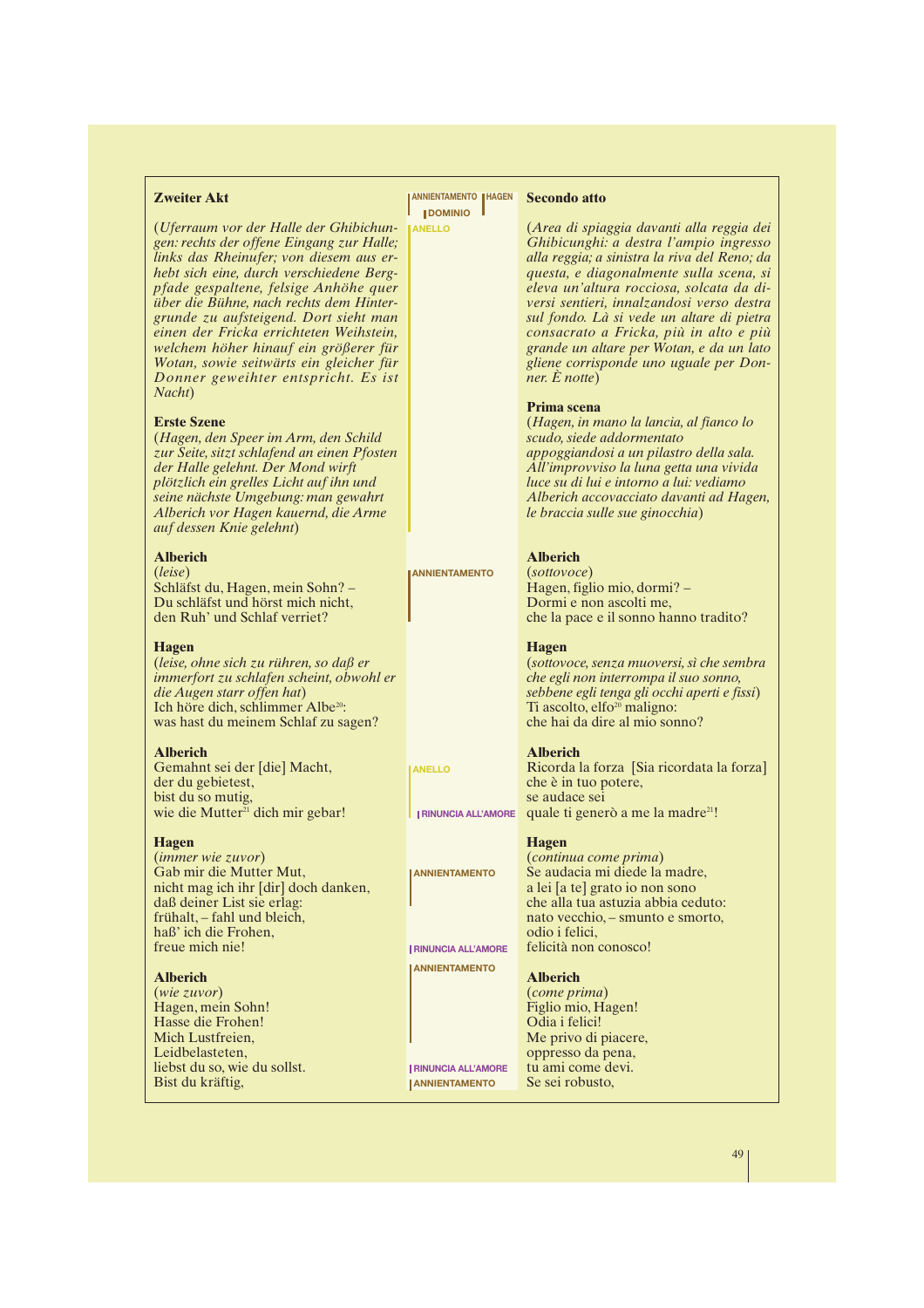kühn und klug, die wir bekämpfen mit nächtigem Krieg, schon gibt ihnen Not unser Neid. Der einst den Ring mir entriß, Wotan, der wütende Räuber, vom eignen Geschlechte ward er geschlagen: an den Wälsung verlor er Macht und Gewalt; mit der Götter ganzer Sippe in Angst ersieht er sein Ende. Nicht ihn fürcht' ich mehr: fallen muß er mit allen! – Schläfst du, Hagen, mein Sohn?

#### **Hagen**

(*bleibt unverändert wie zuvor*) Der Ewigen Macht, – wer erbte sie?

#### **Alberich**

Ich – und du! Wir erben die Welt, trüg' ich mich nicht in deiner Treu', teilst du meinen Gram und Grimm. Wotans Speer zerspellte der Wälsung, der Fafner, den Wurm, im Kampfe gefällt, und kindisch den Reif sich errang; jede Gewalt hat er gewonnen: Walhall und Nibelheim<sup>22</sup> (*immer heimlich*) neigen sich ihm. An dem furchtlosen Helden erlahmt selbst mein Fluch; denn nicht kennt er des Ringes Wert, zu nichts nützt er die neidliche<sup>23</sup> Macht. Lachend, in liebender Brunst, brennt er lebend dahin. Ihn zu verderben, taugt uns nun einzig! – Schläfst du, Hagen, mein Sohn?

#### **Hagen**

(*wie zuvor*) Zu seinem Verderben dient er mir schon.

#### **Alberich**

Den goldnen Ring, den Reif – gilt's zu erringen! Ein weises Weib lebt dem Wälsung zulieb: riet es ihm je,

| <b>ANNIENTAMENTO</b>               | ardito e astuto,                                                                |
|------------------------------------|---------------------------------------------------------------------------------|
|                                    | quelli che contrastiamo                                                         |
|                                    | con notturna guerra,                                                            |
| <b>ANELLO</b>                      | già il nostro odio sospinge alla miseria.<br>Chi un giorno mi strappò l'anello, |
|                                    | Wotan, rabbioso ladro,                                                          |
|                                    | dalla sua stessa stirpe                                                         |
|                                    | fu battuto:                                                                     |
| <b>SPADA</b>                       | nel Wälside egli ha perso                                                       |
|                                    | potenza e forza;                                                                |
| <b>WALHALLA</b>                    | con tutta la genia degli dei                                                    |
|                                    | in terrore guarda la sua fine.                                                  |
| <b>ANNIENTAMENTO</b>               | Io non lo temo più:                                                             |
|                                    | cadrà con gli altri! -                                                          |
|                                    | Hagen, figlio mio, dormi?                                                       |
| <b>HAGEN</b>                       |                                                                                 |
|                                    | <b>Hagen</b>                                                                    |
|                                    | (senza muoversi, come prima)                                                    |
|                                    | Degli eterni il potere, -                                                       |
| <b>HAGEN</b>                       | chi ne è erede?                                                                 |
|                                    |                                                                                 |
|                                    | <b>Alberich</b>                                                                 |
| <b>ASSASSINIO</b>                  | $I_0$ – e tu!                                                                   |
|                                    | Noi ereditiamo il mondo,                                                        |
|                                    | se non m'inganno                                                                |
|                                    | della tua costanza,                                                             |
|                                    | se dividi con me rancore e rabbia.                                              |
| <b>SPADA</b>                       | La lancia di Wotan                                                              |
|                                    | l'ha spezzata il Wälside,                                                       |
| <b>FAFNER</b><br>PATTO             | che in duello uccise                                                            |
|                                    | Fafner il drago,                                                                |
| <b>ANELLO</b>                      | e trovò come un bimbo l'anello;                                                 |
|                                    | ogni potere<br>ora è in sua mano:                                               |
|                                    | Walhall e Nibelheim <sup>22</sup>                                               |
|                                    | <i>(sempre misterioso)</i>                                                      |
|                                    | si inchinano a lui.                                                             |
|                                    | Contro l'impavido eroe                                                          |
|                                    | è impedita la mia maledizione;                                                  |
|                                    | poiché egli ignora                                                              |
|                                    | quel che vale l'anello,                                                         |
|                                    | a nulla gli serve                                                               |
|                                    | la sua forza tremenda <sup>23</sup> .                                           |
| <b>CORNO DI SIEGFRIED</b>          | Ridendo, in amoroso ardore,                                                     |
|                                    | brucia così la vita.                                                            |
|                                    | Rovinarlo,                                                                      |
| <b>HAGEN</b>                       | questo solo ci serve! –                                                         |
| <b>RINUNCIA</b><br><b>ANNIEN-</b>  | Hagen, figlio mio, dormi?                                                       |
| <b>ALL'AMORE</b><br><b>TAMENTO</b> |                                                                                 |
|                                    | <b>Hagen</b>                                                                    |
|                                    | (come prima)                                                                    |
| <b>HAGEN</b>                       | A perdersi                                                                      |
|                                    | già me aiuta lui stesso.                                                        |
| <b>ASSASSINIO</b>                  |                                                                                 |
|                                    | <b>Alberich</b>                                                                 |
|                                    | L'anello d'oro,                                                                 |
|                                    | il cerchio – è la preda che vale!                                               |
| <b>GIUSTIFICAZIONE</b>             | Una donna che sa                                                                |
|                                    | vive nell'amore del Wälside:                                                    |
| <b>ANNIENTAMENTO</b>               | gli consigliasse mai                                                            |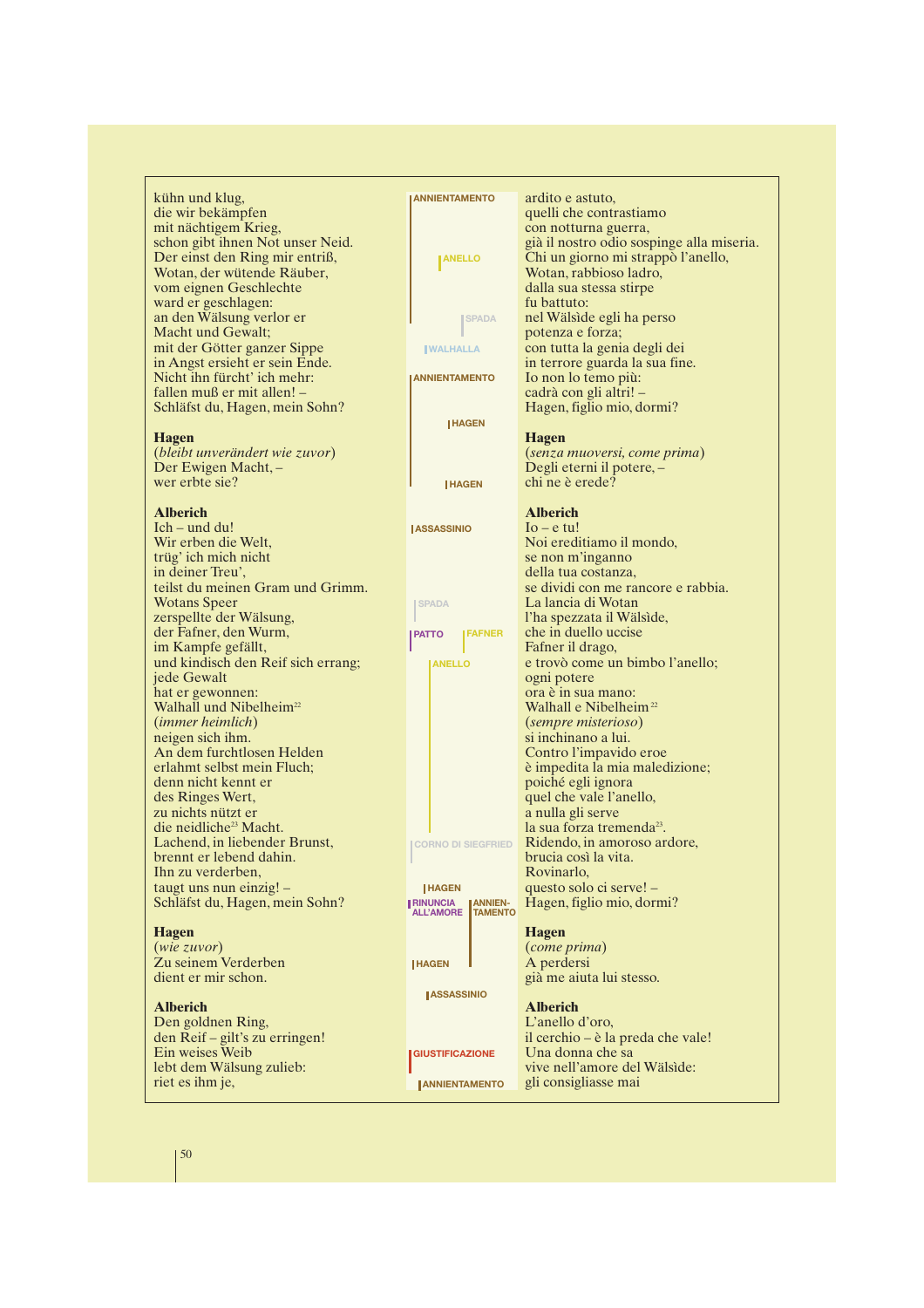des Rheines Töchtern, – die in Wassers Tiefen einst mich betört, – zurückzugeben den Ring: verloren ging' mir das Gold, keine List erlangte es je. Drum, ohne Zögern ziel auf den Reif! Dich Zaglosen zeugt' ich mir ja, daß wider Helden hart du mir hieltest. Zwar – stark nicht genug, den Wurm zu bestehn, – was allein dem Wälsung bestimmt, – zu zähem Haß doch erzog ich Hagen; der soll mich nun rächen, den Ring gewinnen, dem Wälsung und Wotan zum Hohn! Schwörst du mir's, Hagen, mein Sohn? (*Von hier an bedeckt ein immer finsterer werdender Schatten wieder Alberich. Zugleich beginnt das erste Tagesgrauen*)

#### **Hagen**

(*immer wie zuvor*) Den Ring soll ich haben; – harre in Ruh'!

#### **Alberich**

Schwörst du mir's, Hagen, mein Held?

#### **Hagen**

Mir selbst schwör' ich's; – schweige die Sorge!

(*Wie mit dem Folgenden Alberichs Gestalt immer mehr dem Blicke entschwindet, wird auch seine Stimme immer unvernehmbarer*)

#### **Alberich**

Sei treu, Hagen, mein Sohn! Trauter Helde, – sei treu! Sei treu! – Treu! –

(*Alberich ist gänzlich verschwunden. Hagen, der unverändert in seiner Stellung verblieben, blickt regungslos und starren Auges nach dem Rhein hin, auf welchem sich die Morgendämmerung ausbreitet*)

| <b>ANNIENTAMENTO</b>       |                        | di rendere l'anello                                                                   |
|----------------------------|------------------------|---------------------------------------------------------------------------------------|
|                            | <b>FIGLIE DEL RENO</b> | alle figlie del Reno,-                                                                |
|                            |                        | che nei profondi gorghi                                                               |
| <b>ANELLO</b>              |                        | un tempo mi illusero, -                                                               |
|                            |                        | l'oro sarebbe perduto,<br>nessuna astuzia l'otterrebbe più.                           |
| <b>ASSASSINIO</b>          |                        | Dunque senza esitare                                                                  |
|                            |                        | mira all'anello!                                                                      |
| <b>FAFNER</b>              | <b>ANNIEN-</b>         | Te impavido                                                                           |
|                            | <b>TAMENTO</b>         | per me io generai,                                                                    |
|                            |                        | a che contro eroi                                                                     |
|                            |                        | saldo mi sostenessi.<br>Certo – non forte abbastanza                                  |
|                            |                        | per resistere al drago,                                                               |
| <b>CUSTODE DELLA SPADA</b> |                        | – era destino del Wälside solo, –                                                     |
| <b>ASSASSINIO</b>          |                        | ma ad ostinato odio                                                                   |
|                            |                        | Hagen ho allevato;                                                                    |
|                            |                        | lui deve ora vendicarmi,                                                              |
|                            |                        | conquistare l'anello,<br>del Wälside a scorno e di Wotan!                             |
| <b>WALHALLA</b>            |                        | A me lo giuri, Hagen, figlio mio?                                                     |
| <b>ANNIENTAMENTO</b>       |                        |                                                                                       |
|                            |                        | (Da qui un'ombra che si fa via via più                                                |
|                            |                        | fosca avvolge di nuovo Alberich. Nello                                                |
|                            |                        | stesso tempo cominciano i primi bagliori                                              |
|                            |                        | del giorno)                                                                           |
|                            |                        | <b>Hagen</b>                                                                          |
|                            |                        | <i>(sempre come prima)</i>                                                            |
|                            |                        | L'anello sarà mio; $-$                                                                |
|                            |                        | attendi in pace!                                                                      |
|                            |                        |                                                                                       |
|                            |                        | <b>Alberich</b>                                                                       |
|                            |                        | Mio eroe, a me lo giuri, Hagen?                                                       |
|                            |                        | <b>Hagen</b>                                                                          |
|                            |                        | A me stesso lo giuro; -                                                               |
| <b>IMALEDIZIONE</b>        |                        | taccia ogni ansia!                                                                    |
|                            |                        |                                                                                       |
|                            |                        | (Mentre durante il seguito la figura di<br>Alberich sempre di più si sottrae alla vi- |
|                            |                        | sta, anche la sua voce di fa progressiva-                                             |
|                            |                        | <i>mente indistinta</i> )                                                             |
|                            |                        |                                                                                       |
|                            |                        | <b>Alberich</b>                                                                       |
|                            |                        | Hagen, figlio mio, sii fedele!                                                        |
| <b>IDOMINIO</b>            |                        | Eroe a me caro, – sii fedele!<br>Sii fedele! – Fedele! –                              |
|                            |                        |                                                                                       |
|                            |                        | (Alberich è del tutto scomparso. Hagen,                                               |
| <b>GIOIA DI HAGEN</b>      |                        | che è rimasto fermo nella stessa posizio-                                             |
|                            |                        | ne, guarda immobile, con gli occhi fissi                                              |
|                            |                        | verso il Reno, sul quale si espande il                                                |
|                            |                        | chiarore dell'aurora)                                                                 |
|                            |                        |                                                                                       |
|                            |                        |                                                                                       |
|                            |                        |                                                                                       |
|                            |                        |                                                                                       |
|                            |                        |                                                                                       |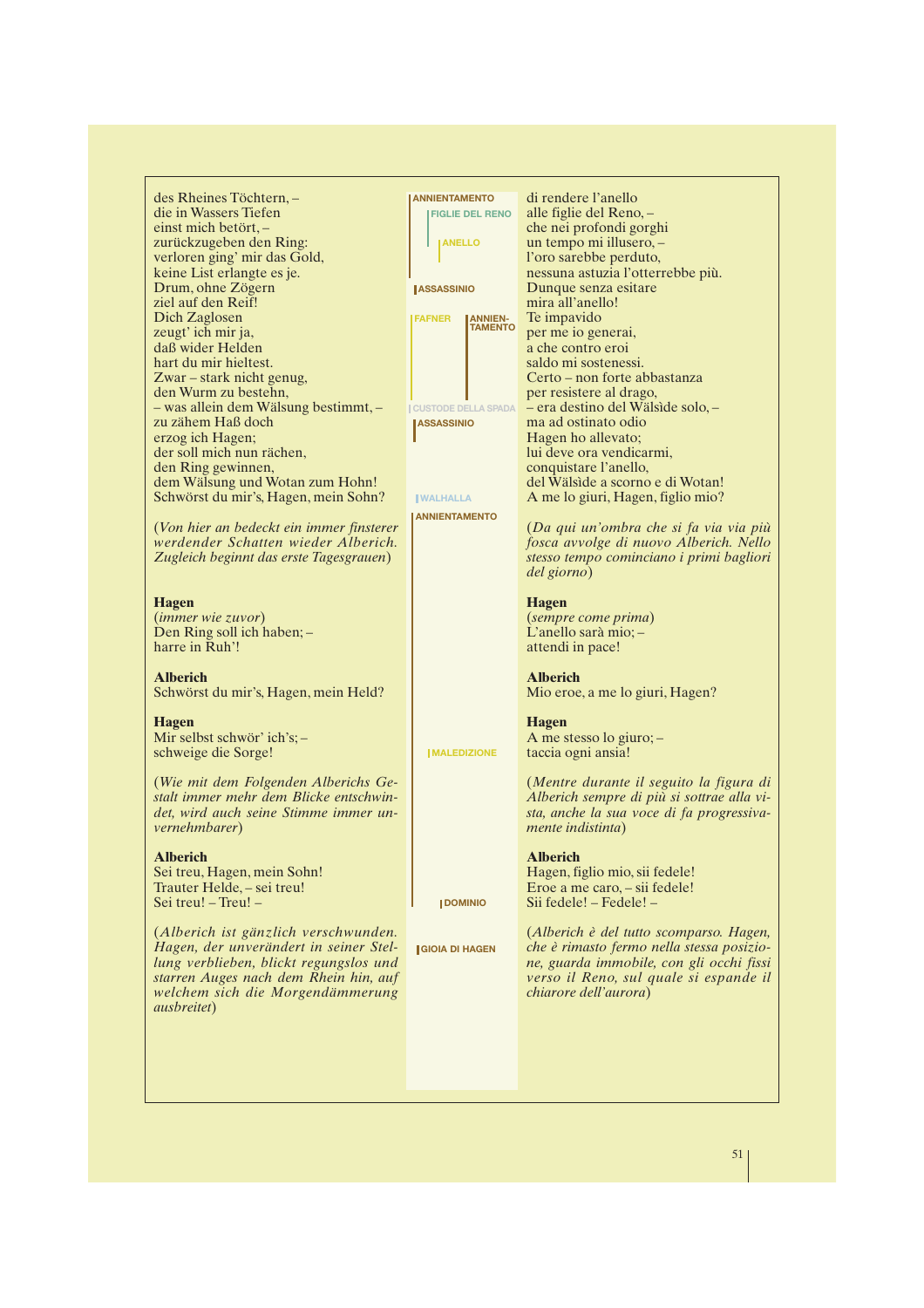#### **Zweite Szene**

(*Der Rhein färbt sich vom immer stärker erglühenden Morgenrot. Hagen macht eine zuckende Bewegung.* **ELMO MAGICO** *– Siegfried tritt plötzlich, dicht am Ufer, hinter einem Busche hervor*)

#### **Siegfried**

Hoiho! Hagen! Müder Mann! Siehst du mich kommen? (*Siegfried ist in seiner eigenen Gestalt;* **GIOIA DI HAGEN** *nur den Tarnhelm hat er noch auf dem Haupte; diesen zieht er jetzt ab und hängt ihn, während er hervorschreitet, in den Gürtel*)

#### **Hagen**

(*erhebt sich gemächlich*) Hei! Siegfried! Geschwinder Helde! Wo brausest du her?

#### **Siegfried**

Vom Brünnhildenstein: dort sog ich den Atem ein, mit dem ich dich rief, so schnell war meine Fahrt. Langsamer folgt mir ein Paar; zu Schiff gelangt das her!

#### **Hagen**

So zwangst du Brünnhild'?

**Siegfried** Wacht Gutrune?

#### **Hagen**

(*in die Halle rufend*) Hoiho! Gutrune! Komm heraus! Siegfried ist da: was säumst du drin?

#### **Siegfried**

(*sich zur Halle wendend*) Euch beiden meld' ich, wie ich Brünnhild' band. (*Gutrune tritt ihm aus der Halle entge-***NOZZE***gen*) Heiß mich willkommen, Ghibichskind! Ein guter Bote bin ich dir.

**Gutrune** Freia<sup>24</sup> grüße dich zu aller Frauen Ehre!

#### **ALBA**

**CORNO DI SIEGFRIED**

**LOGE**

**GUTRUNE**

**LOGE**

**CORNO DI SIEGFRIED CAVALCATA DELLE WALKIRIE**

(*Siegfried ha ora la sua figura di sempre; solo ha ancora sul capo l'elmo magico; ora se lo toglie e, mentre viene fuori, lo*

## **Hagen**

(*si alza con calma*) Ehi! Siegfried! Eroe impetuoso! Da dove piombi?

*appende alla cintura*)

**Seconda scena**

**Siegfried** Hoiho! Hagen! Che uomo stanco! Vedi che arrivo?

(*Il Reno si colora con la luce mattutina*

*Hagen fa un movimento convulso. – All'improvviso, proprio sulla riva spunta*

*di un rosso sempre più acceso.*

*Siegfried fuori da un cespuglio*)

#### **Siegfried** Dal sasso di Brünnhilde:

ho preso là il fiato con cui te chiamavo ora, così veloce fu il mio tragitto. Più lenta mi segue una coppia; in barca qui si dirige!

# **Hagen**

Hai sottomesso Brünnhilde?

**Siegfried** Gutrune è desta?

#### **Hagen**

(*grida rivolto alla reggia*) Hoiho! Gutrune! Esci, vieni! Siegfried è qui: a che dentro indugi?

#### **Siegfried**

(*voltandosi verso la reggia*) A voi entrambi annuncio come ho costretto Brünnhilde. (*Dalla reggia gli viene incontro Gutrune*) Da' a me il benvenuto, figlia di Ghibich! Ti porto buone notizie.

#### **Gutrune**

Freia<sup>24</sup> ti sia propizia con onore di tutte le donne!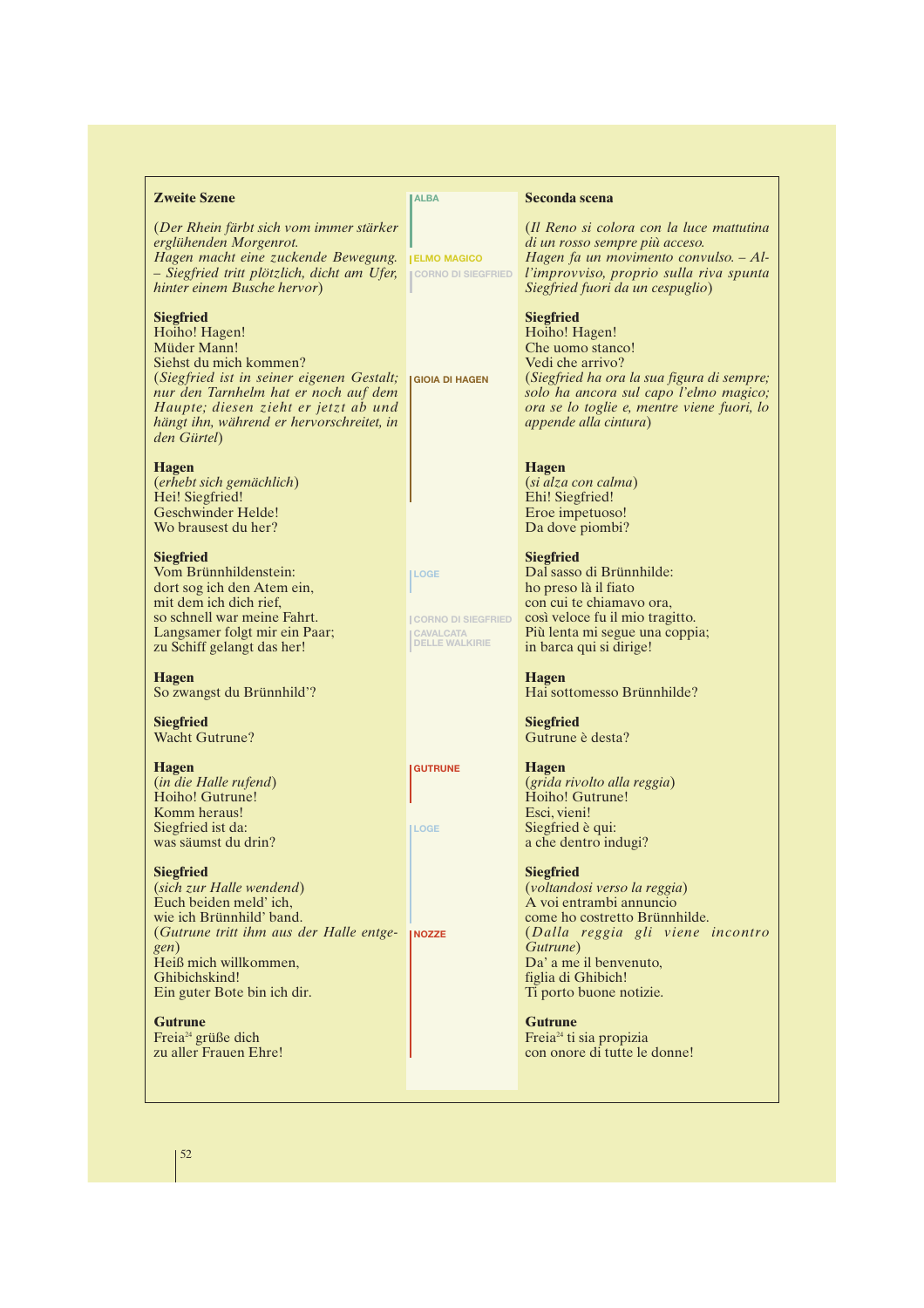**Siegfried** Frei und hold sei nun mir Frohem! Zum Weib gewann ich dich heut.

**Gutrune** So folgt Brünnhild' meinem Bruder?

**Siegfried** Leicht ward die Frau ihm gefreit.

**Gutrune** Sengte das Feuer ihn nicht?

**Siegfried** Ihn hätt' es auch nicht versehrt; doch ich durchschritt es für ihn, – da dich ich wollt' erwerben.

**Gutrune** Doch dich hat es verschont?

**Siegfried** Mich freute die schwellende Brunst.

**Gutrune** Hielt Brünnhild' dich für Gunther?

**Siegfried** Ihm glich ich auf ein Haar: der Tarnhelm wirkte das, wie Hagen tüchtig es wies.

**Hagen** Dir gab ich guten Rat.

**Gutrune** So zwangst du das kühne Weib?

**Siegfried** Sie wich – Gunthers Kraft.

**Gutrune** Und vermählte sie sich dir?

**Siegfried** Ihrem Mann gehorchte Brünnhild' eine volle bräutliche Nacht.

**Gutrune** Als ihr Mann doch galtest du?

**Siegfried** Bei Gutrune weilte Siegfried.

**Gutrune** Doch zur Seite war ihm Brünnhild'?

**Siegfried** (*auf sein Schwert deutend*) **Siegfried** Franca sii e benigna alla mia gioia! Mia donna oggi ti ottenni.

**Gutrune** Brünnhilde dunque segue mio fratello?

**Siegfried** Fu facile per lui farla sposa.

**Gutrune** Non l'ha scottato il fuoco?

**Siegfried** Neanche lui ne avrebbe avuto danno; ma io l'attraversai per lui, – perché te volevo meritare.

**Gutrune** Ma il fuoco ti ha evitato?

**Siegfried** Ridevo nell'agitato incendio.

**Gutrune** Brünnhilde ti credette Gunther?

**Siegfried** A lui ero uguale in tutto: fu opera dell'elmo, come Hagen prudente ci avvertiva.

**Hagen** Ti ho dato un buon consiglio.

**Gutrune** Così la donna intrepida hai fiaccato?

**Siegfried** Cedette – alla forza di Gunther.

**Gutrune** E si è congiunta a te?

**Siegfried** Al suo uomo ha obbedito Brünnhilde da sposa per un'intera notte.

**Gutrune** Ma suo uomo tu eri creduto?

**Siegfried** Presso Gutrune si trovava Siegfried.

**Gutrune** Però al fianco egli aveva Brünnhilde?

**Siegfried** (*indicando la sua spada*)



**GHIBICUNGHI**

**NOZZE**

**NOZZE**

**LOGE ELMO MAGICO**



**POZIONE MAGICA**

**NOZZE**

**CAVALCATA DELLE WALKIRIE**

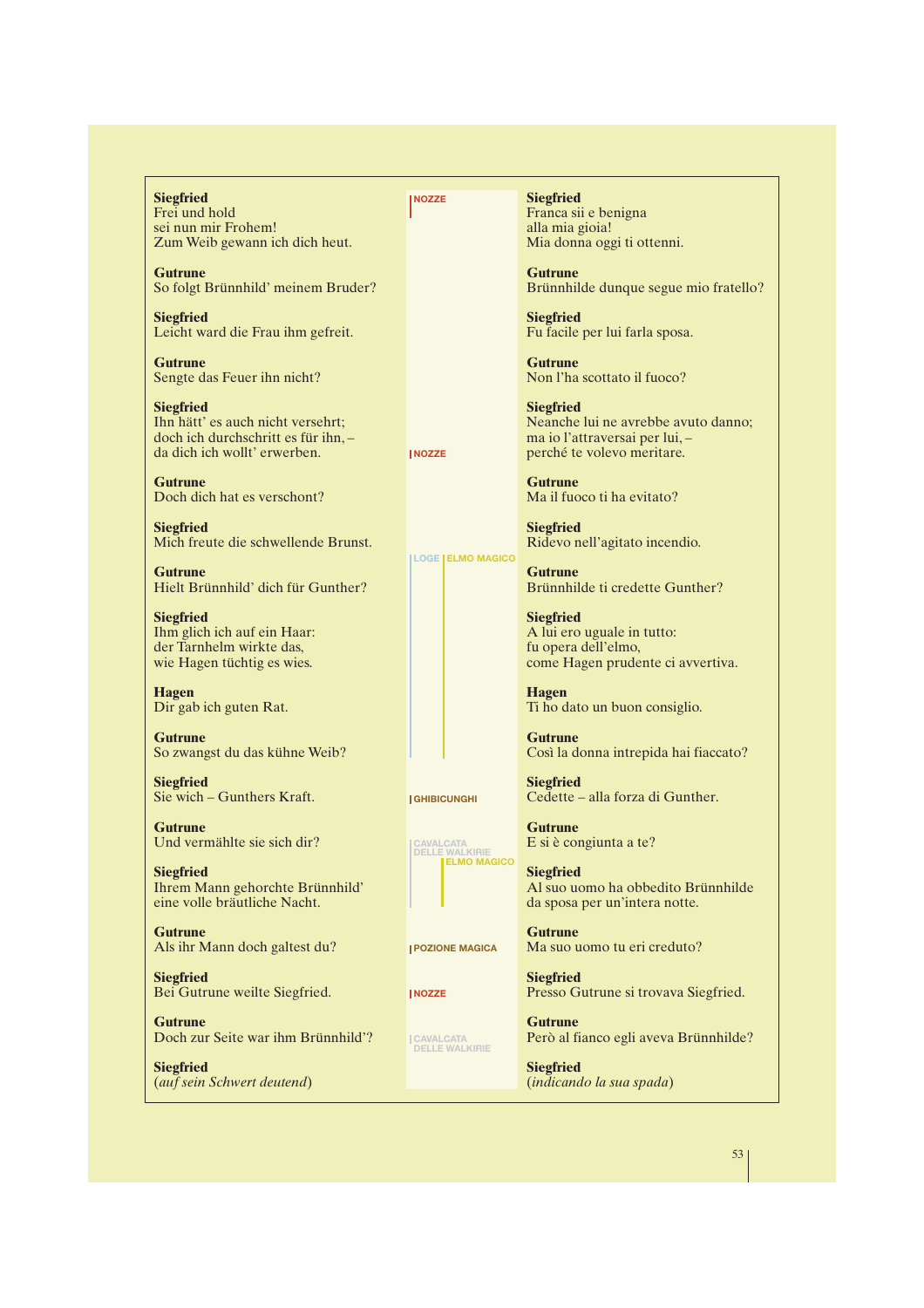Zwischen Ost und West der Nord: so nah – war Brünnhild' ihm fern.

#### **Gutrune**

Wie empfing Gunther sie nun von dir?

#### **Siegfried**

Durch des Feuers verlöschende<sup>25</sup> Lohe im Frühnebel vom Felsen folgte sie mir zu Tal; dem Strande nah', flugs die Stelle tauschte Gunther mit mir: durch des Geschmeides Tugend wünscht' ich mich schnell hierher. Ein starker Wind nun treibt die Trauten den Rhein herauf. Drum rüstet jetzt den Empfang!

#### **Gutrune**.

Siegfried! Mächtigster Mann! – Wie faßt mich Furcht vor dir!

**Hagen** (*vom Ufer her rufend*) In der Ferne seh' ich ein Segel!

**Siegfried** So sagt dem Boten Dank!

#### **Gutrune** Lasset uns sie hold empfangen, daß heiter sie gern hier weile! – Du, Hagen, minnig rufe die Mannen [Männer] nach Ghibichs Hof zur Hochzeit! Frohe Frauen ruf' ich zum Fest: der Freudigen folgen sie gern. (*Nach der Halle zuschreitend, wendet sie sich wieder um*) Rastest du, schlimmer Held?

**Siegfried**

Dir zu helfen – (*er reicht ihr die Hand und geht mit ihr* **GIOIA DI HAGEN** *in die Halle*) ruh' ich aus.

(*Hagen hat einen Felsstein in der Höhe des Hintergrundes erstiegen; dort setzt er jetzt sein Stierhorn zum Blasen an*)

#### **Dritte Szene**

**Hagen** Hoiho! Hoihohoho! Ihr Ghibichsmannen, **FEDELTA PATTO SPADA HAGEN GIURAMENTO DI FRATELLANZA CAVALCATA DELLE WALKIRIE**

**CAVALCATA DELLE WALKIRIE ELMO MAGICO**

**CORNO DI SIEGFRIED GIOIA DI HAGEN NOZZE**

**POZIONE MAGICA**

**GIOIA DI HAGEN**

**NOZZE**

**SERVITÙ**

**LOGE**

Tra l'est e l'ovest il nord: così vicina – gli era Brünnhilde a [distanza.

#### **Gutrune**

Come l'accolse Gunther da te?

#### **Siegfried**

In mezzo alle fiamme affievolite<sup>25</sup> nella bruma dell'alba dalla rupe ella mi seguì a valle; presso alla riva in fretta il posto scambiò Gunther con me: con la virtù dell'elmo volli rapido trovarmi qui. Un gran vento ora spinge gli amanti a noi lungo il Reno. Perciò preparate il saluto!

#### **Gutrune**

Siegfried! Formidabile uomo! – La paura mi afferra avanti a te!

**Hagen** (*gridando dalla riva*) Vedo lontano una vela!

**Siegfried** E si ringrazi il messaggero!

#### **Gutrune**

Cerchiamo di accoglierla benevoli, sì che resti qui serena e quieta! – Tu, Hagen, con foga chiama i guerrieri [gli uomini] nella corte di Ghibich per le nozze! Gaie donne chiamo io alla festa: me felice seguiranno liete. (*Movendo verso la reggia, ella volge di nuovo il capo*) Tu non ti fermi, duro eroe?

#### **Siegfried**

Nel darti aiuto – (*le porge la mano ed entra con lei nella reggia*) è il mio riposo.

(*Hagen è salito su di un sasso roccioso nell'altura sullo sfondo; lassù ora imbocca il suo corno di toro e ci soffia*)

#### **Terza scena**

**Hagen** Hoiho! Hoihohoho! Guerrieri di Ghibich,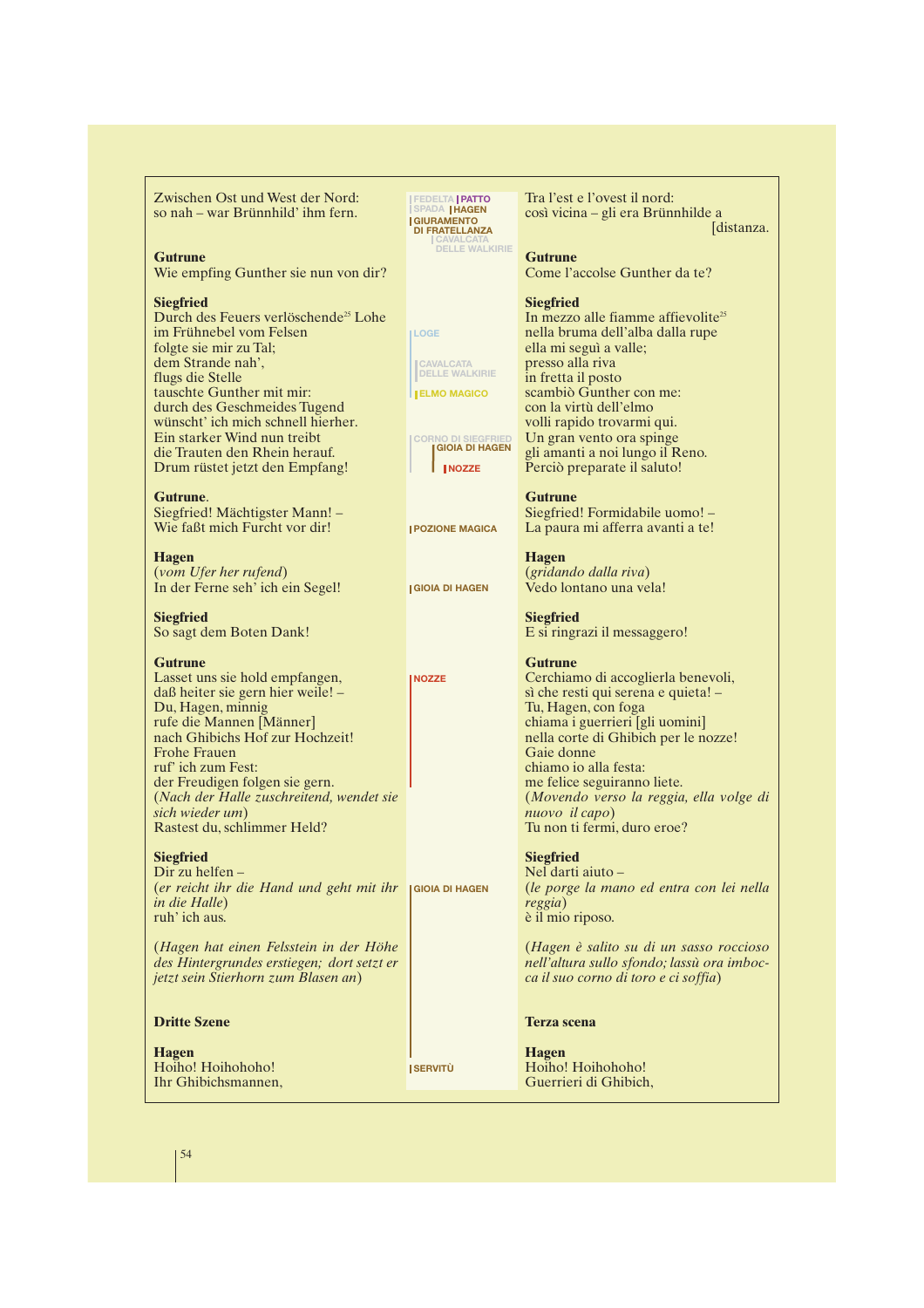| machet euch auf!                          |                                                    | mettetevi in marcia!                        |
|-------------------------------------------|----------------------------------------------------|---------------------------------------------|
| Wehe! Wehe!                               | <b>IGIOIA DI HAGEN</b>                             | Guai! Guai!                                 |
| Waffen! Waffen!                           |                                                    | Armi! Armi!                                 |
| Waffen durch's Land!                      | <b>INOZZE</b>                                      | Armi nel paese!                             |
| Gute Waffen!                              |                                                    | Buone armi!                                 |
| <b>Starke Waffen!</b>                     |                                                    | Armi robuste!                               |
| Scharf zum Streit!                        |                                                    | Taglienti per la battaglia!                 |
| Not ist da!                               |                                                    | Siamo in pericolo!                          |
| Not! Wehe! Wehe!                          | <b>GHIBICUNGHI CREPUSCOLO</b><br><b>DEGLI DEI</b>  | Pericolo! Guai! Guai!                       |
|                                           | <b>SERVITÙ</b><br><b>IGIOIA DI</b><br><b>HAGEN</b> |                                             |
| Hoiho! Hoihohoho!                         |                                                    | Hoiho! Hoihohoho!                           |
| (Hagen bleibt immer in seiner Stellung    |                                                    | (Hagen resta fermo nella sua posizione      |
| auf der Anhöhe)                           |                                                    | sull'altura)                                |
| (Auf den verschiedenen Pfaden stürmen     | <b>I GUERRIERI</b>                                 | (Sui differenti sentieri accorrono sul luo- |
| in Hast und Eile gewaffnete Mannen        |                                                    | go in gran furia guerrieri armati; prima    |
| herbei; erst einzelne, dann immer mehre-  |                                                    | alcuni, poi altri numerosi tutti insieme,   |
| re zusammen, welche sich dann auf dem     |                                                    | che poi si ammassano sull'area di spiag-    |
| Uferraum vor der Halle anhäufen)          |                                                    | gia davanti al palazzo)                     |
|                                           |                                                    |                                             |
| <b>Die Mannen</b>                         |                                                    | <b>Guerrieri</b>                            |
| Was tost das Horn?                        |                                                    | Perché tuona il corno?                      |
| Was ruft es zu Heer?                      |                                                    | Perché chiama a schiera?                    |
| Wir kommen mit Wehr.                      |                                                    | Arriviamo a difesa.                         |
| Wir kommen mit Waffen.                    |                                                    | Tutti arriviamo in armi.                    |
| Hagen! Hagen!                             |                                                    | Hagen! Hagen!                               |
| Hoiho! Hoiho!                             |                                                    | Hoiho! Hoiho!                               |
| Welche Not ist da?                        |                                                    | Qual è il pericolo?                         |
| Welcher Feind ist nah'?                   | <b>GHIBICUNGHI</b>                                 |                                             |
|                                           |                                                    | E qui un nemico?                            |
| Wer gibt uns Streit?                      |                                                    | Chi ci fa guerra?                           |
| Ist Gunther in Not?                       |                                                    | In pericolo è Gunther?                      |
| Wir kommen mit Waffen.                    |                                                    | Tutti arriviamo in armi.                    |
| Mit scharfer Wehr.                        |                                                    | A dura difesa.                              |
| Hoiho! Ho! Hagen!                         |                                                    | Hoiho! Ho! Hagen!                           |
|                                           |                                                    |                                             |
| <b>Hagen</b>                              |                                                    | <b>Hagen</b>                                |
| (immer von der Anhöhe herab)              | <b>NOZZE</b>                                       | (ancora dall'altura verso il basso)         |
| Rüstet euch wohl,                         |                                                    | Ben forniti di armi,                        |
| und rastet nicht!                         |                                                    | non vi fermate!                             |
| Gunther sollt ihr empfahn <sup>26</sup> : |                                                    | Gunther dovete accogliere <sup>26</sup> :   |
| ein Weib hat der gefreit.                 |                                                    | una donna ha per sposa.                     |
|                                           | <b>GUERRIERI</b>                                   |                                             |
| <b>Die Mannen</b>                         |                                                    | <b>Guerrieri</b>                            |
| Drohet ihm Not?                           |                                                    | C'è una minaccia?                           |
| Drängt ihn der Feind?                     |                                                    | Lo assale il nemico?                        |
|                                           |                                                    |                                             |
| <b>Hagen</b>                              |                                                    | <b>Hagen</b>                                |
| Ein freisliches <sup>27</sup> Weib        |                                                    | Una donna temibile <sup>27</sup>            |
| führet er heim.                           |                                                    | conduce a casa.                             |
|                                           |                                                    |                                             |
| <b>Die Mannen</b>                         |                                                    | <b>Guerrieri</b>                            |
| Ihm folgen der Magen                      |                                                    | Dei congiunti di lei                        |
| feindliche Mannen?                        |                                                    | ostili lo seguono sudditi?                  |
|                                           |                                                    |                                             |
|                                           |                                                    |                                             |
| <b>Hagen</b>                              |                                                    | <b>Hagen</b>                                |
| Einsam fährt er:                          | <b>RINUNCIA ALL'AMORE</b>                          | Solo viaggia:                               |
| keiner folgt.                             |                                                    | nessuno lo segue.                           |
|                                           |                                                    |                                             |
| <b>Die Mannen</b>                         |                                                    | <b>Guerrieri</b>                            |
| So bestand er die Not?                    | <b>GUERRIERI</b>                                   | Superò dunque i pericoli?                   |
| So bestand er den Kampf?                  |                                                    | Superò lo scontro?                          |
| Sag' es an!                               |                                                    | Racconta a noi!                             |
|                                           |                                                    |                                             |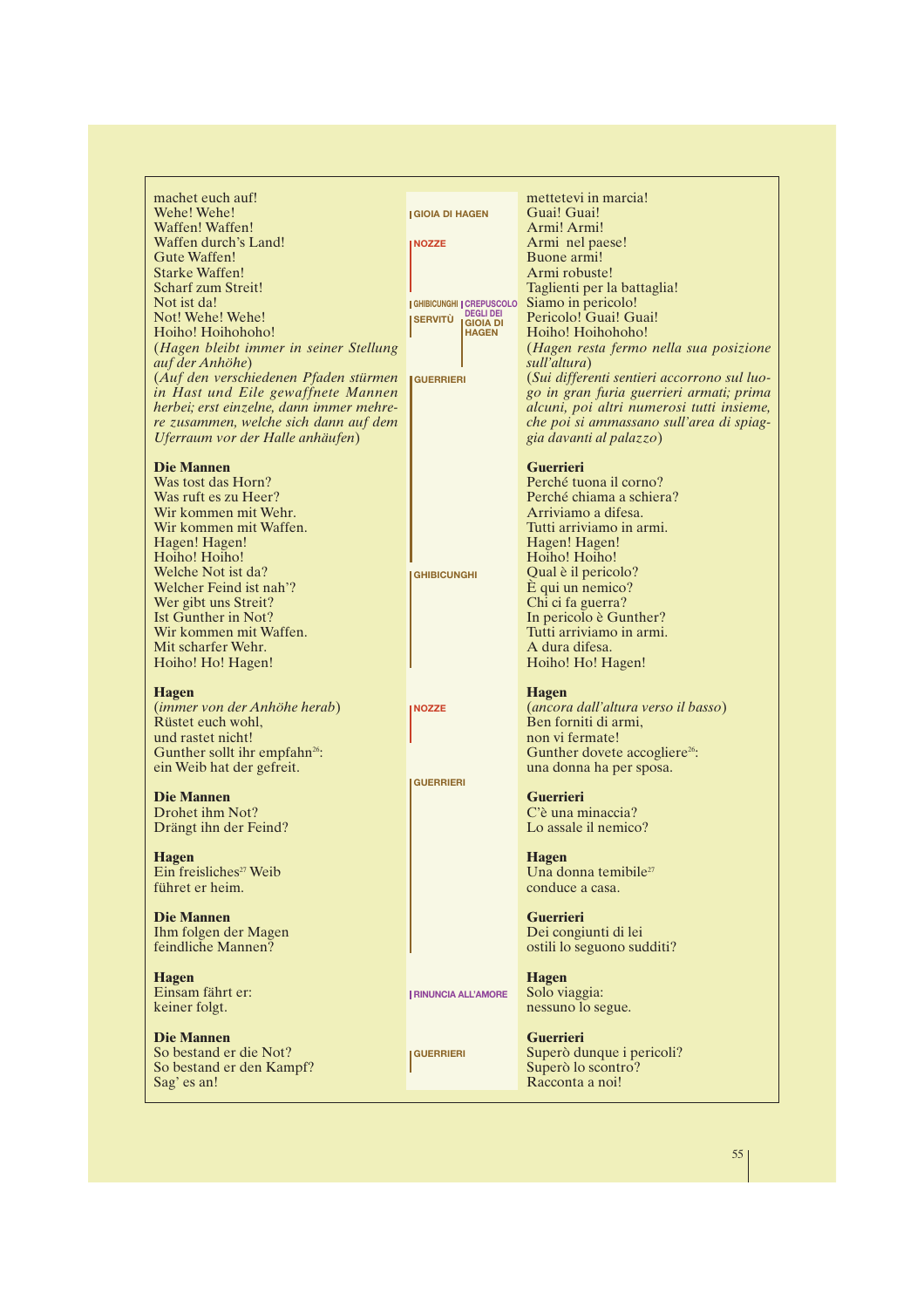**Hagen** Der Wurmtöter wehrte der Not! Siegfried, der Held, der schuf ihm Heil!

**Die Mannen** Was soll ihm das Heer nun noch helfen?

**Hagen** Starke Stiere sollt ihr schlachten; am Weihstein fließe Wotan ihr Blut!

**Die Mannen** Was, Hagen, was heißest du uns dann?

**Hagen**

Einen Eber fällen sollt ihr für Froh, einen stämmigen Bock stechen für Donner; Schafe aber schlachtet für Fricka, daß gute Ehe sie gebe!

(*Die Mannen in immer mehr ausbrechender Heiterkeit*)

**Die Mannen** Schlugen wir Tiere, was schaffen wir dann?

**Hagen** Das Trinkhorn nehmt, von trauten Frau'n mit Met und Wein wonnig gefüllt!

**Die Mannen** Das Trinkhorn zur Hand, wie halten wir es dann?

**Hagen** Rüstig gezecht, bis der Rausch euch zähmt: alles den Göttern zu Ehren, daß gute Ehe sie geben!

**Die Mannen** (*brechen in ein schallendes Gelächter aus*) Groß Glück und Heil lacht nun dem Rhein, da Hagen, der Grimme, so lustig mag sein! Der Hagedorn<sup>28</sup> sticht nun nicht mehr; zum Hochzeitsrufer ward er bestellt! **GIOIA DI HAGEN NOZZE**

**Hagen CORNO DI SIEGFRIED**

**GUERRIERI**

**GIOIA DI HAGEN GUERRIERI**

**GUERRIERI**

**GUERRIERI**

**GIOIA DI HAGEN**

**GUERRIERI**

L'uccisore del drago allontanò il pericolo! Siegfried, l'eroe, gli dette la salvezza!

**Un guerriero** Che altro aiuto può dargli la schiera?

**Hagen** Robusti tori voi trucidate; sull'ara scorra il sangue a Wotan!

**Guerrieri** Che altro, Hagen, poi ci comandi?

**Hagen** Dovete un verro abbattere a Froh, un capro gagliardo sgozzare a Donner; pecore invece scannate a Fricka, sì che dia buone nozze!

(*I guerrieri con allegria sempre più chiassosa*)

**Guerrieri** Sgozzate le bestie poi che facciamo?

**Hagen** Prendete il boccale di corno, che donne a voi care con grazia colmarono di sidro e di vino!

**Guerrieri** È in mano il boccale, perché lo teniamo?

**Hagen** Forti trincate, finché vi abbatte la sbornia: tutto onorando gli dei che buone nozze concedano!

**Guerrieri** (*prorompono in rumorose risate*) Fortuna grande e favore sorridono al Reno, se è così allegro Hagen, il ruvido! Del rovo<sup>28</sup> le punte non pungono più; lui araldo di nozze è stato creato!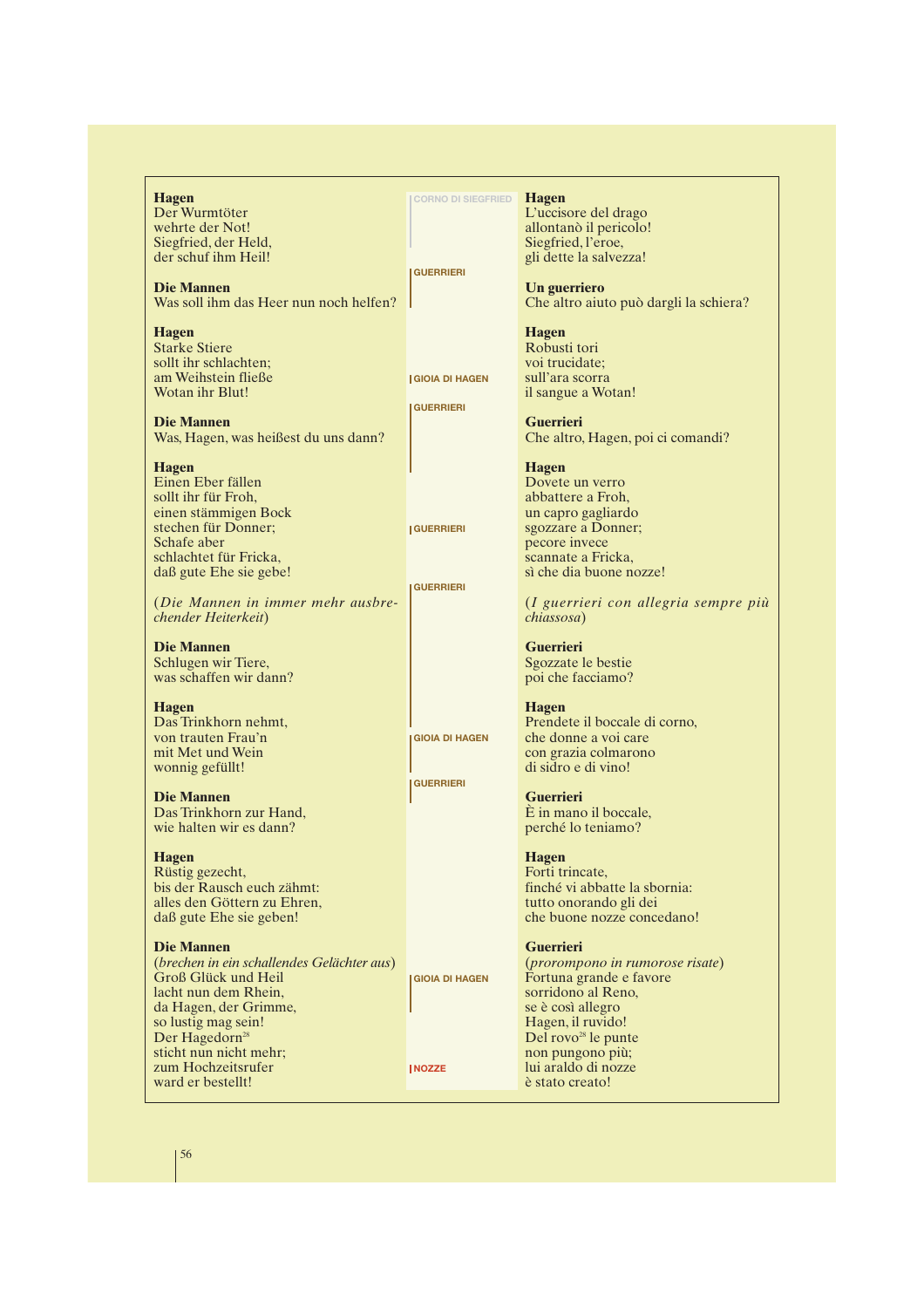#### **Hagen**

(*der immer sehr ernst verblieben, ist zu den Mannen herabgestiegen und steht unter ihnen*) Nun laßt das Lachen, mut'ge Mannen! Empfangt [Empfah't] Gunthers Braut: Brünnhilde naht dort mit ihm. (*Er deutet die Mannen nach dem Rhein hin: diese eilen zum Teil auf die Anhöhe, während andere sich am Ufer aufstellen, um die Ankommenden zu erblicken*) **NOZZE**

#### **Hagen**

(*näher zu einigen Mannen tretend*) Hold seid der Herrin, helfet ihr treu: traf sie ein Leid, rasch seid zur Rache! (*Er wendet sich langsam zur Seite in den Hintergrund. Während des Folgenden kommt der Nachen mit Gunther und Brünnhilde auf dem Rheine an*)

#### **Vierte Szene**

**Die Mannen** Heil! Heil! Willkommen! Willkommen! (*Einige Mannen springen in das Wasser und ziehen den Kahn an das Land. Alles drängt sich immer dichter an das Ufer*) Willkommen, Gunther! Heil! Heil!

(*Gunther steigt mit Brünnhilde aus dem Kahne: die Mannen reihen sich ehrerbietig zu ihrem Empfange. Während des Folgenden geleitet Gunther Brünnhilde feierlich an der Hand*)

**Die Mannen** Heil dir, Gunther! Heil dir, und deiner Braut!

#### **Gunther**

(*Brünnhilde, welche bleich und gesenk-***SDEGNO CAVALCATA** *ten Blickes ihm folgt, den Mannen vorstellend*) Brünnhild', die hehrste Frau, bring' ich euch her zum Rhein. Ein edleres Weib ward nie gewonnen. Der Ghibichungen Geschlecht, gaben die Götter ihm Gunst, zum höchsten Ruhm rag' es nun auf!

#### **GUERRIERI**

(*che è rimasto sempre molto serio, è sceso giù e resta in mezzo ai guerrieri*) Non più risate, fieri guerrieri! Accogliete la sposa di Gunther: Brünnhilde si avanza con lui. (*Fa un cenno ai guerrieri in direzione del Reno: una parte di loro corre sull'altura, mentre altri si dispongono sulla spiaggia per guardare coloro che arrivano*)

#### **Hagen**

**Hagen**

(*accostandosi ad alcuni guerrieri*) Deferenti siate alla sovrana e nel servirla fedeli: se lei colga un danno, siate svelti a vendetta! (*Si volge lentamente di lato verso il fondo. Nel corso di ciò che segue arriva sul Reno la barca con Gunther e Brünnhilde*)

#### **Quarta scena**

**Guerrieri** Salve! Salve! Benvenuti! Benvenuti! (*Alcuni uomini saltano nell'acqua e tirano il battello a terra. Tutti si spingono sempre più folti alla riva*) Benvenuto, Gunther! Salve! Salve!

(*Gunther scende con Brünnhilde dal battello: i guerrieri si allineano riverenti per accoglierli. Durante quel che segue Gunther accompagna solennemente Brünnhilde per mano*)

**Guerrieri** Salve a te, Gunther! Salve a te, e alla tua sposa!

#### **Gunther**

**DELLE WALKIRIE**

(*presentando ai guerrieri Brünnhilde, che lo segue pallida e con gli occhi bassi*)

Brünnhilde, vergine eletta, qui sul Reno a voi reco. Più nobile donna non fu mai conquistata. La stirpe di Ghibich approvano gli dei con favore, alla massima gloria essa ora si levi!

#### **GIOIA DI HAGEN**

**HAGEN NOZZE**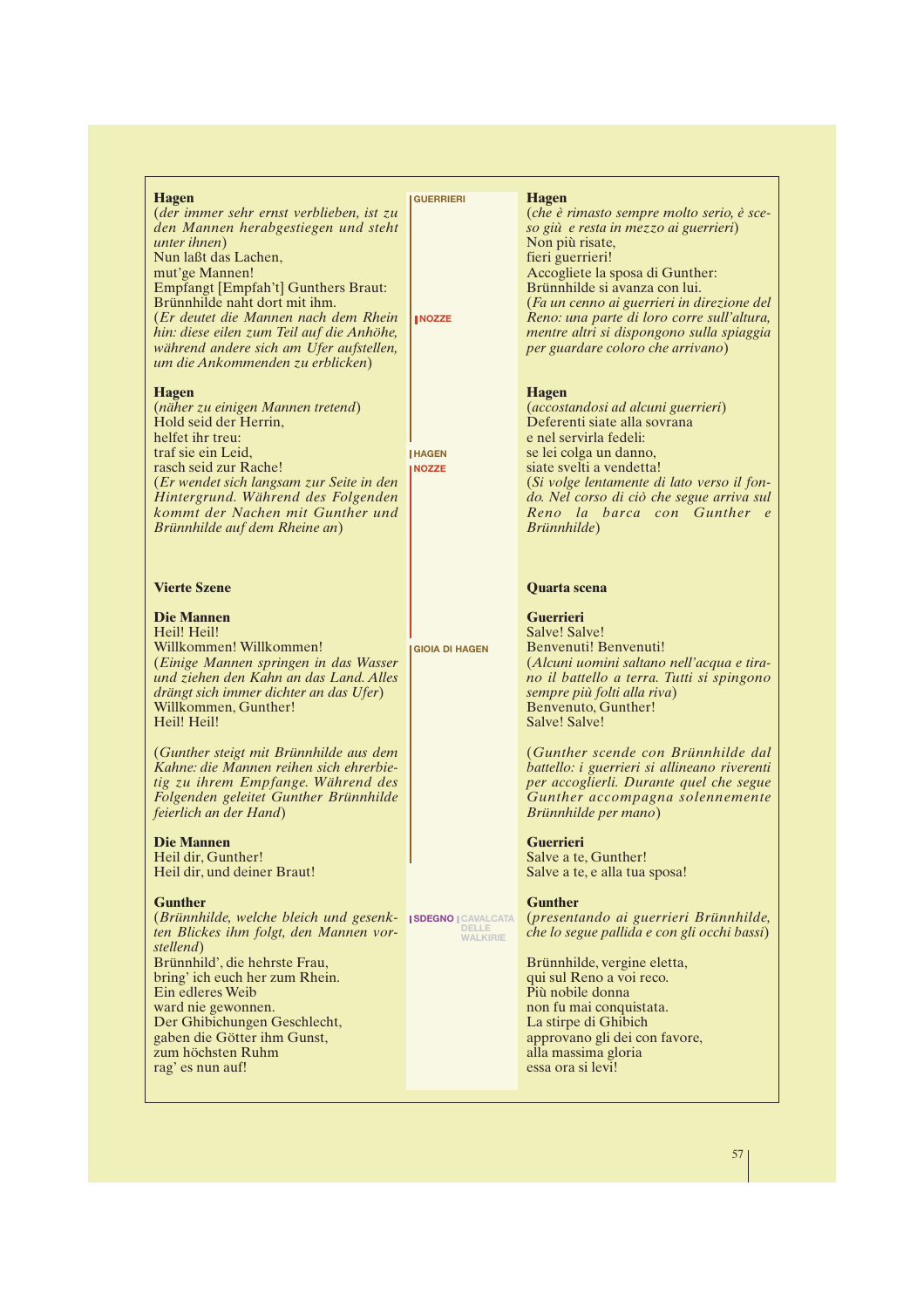| Die Mannen<br>(schlagen feierlich an ihre Waffen)<br><i>(battono solennemente le armi)</i><br>Heil! Heil dir,<br>Salve! A te salve,<br>glücklicher Ghibichung!<br>Ghibicungo beato!<br>(Gunther geleitet Brünnhilde, welche nie<br>(Gunther accompagna Brünnhilde, sen-<br>CAVALCATA SVENTURA<br>DELLE<br>aufblickt, zur Halle, aus welcher jetzt<br>za che mai ella alzi gli occhi, alla reggia,<br><b>WALKIRIE</b><br>Siegfried und Gutrune, von Frauen be-<br>da cui escono Siegfried e Gutrune scor-<br>gleitet, heraustreten)<br>tati da donne)<br><b>Gunther</b><br><b>Gunther</b><br><b>NOZZE</b><br>(hält vor der Halle an)<br>(si arresta davanti alla reggia)<br>Gegrüßt sei, teurer Held;<br>Salute a te, fido eroe;<br>gegrüßt, holde Schwester!<br>salute, dolce sorella!<br>Dich seh' ich froh ihm zur Seite,<br>Te vedo felice al fianco<br><b>AMICIZIA</b><br>der dich zum Weib gewann.<br>di chi sua sposa ti meritò.<br>Zwei sel'ge Paare<br>Due fortunate coppie<br>seh ich hier prangen:<br>vedo brillare qui:<br>(er führt Brünnhilde näher heran)<br>(avvicinandosi insieme a Brünnhilde)<br><b>NOZZE</b><br>Brünnhild' – und Gunther,<br>Brünnhilde – e Gunther,<br>Gutrun' – und Siegfried!<br><b>JCUSTODE DELLA SPADA</b> Gutrune - e Siegfried!<br>(Brünnhilde schlägt erschreckt die Au- IHAGEN<br>(Atterrita Brünnhilde alza gli occhi e ve-<br><b>ISVENTURA</b><br>gen auf und erblickt Siegfried: wie in Er-<br>de Siegfried: come paralizzata tiene lo<br>starrung bleibt ihr Blick auf ihn gerich-<br>sguardo fisso su di lui. Gunther, che ha<br>tet. Gunther, welcher Brünnhildes heftig<br>lasciato andare la mano di Brünnhilde<br>zuckende Hand losgelassen hat, sowie al-<br>presa da un tremore convulso, lui come<br>le Ubrigen zeigen starre Betroffenheit<br>gli altri mostrano una immobile coster-<br>über Brünnhildes Benehmen)<br>nazione per il comportamento di<br>Brünnhilde)<br><b>Einige Mannen</b><br><b>ENIGMA DEL DESTINO Alcuni guerrieri</b><br>Was ist ihr? Ist sie entrückt?<br>Che le accade? È stordita?<br>(Brünnhilde beginnt zu zittern)<br>(Brünnhilde comincia a tremare)<br><b>  POZIONE<br/>MAGICA</b><br><b>ELMO</b><br>MAGICO<br><b>Siegfried</b><br><b>Siegfried</b><br>(geht ruhig einige Schritte auf Brünnhil-<br><i>(tranquillo fa qualche passo verso</i><br>$de\ zu)$<br><i>Brünnhilde</i> )<br>Was müht Brünnhildens Blick?<br>Che cosa offusca l'occhio di<br><b>HAGEN</b><br>[Brünnhilde?]<br><b>NOZZE</b><br><b>Brünnhilde</b><br><b>Brünnhilde</b><br>(kaum ihrer mächtig)<br><i>(dominandosi a stento)</i><br>$Siegfried - hier? - Gutrune? -$<br>$Siegfried - qui? - Gutrune? -$<br><b>Siegfried</b><br><b>Siegfried</b><br><b>GUTRUNE</b><br>Gunthers milde Schwester,<br>La mite sorella di Gunther,<br>mir vermählt.<br>a me congiunta,<br>wie Gunther du.<br>come a Gunther tu.<br><b>Brünnhilde</b><br><b>Brünnhilde</b><br>(furchtbar heftig)<br>(con impeto terribile)<br>Ich? – Gunther? – Du lügst! –<br>$Io? - a Gunther? - Tu menti! -$<br>(Sie schwankt und droht umzusinken;<br>(Barcolla minacciando di cadere a terra;<br>Siegfried stützt sie)<br>Siegfried la sostiene)<br><b>JENIGMA DEL DESTINO</b><br>Mir schwindet das Licht -<br>A me vacilla la luce -<br>(sie blickt in seinen Armen matt zu ihm  BRÜNNHILDE<br>(senza forza nelle braccia di lui lo guar-<br>$\alpha$ uf)<br>da)<br>Siegfried – non mi conosce? |                               |  |                  |
|-----------------------------------------------------------------------------------------------------------------------------------------------------------------------------------------------------------------------------------------------------------------------------------------------------------------------------------------------------------------------------------------------------------------------------------------------------------------------------------------------------------------------------------------------------------------------------------------------------------------------------------------------------------------------------------------------------------------------------------------------------------------------------------------------------------------------------------------------------------------------------------------------------------------------------------------------------------------------------------------------------------------------------------------------------------------------------------------------------------------------------------------------------------------------------------------------------------------------------------------------------------------------------------------------------------------------------------------------------------------------------------------------------------------------------------------------------------------------------------------------------------------------------------------------------------------------------------------------------------------------------------------------------------------------------------------------------------------------------------------------------------------------------------------------------------------------------------------------------------------------------------------------------------------------------------------------------------------------------------------------------------------------------------------------------------------------------------------------------------------------------------------------------------------------------------------------------------------------------------------------------------------------------------------------------------------------------------------------------------------------------------------------------------------------------------------------------------------------------------------------------------------------------------------------------------------------------------------------------------------------------------------------------------------------------------------------------------------------------------------------------------------------------------------------------------------------------------------------------------------------------------------------------------------------------------------------------------------------------------------------------------------------------------------------------------------------------------------------------------------------------------------------------------------------------------------------------------------------------------------------------------------------------------------------------------------------------------------------------------------------------------------------------------------------------|-------------------------------|--|------------------|
|                                                                                                                                                                                                                                                                                                                                                                                                                                                                                                                                                                                                                                                                                                                                                                                                                                                                                                                                                                                                                                                                                                                                                                                                                                                                                                                                                                                                                                                                                                                                                                                                                                                                                                                                                                                                                                                                                                                                                                                                                                                                                                                                                                                                                                                                                                                                                                                                                                                                                                                                                                                                                                                                                                                                                                                                                                                                                                                                                                                                                                                                                                                                                                                                                                                                                                                                                                                                                             |                               |  | <b>Guerrieri</b> |
|                                                                                                                                                                                                                                                                                                                                                                                                                                                                                                                                                                                                                                                                                                                                                                                                                                                                                                                                                                                                                                                                                                                                                                                                                                                                                                                                                                                                                                                                                                                                                                                                                                                                                                                                                                                                                                                                                                                                                                                                                                                                                                                                                                                                                                                                                                                                                                                                                                                                                                                                                                                                                                                                                                                                                                                                                                                                                                                                                                                                                                                                                                                                                                                                                                                                                                                                                                                                                             |                               |  |                  |
|                                                                                                                                                                                                                                                                                                                                                                                                                                                                                                                                                                                                                                                                                                                                                                                                                                                                                                                                                                                                                                                                                                                                                                                                                                                                                                                                                                                                                                                                                                                                                                                                                                                                                                                                                                                                                                                                                                                                                                                                                                                                                                                                                                                                                                                                                                                                                                                                                                                                                                                                                                                                                                                                                                                                                                                                                                                                                                                                                                                                                                                                                                                                                                                                                                                                                                                                                                                                                             |                               |  |                  |
|                                                                                                                                                                                                                                                                                                                                                                                                                                                                                                                                                                                                                                                                                                                                                                                                                                                                                                                                                                                                                                                                                                                                                                                                                                                                                                                                                                                                                                                                                                                                                                                                                                                                                                                                                                                                                                                                                                                                                                                                                                                                                                                                                                                                                                                                                                                                                                                                                                                                                                                                                                                                                                                                                                                                                                                                                                                                                                                                                                                                                                                                                                                                                                                                                                                                                                                                                                                                                             |                               |  |                  |
|                                                                                                                                                                                                                                                                                                                                                                                                                                                                                                                                                                                                                                                                                                                                                                                                                                                                                                                                                                                                                                                                                                                                                                                                                                                                                                                                                                                                                                                                                                                                                                                                                                                                                                                                                                                                                                                                                                                                                                                                                                                                                                                                                                                                                                                                                                                                                                                                                                                                                                                                                                                                                                                                                                                                                                                                                                                                                                                                                                                                                                                                                                                                                                                                                                                                                                                                                                                                                             |                               |  |                  |
|                                                                                                                                                                                                                                                                                                                                                                                                                                                                                                                                                                                                                                                                                                                                                                                                                                                                                                                                                                                                                                                                                                                                                                                                                                                                                                                                                                                                                                                                                                                                                                                                                                                                                                                                                                                                                                                                                                                                                                                                                                                                                                                                                                                                                                                                                                                                                                                                                                                                                                                                                                                                                                                                                                                                                                                                                                                                                                                                                                                                                                                                                                                                                                                                                                                                                                                                                                                                                             |                               |  |                  |
|                                                                                                                                                                                                                                                                                                                                                                                                                                                                                                                                                                                                                                                                                                                                                                                                                                                                                                                                                                                                                                                                                                                                                                                                                                                                                                                                                                                                                                                                                                                                                                                                                                                                                                                                                                                                                                                                                                                                                                                                                                                                                                                                                                                                                                                                                                                                                                                                                                                                                                                                                                                                                                                                                                                                                                                                                                                                                                                                                                                                                                                                                                                                                                                                                                                                                                                                                                                                                             |                               |  |                  |
|                                                                                                                                                                                                                                                                                                                                                                                                                                                                                                                                                                                                                                                                                                                                                                                                                                                                                                                                                                                                                                                                                                                                                                                                                                                                                                                                                                                                                                                                                                                                                                                                                                                                                                                                                                                                                                                                                                                                                                                                                                                                                                                                                                                                                                                                                                                                                                                                                                                                                                                                                                                                                                                                                                                                                                                                                                                                                                                                                                                                                                                                                                                                                                                                                                                                                                                                                                                                                             |                               |  |                  |
|                                                                                                                                                                                                                                                                                                                                                                                                                                                                                                                                                                                                                                                                                                                                                                                                                                                                                                                                                                                                                                                                                                                                                                                                                                                                                                                                                                                                                                                                                                                                                                                                                                                                                                                                                                                                                                                                                                                                                                                                                                                                                                                                                                                                                                                                                                                                                                                                                                                                                                                                                                                                                                                                                                                                                                                                                                                                                                                                                                                                                                                                                                                                                                                                                                                                                                                                                                                                                             |                               |  |                  |
|                                                                                                                                                                                                                                                                                                                                                                                                                                                                                                                                                                                                                                                                                                                                                                                                                                                                                                                                                                                                                                                                                                                                                                                                                                                                                                                                                                                                                                                                                                                                                                                                                                                                                                                                                                                                                                                                                                                                                                                                                                                                                                                                                                                                                                                                                                                                                                                                                                                                                                                                                                                                                                                                                                                                                                                                                                                                                                                                                                                                                                                                                                                                                                                                                                                                                                                                                                                                                             |                               |  |                  |
|                                                                                                                                                                                                                                                                                                                                                                                                                                                                                                                                                                                                                                                                                                                                                                                                                                                                                                                                                                                                                                                                                                                                                                                                                                                                                                                                                                                                                                                                                                                                                                                                                                                                                                                                                                                                                                                                                                                                                                                                                                                                                                                                                                                                                                                                                                                                                                                                                                                                                                                                                                                                                                                                                                                                                                                                                                                                                                                                                                                                                                                                                                                                                                                                                                                                                                                                                                                                                             |                               |  |                  |
|                                                                                                                                                                                                                                                                                                                                                                                                                                                                                                                                                                                                                                                                                                                                                                                                                                                                                                                                                                                                                                                                                                                                                                                                                                                                                                                                                                                                                                                                                                                                                                                                                                                                                                                                                                                                                                                                                                                                                                                                                                                                                                                                                                                                                                                                                                                                                                                                                                                                                                                                                                                                                                                                                                                                                                                                                                                                                                                                                                                                                                                                                                                                                                                                                                                                                                                                                                                                                             |                               |  |                  |
|                                                                                                                                                                                                                                                                                                                                                                                                                                                                                                                                                                                                                                                                                                                                                                                                                                                                                                                                                                                                                                                                                                                                                                                                                                                                                                                                                                                                                                                                                                                                                                                                                                                                                                                                                                                                                                                                                                                                                                                                                                                                                                                                                                                                                                                                                                                                                                                                                                                                                                                                                                                                                                                                                                                                                                                                                                                                                                                                                                                                                                                                                                                                                                                                                                                                                                                                                                                                                             |                               |  |                  |
|                                                                                                                                                                                                                                                                                                                                                                                                                                                                                                                                                                                                                                                                                                                                                                                                                                                                                                                                                                                                                                                                                                                                                                                                                                                                                                                                                                                                                                                                                                                                                                                                                                                                                                                                                                                                                                                                                                                                                                                                                                                                                                                                                                                                                                                                                                                                                                                                                                                                                                                                                                                                                                                                                                                                                                                                                                                                                                                                                                                                                                                                                                                                                                                                                                                                                                                                                                                                                             |                               |  |                  |
|                                                                                                                                                                                                                                                                                                                                                                                                                                                                                                                                                                                                                                                                                                                                                                                                                                                                                                                                                                                                                                                                                                                                                                                                                                                                                                                                                                                                                                                                                                                                                                                                                                                                                                                                                                                                                                                                                                                                                                                                                                                                                                                                                                                                                                                                                                                                                                                                                                                                                                                                                                                                                                                                                                                                                                                                                                                                                                                                                                                                                                                                                                                                                                                                                                                                                                                                                                                                                             |                               |  |                  |
|                                                                                                                                                                                                                                                                                                                                                                                                                                                                                                                                                                                                                                                                                                                                                                                                                                                                                                                                                                                                                                                                                                                                                                                                                                                                                                                                                                                                                                                                                                                                                                                                                                                                                                                                                                                                                                                                                                                                                                                                                                                                                                                                                                                                                                                                                                                                                                                                                                                                                                                                                                                                                                                                                                                                                                                                                                                                                                                                                                                                                                                                                                                                                                                                                                                                                                                                                                                                                             |                               |  |                  |
|                                                                                                                                                                                                                                                                                                                                                                                                                                                                                                                                                                                                                                                                                                                                                                                                                                                                                                                                                                                                                                                                                                                                                                                                                                                                                                                                                                                                                                                                                                                                                                                                                                                                                                                                                                                                                                                                                                                                                                                                                                                                                                                                                                                                                                                                                                                                                                                                                                                                                                                                                                                                                                                                                                                                                                                                                                                                                                                                                                                                                                                                                                                                                                                                                                                                                                                                                                                                                             |                               |  |                  |
|                                                                                                                                                                                                                                                                                                                                                                                                                                                                                                                                                                                                                                                                                                                                                                                                                                                                                                                                                                                                                                                                                                                                                                                                                                                                                                                                                                                                                                                                                                                                                                                                                                                                                                                                                                                                                                                                                                                                                                                                                                                                                                                                                                                                                                                                                                                                                                                                                                                                                                                                                                                                                                                                                                                                                                                                                                                                                                                                                                                                                                                                                                                                                                                                                                                                                                                                                                                                                             |                               |  |                  |
|                                                                                                                                                                                                                                                                                                                                                                                                                                                                                                                                                                                                                                                                                                                                                                                                                                                                                                                                                                                                                                                                                                                                                                                                                                                                                                                                                                                                                                                                                                                                                                                                                                                                                                                                                                                                                                                                                                                                                                                                                                                                                                                                                                                                                                                                                                                                                                                                                                                                                                                                                                                                                                                                                                                                                                                                                                                                                                                                                                                                                                                                                                                                                                                                                                                                                                                                                                                                                             |                               |  |                  |
|                                                                                                                                                                                                                                                                                                                                                                                                                                                                                                                                                                                                                                                                                                                                                                                                                                                                                                                                                                                                                                                                                                                                                                                                                                                                                                                                                                                                                                                                                                                                                                                                                                                                                                                                                                                                                                                                                                                                                                                                                                                                                                                                                                                                                                                                                                                                                                                                                                                                                                                                                                                                                                                                                                                                                                                                                                                                                                                                                                                                                                                                                                                                                                                                                                                                                                                                                                                                                             |                               |  |                  |
|                                                                                                                                                                                                                                                                                                                                                                                                                                                                                                                                                                                                                                                                                                                                                                                                                                                                                                                                                                                                                                                                                                                                                                                                                                                                                                                                                                                                                                                                                                                                                                                                                                                                                                                                                                                                                                                                                                                                                                                                                                                                                                                                                                                                                                                                                                                                                                                                                                                                                                                                                                                                                                                                                                                                                                                                                                                                                                                                                                                                                                                                                                                                                                                                                                                                                                                                                                                                                             |                               |  |                  |
|                                                                                                                                                                                                                                                                                                                                                                                                                                                                                                                                                                                                                                                                                                                                                                                                                                                                                                                                                                                                                                                                                                                                                                                                                                                                                                                                                                                                                                                                                                                                                                                                                                                                                                                                                                                                                                                                                                                                                                                                                                                                                                                                                                                                                                                                                                                                                                                                                                                                                                                                                                                                                                                                                                                                                                                                                                                                                                                                                                                                                                                                                                                                                                                                                                                                                                                                                                                                                             |                               |  |                  |
|                                                                                                                                                                                                                                                                                                                                                                                                                                                                                                                                                                                                                                                                                                                                                                                                                                                                                                                                                                                                                                                                                                                                                                                                                                                                                                                                                                                                                                                                                                                                                                                                                                                                                                                                                                                                                                                                                                                                                                                                                                                                                                                                                                                                                                                                                                                                                                                                                                                                                                                                                                                                                                                                                                                                                                                                                                                                                                                                                                                                                                                                                                                                                                                                                                                                                                                                                                                                                             |                               |  |                  |
|                                                                                                                                                                                                                                                                                                                                                                                                                                                                                                                                                                                                                                                                                                                                                                                                                                                                                                                                                                                                                                                                                                                                                                                                                                                                                                                                                                                                                                                                                                                                                                                                                                                                                                                                                                                                                                                                                                                                                                                                                                                                                                                                                                                                                                                                                                                                                                                                                                                                                                                                                                                                                                                                                                                                                                                                                                                                                                                                                                                                                                                                                                                                                                                                                                                                                                                                                                                                                             |                               |  |                  |
|                                                                                                                                                                                                                                                                                                                                                                                                                                                                                                                                                                                                                                                                                                                                                                                                                                                                                                                                                                                                                                                                                                                                                                                                                                                                                                                                                                                                                                                                                                                                                                                                                                                                                                                                                                                                                                                                                                                                                                                                                                                                                                                                                                                                                                                                                                                                                                                                                                                                                                                                                                                                                                                                                                                                                                                                                                                                                                                                                                                                                                                                                                                                                                                                                                                                                                                                                                                                                             |                               |  |                  |
|                                                                                                                                                                                                                                                                                                                                                                                                                                                                                                                                                                                                                                                                                                                                                                                                                                                                                                                                                                                                                                                                                                                                                                                                                                                                                                                                                                                                                                                                                                                                                                                                                                                                                                                                                                                                                                                                                                                                                                                                                                                                                                                                                                                                                                                                                                                                                                                                                                                                                                                                                                                                                                                                                                                                                                                                                                                                                                                                                                                                                                                                                                                                                                                                                                                                                                                                                                                                                             |                               |  |                  |
|                                                                                                                                                                                                                                                                                                                                                                                                                                                                                                                                                                                                                                                                                                                                                                                                                                                                                                                                                                                                                                                                                                                                                                                                                                                                                                                                                                                                                                                                                                                                                                                                                                                                                                                                                                                                                                                                                                                                                                                                                                                                                                                                                                                                                                                                                                                                                                                                                                                                                                                                                                                                                                                                                                                                                                                                                                                                                                                                                                                                                                                                                                                                                                                                                                                                                                                                                                                                                             |                               |  |                  |
|                                                                                                                                                                                                                                                                                                                                                                                                                                                                                                                                                                                                                                                                                                                                                                                                                                                                                                                                                                                                                                                                                                                                                                                                                                                                                                                                                                                                                                                                                                                                                                                                                                                                                                                                                                                                                                                                                                                                                                                                                                                                                                                                                                                                                                                                                                                                                                                                                                                                                                                                                                                                                                                                                                                                                                                                                                                                                                                                                                                                                                                                                                                                                                                                                                                                                                                                                                                                                             |                               |  |                  |
|                                                                                                                                                                                                                                                                                                                                                                                                                                                                                                                                                                                                                                                                                                                                                                                                                                                                                                                                                                                                                                                                                                                                                                                                                                                                                                                                                                                                                                                                                                                                                                                                                                                                                                                                                                                                                                                                                                                                                                                                                                                                                                                                                                                                                                                                                                                                                                                                                                                                                                                                                                                                                                                                                                                                                                                                                                                                                                                                                                                                                                                                                                                                                                                                                                                                                                                                                                                                                             |                               |  |                  |
|                                                                                                                                                                                                                                                                                                                                                                                                                                                                                                                                                                                                                                                                                                                                                                                                                                                                                                                                                                                                                                                                                                                                                                                                                                                                                                                                                                                                                                                                                                                                                                                                                                                                                                                                                                                                                                                                                                                                                                                                                                                                                                                                                                                                                                                                                                                                                                                                                                                                                                                                                                                                                                                                                                                                                                                                                                                                                                                                                                                                                                                                                                                                                                                                                                                                                                                                                                                                                             |                               |  |                  |
|                                                                                                                                                                                                                                                                                                                                                                                                                                                                                                                                                                                                                                                                                                                                                                                                                                                                                                                                                                                                                                                                                                                                                                                                                                                                                                                                                                                                                                                                                                                                                                                                                                                                                                                                                                                                                                                                                                                                                                                                                                                                                                                                                                                                                                                                                                                                                                                                                                                                                                                                                                                                                                                                                                                                                                                                                                                                                                                                                                                                                                                                                                                                                                                                                                                                                                                                                                                                                             |                               |  |                  |
|                                                                                                                                                                                                                                                                                                                                                                                                                                                                                                                                                                                                                                                                                                                                                                                                                                                                                                                                                                                                                                                                                                                                                                                                                                                                                                                                                                                                                                                                                                                                                                                                                                                                                                                                                                                                                                                                                                                                                                                                                                                                                                                                                                                                                                                                                                                                                                                                                                                                                                                                                                                                                                                                                                                                                                                                                                                                                                                                                                                                                                                                                                                                                                                                                                                                                                                                                                                                                             |                               |  |                  |
|                                                                                                                                                                                                                                                                                                                                                                                                                                                                                                                                                                                                                                                                                                                                                                                                                                                                                                                                                                                                                                                                                                                                                                                                                                                                                                                                                                                                                                                                                                                                                                                                                                                                                                                                                                                                                                                                                                                                                                                                                                                                                                                                                                                                                                                                                                                                                                                                                                                                                                                                                                                                                                                                                                                                                                                                                                                                                                                                                                                                                                                                                                                                                                                                                                                                                                                                                                                                                             |                               |  |                  |
|                                                                                                                                                                                                                                                                                                                                                                                                                                                                                                                                                                                                                                                                                                                                                                                                                                                                                                                                                                                                                                                                                                                                                                                                                                                                                                                                                                                                                                                                                                                                                                                                                                                                                                                                                                                                                                                                                                                                                                                                                                                                                                                                                                                                                                                                                                                                                                                                                                                                                                                                                                                                                                                                                                                                                                                                                                                                                                                                                                                                                                                                                                                                                                                                                                                                                                                                                                                                                             |                               |  |                  |
|                                                                                                                                                                                                                                                                                                                                                                                                                                                                                                                                                                                                                                                                                                                                                                                                                                                                                                                                                                                                                                                                                                                                                                                                                                                                                                                                                                                                                                                                                                                                                                                                                                                                                                                                                                                                                                                                                                                                                                                                                                                                                                                                                                                                                                                                                                                                                                                                                                                                                                                                                                                                                                                                                                                                                                                                                                                                                                                                                                                                                                                                                                                                                                                                                                                                                                                                                                                                                             |                               |  |                  |
|                                                                                                                                                                                                                                                                                                                                                                                                                                                                                                                                                                                                                                                                                                                                                                                                                                                                                                                                                                                                                                                                                                                                                                                                                                                                                                                                                                                                                                                                                                                                                                                                                                                                                                                                                                                                                                                                                                                                                                                                                                                                                                                                                                                                                                                                                                                                                                                                                                                                                                                                                                                                                                                                                                                                                                                                                                                                                                                                                                                                                                                                                                                                                                                                                                                                                                                                                                                                                             |                               |  |                  |
|                                                                                                                                                                                                                                                                                                                                                                                                                                                                                                                                                                                                                                                                                                                                                                                                                                                                                                                                                                                                                                                                                                                                                                                                                                                                                                                                                                                                                                                                                                                                                                                                                                                                                                                                                                                                                                                                                                                                                                                                                                                                                                                                                                                                                                                                                                                                                                                                                                                                                                                                                                                                                                                                                                                                                                                                                                                                                                                                                                                                                                                                                                                                                                                                                                                                                                                                                                                                                             |                               |  |                  |
|                                                                                                                                                                                                                                                                                                                                                                                                                                                                                                                                                                                                                                                                                                                                                                                                                                                                                                                                                                                                                                                                                                                                                                                                                                                                                                                                                                                                                                                                                                                                                                                                                                                                                                                                                                                                                                                                                                                                                                                                                                                                                                                                                                                                                                                                                                                                                                                                                                                                                                                                                                                                                                                                                                                                                                                                                                                                                                                                                                                                                                                                                                                                                                                                                                                                                                                                                                                                                             |                               |  |                  |
|                                                                                                                                                                                                                                                                                                                                                                                                                                                                                                                                                                                                                                                                                                                                                                                                                                                                                                                                                                                                                                                                                                                                                                                                                                                                                                                                                                                                                                                                                                                                                                                                                                                                                                                                                                                                                                                                                                                                                                                                                                                                                                                                                                                                                                                                                                                                                                                                                                                                                                                                                                                                                                                                                                                                                                                                                                                                                                                                                                                                                                                                                                                                                                                                                                                                                                                                                                                                                             |                               |  |                  |
|                                                                                                                                                                                                                                                                                                                                                                                                                                                                                                                                                                                                                                                                                                                                                                                                                                                                                                                                                                                                                                                                                                                                                                                                                                                                                                                                                                                                                                                                                                                                                                                                                                                                                                                                                                                                                                                                                                                                                                                                                                                                                                                                                                                                                                                                                                                                                                                                                                                                                                                                                                                                                                                                                                                                                                                                                                                                                                                                                                                                                                                                                                                                                                                                                                                                                                                                                                                                                             |                               |  |                  |
|                                                                                                                                                                                                                                                                                                                                                                                                                                                                                                                                                                                                                                                                                                                                                                                                                                                                                                                                                                                                                                                                                                                                                                                                                                                                                                                                                                                                                                                                                                                                                                                                                                                                                                                                                                                                                                                                                                                                                                                                                                                                                                                                                                                                                                                                                                                                                                                                                                                                                                                                                                                                                                                                                                                                                                                                                                                                                                                                                                                                                                                                                                                                                                                                                                                                                                                                                                                                                             |                               |  |                  |
|                                                                                                                                                                                                                                                                                                                                                                                                                                                                                                                                                                                                                                                                                                                                                                                                                                                                                                                                                                                                                                                                                                                                                                                                                                                                                                                                                                                                                                                                                                                                                                                                                                                                                                                                                                                                                                                                                                                                                                                                                                                                                                                                                                                                                                                                                                                                                                                                                                                                                                                                                                                                                                                                                                                                                                                                                                                                                                                                                                                                                                                                                                                                                                                                                                                                                                                                                                                                                             |                               |  |                  |
|                                                                                                                                                                                                                                                                                                                                                                                                                                                                                                                                                                                                                                                                                                                                                                                                                                                                                                                                                                                                                                                                                                                                                                                                                                                                                                                                                                                                                                                                                                                                                                                                                                                                                                                                                                                                                                                                                                                                                                                                                                                                                                                                                                                                                                                                                                                                                                                                                                                                                                                                                                                                                                                                                                                                                                                                                                                                                                                                                                                                                                                                                                                                                                                                                                                                                                                                                                                                                             |                               |  |                  |
|                                                                                                                                                                                                                                                                                                                                                                                                                                                                                                                                                                                                                                                                                                                                                                                                                                                                                                                                                                                                                                                                                                                                                                                                                                                                                                                                                                                                                                                                                                                                                                                                                                                                                                                                                                                                                                                                                                                                                                                                                                                                                                                                                                                                                                                                                                                                                                                                                                                                                                                                                                                                                                                                                                                                                                                                                                                                                                                                                                                                                                                                                                                                                                                                                                                                                                                                                                                                                             |                               |  |                  |
|                                                                                                                                                                                                                                                                                                                                                                                                                                                                                                                                                                                                                                                                                                                                                                                                                                                                                                                                                                                                                                                                                                                                                                                                                                                                                                                                                                                                                                                                                                                                                                                                                                                                                                                                                                                                                                                                                                                                                                                                                                                                                                                                                                                                                                                                                                                                                                                                                                                                                                                                                                                                                                                                                                                                                                                                                                                                                                                                                                                                                                                                                                                                                                                                                                                                                                                                                                                                                             |                               |  |                  |
|                                                                                                                                                                                                                                                                                                                                                                                                                                                                                                                                                                                                                                                                                                                                                                                                                                                                                                                                                                                                                                                                                                                                                                                                                                                                                                                                                                                                                                                                                                                                                                                                                                                                                                                                                                                                                                                                                                                                                                                                                                                                                                                                                                                                                                                                                                                                                                                                                                                                                                                                                                                                                                                                                                                                                                                                                                                                                                                                                                                                                                                                                                                                                                                                                                                                                                                                                                                                                             |                               |  |                  |
|                                                                                                                                                                                                                                                                                                                                                                                                                                                                                                                                                                                                                                                                                                                                                                                                                                                                                                                                                                                                                                                                                                                                                                                                                                                                                                                                                                                                                                                                                                                                                                                                                                                                                                                                                                                                                                                                                                                                                                                                                                                                                                                                                                                                                                                                                                                                                                                                                                                                                                                                                                                                                                                                                                                                                                                                                                                                                                                                                                                                                                                                                                                                                                                                                                                                                                                                                                                                                             |                               |  |                  |
|                                                                                                                                                                                                                                                                                                                                                                                                                                                                                                                                                                                                                                                                                                                                                                                                                                                                                                                                                                                                                                                                                                                                                                                                                                                                                                                                                                                                                                                                                                                                                                                                                                                                                                                                                                                                                                                                                                                                                                                                                                                                                                                                                                                                                                                                                                                                                                                                                                                                                                                                                                                                                                                                                                                                                                                                                                                                                                                                                                                                                                                                                                                                                                                                                                                                                                                                                                                                                             |                               |  |                  |
|                                                                                                                                                                                                                                                                                                                                                                                                                                                                                                                                                                                                                                                                                                                                                                                                                                                                                                                                                                                                                                                                                                                                                                                                                                                                                                                                                                                                                                                                                                                                                                                                                                                                                                                                                                                                                                                                                                                                                                                                                                                                                                                                                                                                                                                                                                                                                                                                                                                                                                                                                                                                                                                                                                                                                                                                                                                                                                                                                                                                                                                                                                                                                                                                                                                                                                                                                                                                                             |                               |  |                  |
|                                                                                                                                                                                                                                                                                                                                                                                                                                                                                                                                                                                                                                                                                                                                                                                                                                                                                                                                                                                                                                                                                                                                                                                                                                                                                                                                                                                                                                                                                                                                                                                                                                                                                                                                                                                                                                                                                                                                                                                                                                                                                                                                                                                                                                                                                                                                                                                                                                                                                                                                                                                                                                                                                                                                                                                                                                                                                                                                                                                                                                                                                                                                                                                                                                                                                                                                                                                                                             |                               |  |                  |
|                                                                                                                                                                                                                                                                                                                                                                                                                                                                                                                                                                                                                                                                                                                                                                                                                                                                                                                                                                                                                                                                                                                                                                                                                                                                                                                                                                                                                                                                                                                                                                                                                                                                                                                                                                                                                                                                                                                                                                                                                                                                                                                                                                                                                                                                                                                                                                                                                                                                                                                                                                                                                                                                                                                                                                                                                                                                                                                                                                                                                                                                                                                                                                                                                                                                                                                                                                                                                             |                               |  |                  |
|                                                                                                                                                                                                                                                                                                                                                                                                                                                                                                                                                                                                                                                                                                                                                                                                                                                                                                                                                                                                                                                                                                                                                                                                                                                                                                                                                                                                                                                                                                                                                                                                                                                                                                                                                                                                                                                                                                                                                                                                                                                                                                                                                                                                                                                                                                                                                                                                                                                                                                                                                                                                                                                                                                                                                                                                                                                                                                                                                                                                                                                                                                                                                                                                                                                                                                                                                                                                                             |                               |  |                  |
|                                                                                                                                                                                                                                                                                                                                                                                                                                                                                                                                                                                                                                                                                                                                                                                                                                                                                                                                                                                                                                                                                                                                                                                                                                                                                                                                                                                                                                                                                                                                                                                                                                                                                                                                                                                                                                                                                                                                                                                                                                                                                                                                                                                                                                                                                                                                                                                                                                                                                                                                                                                                                                                                                                                                                                                                                                                                                                                                                                                                                                                                                                                                                                                                                                                                                                                                                                                                                             |                               |  |                  |
|                                                                                                                                                                                                                                                                                                                                                                                                                                                                                                                                                                                                                                                                                                                                                                                                                                                                                                                                                                                                                                                                                                                                                                                                                                                                                                                                                                                                                                                                                                                                                                                                                                                                                                                                                                                                                                                                                                                                                                                                                                                                                                                                                                                                                                                                                                                                                                                                                                                                                                                                                                                                                                                                                                                                                                                                                                                                                                                                                                                                                                                                                                                                                                                                                                                                                                                                                                                                                             |                               |  |                  |
|                                                                                                                                                                                                                                                                                                                                                                                                                                                                                                                                                                                                                                                                                                                                                                                                                                                                                                                                                                                                                                                                                                                                                                                                                                                                                                                                                                                                                                                                                                                                                                                                                                                                                                                                                                                                                                                                                                                                                                                                                                                                                                                                                                                                                                                                                                                                                                                                                                                                                                                                                                                                                                                                                                                                                                                                                                                                                                                                                                                                                                                                                                                                                                                                                                                                                                                                                                                                                             |                               |  |                  |
|                                                                                                                                                                                                                                                                                                                                                                                                                                                                                                                                                                                                                                                                                                                                                                                                                                                                                                                                                                                                                                                                                                                                                                                                                                                                                                                                                                                                                                                                                                                                                                                                                                                                                                                                                                                                                                                                                                                                                                                                                                                                                                                                                                                                                                                                                                                                                                                                                                                                                                                                                                                                                                                                                                                                                                                                                                                                                                                                                                                                                                                                                                                                                                                                                                                                                                                                                                                                                             |                               |  |                  |
|                                                                                                                                                                                                                                                                                                                                                                                                                                                                                                                                                                                                                                                                                                                                                                                                                                                                                                                                                                                                                                                                                                                                                                                                                                                                                                                                                                                                                                                                                                                                                                                                                                                                                                                                                                                                                                                                                                                                                                                                                                                                                                                                                                                                                                                                                                                                                                                                                                                                                                                                                                                                                                                                                                                                                                                                                                                                                                                                                                                                                                                                                                                                                                                                                                                                                                                                                                                                                             |                               |  |                  |
|                                                                                                                                                                                                                                                                                                                                                                                                                                                                                                                                                                                                                                                                                                                                                                                                                                                                                                                                                                                                                                                                                                                                                                                                                                                                                                                                                                                                                                                                                                                                                                                                                                                                                                                                                                                                                                                                                                                                                                                                                                                                                                                                                                                                                                                                                                                                                                                                                                                                                                                                                                                                                                                                                                                                                                                                                                                                                                                                                                                                                                                                                                                                                                                                                                                                                                                                                                                                                             | Siegfried - kennt mich nicht? |  |                  |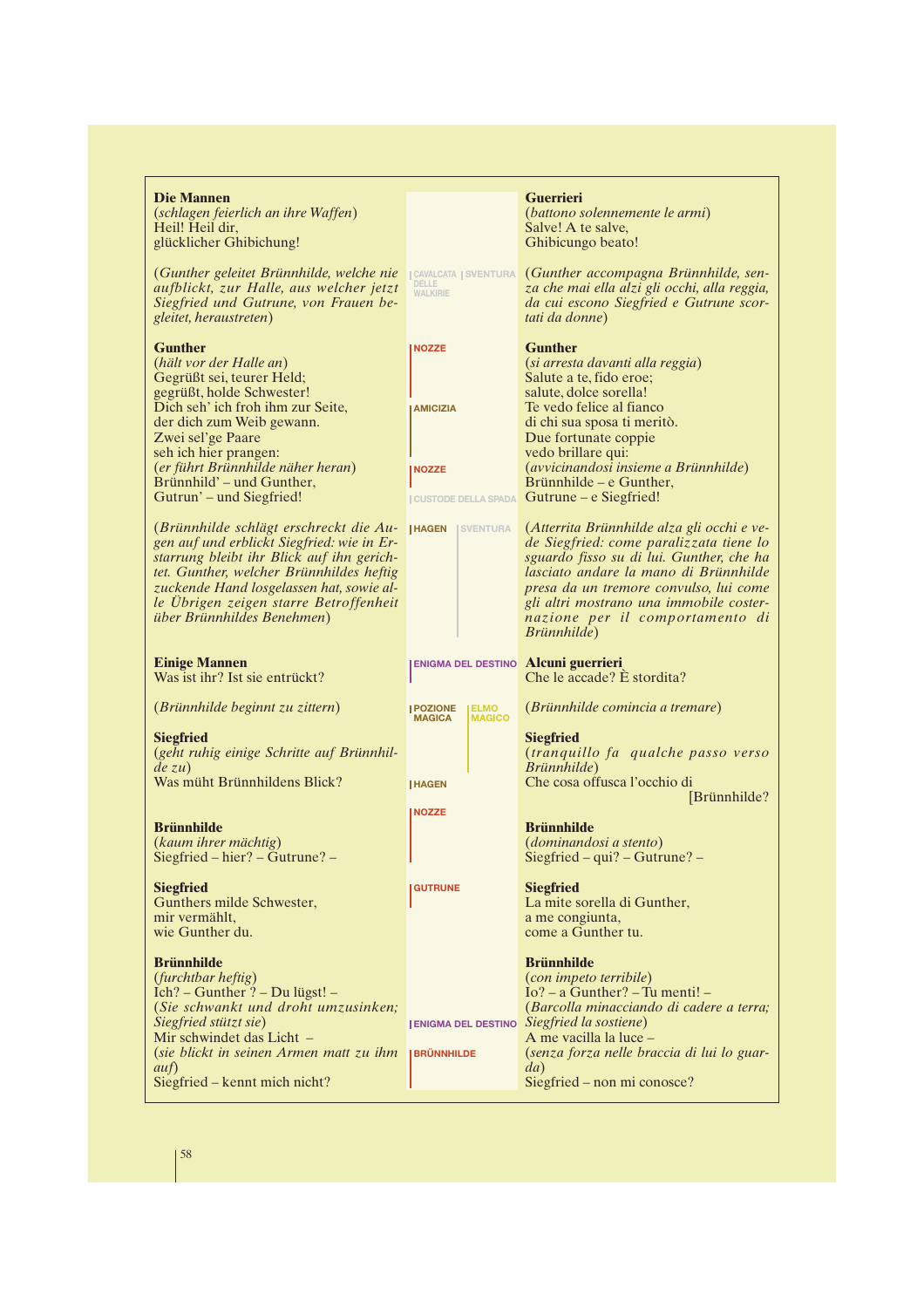**Siegfried** Gunther, deinem Weib ist übel!

(*Gunther tritt hinzu*)

**Siegfried** Erwache, Frau! Hier steht dein Gatte.

**Brünnhilde** (*erblickt am ausgestreckten Finger Siegfrieds den Ring und schrickt mit furchtbarer Heftigkeit auf*) Ha! – Der Ring – an seiner Hand! Er? – Siegfried?

**Einige Mannen** Was ist?

**Hagen** (*aus dem Hintergrund unter die Mannen tretend*) Jetzt merket klug, was die Frau euch klagt!

#### **Brünnhilde**

(*sucht sich zu ermannen indem sie die schrecklichste Aufregung gewaltsam zurückhält*) Einen Ring sah ich an deiner Hand: – nicht dir gehört er, ihn entriß mir – (*auf Gunther deutend*) dieser Mann. Wie mochtest von ihm den Ring du empfah'n?

#### **Siegfried**

(*betrachtet aufmerksam den Ring an seinem Finger*) Den Ring empfing ich nicht von ihm.

## **Brünnhilde**

(*zu Gunther*) Nahmst du von mir den Ring, durch den ich dir vermählt, so melde ihm dein Recht, ford're zurück das Pfand!

#### **Gunther**

(*in großer Verwirrung*) Den Ring? – Ich gab ihm keinen: doch – kennst du ihn auch gut?

**Brünnhilde** Wo bärgest du den Ring, den du von mir erbeutet? **BRÜNNHILDE**

**ANELLO**

**MALEDIZIONE**

**RINUNCIA ALL'AMORE ANNIENTAMENTO**

**Siegfried** Gunther, sta male la tua donna!

(*Gunther si fa avanti*)

**Siegfried** Torna in te, donna! C'è qui il tuo sposo.

**Brünnhilde** (*sul dito teso di Siegfried vede l'anello e rabbrividisce con spaventosa violenza*)

Ah! – L'anello – sulla sua mano! Egli? – Siegfried?

**Alcuni guerrieri** Che accade?

**Hagen** (*avanzando dal fondo tra i guerrieri*)

Ora notate attenti chi incolpa davanti a voi la donna!

**Brünnhilde** (*cerca di dominarsi mentre trattiene con forza la più terribile emozione*)

Un anello ho visto nella tua mano: – esso non ti appartiene, a me lo tolse (*additando Gunther*) quest'uomo. Da lui come hai potuto ricevere l'anello?

**Siegfried** (*osserva attento l'anello sul suo dito*)

Non da lui ebbi io l'anello.

# **Brünnhilde**

(*a Gunther*) Se da me prendesti l'anello che me fa tua sposa, fa' valere i diritti, chiedi che ti sia reso il pegno!

**Gunther**

(*in grande incertezza*) L'anello? – Non l'ha avuto da me: però – tu lo conosci bene?

**Brünnhilde** Dove puoi aver nascosto l'anello che a me hai sottratto?

59

# **POZIONE MAGICA DOMINIO**

**POZIONE MAGICA**

**ORO DEL RENO**

**ORO DEL RENO ELMO MAGICO**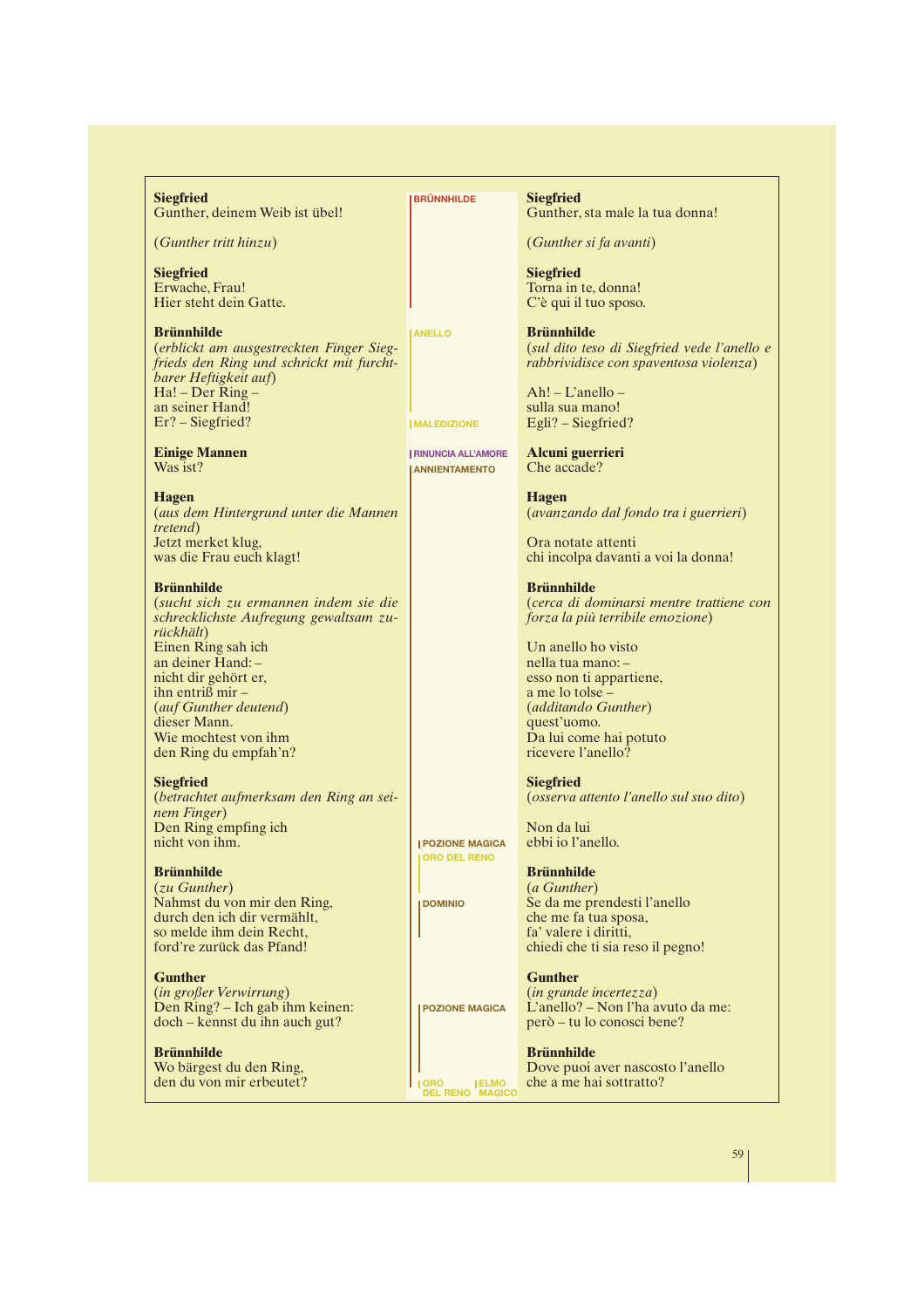| (Gunther schweigt in höchster Betroffen-<br>heit) |                                  | (Gunther tace nel massimo stupore)                  |
|---------------------------------------------------|----------------------------------|-----------------------------------------------------|
| <b>Brünnhilde</b>                                 |                                  | <b>Brünnhilde</b>                                   |
| (fährt wütend auf)                                |                                  | (dà sfogo all'ira)                                  |
| Ha! - Dieser war es,                              | <b>IDOMINIO</b>                  | Ah! - Era lui                                       |
| der mir den Ring entriß:                          |                                  | quello che mi strappò l'anello:                     |
|                                                   |                                  |                                                     |
| Siegfried, der trugvolle Dieb!                    | <b>ANELLO</b><br><b>SVENTURA</b> | Siegfried, il perfido ladro!                        |
| (Alles blickt erwartungsvoll auf Sieg-            |                                  | (Tutti nella massima attesa guardano                |
| fried, welcher über der Betrachtung des           |                                  | Siegfried, il quale fissando l'anello si è          |
| Ringes in fernes Sinnen verloren ist)             |                                  | smarrito in pensieri lontani)                       |
|                                                   |                                  |                                                     |
| Siegfried.                                        |                                  | <b>Siegfried</b>                                    |
| Von keinem Weib                                   |                                  | Non da una donna                                    |
| kam mir der Reif,                                 |                                  | questo cerchio a me giunse,                         |
| noch war's ein Weib,                              |                                  | né ci fu donna                                      |
| dem ich ihn abgewann:                             | <b>IDRAGO</b>                    | cui io lo tolsi:                                    |
| genau erkenn' ich                                 | <b>ANNIENTAMENTO</b>             | sicuro io riconosco                                 |
| des Kampfes Lohn,                                 | <b>CANTO</b>                     | il premio dello scontro                             |
|                                                   | <b>FAFNER</b> DELLE FIGLIE       |                                                     |
| den vor Neidhöhl' einst ich bestand,              |                                  | che un tempo presso Neidhöhle io vinsi,             |
| als den starken Wurm ich erschlug.                |                                  | quando ammazzai il grande drago.                    |
|                                                   | <b>ORO DEL RENO</b>              |                                                     |
| <b>Hagen</b>                                      |                                  | <b>Hagen</b>                                        |
| (zwischen sie tretend)                            |                                  | (mettendosi tra loro)                               |
| Brünnhild', kühne Frau,                           | <b>ANNIENTAMENTO</b>             | Brünnhilde, donna audace,                           |
| kennst du genau den Ring?                         |                                  | riconosci certa l'anello?                           |
| Ist's der, den du Gunther gabst,                  | <b>JORO DEL RENO</b>             | Se è quello che tu hai dato a Gunther,              |
| so ist er sein, $-$                               |                                  | allora è suo, $-$                                   |
| und Siegfried gewann ihn durch Trug, -            | <b>HAGEN SIEGFRIED</b>           | e Siegfried l'ottenne con la frode, -               |
| den der Treulose büßen sollt!                     | <b>POZIONE MAGICA</b>            | che lo sleale sconterà!                             |
| <b>Brünnhilde</b>                                 |                                  | <b>Brünnhilde</b>                                   |
| (in furchtbarstem Schmerze aufschreiend)          |                                  | (gridando con un dolore spaventoso)                 |
|                                                   | <b>IHAGEN</b>                    | Frode! Frode!                                       |
| Betrug! Betrug!                                   |                                  |                                                     |
| [Mit diesen wiederholten Versuchen                |                                  | [Con i ripetuti tentativi sembra che ella           |
| scheint sie den versagenden Atem bewäl-           |                                  | voglia dominare il respiro che le vien              |
| tigen zu wollen] <sup>29</sup>                    |                                  | $meno$ <sup>29</sup>                                |
| Schändlichster Betrug!-                           | <b>ANELLO</b>                    | Infamissima frode! -                                |
| Verrat! Verrat! -                                 | <b>HAGEN</b>                     | Inganno! Inganno! -                                 |
| Wie noch nie er gerächt!                          | <b>JANELLO   SVENTURA</b>        | Tale che non fu mai punito!                         |
| <b>Gutrune</b>                                    |                                  | <b>Gutrune</b>                                      |
| Verrat? An wem?                                   |                                  | Inganno? A chi?                                     |
|                                                   |                                  |                                                     |
| <b>Mannen und Frauen</b>                          |                                  | Guerrieri e donne                                   |
| Verrat? An wem?                                   |                                  | Inganno? A chi?                                     |
| <b>Brünnhilde</b>                                 |                                  | <b>Brünnhilde</b>                                   |
| Heil'ge Götter,                                   | <b>WALHALLA</b>                  | Dei santi.                                          |
| himmlische Lenker!                                |                                  |                                                     |
|                                                   |                                  | celesti guide!                                      |
| Rauntet <sup>30</sup> ihr dies                    | <b>SVENTURA</b>                  | Questo tramaste in segreto <sup>30</sup>            |
| in eurem Rat?                                     |                                  | nel vostro consesso?                                |
| Lehrt ihr mich Leiden,                            | <b>JANNIENTAMENTO</b>            | Mi insegnate una pena                               |
| wie keiner sie litt?                              | <b>I GIUSTIFICAZIONE</b>         | che nessuno provò?                                  |
| Schuft ihr mir Schmach,                           |                                  | Preparate un'offesa                                 |
|                                                   |                                  | che nessuno soffrì?                                 |
| wie nie sie geschmerzt?                           |                                  |                                                     |
|                                                   | <b>I DOMINIO</b>                 |                                                     |
| Ratet nun Rache,<br>wie nie sie gerast!           |                                  | Decretate dunque vendetta<br>quale non infuriò mai! |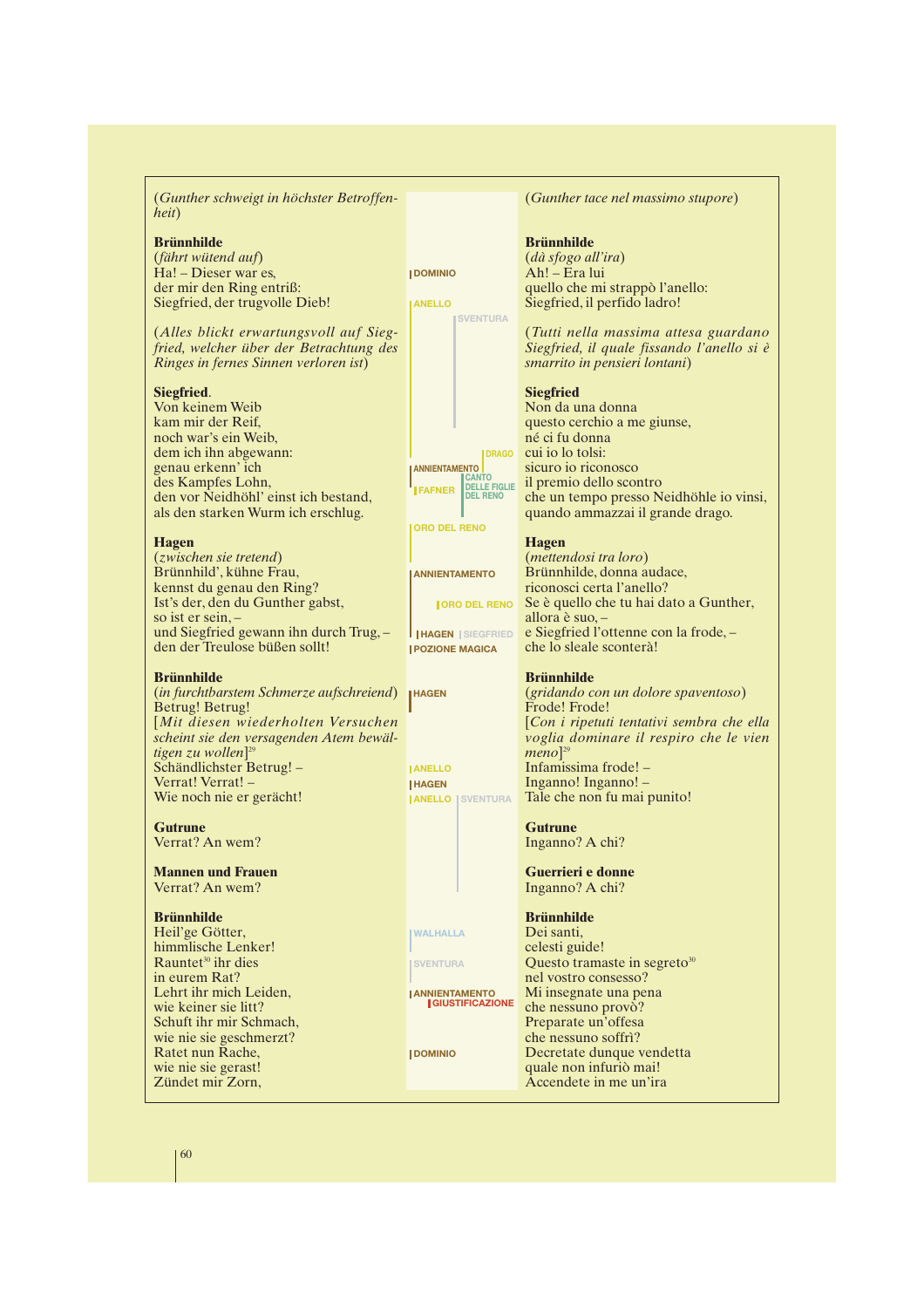wie noch nie er gezähmt! Heißet Brünnhild', ihr Herz zu zerbrechen, den zu zertrümmern, der sie betrog!

**Gunther** Brünnhild', Gemahlin! Mäß'ge dich!

**Brünnhilde** Weich' fern, Verräter! Selbstverrat'ner! Wisset denn alle: – nicht – ihm, dem Manne – dort – bin ich vermählt.

**Mannen und Frauen** Siegfried? Gutruns Gemahl?

**Brünnhilde** Er zwang mir Lust und Liebe ab.

# **Siegfried**

Achtest du so der eig'nen Ehre? Die Zunge, die sie lästert, muß ich der Lüge sie zeihen? Hört, – ob ich Treue brach! Blutbrüderschaft hab' ich Gunther geschworen: Notung, das werte Schwert, wahrte der Treue Eid: mich trennte seine Schärfe von diesem traur'gen Weib.

#### **Brünnhilde**

Du, listiger Held, sieh' wie du lügst! Wie auf dein Schwert du schlecht dich berufst! Wohl kenn' ich seine Schärfe, doch kenn' auch die Scheide, darin so wonnig ruht' an der Wand Notung, der treue Freund, als die Traute sein Herr sich gewann.

(*Die Mannen und Frauen treten in lebhafter Entrüstung zusammen*)

**Mannen und Frauen** Wie? Brach er die Treue? Trübte er Gunthers Ehre?

**Gunther** (*zu Siegfried*) Geschändet wär ich,

|                                                                      | quale mai fu frenata!                                       |
|----------------------------------------------------------------------|-------------------------------------------------------------|
|                                                                      | Comandate a Brünnhilde                                      |
| <b>IMAGIA DEL SONNO</b>                                              | di spezzare il suo cuore,<br>di distruggere l'uomo          |
|                                                                      | che l'ha ingannata!                                         |
| <b>GUERRIERI</b>                                                     |                                                             |
|                                                                      | <b>Gunther</b>                                              |
|                                                                      | Brünnhilde, sposa!<br>Ritorna in te!                        |
|                                                                      |                                                             |
| SVENTURA   ANNIENTAMENTO                                             | <b>Brünnhilde</b>                                           |
|                                                                      | Arretra, traditore!                                         |
|                                                                      | Tradito da te stesso!                                       |
|                                                                      | Tutti sappiate dunque: -<br>non – di lui,                   |
|                                                                      | $d$ ell'uomo – là –                                         |
|                                                                      | sono io la sposa.                                           |
| <b>SVENTURA</b>                                                      |                                                             |
|                                                                      | Guerrieri e donne<br>Di Siegfried? Lo sposo di Gutrune?     |
|                                                                      |                                                             |
|                                                                      | <b>Brünnhilde</b>                                           |
| <b>RINUNCIA ALL'AMORE</b>                                            | Da me a forza ottenne                                       |
| <b>SVENTURA</b>                                                      | piacere e amore.                                            |
|                                                                      | <b>Siegfried</b>                                            |
|                                                                      | Tale è la cura                                              |
|                                                                      | che hai del tuo onore?                                      |
| <b>SVENTURA</b>                                                      | La lingua che lo insulta,<br>tocca a me accusarla di falso? |
|                                                                      | Udite, - se ruppi la lealtà!                                |
| <b>HAGEN GIURAMENTO</b>                                              | Fratellanza di sangue                                       |
| <b>DI FRATELLANZA</b>                                                | a Gunther ho giurato:                                       |
| <b>FEDELTA SPADA PATTO HAGEN</b><br><b>GIURAMENTO DI FRATELLANZA</b> | Notung, integra spada,<br>garantiva il patto di lealtà:     |
| <b>SPADA</b>                                                         | mi divise la sua lama                                       |
| <b>ISVENTURA</b>                                                     | da questa triste donna.                                     |
|                                                                      |                                                             |
|                                                                      | <b>Brünnhilde</b><br>Tu, astuto eroe,                       |
|                                                                      | guarda quanto sei falso!                                    |
|                                                                      | Quanto a torto fai appello                                  |
|                                                                      | alla tua spada!                                             |
| <b>AMORE</b><br><b>ISPADA</b>                                        | Ben ne conosco il taglio<br>e il fodero conosco,            |
| ERUICC                                                               | in cui serenamente                                          |
| <b>SPADA</b>                                                         | riposava alla parete                                        |
|                                                                      | Notung, il fido amico,                                      |
| GUERRIERI                                                            | quando il signore conquistò l'amata.                        |
|                                                                      | (I guerrieri e le donne si radunano con                     |
|                                                                      | <i>agitata indignazione</i> )                               |
|                                                                      |                                                             |
|                                                                      | Guerrieri e donne<br>Come? Ha rotto la lealtà?              |
| <b>JAMORE EROICO</b>                                                 | Ha macchiato l'onore di Gunther?                            |
|                                                                      |                                                             |
|                                                                      |                                                             |
|                                                                      | Gunther                                                     |
| <b>SERVITÚ</b><br><b>ANNIEN-</b><br><b>AMORE</b>                     | (a Siegfried)<br>Sarei oltraggiato,                         |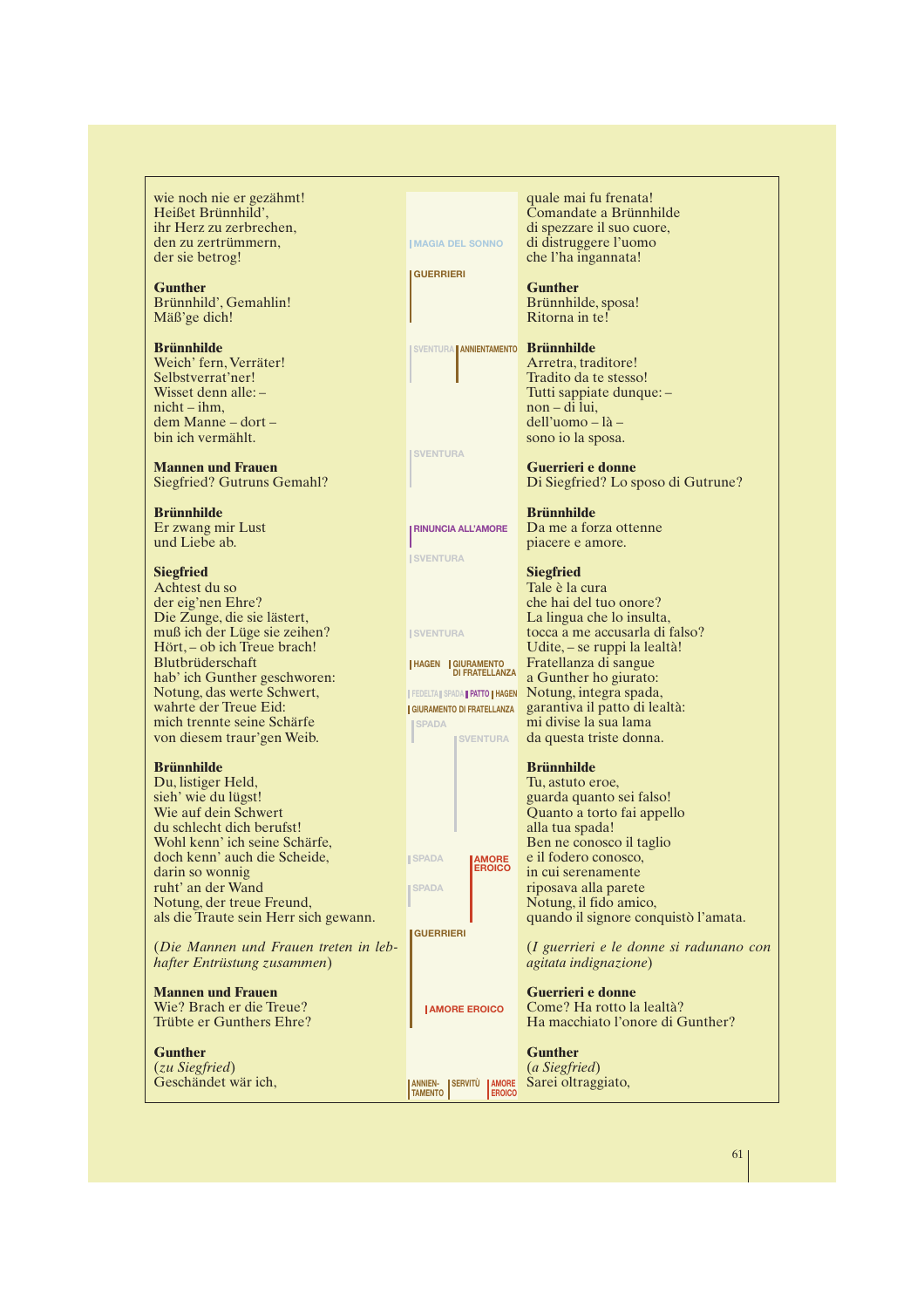schmählich bewahrt, gäbst du die Rede nicht ihr zurück!

#### **Gutrune**

Treulos, Siegfried, sannest du Trug? Bezeuge, daß jene falsch dich zeiht!

#### **Die Mannen**

Reinige dich, bist du im Recht! Schweige die Klage! Schwöre den Eid!

#### **Siegfried**

Schweig' ich die Klage, schwör' ich den Eid: – wer von euch wagt seine Waffe daran?

#### **Hagen**

Meines Speeres Spitze wag' ich daran: sie wahr' in Ehren den Eid!

(*Die Mannen schließen einen Ring um* **ESPIAZIONE** *Siegfried und Hagen. Hagen hält den Speer hin; Siegfried legt zwei Finger seiner rechten Hand auf die Speerspitze*)

#### **Siegfried**

Helle Wehr, heilige Waffe, hilf meinem ewigen Eide! Bei des Speeres Spitze sprech' ich den Eid: – Spitze, achte des Spruchs! Wo Scharfes mich schneidet, schneide du mich; wo der Tod mich soll treffen, treffe du mich: klagte das Weib dort wahr, brach ich dem Bruder – den Eid!

#### **Brünnhilde**

(*tritt wütend in den Ring, reißt Siegfrieds Hand vom Speere hinweg und faßt dafür mit der ihrigen die Spitze*) Helle Wehr, heilige Waffe, hilf meinem ewigen Eide! Bei des Speeres Spitze sprech' ich den Eid: – Spitze, achte des Spruchs! Ich weihe deine Wucht, daß sie ihn werfe! Deine Schärfe segne ich, daß sie ihn schneide!

**LOGE**

**SERVITÙ**



**HAGEN SVENTURA**

#### **GIURAMENTO**

**HAGEN SVENTURA HAGEN GIURAMENTO**

**ISVENTURA ASSASSINIO**

**SVENTURA**

**GRIDO DI CAVALCATA DELLE WALKIRIE GUERRA DELLE WALKIRIE**

**GIURAMENTO**

#### **HAGEN**

**HAGEN**

**HAGEN IASSASSINIO ASSASSINIO**

**ERNITÙ EROICO COLUITAT EN EROICO**<br> **EROICO** COLUITANTE PORTE se tu quelle parole non confutassi!

#### **Gutrune**

Ingrato, Siegfried, hai tramato un inganno? Dimostra che colei falsamente ti accusa!

#### **Guerrieri**

Devi discolparti, se sei nel giusto! Respingi l'accusa! Ripeti il giuramento!

#### **Siegfried**

Se respingo l'accusa, se ripeto il giuramento: – c'è qualcuno che osa rischiarci la sua arma?

#### **Hagen**

La punta della mia lancia metto in gara: essa tuteli il patto con onore!

(*I guerrieri formano un cerchio attorno a Siegfried e a Hagen. Hagen tende la lancia; Siegfried pone due dita della sua mano destra sulla punta della lancia*)

#### **Siegfried**

Lucida lancia, consacrata difesa, aiuta il mio eterno giuramento! Sulla punta della lancia così io giuro: – arma, ascolta le parole! Ove il tuo filo ferisca, sii tu a ferirmi; ove cogliermi debba la morte, sii tu mia morte: se verità gridò quella donna, infranto ho col fratello – il patto!

#### **Brünnhilde**

(*irrompe furibonda nel cerchio, strappa via la mano di Siegfried dalla lancia e con la sua ne afferra la punta*) Lucida lancia, consacrata difesa, aiuta il mio eterno giuramento! Sulla punta della lancia così io giuro: – arma, ascolta le parole! La tua forza consacro, che lo abbatta! Benedico la lama, che lo ferisca!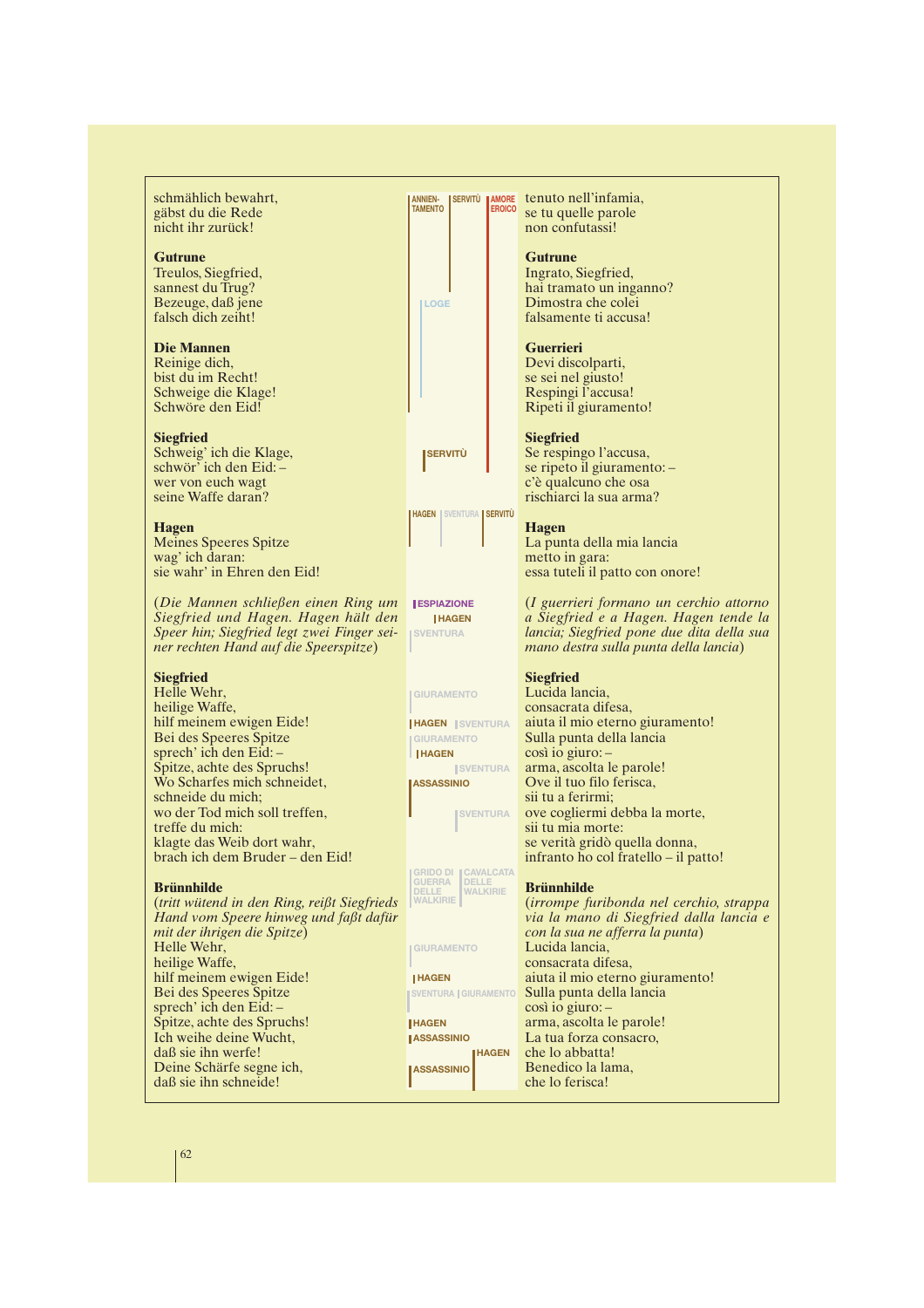| Denn, brach seine Eide er all',<br>schwur Meineid – jetzt – dieser Mann.    | <b>HAGEN</b><br><b>ISVENTURA</b>     | Ché se i suoi giuramenti già tradì,<br>ora – quest'uomo – ha spergiurato.         |
|-----------------------------------------------------------------------------|--------------------------------------|-----------------------------------------------------------------------------------|
|                                                                             |                                      |                                                                                   |
| <b>Die Mannen</b>                                                           |                                      | <b>Guerrieri</b>                                                                  |
| (im höchsten Aufruhr)                                                       |                                      | (nel massimo tumulto)                                                             |
| Hilf, Donner!                                                               |                                      | Donner, soccorri!                                                                 |
| Tose dein Wetter,                                                           |                                      | Scaglia il tuo uragano,                                                           |
| zu schweigen die wütende Schmach!                                           | <b>AMORE EROICO</b>                  | a tacitare la furiosa onta!                                                       |
| <b>Siegfried</b>                                                            |                                      | <b>Siegfried</b>                                                                  |
| Gunther! Wehr' deinem Weibe,                                                | <b>I ANNIENTAMENTO</b>               | Gunther! Frena la tua donna,                                                      |
| das schamlos Schande dir lügt. -                                            |                                      | che sfrontata ti svergogna. -                                                     |
| Gönnt' ihr Weil' und Ruh',                                                  | <b>ISERVITÙ</b>                      | Sosta le si conceda e quiete,                                                     |
| der wilden Felsenfrau,                                                      |                                      | a lei rude figlia di roccia,                                                      |
| daß ihre freche Wut sich lege,                                              | <b>JAMORE</b>                        | sì che si posi l'impudica ira                                                     |
| die eines Unholds                                                           |                                      | che l'astuta perfidia                                                             |
| arge List                                                                   |                                      | di un demonio                                                                     |
| wider uns alle erregt! -                                                    |                                      | contro noi tutti accende! -                                                       |
| Ihr Mannen, kehret euch ab,                                                 |                                      | Voi via, guerrieri,                                                               |
| laßt das Weibergekeif!                                                      |                                      | queste urla di femmine lasciate!                                                  |
| Als Zage weichen wir gern,                                                  |                                      | Cauti ci ritiriamo volentieri,                                                    |
| gilt es mit Zungen den Streit.                                              |                                      | se si fanno battaglie di parole.                                                  |
| (Er tritt dicht zu Gunther)                                                 | <b>LOGE</b>                          | (Si stringe a Gunther)                                                            |
| Glaub', mehr zürnt es mich als dich,                                        | <b>ELMO MAGICO</b>                   | Credimi, spiace più a me che a te                                                 |
| daß schlecht ich sie getäuscht;                                             |                                      | che male l'ho ingannata;                                                          |
| der Tarnhelm, dünkt mich fast,                                              |                                      | l'elmo, vorrei credere,                                                           |
| hat halb mich nur gehehlt.                                                  |                                      | solo a metà mi ha nascosto.                                                       |
| Doch Frauengroll                                                            | <b>JANELLO</b>                       | Ma rancore di donna                                                               |
| friedet sich bald;                                                          | <b>RINUNCIA ALL'AMORE</b>            | si pacifica presto;                                                               |
| daß ich dir es gewann,                                                      | <b>POZIONE MAGICA</b>                | che per te io l'abbia presa,                                                      |
| dankt dir gewiß noch das Weib! -                                            | <b>JAMORE EROICO</b>                 | poi ti sarà grata certo! –                                                        |
| (Er wendet sich wieder zu den Mannen)                                       |                                      | (Si rivolge di nuovo ai guerrieri)                                                |
| Munter, ihr Mannen!                                                         | <b>GUERRIERI</b>                     | Animo, voi!                                                                       |
| Folgt mir zum Mahl! -                                                       |                                      | Seguitemi al banchetto! -                                                         |
| (Zu den Frauen)                                                             | <b>NOZZE</b>                         | ( <i>Alle donne</i> )                                                             |
| Froh zur Hochzeit                                                           |                                      | Serene al rito                                                                    |
| helfet, ihr Frauen!                                                         |                                      | date una mano, donne!                                                             |
| <b>Wonnige Lust</b>                                                         |                                      | Letizia amabile                                                                   |
| lache nun auf!                                                              |                                      | erompa in risa!                                                                   |
| In Hof und Hain,                                                            |                                      | In corte e in selva                                                               |
| heiter vor allen,                                                           |                                      | lieto per tutti                                                                   |
| sollt ihr heute mich sehn.                                                  |                                      | voi mi vedrete.                                                                   |
| Wen die Minne freut.                                                        | <b>IRINUNCIA</b><br><b>ALL'AMORE</b> | Chi l'amore asseconda,                                                            |
| meinem frohen Mute                                                          |                                      | alla gaiezza mia                                                                  |
| tu' es der Glückliche gleich!                                               |                                      | sia pari il fortunato!                                                            |
| (Siegfried schlingt, in ausgelassenem<br>Ubermut, seinen Arm um Gutrune und |                                      | (Con libera spavalderia Siegfried cinge<br>col suo braccio Gutrune e la guida via |
| zieht sie mit sich in die Halle fort: die                                   |                                      | con sé nella reggia: guerrieri e donne,                                           |
| Mannen und Frauen, von seinem Bei-                                          |                                      | spinti dal suo esempio, gli vanno dietro)                                         |
| spiele hingerissen, folgen ihm nach)                                        |                                      |                                                                                   |
|                                                                             |                                      |                                                                                   |
|                                                                             |                                      |                                                                                   |
| <b>Fünfte Szene</b>                                                         | <b>GUTRUNE</b>                       | <b>Quinta scena</b>                                                               |
|                                                                             |                                      |                                                                                   |
| (Die Bühne ist leer geworden. Nur                                           | <b>IMALEDIZIONE</b>                  | (La scena rimane vuota. Restano indie-                                            |
| Brünnhilde, Gunther und Hagen bleiben                                       | <b>I RINUNCIA ALL'AMORE</b>          | tro solo Brünnhilde, Gunther e Hagen.                                             |
| zurück.                                                                     | <b>ANNIENTAMENTO</b>                 | Gunther, oppresso dalla vergogna e dal-                                           |
| Gunther hat sich, in tiefer Scham und                                       |                                      | lo sdegno, si è seduto da una parte, col                                          |
| furchtbarer Verstimmung, mit verhülltem                                     | <b>JAMORE EROICO</b>                 | viso coperto. Ferma in piedi al prosce-                                           |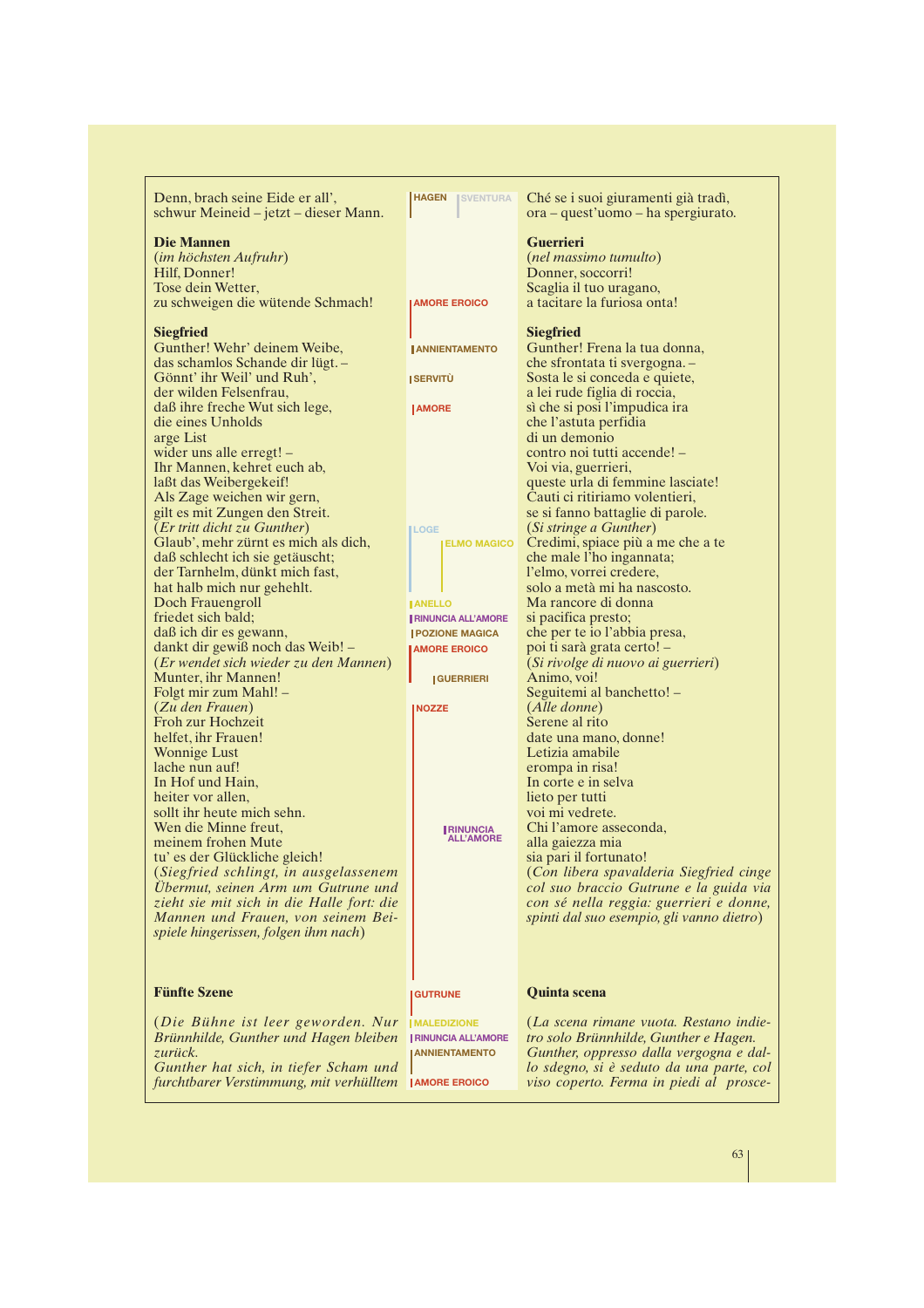*de, im Vordergrunde stehend, blickt Siegfried und Gutrune noch eine Zeitlang schmerzlich nach und senkt dann das Haupt*)

#### **Brünnhilde**

(*in starrem Nachsinnen befangen*) Welches Unholds List liegt hier verhohlen? Welches Zaubers Rat regte dies auf? Wo ist nun mein Wissen gegen dies Wirrsal? Wo sind meine Runen<sup>31</sup> gegen dies Rätsel? Ach, Jammer! Jammer! Weh'! Ach Wehe! All mein Wissen wies ich ihm zu! (*Immer gesteigert*) In seiner Macht hält er die Magd; in seinen Banden hält [faßt] die Beute, die, jammernd ob ihrer Schmach, jauchzend der Reiche verschenkt! – Wer bietet mir nun das Schwert, mit dem ich die Bande zerschnitt'?

#### **Hagen**

(*dicht an Brünnhilde herantretend*) Vertraue mir, betrog'ne Frau! Wer dich verriet. das räche ich. –

#### **Brünnhilde**

(*matt sich umblickend*) An wem?

#### **Hagen**

An Siegfried, der dich betrog.

#### **Brünnhilde**

An Siegfried?... Du? (*Bitter lächelnd*) Ein einz'ger Blick seines blitzenden Auges – das selbst durch die Lügengestalt leuchtend strahlte zu mir, – deinen besten Mut machte er bangen!

**Hagen** Doch meinem Speere spart ihn sein Meineid?

**Brünnhilde** Eid und Meineid, –

Gesichte abseits niedergesetzt. Brünnhil- **pozione annientamento nio, per un po' Brünnhilde segue con lo**<br>de im Vordergrunde stehend, bliekt Sieg – <sup>MAGICA</sup> Frontzione, squardo addolorato Siegfried e Gutrune *sguardo addolorato Siegfried e Gutrune,* **ESPIAZIONE** *quindi abbassa il capo*)

#### **Brünnhilde**

**DOMINIO**

| <b>SSASSINIO</b>                            |                                                        | Brünnhilde                                                                                                                           |
|---------------------------------------------|--------------------------------------------------------|--------------------------------------------------------------------------------------------------------------------------------------|
|                                             |                                                        | (immersa in un pensiero fisso)                                                                                                       |
| <b>ISVENTURA</b>                            |                                                        | Di quale demonio l'astuzia                                                                                                           |
| <b>ENIGMA</b>                               | ENIGMA    ANNIEN-    ASSASSINIO<br>DEL DESTINO TAMENTO | qui si nasconde?                                                                                                                     |
|                                             | <b>SVENTURA</b>                                        | Di che incantesimo                                                                                                                   |
|                                             | ENIGMA <b>  ANNIENTAMENTO</b>                          | questa è la furia?                                                                                                                   |
| <b>DEL DESTINO</b>                          |                                                        | Dov'è il mio sapere                                                                                                                  |
|                                             |                                                        | contro questo delirio?                                                                                                               |
|                                             |                                                        | Non ho più i miei rimedi <sup>31</sup>                                                                                               |
|                                             |                                                        | contro questo mistero?                                                                                                               |
| <b>SERVITÙ</b>                              |                                                        | Ahi, pena! Pena!                                                                                                                     |
|                                             |                                                        | Guai! Ah, guai!                                                                                                                      |
|                                             | <b>SIEGFRIED E BRÜNNHILDE</b>                          | Tutta la mia sapienza                                                                                                                |
|                                             | <b>EREDI DEL MONDO</b>                                 | a lui affidai!                                                                                                                       |
|                                             | <b>AMORE EROICO</b>                                    | <i>(Sempre esaltata)</i>                                                                                                             |
|                                             |                                                        | In suo potere                                                                                                                        |
|                                             |                                                        | egli tiene la donna;                                                                                                                 |
|                                             |                                                        | nei suoi legami                                                                                                                      |
|                                             |                                                        | stringe la preda,                                                                                                                    |
|                                             |                                                        | che disperata per la vergogna                                                                                                        |
|                                             |                                                        | egli, il signore, dà allegro in dono! -                                                                                              |
| <b>ASSASSINIO</b>                           | <b>PATTO DI</b>                                        | Chi porge a me una spada                                                                                                             |
|                                             | <b>VENDETTA</b>                                        | con cui infrangere i miei legami?                                                                                                    |
| <b>GIURAMENTO</b>                           | <b>HAGEN</b>                                           | <b>Hagen</b><br>(stringendosi a Brünnhilde)<br>In me abbi fede,<br>donna ingannata!<br>Chi ti ha tradito,<br>io vendetta ne faccio.- |
|                                             |                                                        | <b>Brünnhilde</b>                                                                                                                    |
|                                             |                                                        | (girando lo sguardo con stanchezza)<br>Su chi?                                                                                       |
|                                             |                                                        | <b>Hagen</b>                                                                                                                         |
|                                             |                                                        | Su Siegfried, che t'ha ingannata.                                                                                                    |
|                                             |                                                        |                                                                                                                                      |
|                                             |                                                        | <b>Brünnhilde</b>                                                                                                                    |
|                                             |                                                        | Su Siegfried?Tu?                                                                                                                     |
|                                             | <b>ANNIENTAMENTO</b>                                   | (Ridendo amaramente)                                                                                                                 |
|                                             | <b>SIEGFRIED TESORO</b>                                | Un solo raggio                                                                                                                       |
|                                             | <b>DEL MONDO</b>                                       | del suo occhio radioso                                                                                                               |
|                                             | <b>POZIONE MAGICA</b>                                  | - che anche nel travestimento                                                                                                        |
| <b>SIEGFRIED TESORO</b><br><b>DEL MONDO</b> |                                                        | mi colpì splendente, -                                                                                                               |
|                                             | <b>CORNO DI SIEGFRIED</b>                              | al tuo slancio più ardito<br>metterebbe terrore!                                                                                     |
|                                             | <b>I GIURAMENTO</b>                                    |                                                                                                                                      |
|                                             |                                                        | <b>Hagen</b>                                                                                                                         |
|                                             |                                                        | Ma alla mia lancia                                                                                                                   |
|                                             |                                                        | lo sottrae lo spergiuro?                                                                                                             |
|                                             |                                                        |                                                                                                                                      |

**Brünnhilde** Giuramento, spergiuro, –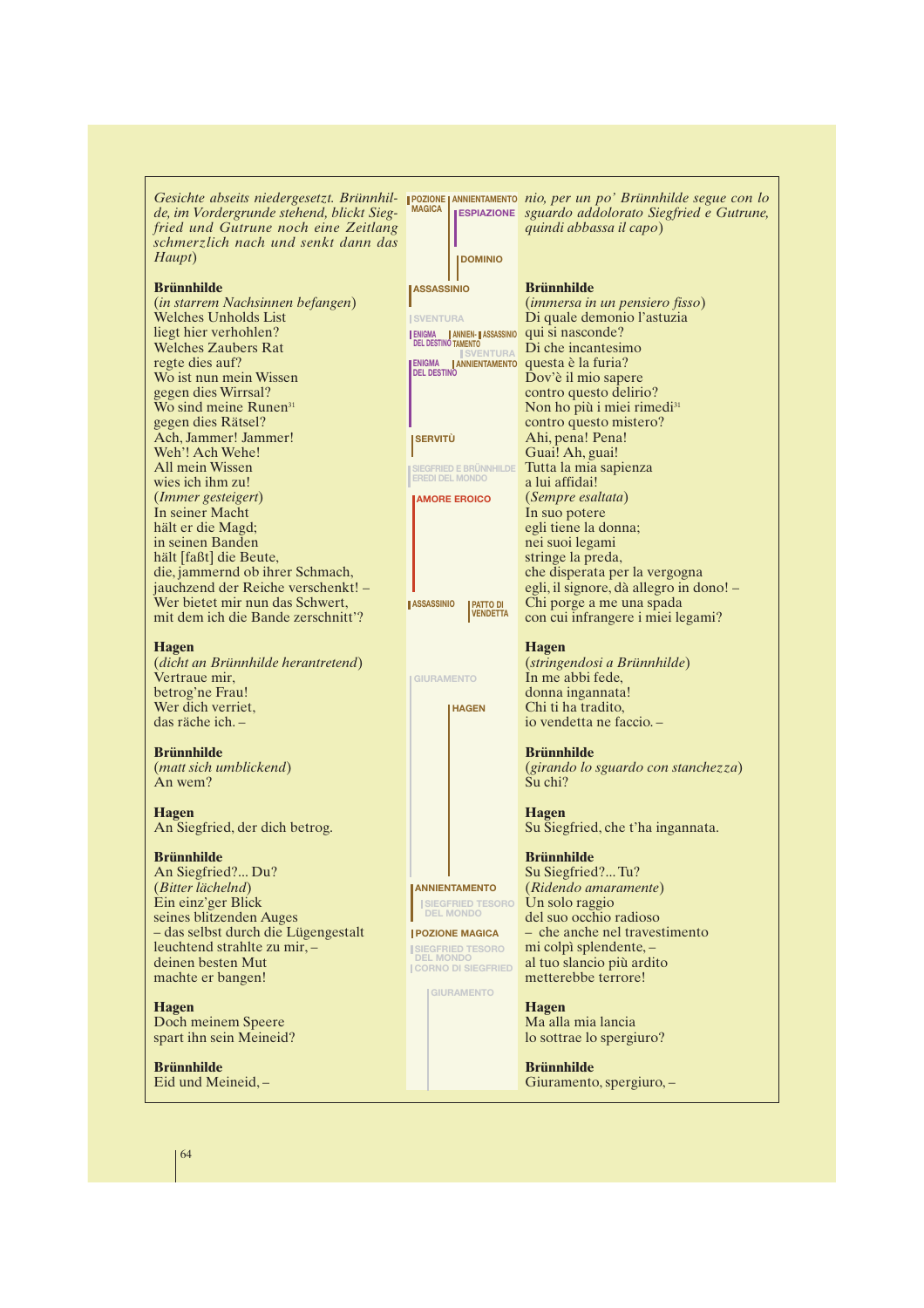müßige Acht! Nach Stärk'rem späh, deinen Speer zu waffnen, willst du den Stärksten bestehn!

#### **Hagen**

Wohl kenn' ich Siegfrieds siegende Kraft, wie schwer im Kampf er zu fällen: drum raune nun du mir guten [klugen] Rat, wie doch der Recke mir wich'?

#### **Brünnhilde**

O Undank! Schändlichster Lohn! Nicht eine Kunst war mir bekannt, die zum Heil nicht half seinem Leib. Unwissend zähmt' ihn mein Zauberspiel, – das ihn vor Wunden nun gewahrt.

**Hagen** So kann keine Wehr ihm schaden?

#### **Brünnhilde**

Im Kampfe nicht; doch – träfst du im Rücken ihn! Niemals – das wußt' ich – wich' er dem Feind, nie reicht' er fliehend ihm den Rücken: an ihm drum spart' ich den Segen.

#### **Hagen**

Und dort trifft ihn mein Speer! (*Er wendet sich rasch von Brünnhilde ab zu Gunther*) Auf, Gunther! Edler Gibichung! Hier steht dein starkes Weib: was hängst du dort in Harm?

#### **Gunther**

(*leidenschaftlich auffahrend*) O Schmach! O Schande! Wehe mir dem jammervollsten Manne!

**Hagen** In Schande liegst du, – leugn' ich das?

#### **Brünnhilde**

(*zu Gunther*) O feiger Mann! Falscher Genoß'! Hinter dem Helden hehltest du dich, daß Preise des Ruhmes **SIEGFRIED** *ANNIENTAMENTO* 

**ASSASSINIO**

**LOGE**

**GIURAMENTO DI FRATELLANZA**

**SIEGFRIED ESTASI D'AMORE**

**SIEGFRIED**

**ANNIENTAMENTO** 

**GIURAMENTO ASSASSINIO**

**ANNIENTAMENTO**

**SIEGFRIED**

**SPADA ESTASI D'AMORE**

**PATTO DI VENDETTA**

**ESPIAZIONE**

**RINUNCIA ALL'AMORE**

**SVENTURA**

**ANNIENTAMENTO**

pensieri oziosi! Tu cerca uno più forte che ti armi la lancia, se vuoi sfidare il più forte!

#### **Hagen**

Di lui ben conosco l'invitto vigore, quanto duro sia batterlo in campo: confida a me dunque un buon segreto, come a me ceda quel prode?

**Brünnhilde**

Oh, ingrato! Premio infame! Non ci fu arte a me nota che non gli giovò a salvezza del corpo. Lui ignaro soggiogò la mia magia, – che da ferite ora lo difende.

**Hagen**

Dunque non c'è arma che gli nuoce?

**Brünnhilde** In campo no; eppure –

se lo prendi alla schiena! Mai – io lo sapevo – cederebbe al nemico, né in fuga gli darebbe la schiena: là dunque sortilegio non feci.

#### **Hagen**

E là la mia lancia lo prende! (*Si gira rapido da Brünnhilde a Gunther*) Su, Gunther! Nobile Ghibicungo! C'è qui la donna tua forte: a che ti avvilisci in affanno?

#### **Gunther**

(*in un accesso di disperazione*) O infamia! O disonore! Guai a me, il più disgraziato di tutti!

**Hagen** Ti opprime il disonore, – forse lo nego?

**Brünnhilde** (*a Gunther*) Tu codardo! Compagno falso! Dietro l'eroe ti nascondevi, ché il premio della gloria

65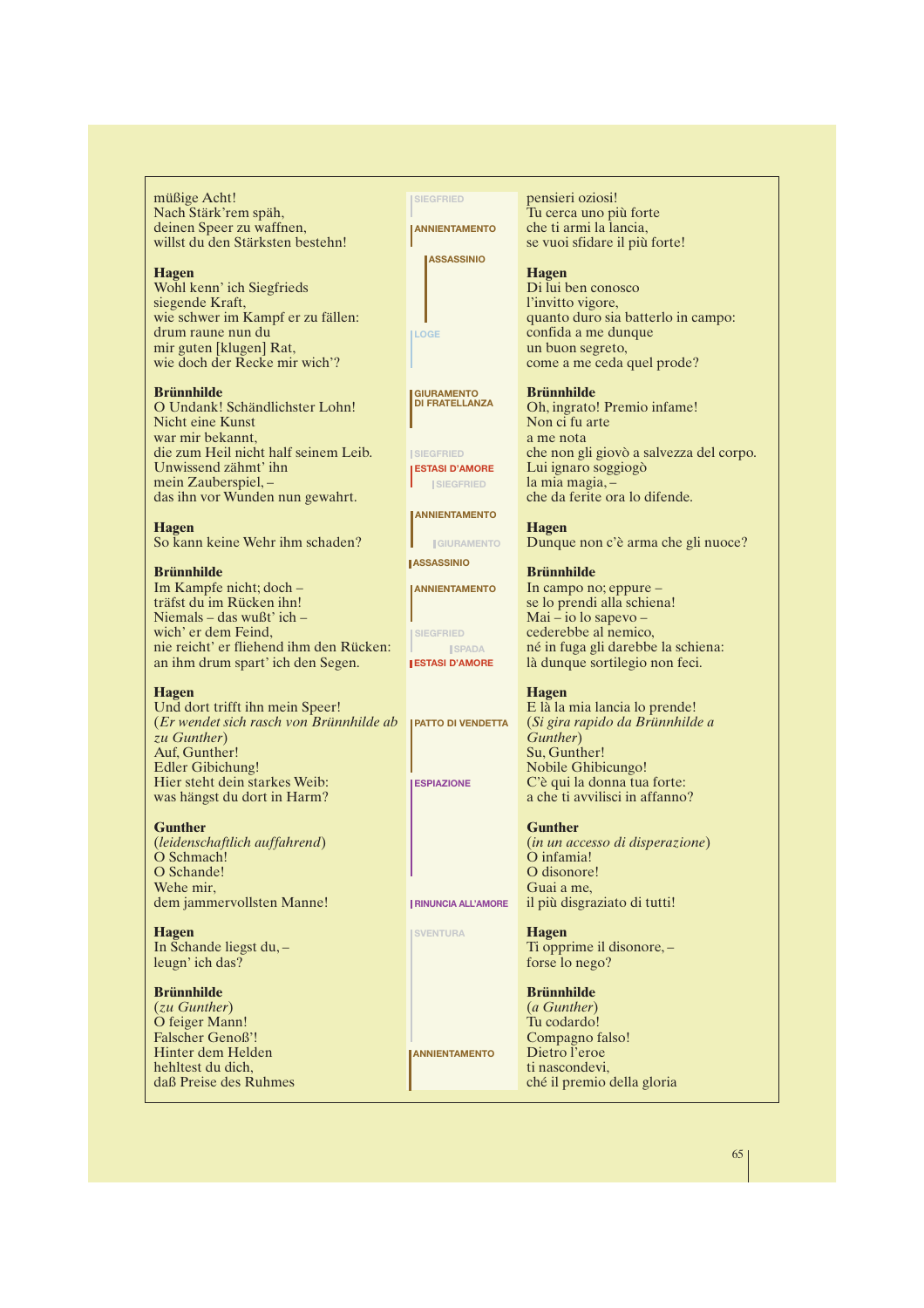er dir erränge! Tief wohl sank das teure Geschlecht, das solche Zagen gezeugt [erzeugt]!

#### **Gunther**

(*außer sich*) Betrüger ich – und betrogen! Verräter ich – und verraten! Zermalmt mir das Mark! Zerbrecht mir die Brust! Hilf, Hagen! Hilf meiner Ehre! Hilf deiner Mutter, die dich  ${\rm [mich]^{32}}$  – auch ja gebar!

**Hagen** Dir hilft kein Hirn, dir hilft keine Hand: dir hilft nur – Siegfrieds Tod!

**Gunther** (*von Grausen erfaßt*) Siegfrieds Tod!

**Hagen** Nur der sühnt deine Schmach!

**Gunther** (*vor sich hinstarrend*) Blutbrüderschaft schwuren wir uns!

**Hagen** Des Bundes Bruch sühne nun Blut!

**Gunther** Brach er den Bund?

**Hagen** Da er dich verriet.

**Gunther** Verriet er mich?

#### **Brünnhilde**

(*heftig*) Dich verriet er, und mich verrietet ihr alle! Wär' ich gerecht. alles Blut der Welt büßte mir nicht eure Schuld! Doch des Einen Tod taugt mir für alle: Siegfried falle – zur Sühne für sich – und euch!

**Hagen** (*zu Gunther*) **LASSASSINIO SVENTURA**

**ESPIAZIONE**

**RINUNCIA ALL'AMORE**

**PATTO DI VENDETTA**

**GIURAMENTO DI FRATELLANZA**

**ESPIAZIONE**

**GIURAMENTO**

**ISVENTURA ASSASSINIO LASSASSINIO BRÜNNHILDE**

**HAGEN**

**DOMINIO**

**SVENTURA**

per te prendesse! Davvero giù affonda la generosa stirpe che genera vigliacchi!

## **Gunther**

(*fuori di sé*) Ingannatore io – e ingannato! Traditore io – e tradito! Schiacciatemi le ossa! Laceratemi il petto! Aiuto, Hagen! Dà un soccorso al mio onore! La madre tua soccorri, che partorì – anche te  $[me]^{32}!$ 

**Hagen** Non ti serve un cervello, né ti serve una mano: solo ti serve – la morte di Siegfried!

**Gunther** (*preso da orrore*) La morte di Siegfried!

**Hagen** Solo così si lava la tua infamia!

**Gunther** (*con lo sguardo fisso*) Fratellanza di sangue ci giurammo!

**Hagen** La rottura del patto ora la lavi il sangue!

**Gunther** Ruppe lui il patto?

**Hagen** Sì, se t'ha tradito.

**Gunther** E mi ha tradito?

#### **Brünnhilde**

(*impetuosa*) Lui te ha tradito, e me tradiste tutti! Giustizia ricevessi, tutto il sangue del mondo non mi sconterebbe il vostro debito! Però la morte di uno solo a me basta per tutti: Siegfried cada – espiando per sé stesso – e per voi!

**Hagen** (*a Gunther*) **ANNIENTAMENTO**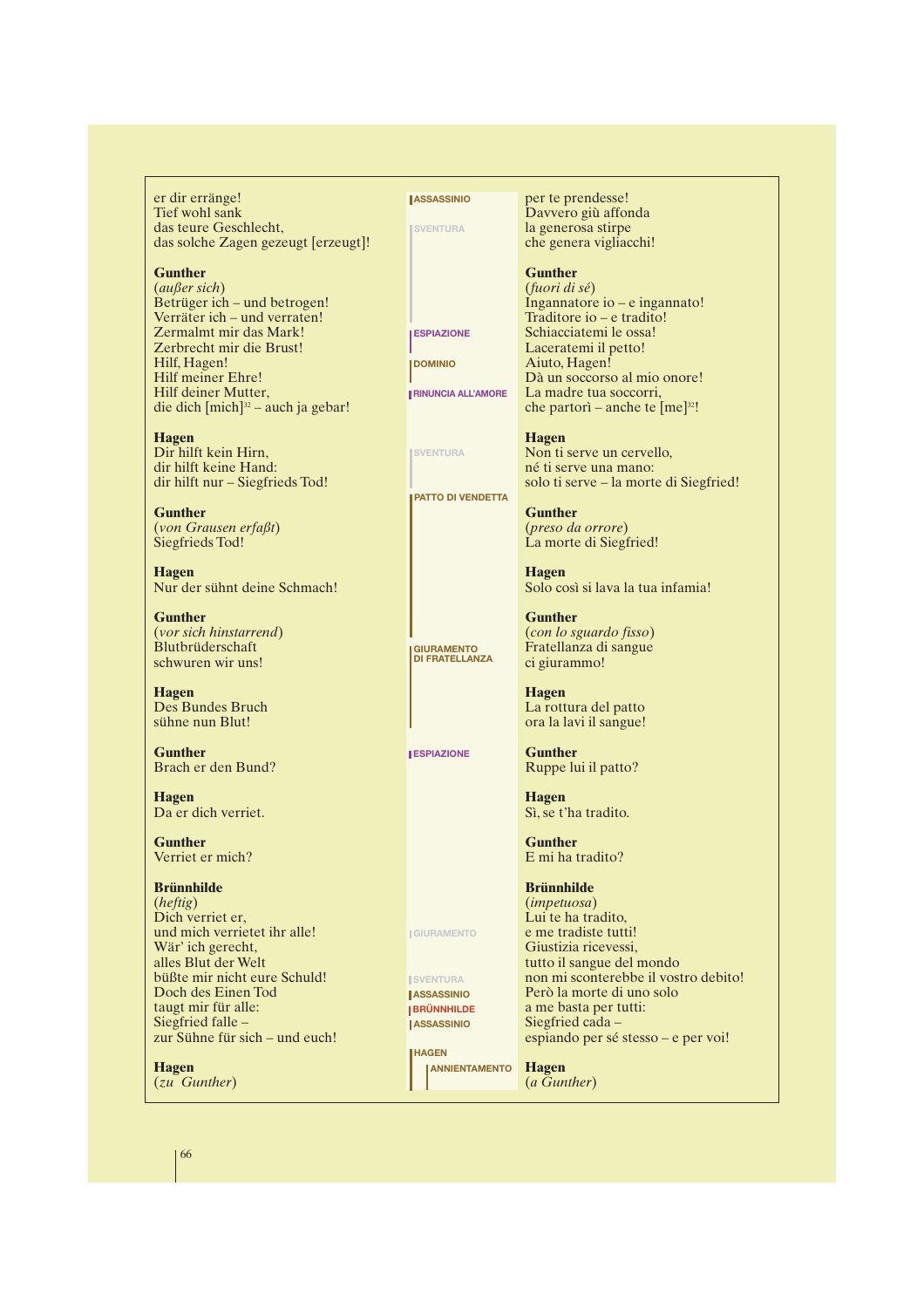Er falle – (*heimlich*) dir zum Heil! Ungeheure Macht wird dir, gewinnst von ihm du den Ring, den der Tod ihm wohl nur entreißt.

**Gunther** (*leise*) Brünnhildes Ring?

**Hagen** Des Nibelungen Reif!

**Gunther** (*schwer seufzend*) So wär' es Siegfrieds Ende!

**Hagen** Uns allen frommt sein Tod.

# **Gunther**

Doch – Gutrune, ach! der ich ihn gönnte! Straften den Gatten wir so, wie bestünden wir vor ihr?

## **Brünnhilde**

(*wütend auffahrend*) Was riet mir mein Wissen? Was wiesen mich Runen? Im hilflosen Elend achtet mir's hell: Gutrune heißt der Zauber, der den Gatten mir entzückt [entrückt]! Angst treffe sie!

#### **Hagen**

(*zu Gunther*) Muß sein Tod sie betrüben, verhehlt sei ihr die Tat. Auf muntres Jagen ziehen wir morgen; der Edle braust uns voran: ein Eber bracht' ihn da um.

#### **Gunther und Brünnhilde**

So soll es sein! Siegfried falle! Sühn' er die Schmach, die er mich schuf! Des Eides Treue hat er getrogen: mit seinem Blut büß' er die Schuld! Allrauner<sup>33</sup>! Rächender Gott! Schwurwissender Eideshort! Wotan!

Sì, cada – **HAGEN ANNIENTAMENTO** (*segreto*) per la tua fortuna! Smisurato potere ti verrà, se da lui ottieni l'anello RINUNCIA ALL'AMORE che solo la morte può sottrargli. **Gunther** (*sottovoce*) L'anello di Brünnhilde? **Hagen DOMINIO | ANNIENTAMENTO** Quello del Nibelungo! **Gunther** (*con un profondo sospiro*) Sarebbe dunque la fine di Siegfried! **Hagen** A noi tutti giova la sua morte. **Gunther** Ma – Gutrune, ahimè! a lei io l'ho donato! Se così condanniamo lo sposo, come difenderci davanti a lei? **Brünnhilde** (*in un accesso di furore*) Che mi indicò la mia scienza? Le rune che mi ispirarono? Nel desolato abbandono tutto mi è chiaro: Gutrune ha nome il maleficio, che ha incantato [rapito] il mio sposo! La colpisca ogni pena! **Hagen** (*a Gunther*) Se questa morte la affligge, l'evento le resti nascosto. Allegri a caccia moviamo domani; impetuoso corre avanti il prode: un cinghiale l'uccise. **Gunther e Brünnhilde** E sia così! Siegfried cada! Paghi l'offesa ch'egli m'ha fatta! La fede al giuramento ha tradito: con il suo sangue sconti la pena! Onnisciente<sup>33</sup>! Dio di vendetta! Garante dei voti, che vegli sui patti! Wotan! **ANELLO AMORE EROICO PATTO DI VENDETTA GUTRUNE GUTRUNE ANNIENTAMENTO NOZZE SEDUZIONE CORNO DI PATTO DI VENDETTA ANNIENTAMENTO ESPIAZIONE GIURAMENTO HAGEN**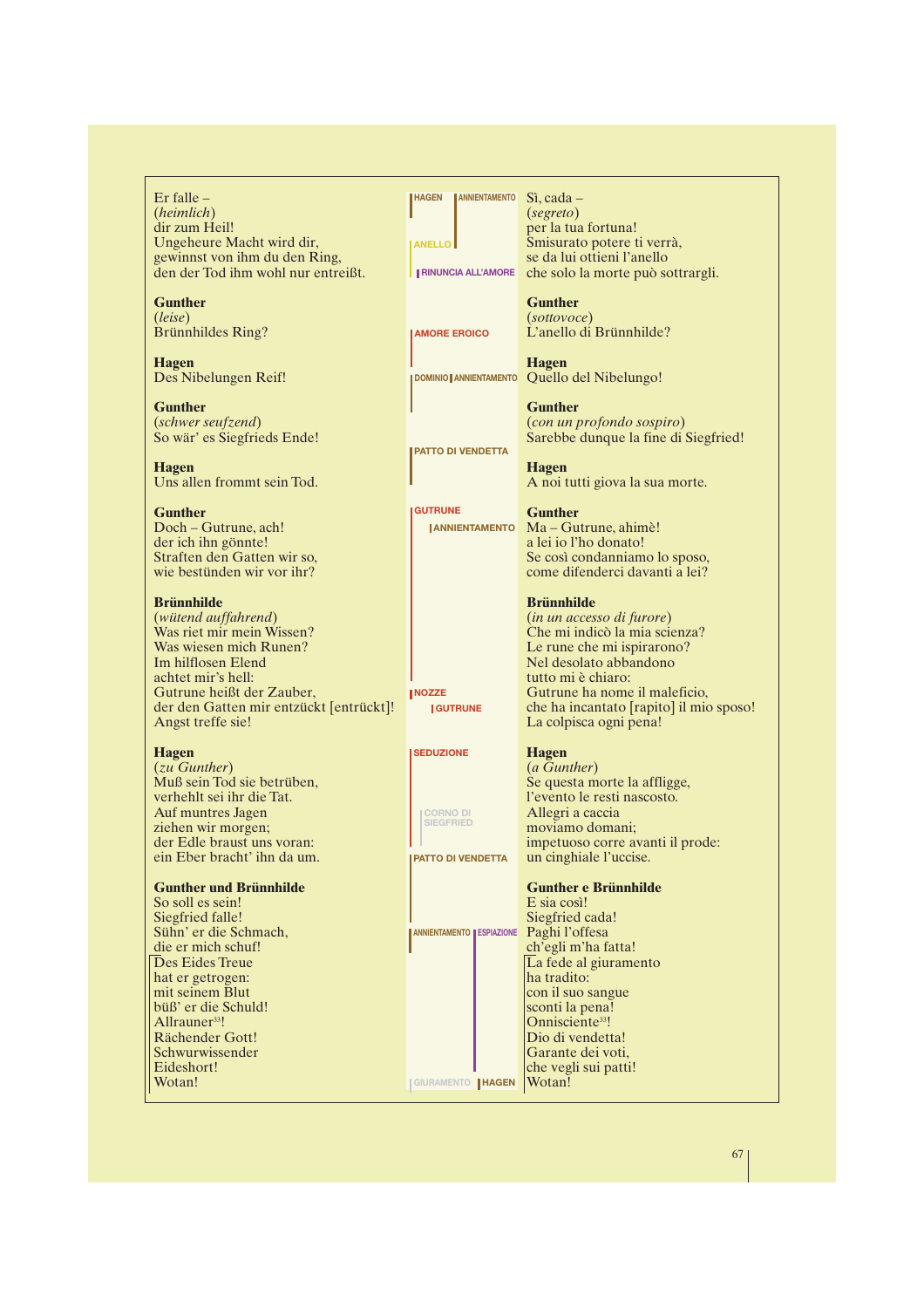Wende dich her! Weise die schrecklich heilige Schar, hieher zu horchen dem Racheschwur!

#### **Hagen**

Sterb' er dahin, der strahlende Held! Mein ist der Hort, mir muß er gehören. Drum sei der Reif ihm entrissen! Albenvater, gefallner Fürst! Nachthüter! Niblungenherr! Alberich! Achte auf mich! Weise von neuem der Niblungen Schar, dir zu gehorchen, des Reifes Herrn!

Volgiti a noi! Comanda alla schiera terribile e augusta, che venga e ascolti il patto di vendetta! **Hagen** Morto scompaia. l'eroe raggiante! Quell'oro è mio, deve spettarmi. Dunque l'anello gli sia sottratto! Sovrano dei démoni, spodestato signore! Notturno custode! Nibelungico sire! Alberich! Veglia su me! Comanda ancora ai tuoi Nibelunghi che siano servi del re dell'anello! **GIURAMENTO HAGEN WALHALLA WALHALLA ANNIENTAMENTO ESPIAZIONE GIURAMENTO HAGEN ASSASSINIO NOZZE**

(*Als Gunther mit Brünnhilde heftig der* **LOGE** *Halle sich zuwendet, tritt ihnen der von dort herausschreitende Brautzug entgegen. Knaben und Mädchen, Blumenstäbe schwingend, springen lustig voraus. Siegfried wird auf einem Schilde, Gutrune auf einem Sessel von den Männern getragen. Auf der Anhöhe des Hintergrundes führen Knechte und Mägde, auf verschiedenen Bergpfaden, Opfergeräte und Opfertiere zu den Weihsteinen herbei und schmücken diese mit Blumen.* **NOZZE**

*Siegfried und die Männer blasen auf ih-* **ISVENTURA** *ren Hörnern den Hochzeitsruf.*

*Die Frauen fordern Brünnhilde auf, an* **GUTRUNE** *Gutrunes Seite sie zu geleiten. Brünnhilde blickt starr zu Gutrune auf, welche ihr mit freundlichem Lächeln zuwinkt.*

*Als Brünnhilde heftig zurücktreten will, tritt Hagen rasch dazwischen und drängt sie an Gunther, der jetzt von neuem ihre Hand erfaßt, worauf er selbst von den Männern sich auf einen Schild erheben läßt.*

*Während der Zug, kaum unterbrochen, schnell der Höhe zu sich wieder in Bewegung setzt, fällt der Vorhang*)

(*Come Gunther con Brünnhilde si dirige di furia verso il palazzo, viene loro incontro il corteo nuziale che allora ne scende. Agitando rami fioriti, ragazzi e fanciulle escono in allegria. Dai guerrieri Siegfried è portato su uno scudo, Gutrune su un seggio. Sull'altura nello sfondo per diversi sentieri del declivo paggi e ancelle portano arnesi e animali per il sacrificio sull'ara consacrata e li adornano con fiori.*

*Siegfried e gli uomini soffiano nei corni l'appello alle nozze.*

*Le donne esortano Brünnhilde ad accompagnarle al fianco di Gutrune. Brünnhilde rigida fissa Gutrune, che le fa cenno con un amichevole sorriso. Non appena Brünnhilde mostra con furia di volersi ritirare, rapido Hagen si interpone e la spinge verso Gunther, che adesso prende di nuovo la mano di lei, nel momento in cui egli lascia che gli uomini lo sollevino su uno scudo. Mentre il corteo, interrotto appena, di nuovo si rimette svelto in cammino verso* **PATTO DI VENDETTA**

*l'altura, cala la tela*)

**PATTO DI VENDETTA**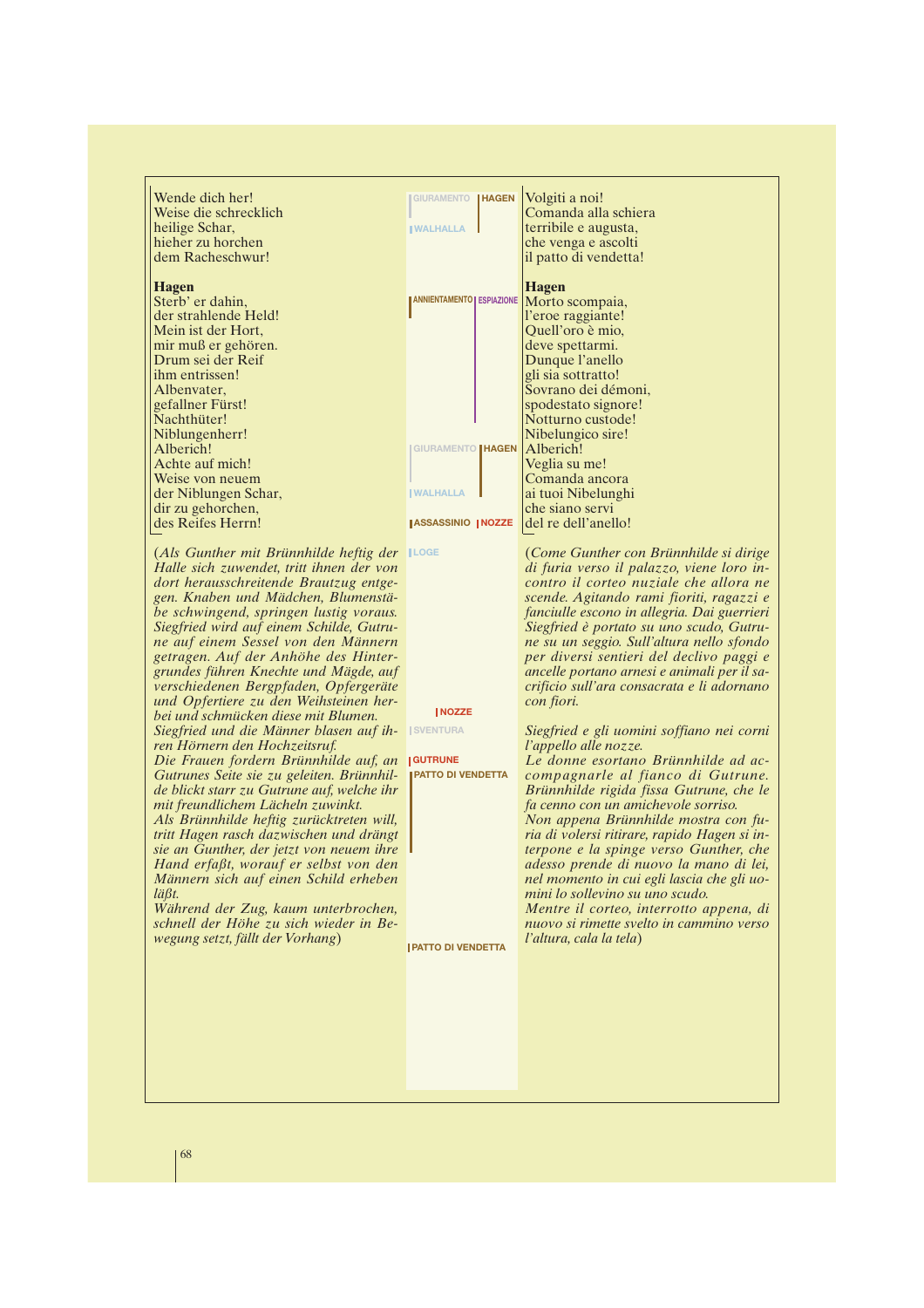| <b>Dritter Akt</b>                                                                                                                                                                                                                                                                                                                                             |                                                                                                                                           | <b>Terzo atto</b>                                                                                                                                                                                                                                                                                                                                             |
|----------------------------------------------------------------------------------------------------------------------------------------------------------------------------------------------------------------------------------------------------------------------------------------------------------------------------------------------------------------|-------------------------------------------------------------------------------------------------------------------------------------------|---------------------------------------------------------------------------------------------------------------------------------------------------------------------------------------------------------------------------------------------------------------------------------------------------------------------------------------------------------------|
| <b>Vorspiel und erste Szene</b>                                                                                                                                                                                                                                                                                                                                | <b>CORNO DI SIEGFRIED</b><br><b>SERVITÙ</b><br><b>NOZZE</b><br><b>CORNO DI SIEGFRIED</b><br><b>INATURA</b><br>CANTO DELLE FIGLIE DEL RENO | Preludio e prima scena                                                                                                                                                                                                                                                                                                                                        |
| (Wildes Wald- und Felsental am Rheine,<br>welcher im Hintergrunde an einem stei-                                                                                                                                                                                                                                                                               | <b>NOZZE ORO DEL RENO</b><br><b>CORNO DI SIEGFRIED</b><br><b>JORO DEL RENO</b><br><b>GIROTONDO</b>                                        | (Luogo selvaggio di foresta e rocce pres-<br>so il Reno, che scorre nello sfondo lungo                                                                                                                                                                                                                                                                        |
| len Abhange vorbeifließt)<br>(Die drei Rheintöchter, Woglinde, Well-<br>gunde und Flosshilde, tauchen aus der<br>Flut auf und schwimmen, wie im Reigen-<br>tanze, im Kreise umher)                                                                                                                                                                             |                                                                                                                                           | un declivio scosceso)<br>(La tre Figlie del Reno, Woglinde, Well-<br>gunde e Flosshilde, emergono dalle onde<br>e nuotano facendo cerchio tra loro come<br><i>in girotondo</i> )                                                                                                                                                                              |
| Die drei Rheintöchter<br>(im Schwimmen mäßig einhaltend)<br><b>Frau Sonne</b><br>sendet lichte Strahlen;<br>Nacht liegt in der Tiefe:<br>einst war sie hell,<br>da heil und hehr<br>des Vaters Gold noch in ihr glänzte!<br>Rheingold,<br>klares Gold,<br>wie hell du einstens strahltest,<br>hehrer Stern der Tiefe!<br>(Sie schließen wieder den Schwimmrei- | <b>IORO DEL RENO</b><br><b>JORO DEL RENO</b>                                                                                              | Le tre Figlie del Reno<br>(nuotando un po' più lentamente)<br>La bella luce<br>del sole ci irradia;<br>notte regna nel fondo:<br>fulgido un tempo,<br>quando laggiù ancora splendeva<br>sacro e intatto l'oro del padre!<br>Oro del Reno,<br>lucente oro,<br>con che fulgore allora brillavi,<br>sacra stella del fondo!<br>(Riprendono i loro giri nuotando) |
| gen)<br>Weialala leia,<br>wallala leialala!<br>(Ferner Hornruf. Sie lauschen. Sie schla-<br>gen jauchzend das Wasser)<br>Frau Sonne.<br>sende uns den Helden,<br>der das Gold uns wieder gäbe!<br>Liess' er es uns,<br>dein lichtes Auge<br>neideten dann wir nicht länger!<br>Rheingold!                                                                      | <b>JORO DEL RENO</b><br><b>JORO DEL RENO</b>                                                                                              | Weialala leia,<br>wallala leialala!<br>(Lontano suono di corno. Ascoltano.<br>Esultanti battono l'acqua)<br>O bella luce,<br>a noi manda l'eroe<br>che l'oro ci renda!<br>Se qui lo lasciasse,<br>allora non più avremmo invidia<br>dei chiari tuoi raggi!<br>Oro del Reno!                                                                                   |
| Klares Gold,<br>wie froh du dann strahltest,<br>freier Stern der Tiefe!<br>(Man hört Siegfrieds Horn von der Hö-<br>he her)                                                                                                                                                                                                                                    | <b>CORNO DI SIEGFRIED</b>                                                                                                                 | Lucente oro,<br>come allegro brillavi,<br>libera stella del fondo!<br>(Si ode dall'alto il corno di Siegfried)                                                                                                                                                                                                                                                |
| <b>Woglinde</b><br>Ich höre sein Horn.                                                                                                                                                                                                                                                                                                                         | <b>SCHERZO</b>                                                                                                                            | <b>Woglinde</b><br>Odo il suo corno.                                                                                                                                                                                                                                                                                                                          |
| <b>Wellgunde</b><br>Der Helde naht.                                                                                                                                                                                                                                                                                                                            |                                                                                                                                           | <b>Wellgunde</b><br>L'eroe si avvicina.                                                                                                                                                                                                                                                                                                                       |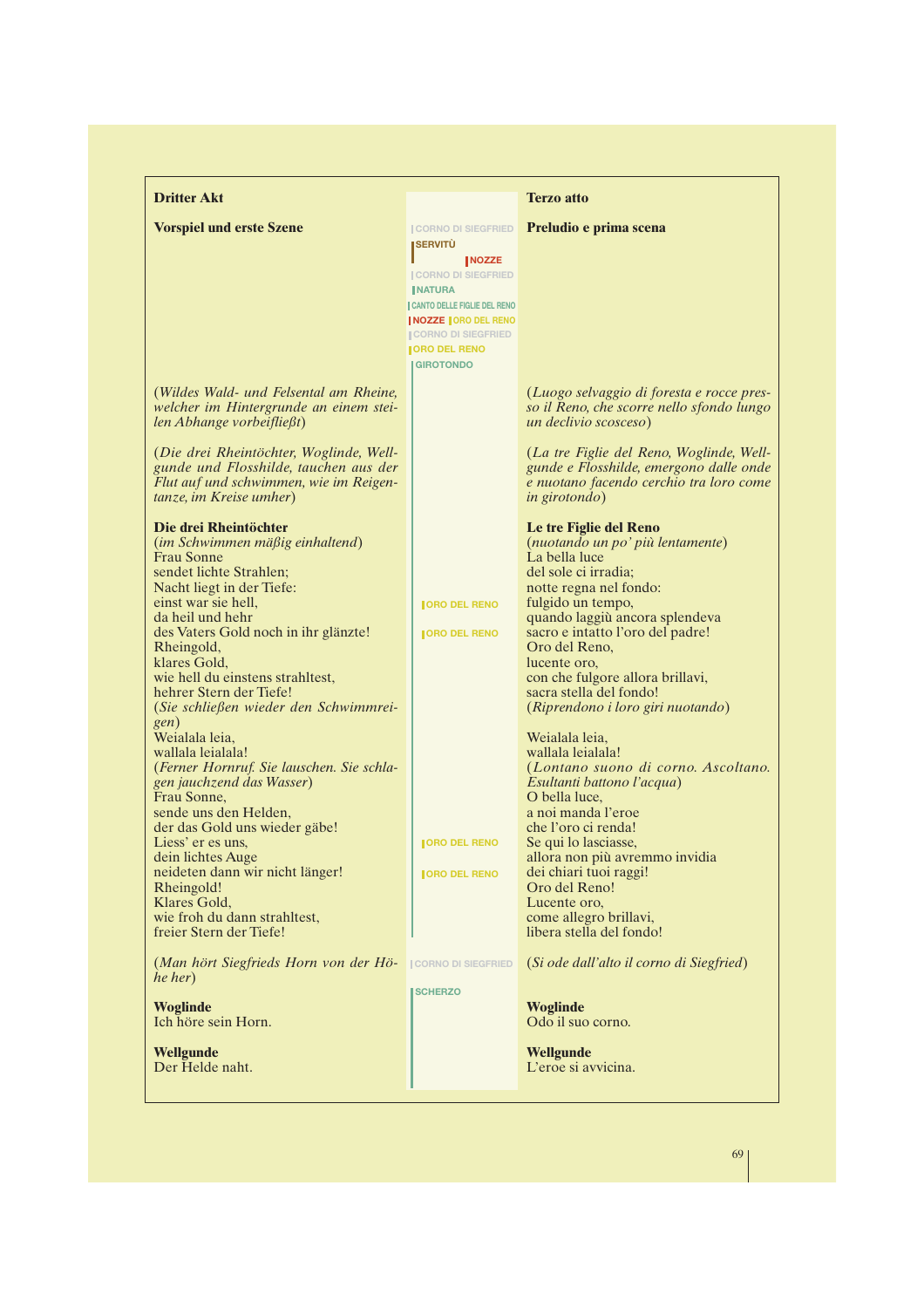| eraten!                                                                                      | <b>SCHERZO</b>                                                       | <b>Flosshilde</b><br>Tra noi decidiamo!                                                                                                                                                                                |
|----------------------------------------------------------------------------------------------|----------------------------------------------------------------------|------------------------------------------------------------------------------------------------------------------------------------------------------------------------------------------------------------------------|
| n alle drei schnell unter. Sieg-<br>eint auf dem Abhange in vol-                             | <b>IGIROTONDO</b><br><b>SCHERZO</b>                                  | (Si immergono rapidamente tutte e tre.<br>Siegfried tutto in armi compare sul pen-<br>$di\sigma$                                                                                                                       |
| ührte mich irr:<br>Fährte verlor. -<br>In welchem Berge<br>o schnell mir das Wild?           |                                                                      | <b>Siegfried</b><br>Uno gnomo mi ha fuorviato:<br>e ho perso la traccia.-<br>Ehi, briccone! Su quale cima<br>così presto la mia preda hai celato?                                                                      |
| heintöchter<br><i>ieder auf</i> )                                                            | <b>GIROTONDO</b>                                                     | Le tre figlie del Reno<br><i>(emergono di nuovo)</i><br>Siegfried!                                                                                                                                                     |
| t du so in den Grund?                                                                        |                                                                      | <b>Flosshilde</b><br>Che protesti contro la valle?                                                                                                                                                                     |
| Alben bist du gram?                                                                          |                                                                      | Wellgunde<br>Quale gnomo rimbrotti?                                                                                                                                                                                    |
| in Nicker <sup>34</sup> geneckt?                                                             |                                                                      | <b>Woglinde</b><br>Ti ha burlato un nuotante folletto <sup>34</sup> ?                                                                                                                                                  |
| gfried, sag' es uns.                                                                         |                                                                      | Tutte e tre<br>Dillo a noi, Siegfried, parla.                                                                                                                                                                          |
| d betrachtend)<br>ihr zu euch<br>n Gesellen,<br>:schwand?<br>riedel,<br>en Frauen<br>n gern! | <b>SCHERZO</b>                                                       | <b>Siegfried</b><br><i>(guardandole sorridente)</i><br>Siete voi che avete attirato<br>a voi il peloso compagno<br>che mi è sparito?<br>Se è il vostro amichetto,<br>a voi allegre signore<br>io volentieri lo lascio! |
| hen lachen laut auf)                                                                         | <b>GIROTONDO</b>                                                     | (La fanciulle scoppiano in una grande risata)                                                                                                                                                                          |
| vas gibst du uns,<br>las Wild dir gönnen?                                                    | <b>ISCHERZO</b>                                                      | <b>Woglinde</b><br>Siegfried, tu che ci dai,<br>se noi ti cediamo la bestia?                                                                                                                                           |
| ch beutelos;<br>as ihr begehrt!                                                              | <b>JORO DEL RENO</b>                                                 | <b>Siegfried</b><br>Ancora non ho alcuna preda;<br>dite dunque le vostre pretese!                                                                                                                                      |
| er Ring<br>t] dir am Finger: -                                                               | <b>ANELLO</b>                                                        | <b>Wellgunde</b><br>Un aureo anello<br>brilla [sporge] al tuo dito: -                                                                                                                                                  |
| ädchen<br>ıs!                                                                                |                                                                      | Le tre fanciulle<br>Tu dallo a noi!                                                                                                                                                                                    |
| senwurm<br>h um den Reif, –<br>chlechten Bären Tatzen<br>n nun zum Tausch?                   | <b>I RINUNCIA ALL'AMORE</b><br><b>DRAGO</b><br><b>JANNIENTAMENTO</b> | <b>Siegfried</b><br>Un drago enorme<br>per questo cerchio ho ucciso, -<br>e per le zampe di un brutto orso<br>ora dovrei scambiarlo?                                                                                   |

**Flosshilde** Laßt uns be

(*Sie tauchen alle drei schnell unter. Sieg-* $\hat{f}$ *ried ersche len Waffen*)

**Siegfried** Ein Albe fü daß ich die Fährte verlor. – He, Schelm! In welchem Berge bargst du s

Die drei Rh (*tauchen wieder auf*) Siegfried!

**Flosshilde** Was schilts

**Wellgunde** Welchem  $A$ 

**Woglinde** Hat dich ei

**Alle drei** Sag' es, Sie

**Siegfried** (*sie lächelnd betrachtend*) Entzücktet den zottigen der mir ver Ist's euer Friedel, euch lustigen Frauen lass' ich ihr

(*Die Mädchen lachen laut auf*)

**Woglinde** Siegfried, was gibst du uns, wenn wir das Wild dir gönnen?

**Siegfried** Noch bin ich beutelos; so bittet, was ihr begehrt!

**Wellgunde** Ein gold'ner Ring glänzt [ragt] dir am Finger: –

**Die drei Mädchen** Den gib uns!

**Siegfried** Einen Riesenwurm erschlug ich um den Reif, – für eines sc böt' ich ihn nun zum Tausch?

70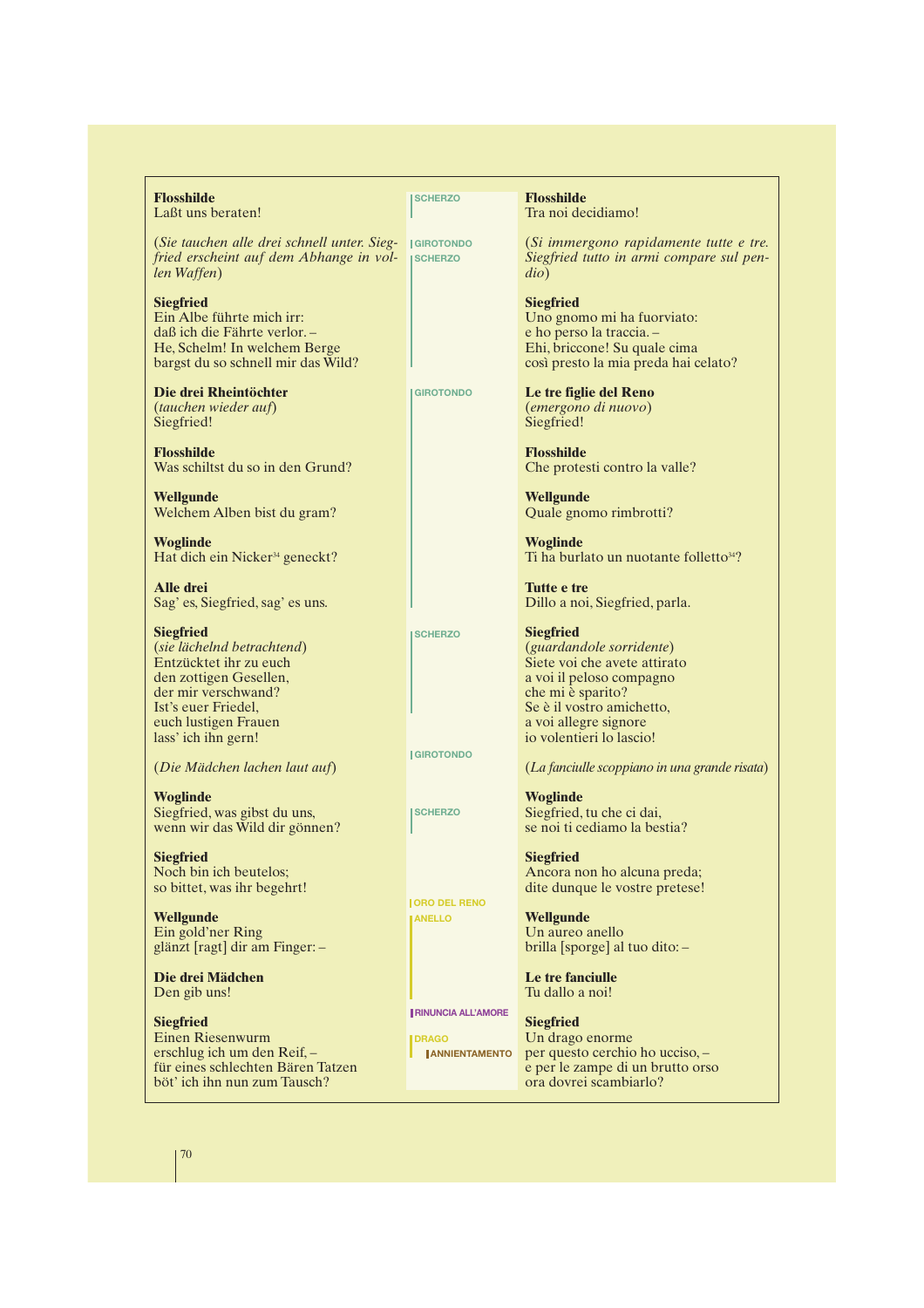**Woglinde** Bist du so karg?

**Wellgunde** So geizig beim Kauf?

**Flosshilde** Freigebig solltest Frauen du sein!

**Siegfried** Verzehrt' ich an euch mein Gut, des zürnte mir wohl mein Weib.

**Flosshilde** Sie ist wohl schlimm?

**Wellgunde** Sie schlägt dich wohl?

**Woglinde** Ihre Hand fühlt schon der Held! (*Sie lachen unmäßig*)

**Siegfried** Nun lacht nur lustig zu! In Harm lass' ich euch doch: denn giert ihr nach dem Ring, euch Nickern<sup>35</sup> geb' ich ihn nie!

(*Die Rheintöchter haben sich wieder zum Reigen gefaßt*)

**Flosshilde** So schön!

**Wellgunde** So stark!

**Woglinde** So gehrenswert<sup>36</sup>!

**Die drei** Wie schade, daß er geizig ist! (*Sie lachen und tauchen unter*)

**Siegfried** (*steigt tiefer in den Grund hinab*) Was [Wie] leid' ich doch das karge Lob? Lass' ich so mich schmähn? Kämen sie wieder zum Wasserrand, den Ring könnten sie haben. – (*Laut rufend*) He! Hehe! Ihr munt'ren Wasserminnen! Kommt rasch! Ich schenk' euch den [Ring! **GIROTONDO**

**SCHERZO**

**GIROTONDO**

**SCHERZO**

**GIROTONDO**

**Woglinde** Sei così gretto?

**Wellgunde** Così tirchio in commerci?

**Flosshilde** Magnanimo dovresti essere con le signore!

**Siegfried** Se sprecassi il mio bene con voi, con me si sdegnerebbe la mia donna.

**Flosshilde** È tanto cattiva?

**Wellgunde** Forse ti picchia?

**Woglinde** Gli schiaffi già sente l'eroe! (*Ridono senza freno*)

**Siegfried** Ridete allegre, ridete! Ma io vi lascio deluse: infatti bramate l'anello, ma a voi insolenti<sup>35</sup> non lo darò!

(*Le figlie del Reno si dedicano di nuovo ai loro giri di danza*)

**Flosshilde** È così bello!

**Wellgunde** È così forte! **Woglinde**

Così attraente<sup>36</sup>!

**In tre** Purtroppo è tirchio! (*Ridono e vanno sott'acqua*)

**Siegfried** (*scende giù fino in basso*) Ma perché [come] sopporto l'avara lode? Lascio che mi si offenda? Venissero ancora sulla sponda dell'acqua, potrebbero avere l'anello. – (*Chiama a gran voce*) Ehi! Ehi voi! Gaie ondine amorose! Venite presto! Vi regalo l'anello!

71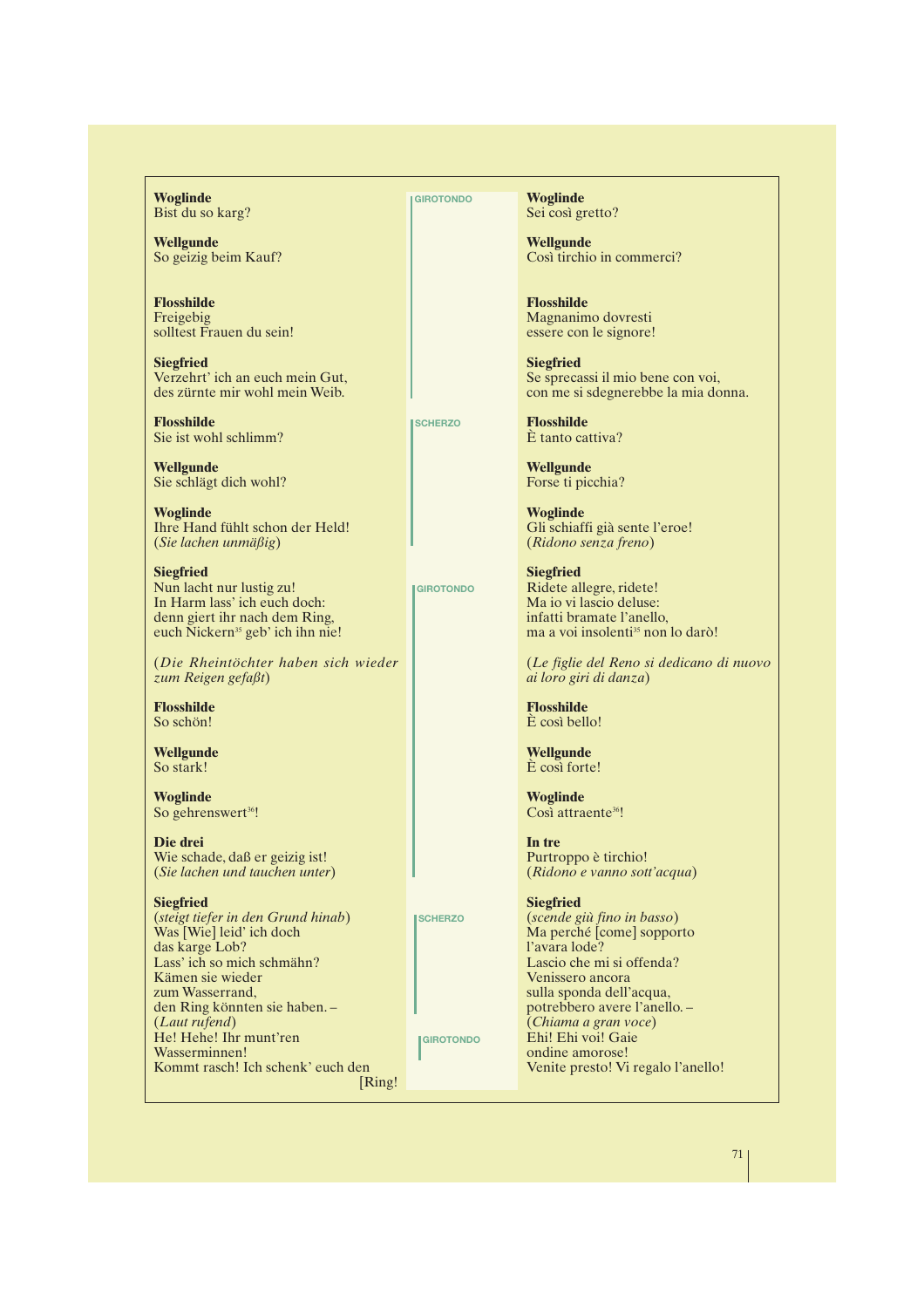(*Er hat den Ring vom Finger gezogen und hält ihn in die Höhe*)

#### **Die Rheintöchter**

(*tauchen wieder auf. Sie zeigen sich ernst und feierlich*) Behalt' ihn, Held, und wahr' ihn wohl, bis du das Unheil errätst, das in dem Ring du hegst. Froh fühlst du dich dann, befrein wir dich von dem Fluch.

#### **Siegfried**

(*steckt gelassen den Ring wieder an seinen Finger*) So singet, was ihr wißt!

#### **Die Rheintöchter**

Siegfried! Siegfried! Siegfried! Schlimmes wissen wir dir. Zu deinem Unheil wahrst du den Ring! Aus des Rheines Gold ist der Ring geglüht: der ihn listig geschmiedet, und schmählich verlor, der verfluchte ihn, in fernster Zeit, zu zeugen den Tod dem, der ihn trüg'. – Wie den Wurm du fälltest, so fällst auch du, und heute noch: – so heißen wir's dir, – tauschest den Ring du uns nicht, im tiefen Rhein ihn zu bergen. Nur seine Flut sühnet den Fluch!

#### **Siegfried**

Ihr listigen Frauen, laßt das sein! Traut' ich kaum eurem Schmeicheln, euer Drohen schreckt mich noch [minder!]

## **Die Rheintöchter**

Siegfried! Siegfried! Wir weisen dich wahr: weiche, weiche dem Fluch<sup>37</sup>! Ihn flochten nächtlich webende Nornen in des Urgesetzes [ewiges] Seil!

#### **Siegfried**

Mein Schwert zerschwang einen Speer: – des Urgesetzes ewiges Seil, flochten sie wilde Flüche hinein,

(*Si è sfilato l'anello dal dito e lo tiene in alto*)

#### **Le figlie del Reno** (*ricompaiono alla superficie. Ora si mostrano serie e solenni*) Tienilo, eroe, e sèrbalo bene, fino a che non comprendi il male che nell'anello trattieni. Sereno ti sentirai poi, se noi dal maleficio ti salviamo.

#### **Siegfried**

**ORO DEL RENO ANELLO**

**RINUNCIA ALL'AMORE SCHERZO ANELLO**

**ANELLO**

**MALEDIZIONE**

**DOMINIO NIBELUNGHI** 

**CREPUSCOLO DEGLI DEI**

**GIROTONDO**

**DOMINIO**

**PATTO**

**CREPUSCOLO DEGLI DEI ANELLO FUNE DEL DESTINO**

**ANELLO FUNE DEL DESTINO**

**DRAGO ANELLO MALEDIZIONE**

**DOMINIO**

(*tranquillo si infila di nuovo l'anello al dito*) Cantate ciò che vi è noto!

#### **Le figlie del Reno RINUNCIA ALL'AMORE SCHERZO**

Siegfried! Siegfried! Siegfried! Sventura per te sappiamo. A tuo malanno serbi l'anello! Dall'oro del Reno il cerchio è stato forgiato: chi lo temprò con astuzia, e con vergogna lo perse, gli lanciò maleficio, nell'eterno futuro, per dare la morte a chi lo portasse. – Come il drago abbattesti, sarai abbattuto tu, e proprio oggi: – noi ti avvertiamo, – se con noi non scambi l'anello per celarlo nel fondo del Reno. La sua onda soltanto il maleficio riscatta! **ORO DEL RENO CANTO DELLE FIGLIE DEL RENO NATURA**

#### **Siegfried ENIGMA DEL DESTINO**

Voi donne astute, lasciate andare! Non mi fidavo delle lusinghe vostre, e le minacce temo assai meno!

#### **Le figlie del Reno**

Siegfried! Siegfried! Ciò che insegniamo è vero: fuggi, fuggi il maleficio<sup>37</sup>! Notturne le Norne tessitrici l'hanno intrecciato nella fune [eterna] della prima legge!

#### **Siegfried**

La mia spada frantumò una lancia: – se nella fune eterna della prima legge hanno intrecciato atroci malefici,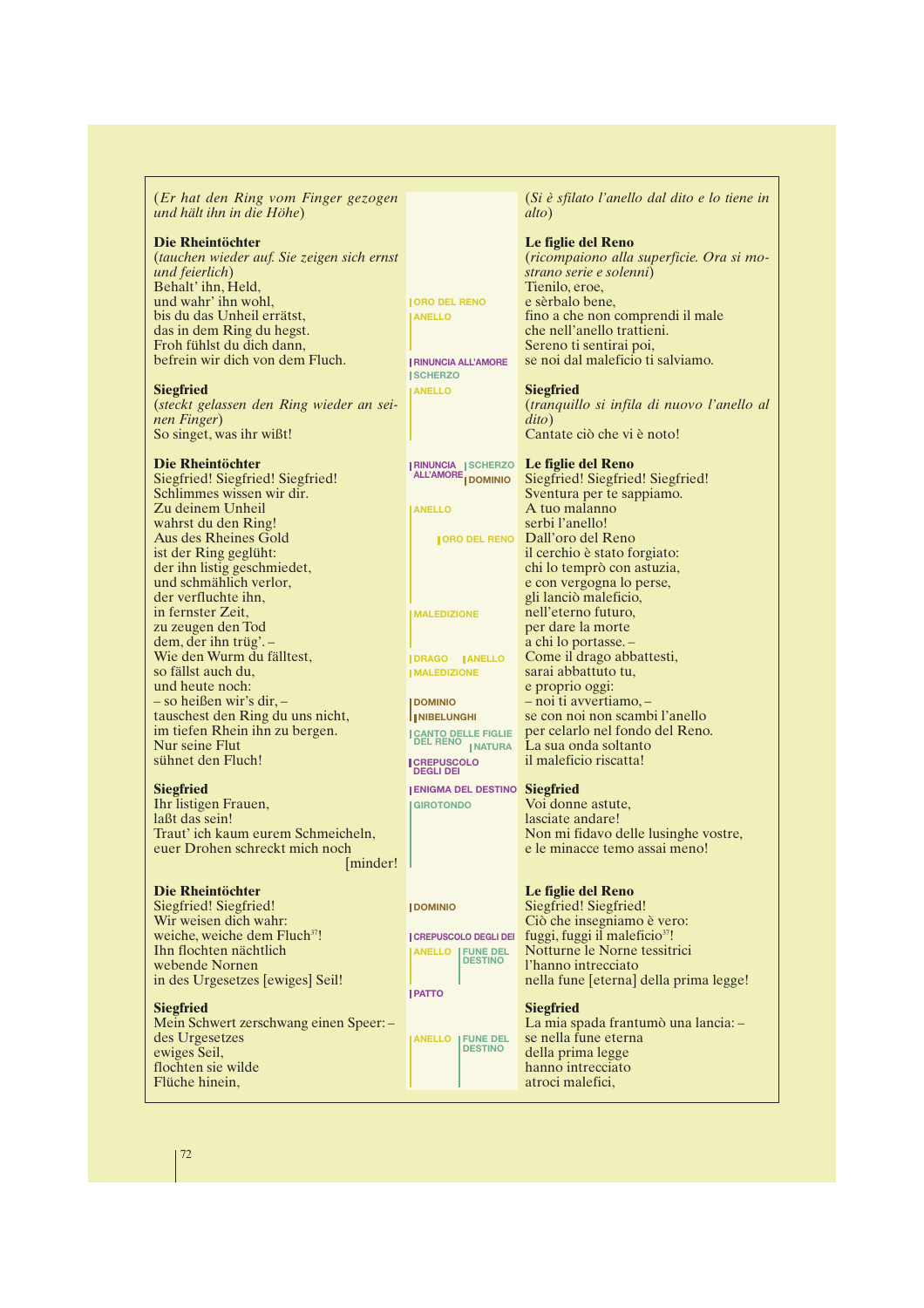| Notung zerhaut es den Nornen! -            | <b>ISIEGFRIED ISPADA</b>       | alle Norne Notung spezza la fune! -             |
|--------------------------------------------|--------------------------------|-------------------------------------------------|
| Wohl warnte mich einst                     | <b>FAFNER</b>                  | Ben mi avvertì una volta                        |
| vor dem Fluch ein Wurm,                    |                                | del maleficio un drago,                         |
| doch das Fürchten lehrt' er mich nicht. -  | <b>I RINUNCIA ALL'AMORE</b>    | ma la paura non me l'insegnò.                   |
| (Er betrachtet den Ring)                   | <b>ANNIENTAMENTO   DOMINIO</b> | <i>(Osserva l'anello)</i>                       |
| Der Welt Erbe                              |                                | L'eredità del mondo                             |
|                                            | <b>WALHALLA</b>                |                                                 |
| gewänne mir ein Ring:-                     |                                | mi acquistasse l'anello: -                      |
| für der Minne Gunst                        | <b>GIROTONDO</b>               | per favore d'amore                              |
| miss' ich ihn $38$ gern, -                 |                                | all'anello <sup>38</sup> rinuncio volentieri, - |
| ich geb' ihn euch, gönnt ihr mir Gunst     |                                | e a voi lo do, se voi mi date amore.            |
| $ $ Lust.                                  |                                |                                                 |
| Doch bedroht ihr mir Leben und Leib, -     |                                | Ma se a me minacciate corpo e vita, -           |
| faßte er nicht                             |                                | non valesse l'anello                            |
| eines Fingers Wert, -                      |                                | neanche un dito, -                              |
| den Reif entringt ihr mir nicht!           |                                | da me non lo estorcerete mai!                   |
| Denn Leben und Leib,                       | <b>DOMINIO</b>                 | Ché corpo e vita                                |
| [-sollt' ohne Lieb'                        |                                | - dovessi senza amore                           |
| in der Furcht Bande                        |                                | costretto da paura                              |
| bang ich sie fesseln –                     |                                | unirli insieme -                                |
| Leben und Leib' $-$ ] <sup>39</sup>        |                                | e corpo e vita $-$ ] <sup>39</sup>              |
| $seht! - so$                               | <b>JANELLO</b>                 | $guardate! - cosi$                              |
| werf' ich sie weit von mir!                |                                | via li getto da me!                             |
| (Er hat eine Erdscholle vom Boden auf-     | <b>IGIROTONDO</b>              | (Ha sollevato dal suolo una zolla di terra      |
| gehoben und mit den letzten Worten sie     |                                | e con queste ultime parole, alzandola sul       |
| über sein Haupt hinter sich geworfen)      |                                | capo, l'ha gettata dietro le sue spalle)        |
|                                            |                                |                                                 |
| <b>Die Rheintöchter</b>                    |                                | Le figlie del Reno                              |
|                                            |                                |                                                 |
| Kommt, Schwestern!<br>Schwindet dem Toren! |                                | Presto, sorelle!                                |
|                                            |                                | Sfuggite al pazzo!                              |
| So weise und stark                         |                                | Tanto sapiente e forte                          |
| verwähnt sich der Held <sup>40</sup> ,     |                                | si crede l'eroe <sup>40</sup> ,                 |
| als gebunden und blind er doch ist!        |                                | quanto è impedito e cieco!                      |
| (Sie schwimmen, wild aufgeregt, in wei-    |                                | (Vivamente allarmate, nuotano con lar-          |
| ten Schwenkungen dicht an das Ufer         |                                | ghe evoluzioni verso la riva)                   |
| heran)                                     |                                |                                                 |
| Eide schwur er, $-$                        |                                | Giurò promesse, –                               |
| und achtet sie nicht!                      |                                | che non mantiene!                               |
| (Wieder heftige Bewegung)                  |                                | (Altri movimenti impetuosi)                     |
| Runen weiß er, $-$                         |                                | Conosce segreti, -                              |
| und rät <sup>41</sup> sie nicht!           |                                | che non comprende <sup>41</sup> !               |
| Ein hehrstes Gut                           | <b>BRÜNNHILDE</b>              | Bene supremo                                    |
| ward ihm gegönnt:                          |                                | gli fu concesso:                                |
| daß er's verworfen,                        | <b>SCHERZO</b>                 | lui l'ha sprecato,                              |
| weiß er nicht;                             |                                | e non lo sa:                                    |
| nur den Ring, der zum Tod ihm taugt, -     |                                | solo l'anello, guadagno di morte, -             |
| den Reif nur will er sich wahren!          |                                | quel cerchio solo egli trattiene!               |
| Leb' wohl, Siegfried!                      | <b>GIROTONDO   ANELLO</b>      | Siegfried, addio!                               |
| Ein stolzes Weib                           |                                | Una superba donna                               |
| wird noch heut' dich Argen beerben:        |                                | oggi di te duro sarà erede:                     |
| sie beut <sup>42</sup> uns bessres Gehör.  |                                | a noi ella dà <sup>42</sup> migliore ascolto.   |
| Zu ihr! Zu ihr! Zu ihr!                    |                                | Da lei! Da lei! Da lei!                         |
| Weialala leia,                             |                                | Weialala leia,                                  |
| wallala leialala!                          |                                | wallala leialala!                               |
| (Sie wenden sich schnell zum Reigen, mit   |                                | (Rapide riprendono i giri di danza, e           |
| welchem sie gemächlich, dem Hinter-        |                                | danzando a nuoto e con loro comodo si           |
| grunde zu, fortschwimmen)                  |                                | allontanano verso il fondo)                     |
|                                            |                                |                                                 |
| <b>Siegfried</b>                           |                                | <b>Siegfried</b>                                |
| (sieht ihnen lächelnd nach, stemmt ein     |                                | (sorridendo le segue con lo sguardo, po-        |
| Bein auf ein Felsstück am Ufer und ver-    |                                | ne una gamba su una roccia della riva e         |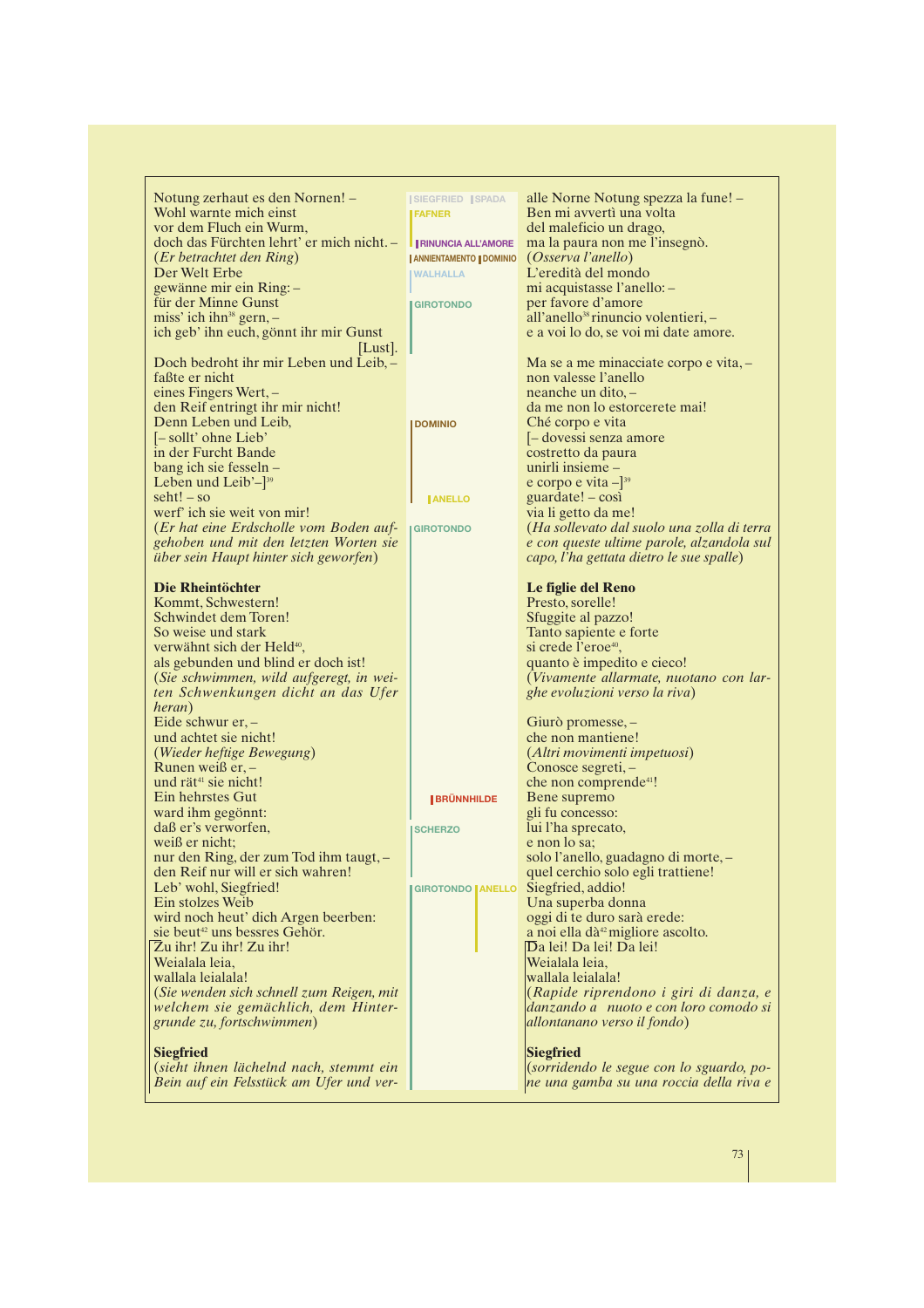| weilt mit auf die Hand gestütztem<br>Kinne)                                                                                                                                                     | <b>SCHERZO</b>                                 |             | attende poggiando il mento sulla mano)                                                                                                                                                                                  |
|-------------------------------------------------------------------------------------------------------------------------------------------------------------------------------------------------|------------------------------------------------|-------------|-------------------------------------------------------------------------------------------------------------------------------------------------------------------------------------------------------------------------|
| Im Wasser wie am Lande<br>lernte nun ich Weiber Art:<br>wer nicht ihrem Schmeicheln traut,<br>den schrecken sie mit Drohen;<br>wer dem nun kühnlicht trotzt,<br>dem kommt dann ihr Keifen dran! |                                                | <b>ONDE</b> | Tre le onde e sulla terra<br>ora ho imparato i modi delle donne:<br>se delle loro lusinghe non ti fidi,<br>vogliono spaventarti con minacce;<br>e chi ardito sfida le minacce,<br>ecco che gli arrivano le urla!        |
| Die Rheintöchter<br>(werden aus größerer Entfernung nur<br>gehört. Er blickt ihnen unverwandt<br>nach)                                                                                          |                                                |             | Le figlie del Reno<br>(si odono da una lontananza anche mag-<br>giore. Lui le guarda senza voltarsi)                                                                                                                    |
| La! La!                                                                                                                                                                                         |                                                |             | La! La!                                                                                                                                                                                                                 |
| <b>Siegfried</b><br>Und doch, $-$<br>trüg' ich nicht Gutrun' Treu',<br>der zieren Frauen eine<br>hätt' ich mir frisch gezähmt!                                                                  |                                                |             | <b>Siegfried</b><br>$Per\delta$ .<br>se a Gutrune io non fossi fedele,<br>una di queste belle<br>lesto l'avrei domata!                                                                                                  |
| (Jagdhornrufe kommen von der Höhe<br>näher; man hört Hagens Stimme von<br>fern. Siegfried fährt aus einer träumeri-<br>schen Entrücktheit auf und antwortet<br>dem Rufe auf seinem Horne)       | <b>ISERVITÙ</b><br><b>CORNO DI SIEGFRIED</b>   |             | $\mu$ MALEDIZIONE NOZZE (Dall'alto si avvicinano squilli di caccia;<br>lontana arriva la voce di Hagen. Sieg-<br>fried si scuote da un incantamento so-<br>gnante e risponde con il suo corno ai ri-<br><i>chiami</i> ) |
| <b>Zweite Szene</b>                                                                                                                                                                             |                                                |             | Seconda scena                                                                                                                                                                                                           |
| (Gunther, Hagen und Mannen kommen<br>während des Folgenden von der Höhe<br>herab)                                                                                                               |                                                |             | (Durante le battute seguenti Gunther,<br>Hagen e guerrieri scendono dall'altura)                                                                                                                                        |
| <b>Hagens Stimme</b><br>(von fern)<br>Hoiho!                                                                                                                                                    |                                                |             | La voce di Hagen<br><i>(da lontano)</i><br>Hoiho!                                                                                                                                                                       |
| <b>Mannen</b><br>(außerhalb der Szene)<br>Hoiho! Hoiho!                                                                                                                                         |                                                |             | <b>Guerrieri</b><br>(fuori di scena)<br>Hoiho! Hoiho!                                                                                                                                                                   |
| <b>Siegfried</b><br>(antwortend).<br>Hoiho! Hoiho! Hoihe!                                                                                                                                       |                                                |             | <b>Siegfried</b><br>(in risposta)<br>Hoiho! Hoiho! Hoihe!                                                                                                                                                               |
| (Hagen kommt auf der Höhe hervor,<br>Gunther folgt ihm)                                                                                                                                         |                                                |             | (Hagen compare sull'altura, Gunther lo<br>segue)                                                                                                                                                                        |
| <b>Hagen</b><br>(Siegfried erblickend)<br>Finden wir endlich,<br>wohin du flogest?                                                                                                              | <b>CORNO DI SIEGFRIED</b>                      |             | <b>Hagen</b><br>(scorgendo Sigfried)<br>Trovato finalmente,<br>dov'eri scappato?                                                                                                                                        |
| <b>Siegfried</b><br>Kommt herab! Hier ist's frisch und<br>[k <sub>üh</sub> ]                                                                                                                    | <b>CORNO DI SIEGFRIED</b><br><b>IGIROTONDO</b> |             | <b>Siegfried</b><br>Scendete! Qui c'è fresco e ombra!                                                                                                                                                                   |

74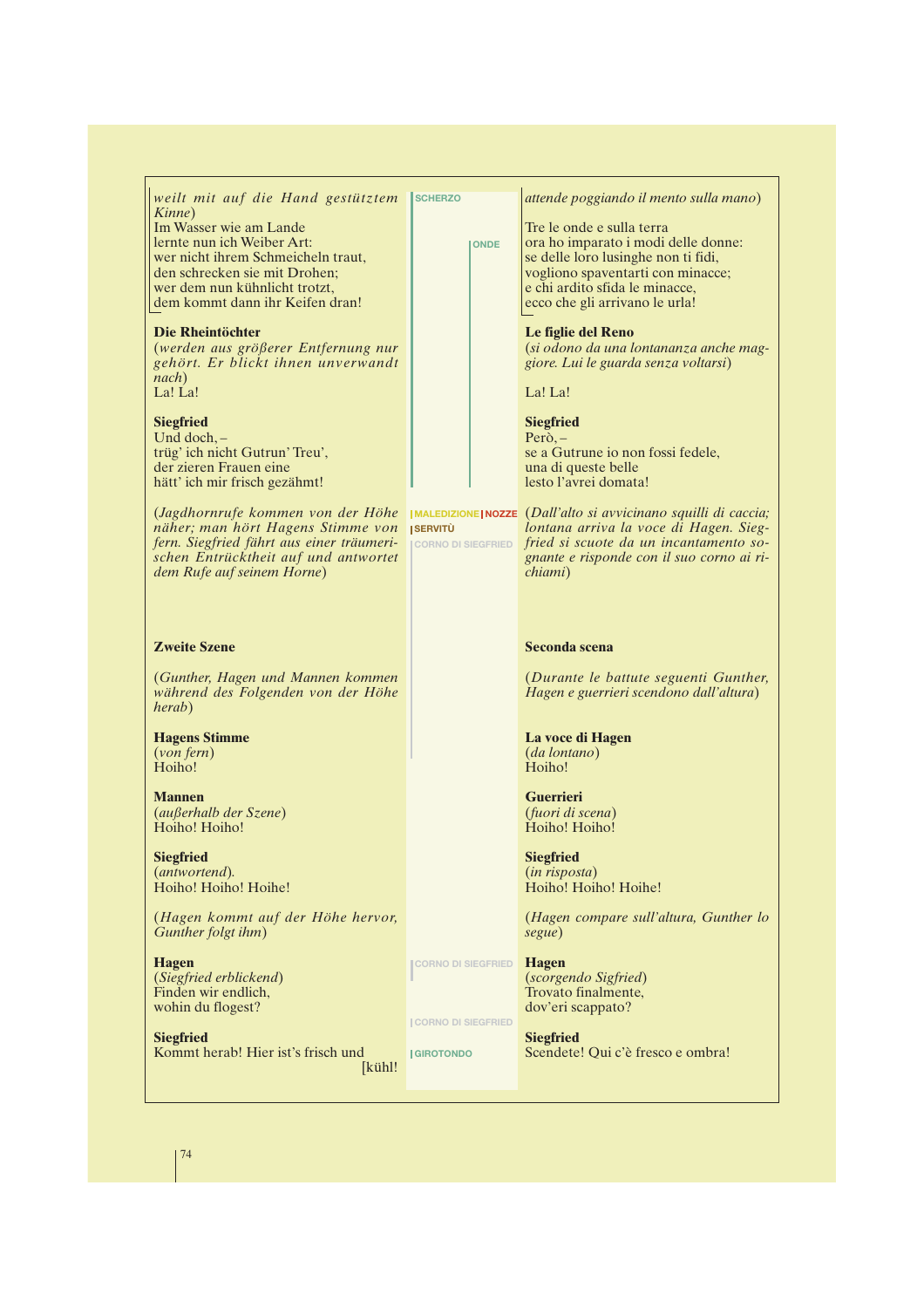$(Die$  Mannen kommen alle auf der Höhe Moorno di siegfried *an und steigen nun, mit Hagen und Gunther, herab*)

#### **Hagen**

Hier rasten wir, und rüsten das Mahl! Laßt ruhn die Beute, und bietet die Schläuche!

(*Jagdbeute wird zuhauf gelegt. Schläuche und Trinkhörner werden hervorgeholt. Alles lagert sich*)

#### **Hagen**

Der uns das Wild verscheuchte, nun sollt ihr Wunder hören, was Siegfried sich erjagt.

## **Siegfried**

(*lachend*) Schlimm steht es um mein Mahl: von eurer Beute bitte ich für mich!

# **Hagen**

Du beutelos?

#### **Siegfried**

Auf Waldjagd zog ich aus, doch Wasserwild zeigte sich nur: war ich dazu recht beraten, drei wilde Wasservögel hätt' ich euch wohl gefangen, die dort auf dem Rhein mir sangen, erschlagen würd' ich noch heut'. (*Er lagert sich zwischen Gunther und Hagen. Gunther erschrickt und blickt düster auf Hagen*)

#### **Hagen**

Das wäre üble Jagd, wenn den Beutelosen selbst ein lauernd Wild erlegte!

#### **Siegfried** Mich dürstet!

#### **Hagen**

(*indem er für Siegfried ein Trinkhorn füllen läßt und es diesem dann darreicht*) Ich hörte sagen, Siegfried, der Vögel Sangessprache verstündest du wohl: so wäre das wahr?

#### **Siegfried**

Seit lange acht' ich des Lallens nicht mehr. (*Er erfaßt das Trinkhorn und wendet* (*I guerrieri arrivano tutti sull'altura e quindi ne discendono con Hagen e Gunther*)

**Hagen** Qui riposiamo, e provvediamo al pasto! Mettete giù le prede, distribuite gli otri!

(*Le prede di caccia sono gettate giù a mucchi. Girano otri e corni per bere. Tutti si stendono*)

#### **Hagen**

Da chi ci ha disperso le bestie, ora udrete portenti, la caccia e le prede di Siegfried.

#### **Siegfried**

(*ridendo*) Al mio pasto va male: del vostro bottino un parte chiedo per me!

**Hagen** Tu a mani vuote?

#### **Siegfried**

A caccia nei boschi sono andato, ma ho visto solo selvaggina d'acqua: se me lo fossi atteso, tre uccelli selvatici di fiume vi avrei felicemente catturati, che hanno predetto là sul Reno la mia morte oggi stesso. (*Si sdraia in mezzo a Gunther e Hagen. Gunther rabbrividisce e getta su Hagen un'occhiata torva*)

#### **Hagen**

Brutta caccia sarebbe se una belva in agguato assalisse proprio quello che sta senza preda!

# **Siegfried**

Ho sete!

#### **Hagen**

(*mentre fa riempire un boccale di corno per Siegfried e glielo porge*) Siegfried, sentii dire che tu comprendi bene il canto degli uccelli: sarà mai vero?

#### **Siegfried**

Da tempo non do ascolto più al cinguettìo. (*Afferra il boccale di corno e stringendo-*

75

**CORNO DI SIEGFRIED**

**GIROTONDO**

**CORNO DI SIEGFRIED**

**SEDUZIONE GHIBICUNGHI**

**NOZZE**

**PATTO DI VENDETTA**

**UCCELLO DEL BOSCO**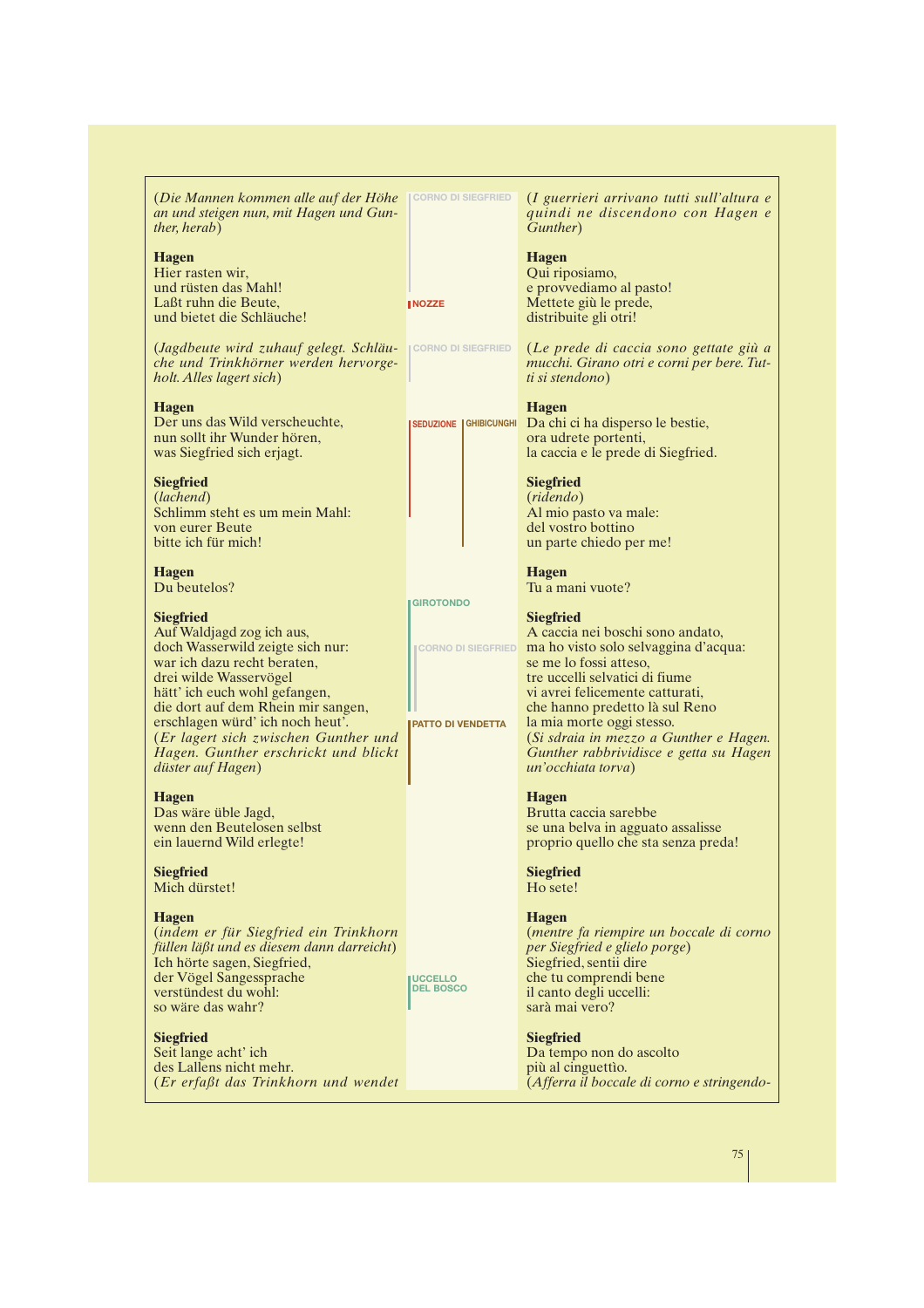| sich damit zu Gunther. Er trinkt und INOZZE<br>reicht das Horn Gunther hin)<br>Trink', Gunther, trink':<br>dein Bruder bringt es dir!                                                                                                     |                                                 | lo si volge verso Gunther. Beve e offre il<br>corno a Gunther)<br>Su, Gunther, bevi:<br>il fratello ti brinda alla salute!                |
|-------------------------------------------------------------------------------------------------------------------------------------------------------------------------------------------------------------------------------------------|-------------------------------------------------|-------------------------------------------------------------------------------------------------------------------------------------------|
| (Gunther blickt mit Grausen in das JAMORE EROICO<br>Horn)                                                                                                                                                                                 |                                                 | (Gunther con orrore guarda nel corno)                                                                                                     |
| <b>Gunther</b><br>(dumpf)                                                                                                                                                                                                                 | <b>ESPIAZIONE</b>                               | <b>Gunther</b><br><i>(con voce sorda)</i>                                                                                                 |
| Du mischtest matt und bleich: -<br>(noch gedämpfter)<br>dein Blut allein darin!                                                                                                                                                           | <b>JPATTO DI VENDETTA</b>                       | Pallido e smorto: -<br>(con voce più sorda)<br>solo il tuo sangue ci hai versato!                                                         |
| <b>Siegfried</b><br>(lachend)<br>So misch' es mit dem deinen!                                                                                                                                                                             | <b>GIURAMENTO<br/>DI FRATELLANZA</b>            | <b>Siegfried</b><br>(ridendo)<br>Perciò qui unisci il tuo!                                                                                |
| $(Er\,\mathrm{gie}\beta t\,\mathrm{aus}\,\mathrm{Gunthers}\,\mathrm{Horn}\,\mathrm{in}\,\mathrm{das}\,\mathrm{sei}$ $\Box$<br>nige, so daß dieses überläuft)<br>Nun floß gemischt es über:<br>der Mutter Erde<br>laß das ein Labsal sein! | <b>NOZZE</b><br><b>I GUTRUNE</b><br><b>LOGE</b> | (Versa dal corno di Gunther nel suo, sì<br>che questo trabocca)<br>Ora ne uscì mischiato:<br>e sia alla Terra Madre<br>questo un ristoro! |
| <b>Gunther</b><br>(mit einem heftigen Seufzer)<br>Du überfroher Held!                                                                                                                                                                     |                                                 | <b>Gunther</b><br>(con un intenso sospiro)<br>Tu eroe troppo festoso!                                                                     |
| <b>Siegfried</b><br>(leise zu Hagen)<br>Ihm macht Brünnhilde Müh'?                                                                                                                                                                        | <b>ELMO MAGICO</b>                              | <b>Siegfried</b><br><i>(sottovoce a Hagen)</i><br>Lo agita Brünnhilde?                                                                    |
| <b>Hagen</b><br>(leise zu Siegfried)<br>Verstünd' er sie so gut,<br>wie du der Vögel Sang!                                                                                                                                                | <b>GIROTONDO</b>                                | <b>Hagen</b><br><i>(sottovoce a Siegfried)</i><br>Se tanto la capisse<br>quanto tu il canto degli uccelli!                                |
| <b>Siegfried</b><br>Seit Frauen ich singen hörte,<br>vergaß ich der Vöglein ganz.                                                                                                                                                         | <b>UCCELLO</b><br><b>DEL BOSCO</b>              | <b>Siegfried</b><br>Da che ho udito i canti delle donne,<br>degli uccelli non ricordo nulla.                                              |
| <b>Hagen</b><br>Doch einst vernahmst du sie?                                                                                                                                                                                              |                                                 | <b>Hagen</b><br>Ma un tempo l'intendevi?                                                                                                  |
| <b>Siegfried</b><br>(sich lebhaft zu Gunther wendend)<br>Hei! Gunther,<br>grämlicher Mann!                                                                                                                                                |                                                 | <b>Siegfried</b><br>(volgendosi vivacemente a Gunther)<br>Ehi! Gunther,<br>uomo scontento!                                                |
| Dankst du es mir,<br>so sing' ich dir Mären<br>aus meinen jungen Tagen.                                                                                                                                                                   | <b>HAGEN</b><br><b>NIBELUNGHI</b>               | Se a te è cosa grata,<br>ti canto qualche storia<br>dei miei giorni di un tempo.                                                          |
| <b>Gunther</b><br>Die hör' ich gern.                                                                                                                                                                                                      |                                                 | <b>Gunther</b><br>Le ascolto volentieri.                                                                                                  |
| (Alle lagern sich nahe um Siegfried, wel-<br>cher allein aufrecht sitzt, während die an-<br>deren tiefer gestreckt liegen)                                                                                                                | <b>UCCELLO</b><br><b>DEL BOSCO</b>              | (Tutti si accomodano vicino a Siegfried<br>che è il solo a sedersi diritto, mentre gli<br>altri giacciono sdraiati più in basso)          |
| <b>Hagen</b><br>So singe, Held!                                                                                                                                                                                                           |                                                 | <b>Hagen</b><br>Dunque, eroe, canta!                                                                                                      |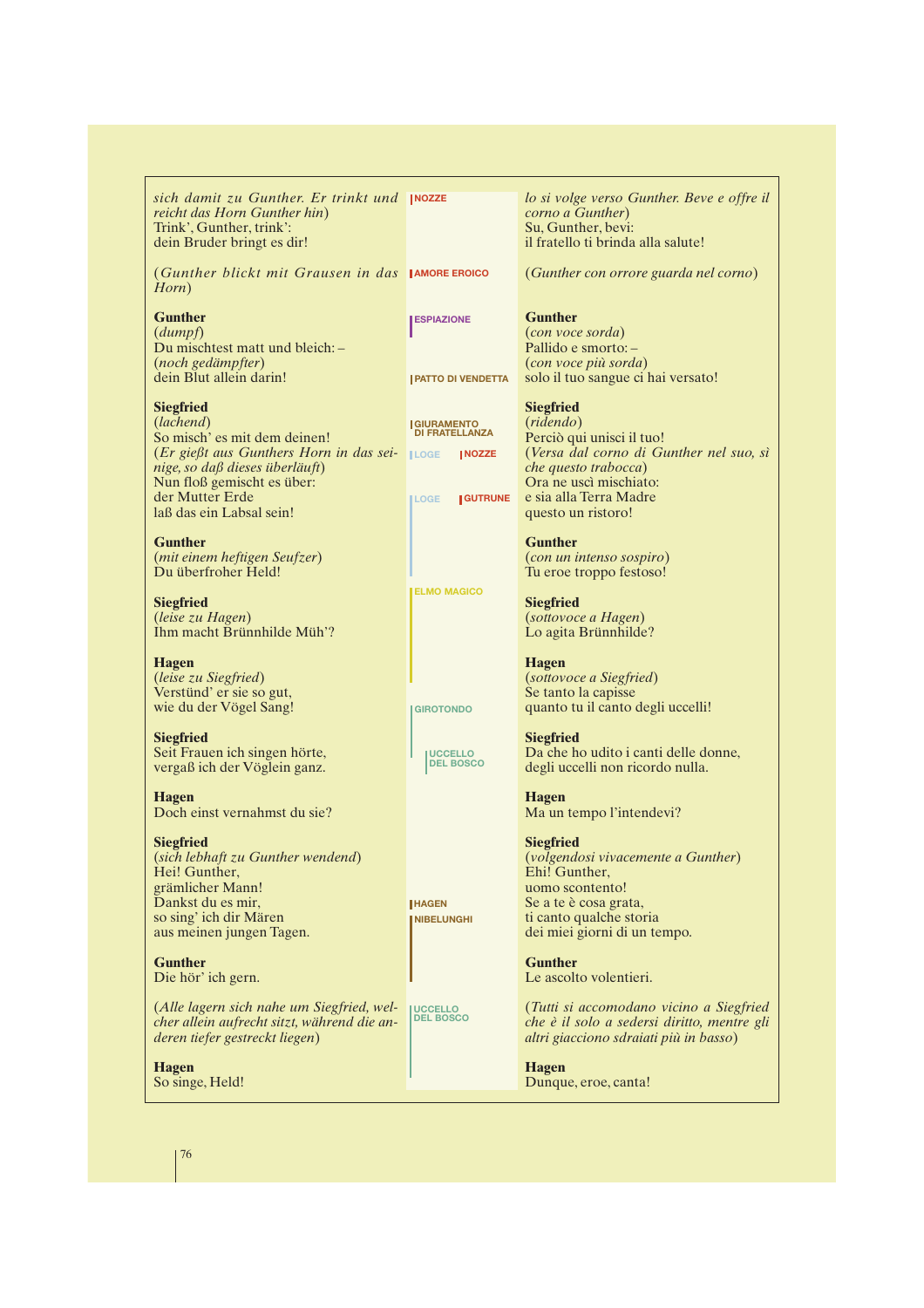| <b>Siegfried</b>                        | <b>INIBELUNGHI</b>           |                                     | <b>Siegfried</b>                      |
|-----------------------------------------|------------------------------|-------------------------------------|---------------------------------------|
| Mime hieß                               |                              |                                     | Mime era il nome                      |
| ein mürrischer Zwerg;                   | <b>NIBELUNGHI</b>            |                                     | di un nano astioso;                   |
| in des Neides Zwang                     |                              | <b>MEDITAZIONE</b>                  | assillato da invidia                  |
| zog er mich auf,                        | <b>DI MIME</b>               |                                     | allevò me,                            |
| daß einst das Kind,                     |                              |                                     | sì che il bimbo,                      |
| wann kühn es erwuchs,                   |                              |                                     | fatto adulto e animoso,               |
| einen Wurm ihm fällt' im Wald,          | <b>IDRAGO</b>                |                                     | per lui nel bosco un drago uccidesse, |
| der lang schon [faul dort] hütet' einen |                              |                                     | che da tempo [là pigro] vegliava un   |
| Hort.                                   |                              |                                     | tesoro.                               |
| Er lehrte mich schmieden                |                              |                                     |                                       |
|                                         | NIBELUNGHI   EDUCAZIONE      | <b>DI MIME</b>                      | Mi insegnò a forgiare                 |
| und Erze schmelzen;                     |                              |                                     | e a fonder metalli;                   |
| doch was der Künstler                   |                              |                                     | ma ciò di cui non era                 |
| selber nicht konnt',                    |                              |                                     | capace il maestro,                    |
| des Lehrlings Mute                      |                              |                                     | doveva riuscire                       |
| mußt' es gelingen:                      |                              |                                     | all'estro dell'allievo:               |
| eines zerschlagnen Stahles Stücken      |                              |                                     | dai resti di un acciaio infranto      |
| neu zu schweißen zum Schwert.           | <b>SPADA</b>                 |                                     | temprare una spada tutta nuova.       |
| Des Vaters Wehr                         | <b>NOTUNG</b>                |                                     | L'arma di mio padre                   |
| fügt' ich mir neu,                      |                              |                                     | ho ricomposto,                        |
| nagelfest                               | <b>INOTUNG</b>               |                                     | salda e dura                          |
| schuf ich mir Notung.                   |                              |                                     | Notung mi sono fatto.                 |
|                                         |                              | <b>MEDITAZIONE DI MIME</b>          | Pronta allo scontro                   |
| Tüchtig zum Kampf                       |                              |                                     |                                       |
| dünkt er dem Zwerg;                     |                              |                                     | parve essa al nano;                   |
| der führte mich nun zum Wald:           | <b>IDRAGO</b>                |                                     | perciò mi condusse nel bosco:         |
| dort fällt' ich Fafner, den Wurm.       |                              |                                     | e lì uccisi Fafner, il drago.         |
| Jetzt aber merkt                        |                              |                                     | Ma ben attenti                        |
| wohl auf die Mär:                       |                              |                                     | ora state al racconto:                |
| Wunder muß ich euch melden.             | <b>IWÄLSIDI</b>              |                                     | ché devo svelarvi un prodigio.        |
| Von des Wurmes Blut                     |                              |                                     | Col sangue del drago                  |
| mir brannten die Finger;                |                              |                                     | mi scottai le dita;                   |
| sie führt' ich kühlend zum Mund:        |                              |                                     | le accostai per sollievo alla bocca:  |
| kaum netzt' ein wenig                   |                              |                                     | bagnata ch'ebbe appena                |
| die Zunge das Naß,-                     |                              |                                     | l'umore la mia lingua, -              |
| was da die Vöglein sangen,              |                              |                                     | i canti degli uccelli                 |
| das konnt' ich flugs verstehn.          |                              |                                     | all'istante compresi.                 |
|                                         |                              |                                     |                                       |
| Auf den Asten saß es und sang: -        |                              | <b>MORMORIO</b><br><b>DEL BOSCO</b> | Posato sui rami uno cantava: -        |
| «Hei! Siegfried gehört nun              | <b>UCCELLO</b><br><b>DEL</b> |                                     | «Evviva! A Siegfried spetta           |
| der Niblungen Hort!                     | <b>BOSCO</b>                 |                                     | dei Nibelunghi il tesoro!             |
| Oh, fänd' in der Höhle                  |                              |                                     | Oh, se nella caverna                  |
| den Hort er jetzt!                      |                              |                                     | ora egli lo trovasse!                 |
| Wollt' er den Tarnhelm gewinnen,        |                              |                                     | E se il magico elmo si conquista,     |
| der taugt' ihm zu wonniger Tat:         |                              |                                     | gli è di aiuto ad azioni gloriose:    |
| doch wollt er den Ring sich erraten,    |                              |                                     | ma se volesse ritrovare l'anello,     |
| der macht' ihn zum Walter der Welt!»    |                              |                                     | con esso sarebbe il sovrano del       |
|                                         |                              |                                     | [mondo!»                              |
|                                         |                              |                                     |                                       |
| <b>Hagen</b>                            |                              |                                     | <b>Hagen</b>                          |
| <b>Ring und Tarnhelm</b>                | <b>WÄLSIDI</b>               |                                     | L'anello e l'elmo                     |
| trugst du nun fort?                     |                              |                                     | li hai portati via?                   |
|                                         |                              |                                     |                                       |
| <b>Ein Manne</b>                        |                              |                                     |                                       |
|                                         |                              |                                     | Un guerriero                          |
| Das Vöglein hörtest du wieder?          |                              |                                     | Hai udito ancora l'uccellino?         |
|                                         |                              |                                     |                                       |
| <b>Siegfried</b>                        |                              |                                     | <b>Siegfried</b>                      |
| <b>Ring und Tarnhelm</b>                |                              |                                     | L'anello e l'elmo                     |
| hatt' ich gerafft:                      |                              |                                     | me li ero presi:                      |
| da lauscht' ich wieder                  |                              |                                     | e poi udii di nuovo                   |
| dem wonnigen Laller;                    |                              |                                     | il caro chiacchierone;                |
| der saß im Wipfel und sang: -           |                              |                                     | sedeva sulla cima cantando: -         |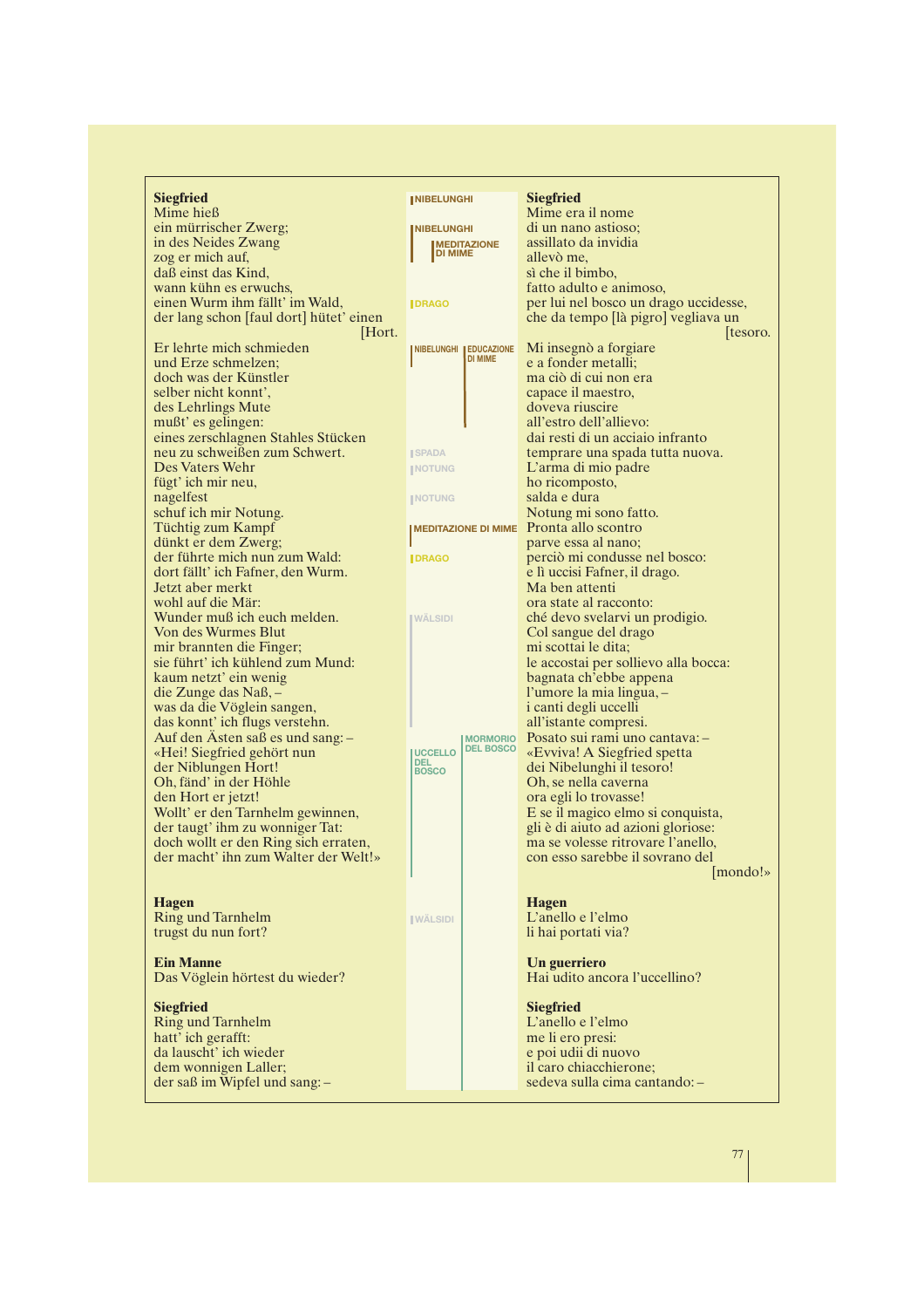«Hei! Siegfried gehört nun der Helm und der Ring. Oh, traute er Mime, dem treulosen, nicht! Ihm sollt' er den Hort nur erheben; nun lauert er listig am Weg; nach dem Leben trachtet er Siegfried – oh, traute Siegfried nicht Mime!»

**Hagen** Er mahnte dich gut?

**Vier Mannen** Vergaltest du Mime?

**Siegfried**

Mit tödlichem Tranke trat er zu mir; bang und stotternd gestand er mir Böses: Notung streckte den Strolch!

**Hagen**

(*grell lachend*) Was nicht er geschmiedet, schmeckte doch Mime! (*Er läßt ein Trinkhorn neu füllen und träufelt den Saft eines Krautes hinein*)

**Zwei Mannen** (*nacheinander*) Was wies das Vöglein dich wieder?

**Hagen** Trink' erst, Held, aus meinem Horn: ich würzte dir holden Trank, die Erinnerung hell dir zu wecken, (*er reicht Siegfried das Horn*) daß Fernes nicht dir entfalle!

## **Siegfried**

(*blickt gedankenvoll in das Horn und* AMORE EROICO *trinkt dann langsam*) In Leid zu dem Wipfel lauscht' ich hinauf; da saß es noch und sang: – «Hei! Siegfried erschlug nun den schlimmen Zwerg! Jetzt wüßt' ich ihm noch das herrlichste Weib: auf hohem Felsen sie schläft, Feuer umbrennt ihren Saal: durchschritt' er die Brunst, weckt er die Braut, – Brünnhilde wäre dann sein!»

**Hagen**

Und folgtest du des Vögleins Rate?

«Evviva! Spettano a Siegfried **MORMORIO DEL BOSCO UCCELLO DEL BOSCO** 

**WÄLSIDI**

**NIBELUNGHI**

**SEDUZIONE**

**ELMO MAGICO**

**WÄLSIDI BRÜNNHILDE**

**MORMORIO DEL BOSCO UCCELLO DEL BOSCO**

**POZIONE MAGICA**

Oh, mai non si fidi di Mime, il bugiardo! Dovrebbe trarre il tesoro solo per Mime, che ora gli tende astuto un'insidia; e minaccia la vita di Siegfried – oh, non si fidi Sigfried di Mime!»

**Hagen** Era buono il consiglio?

ora l'elmo e l'anello!

**Quattro guerrieri** E Mime, l'hai ripagato?

#### **Siegfried**

Con letale liquore mi venne vicino; farfugliante e atterrito balbettava il suo odio: Notung ha atterrato l'infame!

**Hagen**

(*con una stridula risata*) Quel che non aveva forgiato, Mime ha assaggiato! (*Fa riempire di nuovo un boccale di corno e ci versa il succo di un'erba*)

**Due guerrieri** (*uno dopo l'altro*) Che altro ti insegnò l'uccellino?

#### **Hagen**

Prima, eroe, bevi dal mio corno: t'ho preparato un buon succo, per destarti ben chiara la memoria, (*porge il corno a Siegfried*) che nulla remoto ti sfugga!

#### **Siegfried**

(*assorto guarda nel corno e poi beve lentamente*) Rattristato alla cima porgevo orecchio; c'era ancora e cantava: – «Evviva! Siegfried ha ucciso il perfido nano! Ora vorrei parlargli della donna mirabile: su alta rupe ella dorme, circondano fiamme la sua reggia: se egli attraversa la vampa, se egli desta la sposa, – Brünnhilde sarà allora sua!»

#### **Hagen**

E al consiglio dell'uccellino hai dato ascolto?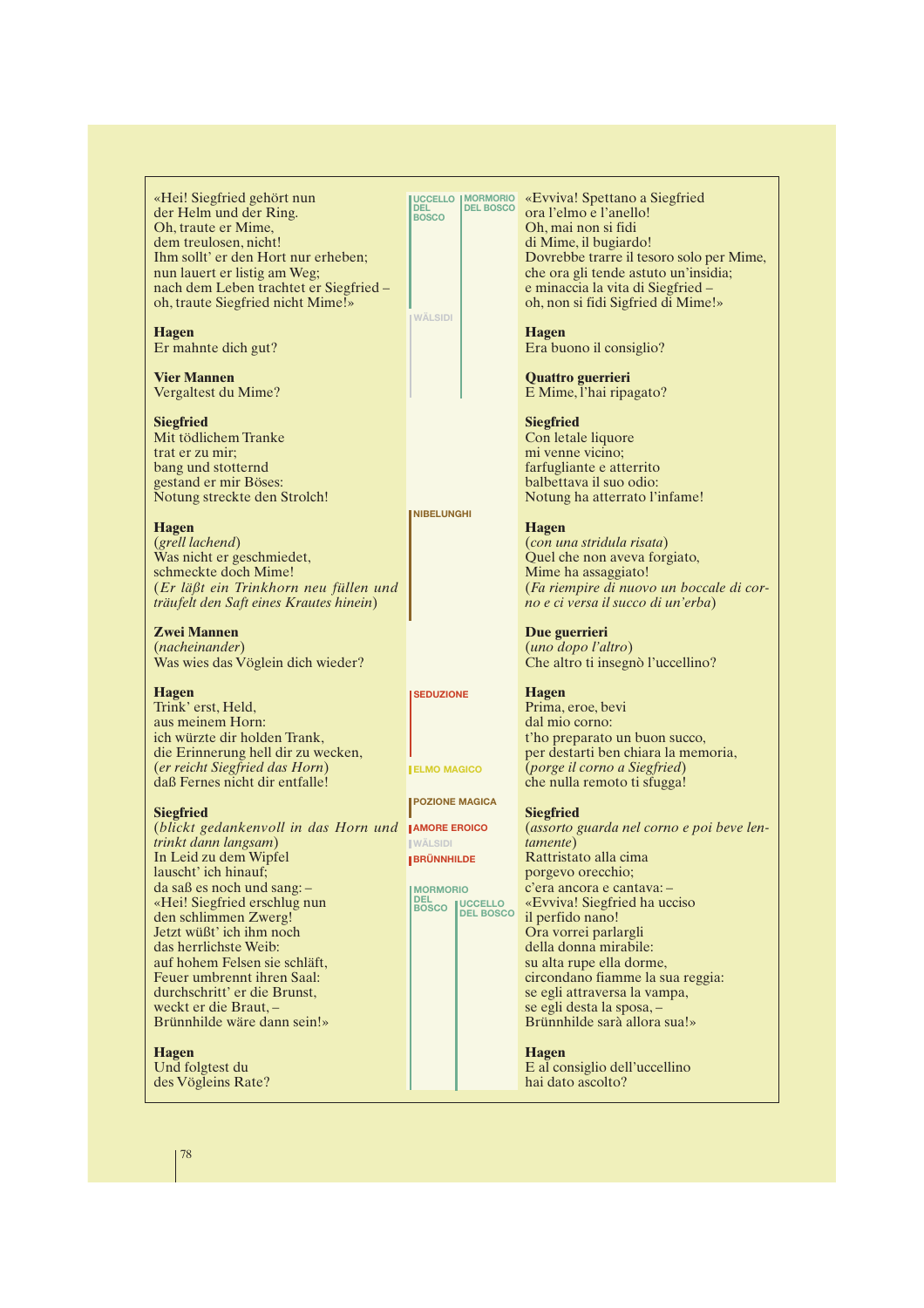| <b>Siegfried</b><br>Rasch ohne Zögern<br>zog ich nun aus:<br>(Gunther hört mit immer größerem Er-<br>staunen $zu$ )<br>bis den feurigen Fels ich traf:<br>die Lohe durchschritt ich,<br>und fand zum Lohn-<br>(in immer größere Verzückung geratend)<br>schlafend ein wonniges Weib<br>in lichter Waffen Gewand.<br>Den Helm löst' ich<br>der herrlichen Maid;<br>mein Kuß erweckte sie kühn: -<br>o, wie mich brünstig da umschlang<br>der schönen Brünnhilde Arm!                                                        | MORMORIO UCCELLO<br><b>DEL</b><br><b>DEL</b><br><b>BOSCO</b><br><b>BOSCO</b><br><b>INCANTESIMO</b><br><b>DEL FUOCO</b><br><b>FREIA</b><br><b>SONNO</b><br><b>SIEGFRIED E BRÜNNHILDE</b><br><b>EREDI DEL MONDO</b> | <b>Siegfried</b><br>Svelto senza esitare<br>mi misi in cammino:<br>(Gunther ascolta con stupore sempre<br><i>crescente</i> )<br>fin che giunsi alla rupe di fuoco:<br>attraversai le fiamme,<br>e trovai in premio –<br>(immerso in un rapimento via via più in-<br><i>tenso</i> )<br>una donna soave nel sonno<br>chiusa in una fulgida corazza.<br>L'elmo slacciai<br>alla fanciulla eccelsa:<br>ardito la destò un mio bacio:-<br>o, con quale ardore poi mi avvolse<br>il braccio di Brünnhilde bella!                       |
|----------------------------------------------------------------------------------------------------------------------------------------------------------------------------------------------------------------------------------------------------------------------------------------------------------------------------------------------------------------------------------------------------------------------------------------------------------------------------------------------------------------------------|-------------------------------------------------------------------------------------------------------------------------------------------------------------------------------------------------------------------|----------------------------------------------------------------------------------------------------------------------------------------------------------------------------------------------------------------------------------------------------------------------------------------------------------------------------------------------------------------------------------------------------------------------------------------------------------------------------------------------------------------------------------|
| <b>Gunther</b><br>(im höchsten Schrecken aufspringend)<br>Was hör' ich!                                                                                                                                                                                                                                                                                                                                                                                                                                                    |                                                                                                                                                                                                                   | <b>Gunther</b><br>(balza in piedi al colmo dell'orrore)<br>Che ascolto!                                                                                                                                                                                                                                                                                                                                                                                                                                                          |
| (Zwei Raben fliegen aus einem Busche<br>auf, kreisen über Siegfried und fliegen<br>dann, dem Rheine zu, davon)                                                                                                                                                                                                                                                                                                                                                                                                             | <b>ILOGE</b>                                                                                                                                                                                                      | (Due corvi s'alzano in volo da una mac-<br>chia, girano attorno a Siegfried, quindi<br>volano via da lì, verso il Reno)                                                                                                                                                                                                                                                                                                                                                                                                          |
| <b>Hagen</b><br>Errätst du auch<br>dieser Raben Geraun <sup>'43</sup> ?<br>(Siegfried fährt heftig auf und blickt, Ha-<br>gen den Rücken zukehrend, den Raben<br>nach)<br>Rache rieten sie mir!<br>(Hagen stößt seinen Speer in Siegfrieds<br>Rücken. Gunther und die Mannen stür-<br>zen sich über Hagen. Siegfried schwingt<br>mit beiden Händen seinen Schild hoch<br>empor, um ihn nach Hagen zu werfen:<br>die Kraft verläßt ihn; der Schild entsinkt<br>ihm rückwärts; er selbst stürzt über dem<br>Schild zusammen) | <b>IMALEDIZIONE</b><br><b>DOMINIO</b><br><b>SIEGFRIED</b>                                                                                                                                                         | <b>Hagen</b><br>Tu intendi anche<br>lo stridìo dei corvi <sup>43</sup> ?<br>(Siegfried si alza con impeto e segue i<br>corvi con lo sguardo, volgendo le spalle<br>a Hagen)<br>Esortavano me alla vendetta!<br>(Hagen pianta la sua lancia nella schiena<br>di Siegfried. Gunther e i guerrieri si get-<br>tano su Hagen. Con due mani Siegfried<br>solleva lo scudo in alto sul suo capo, per<br>lanciarlo su Hagen: le forze lo abbando-<br>nano; lo scudo gli sfugge candendo alle<br>spalle, ed egli si abbatte sullo scudo) |
| <b>Vier Mannen</b><br>(welche vergebens Hagen zurückzuhal-<br><i>ten versucht</i> )<br>Hagen, was tust du?                                                                                                                                                                                                                                                                                                                                                                                                                 | <b>IMORTE</b>                                                                                                                                                                                                     | Quattro guerrieri<br>(che invano hanno tentato di trattenere<br>Hagen)<br>Hagen, che fai?                                                                                                                                                                                                                                                                                                                                                                                                                                        |
| Zwei andere<br>Was tatest du?<br><b>Gunther</b>                                                                                                                                                                                                                                                                                                                                                                                                                                                                            | <b>ENIGMA DEL DESTINO</b><br><b>ESPIAZIONE</b>                                                                                                                                                                    | Altri due<br>Che hai fatto?<br><b>Gunther</b>                                                                                                                                                                                                                                                                                                                                                                                                                                                                                    |
| Hagen, was tatest du?<br><b>Hagen</b><br>Meineid rächt' sich!                                                                                                                                                                                                                                                                                                                                                                                                                                                              |                                                                                                                                                                                                                   | Hagen, che hai fatto?<br><b>Hagen</b><br>Vendicai lo spergiuro!                                                                                                                                                                                                                                                                                                                                                                                                                                                                  |
| (Er wendet sich ruhig zur Seite ab und<br>verliert sich dann über die Höhe, wo<br>man ihn langsam durch die anbrechende<br>Dämmerung von dannen schreiten sieht.                                                                                                                                                                                                                                                                                                                                                           | <b>IMORTE</b>                                                                                                                                                                                                     | (Tranquillo si gira e si allontana scom-<br>parendo poi sull'altura, da dove lo vedia-<br>mo andarsene lentamente nella luce del<br>crepuscolo che incomincia.                                                                                                                                                                                                                                                                                                                                                                   |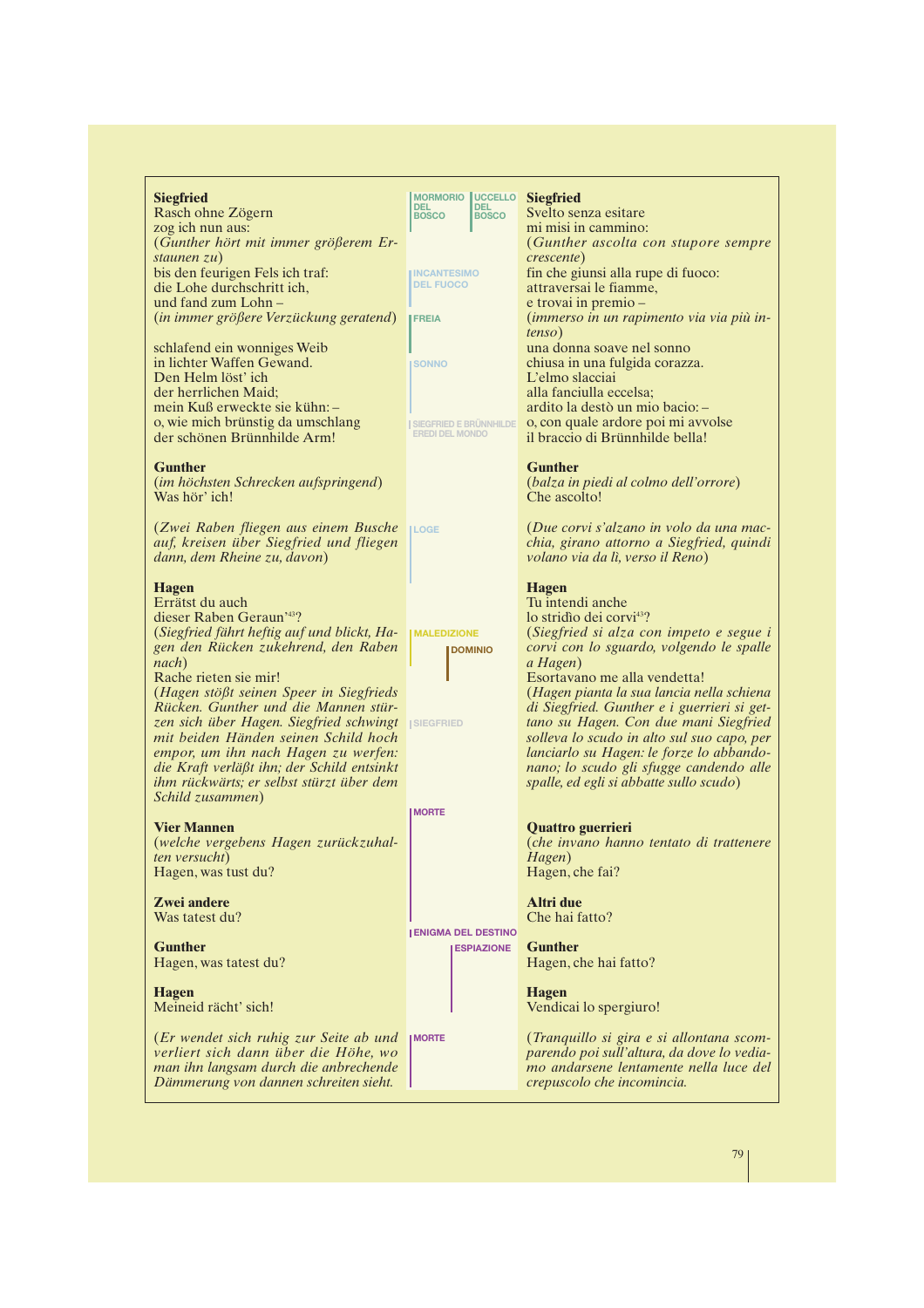| Gunther beugt sich, schmerzergriffen, zu                            |                                   | <b>ENIGMA DEL DESTINO</b> Gunther, vinto dal dolore, si inginocchia                       |
|---------------------------------------------------------------------|-----------------------------------|-------------------------------------------------------------------------------------------|
| Siegfrieds Seite nieder. Die Mannen um-                             |                                   | presso il fianco di Siegfried. I guerrieri                                                |
| stehen teilnahmvoll den Sterbenden)                                 |                                   | colmi di compassione circondano il mo-                                                    |
|                                                                     |                                   | rente)                                                                                    |
|                                                                     |                                   |                                                                                           |
| <b>Siegfried</b>                                                    | <b>RISVEGLIO</b>                  | <b>Siegfried</b>                                                                          |
| (von zwei Mannen sitzend erhalten,                                  |                                   | (sostenuto a sedere a due guerrieri, spa-                                                 |
| schlägt die Augen glanzvoll auf)<br>Brünnhilde!                     |                                   | lanca splendenti gli occhi)<br>Brünnhilde!                                                |
| Heilige Braut!                                                      |                                   | Mia sacra sposa!                                                                          |
| Wach' auf! Öffne dein Auge!                                         |                                   | Déstati! Apri i tuoi occhi!                                                               |
| Wer verschloß dich                                                  | ENIGMA DEL DESTINO Chi ti avvolse |                                                                                           |
| wieder in Schlaf?                                                   |                                   | di nuovo in un sonno?                                                                     |
| Wer band dich in Schlummer so bang? -                               |                                   | Chi ti legò in ansioso sopore? –                                                          |
| Der Wecker kam:                                                     |                                   | Chi può svegliarti è giunto:                                                              |
| er küßt dich wach,                                                  | <b>SIEGFRIED</b>                  | con un bacio ti chiama,                                                                   |
| und aber der Braut                                                  |                                   | e poi alla sposa                                                                          |
| bricht er die Bande:-                                               |                                   | spezza i legami: -                                                                        |
| da lacht ihm Brünnhildes Lust. -                                    |                                   | ed ecco gli sorride la gioia di                                                           |
|                                                                     |                                   | $[Brunnhilde. -$                                                                          |
| Ach! Dieses Auge                                                    | <b>INCANTO D'AMORE</b>            | Ah! Quest'occhio                                                                          |
| ewig nun offen! -                                                   |                                   | per sempre aperto! -                                                                      |
| Ach, dieses Atems                                                   |                                   | Ah, di quest'alito                                                                        |
| wonniges Wehen!                                                     |                                   | il dolce soffio!                                                                          |
| Süßes Vergehen,-                                                    | <b>INCANTO D'AMORE</b>            | Lieto abbandono, -                                                                        |
| seliges Grauen <sup>44</sup> ! $-$                                  |                                   | beata angoscia $44!$ –                                                                    |
| Brünnhild' – bietet mir – Gruß!                                     |                                   | $I$ ENIGMA DEL DESTINO Brünnhilde – mi dà – il suo saluto!                                |
| (Er sinkt zurück und stirbt. Regungslose<br>Trauer der Umstehenden) | <b>IMORTE</b>                     | (Cade all'indietro e muore. Immobile<br>cordoglio in che gli è intorno)                   |
|                                                                     | <b>WÄLSIDI</b>                    |                                                                                           |
| (Die Nacht ist hereingebrochen. Auf die                             |                                   | (E discesa la notte. Ad un muto gesto di                                                  |
| stumme Ermahnung Gunthers erheben                                   | <b>EROISMO DEI WÄLSIDI</b>        | Gunther i guerrieri sollevano il cadavere                                                 |
| die Mannen Siegfrieds Leiche auf den                                |                                   | di Siegfried sullo scudo e, durante quello                                                |
| Schild und geleiten sie, mit dem Folgen-                            |                                   | che segue, lo accompagnano lentamente                                                     |
| den, in feierlichem Zuge über die Felsen-                           |                                   | in solenne processione verso la cima del-                                                 |
| höhe langsam von dannen.                                            |                                   | la rupe allontanandosi.                                                                   |
| Der Mond bricht durch die Wolken und                                |                                   | <b>IWÄLSIDISIEGLINDE AMORE</b> Attraverso le nubi appare la luce della                    |
| beleuchtet immer heller den die Berghö-                             | <b>ISPADA</b>                     | luna e illumina sempre più chiara il cor-                                                 |
| he erreichenden Trauerzug. Aus dem                                  | <b>SIEGFRIED</b>                  | teo funebre che raggiunge la sommità del                                                  |
| Rheine sind Nebel aufgestiegen und er-                              |                                   | monte. Dal Reno si è levata la nebbia e                                                   |
| füllen allmählich die ganze Bühne, auf                              |                                   | gradatamente si espande fino sul davanti                                                  |
| welcher der Trauerzug bereits unsichtbar                            |                                   | per tutta la scena in cui il corteo funebre<br>è ormai invisibile: e durante l'interludio |
| geworden ist, bis nach vorn, so daß diese,                          | <b>EROISMO DI SIEGFRIED</b>       | la scena è completamente avvolta dalla                                                    |
| während des Zwischenspiels, gänzlich<br>verhüllt bleibt.            |                                   | nebbia. Che poi di nuovo si disperde, fin                                                 |
| Die Nebel verteilen sich wieder, bis end-                           | <b>BRÜNNHILDE</b>                 | che appare sempre più riconoscibile la                                                    |
| lich die Halle der Gibichungen, wie im                              |                                   | reggia dei Ghibicunghi, come nel primo                                                    |
| ersten Aufzuge, immer erkennbarer her-                              | <b>DOMINIO</b>                    | atto)                                                                                     |
| <i>vortritt</i> )                                                   |                                   |                                                                                           |
|                                                                     |                                   |                                                                                           |
|                                                                     |                                   |                                                                                           |
|                                                                     |                                   |                                                                                           |
| <b>Dritte Szene</b>                                                 |                                   |                                                                                           |
|                                                                     |                                   | <b>Terza</b> scena                                                                        |
| (Es ist Nacht. Der Mondschein spiegelt                              | <b>IMALEDIZIONE</b>               | $(\hat{E}$ notte. I raggi della luna si riflettono                                        |
| sich auf dem Rheine.                                                | <b>EROISMO DI</b>                 | sul Reno.                                                                                 |
| Gutrune tritt aus ihrem Gemache in die                              | <b>GUTRUNE</b> SIEGFRIED          | Dalla sua stanza esce Gutrune nell'atrio)                                                 |
| Halle heraus)                                                       |                                   |                                                                                           |
|                                                                     |                                   |                                                                                           |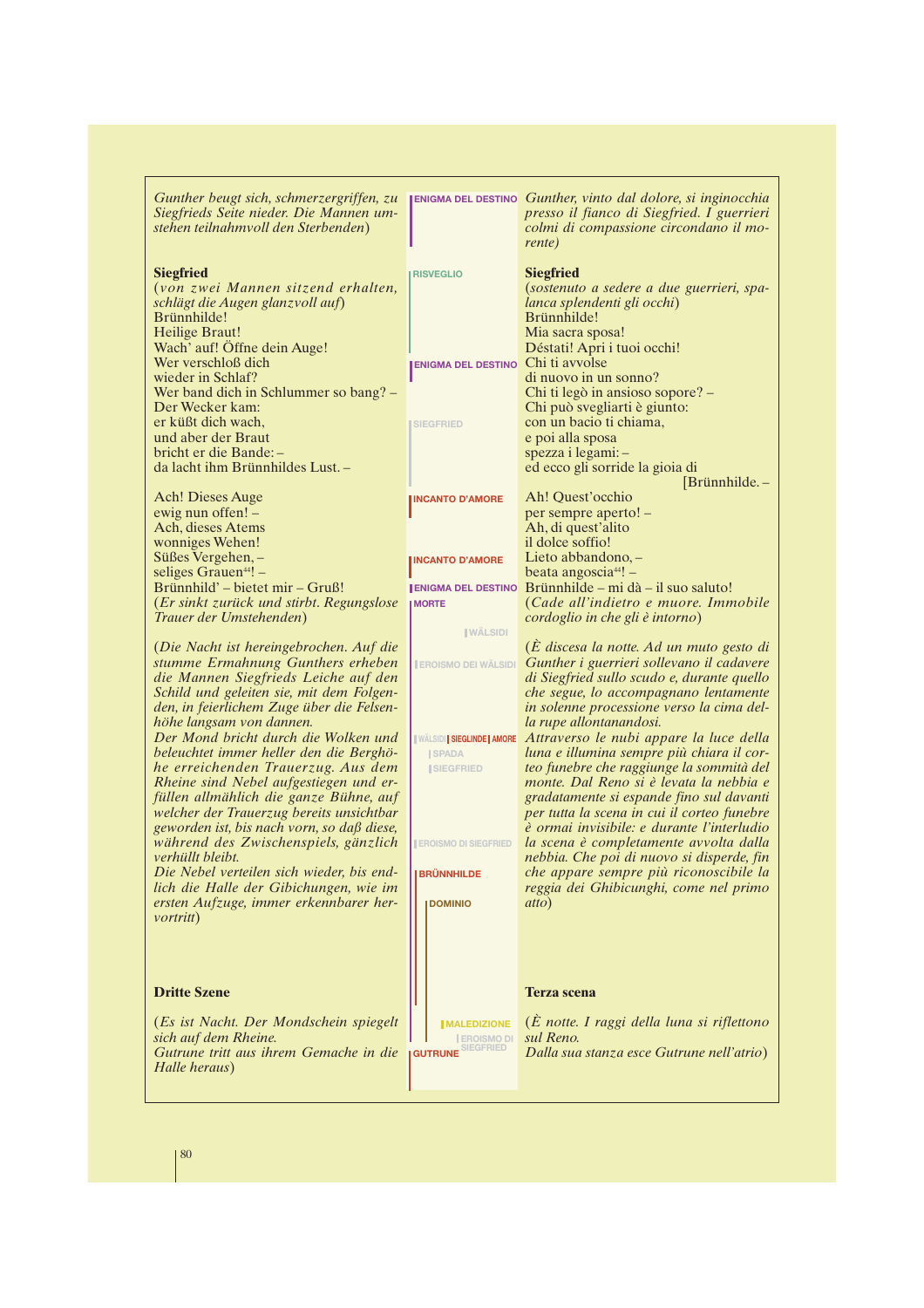| <b>Gutrune</b>                                                                   | <b>GUTRUNE</b>                  | <b>Gutrune</b>                            |
|----------------------------------------------------------------------------------|---------------------------------|-------------------------------------------|
| War das sein Horn?                                                               | <b>CORNO DI SIEGFRIED</b>       | Era il suo corno?                         |
| (Sie lauscht)                                                                    |                                 | (Ascolta)                                 |
| Nein! – Noch                                                                     | <b>IDOMINIO</b>                 | $No!$ – Ancora                            |
| kehrt' er nicht heim. -                                                          |                                 | non è tornato a casa. -                   |
| Schlimme Träume                                                                  |                                 | Brutte immagini                           |
| störten mir den Schlaf.                                                          |                                 | mi turbarono il sonno.                    |
| Wild wieherte sein Roß;-                                                         |                                 | Stridulo nitrì il cavallo; -              |
| Lachen Brünnhildes                                                               | <b>CAVALCATA</b>                | la risata di Brünnhilde                   |
| weckte mich auf. -                                                               | <b>DELLE WALKIRIE</b>           | mi ha svegliato. -                        |
| Wer war das Weib,                                                                | CANTO DELLE   GUTRUNE           | Chi era la donna                          |
| das ich zum Ufer schreiten sah? -                                                | <b>FIGLIE DEL RENO</b>          | che ho visto andare verso la riva? –      |
| Ich fürchte Brünnhild'. -                                                        | <b>BRÜNNHILDE</b>               | Di Brünnilde ho paura. -                  |
| Ist sie daheim?                                                                  | ENIGMA DEL DESTINO $E$ in casa? |                                           |
| (Sie lauscht an der Türe rechts und ruft)                                        |                                 | (Origlia alla porta a destra e chiama)    |
| Brünnhild'! Brünnhild'!                                                          |                                 | Brünnhilde! Brünnhilde!                   |
|                                                                                  |                                 |                                           |
| Bist du wach? $-$                                                                |                                 | Sei sveglia? –                            |
| (Sie öffnet schüchtern und blickt in das                                         | <b>BRÜNNHILDE</b>               | (Apre timidamente la porta e guarda       |
| <i>innere Gemach</i> )                                                           |                                 | dentro la stanza)                         |
| Leer das Gemach.                                                                 |                                 | La stanza è vuota.                        |
| So war es sie.                                                                   | <b>JDOMINIO</b>                 | Dunque era lei                            |
| die ich zum Rheine schreiten sah? –                                              | <b>IGUTRUNE</b>                 | che vidi lungo il Reno? -                 |
| (Sie erschrickt und lauscht nach der Fer-                                        |                                 | (Trasale, attenta a un suono lontano)     |
| ne)                                                                              |                                 |                                           |
| War das sein Horn? -                                                             | <b>INOZZE</b>                   | Era il corno di Siegfried? -              |
| Nein!                                                                            | <b>IGUTRUNE</b>                 | No!                                       |
| Od' alles!                                                                       |                                 | Tutto è deserto!                          |
| (Sie blickt ängstlich hinaus)                                                    |                                 | (Guarda impaurita verso l'esterno)        |
| Säh' ich Siegfried nur bald! -                                                   | <b>GUTRUNE   SVENTURA</b>       | Vedessi almeno Siegfried presto! –        |
| (Als Gutrune Hagens Stimme hört,                                                 |                                 | (Come ode la voce di Hagen, Gutrune       |
| bleibt sie, von Furcht gefesselt, eine Zeit-                                     |                                 | presa dal terrore resta immobile un po'   |
| lang unbeweglich stehen)                                                         |                                 | di tempo)                                 |
|                                                                                  |                                 |                                           |
| <b>Hagens Stimme</b>                                                             | <b>PATTO DI VENDETTA</b>        | <b>Voce di Hagen</b>                      |
| (von außen sich nähernd)                                                         |                                 | (da fuori, sempre più vicina)             |
| Hoiho! Hoiho!                                                                    |                                 | Hoiho! Hoiho!                             |
| Wacht auf! Wacht auf!                                                            |                                 | Sveglia! Su, sveglia!                     |
| Lichte! Lichte!                                                                  |                                 | Luci! Luci!                               |
| Helle Brände!                                                                    |                                 | Torce fiammanti!                          |
| Jagdbeute                                                                        |                                 | La preda di caccia                        |
| bringen wir heim. -                                                              |                                 |                                           |
| Hoiho! Hoiho! -                                                                  |                                 | portiamo a casa. -                        |
|                                                                                  |                                 | Hoiho! Hoiho! -                           |
| (Wachsender Feuerschein von außen)                                               |                                 | (Dall'esterno cresce il chiarore di fiac- |
|                                                                                  | <b>NOZZE</b>                    | cole)                                     |
|                                                                                  |                                 |                                           |
| <b>Hagen</b>                                                                     |                                 | <b>Hagen</b>                              |
| (tritt in die Halle)                                                             |                                 | (entra nella sala)                        |
| Auf, Gutrun'!                                                                    |                                 | Su, Gutrune!                              |
|                                                                                  |                                 | Saluta Siegfried!                         |
| Begrüße Siegfried!                                                               |                                 | È il forte eroe                           |
| Der starke Held,                                                                 |                                 |                                           |
| er kehret heim.                                                                  | <b>EROISMO DI SIEGFRIED</b>     | che torna a casa.                         |
|                                                                                  | <b>PATTO DI VENDETTA</b>        |                                           |
| <b>Gutrune</b>                                                                   |                                 | <b>Gutrune</b>                            |
| (in großer Angst)                                                                |                                 | (in grande ansia)                         |
| Was geschah? Hagen!                                                              |                                 | Hagen! Che accadde?                       |
| Nicht hört' ich sein Horn!                                                       |                                 | Non ho sentito il corno!                  |
|                                                                                  |                                 |                                           |
|                                                                                  |                                 | (Uomini e donne con lumi e torce ac-      |
| (Männer und Frauen, mit Lichtern und<br>Feuerbränden, geleiten in großer Verwir- |                                 | compagnano in grande smarrimento il       |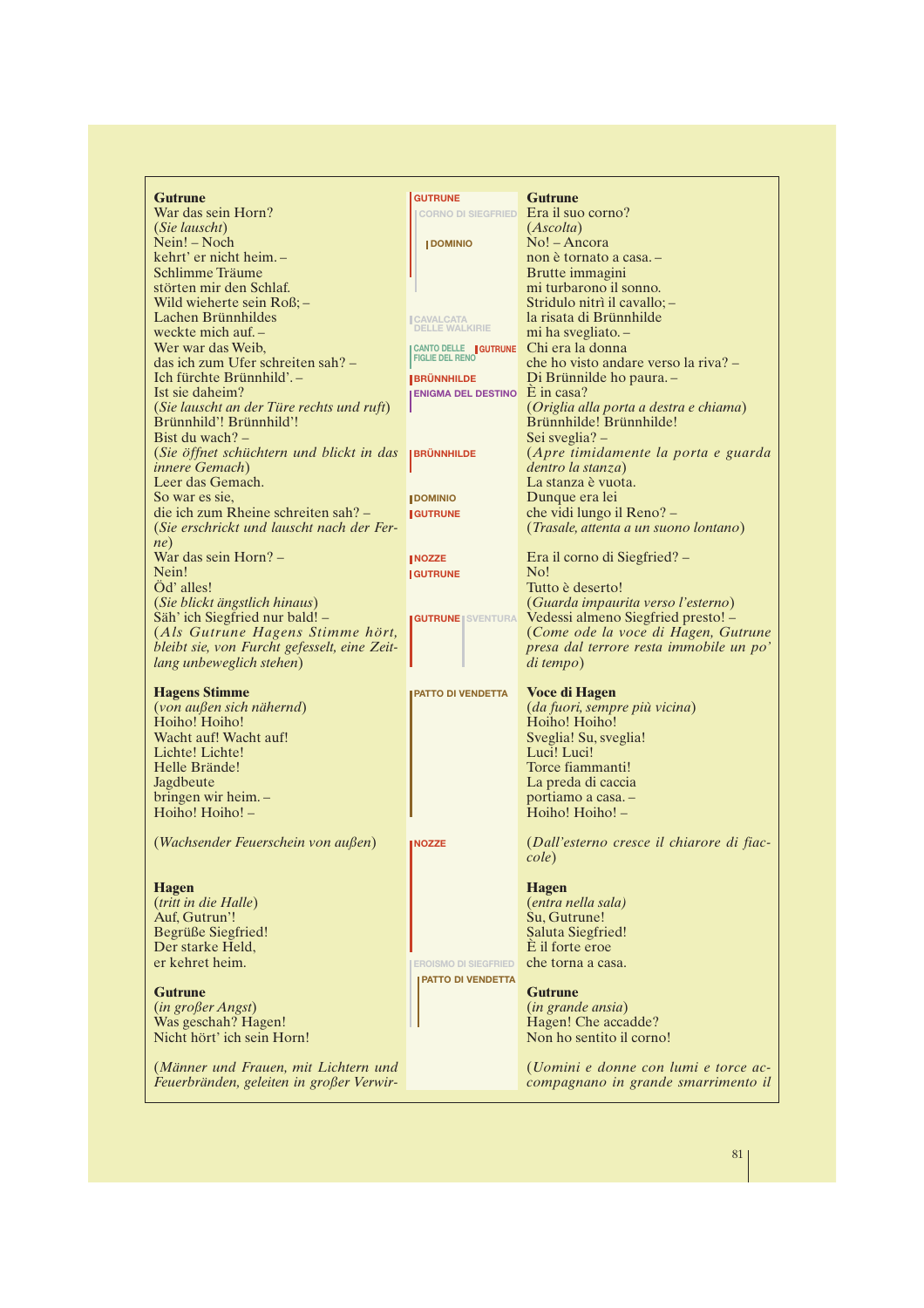*rung den Zug der mit Siegfrieds Leiche Heimkehrenden*)

#### **Hagen**

Der bleiche Held, nicht bläst er es mehr; nicht stürmt er zur Jagd, zum Streite nicht mehr, noch wirbt er um wonnige Frauen!

**Gutrune** (*mit wachsendem Entsetzen*) Was bringen die?

(*Der Zug gelangt in die Mitte der Halle, und die Mannen setzen dort die Leiche auf einer schnell errichteten Erhöhung nieder*)

**Hagen**

Eines wilden Ebers Beute: Siegfried, deinen toten Mann.

(*Gutrune schreit auf und stürzt über die Leiche hin. Allgemeine Erschütterung und Trauer. Gunther bemüht sich um die Ohnmächtige*)

**Gunther** Gutrun', holde Schwester! Hebe dein Auge, – schweige mir nicht! –

#### **Gutrune**

(*wieder zu sich kommend*) Siegfried! – Siegfried erschlagen! (*Sie stößt Gunther heftig zurück*) Fort, treuloser Bruder, du Mörder meines Mannes! – O Hilfe! Hilfe! Wehe! Wehe! Sie haben Siegfried erschlagen!

#### **Gunther**

Nicht klage wider mich, dort klage wider Hagen. Er – ist der verfluchte Eber, der diesen Edlen zerfleischt'.

**Hagen** Bist du mir gram darum?

**Gunther** Angst und Unheil greife dich immer!

**Hagen** (*mit furchtbarem Trotze herantretend*) Ja denn! Ich hab' ihn erschlagen. Ich – Hagen – schlug ihn zu Tod [zu todt]. –

*corteo di coloro che rientrano con il cadavere di Siegfried*)

**Hagen** Per l'esangue eroe suono di corni non c'è più; a caccia egli non corre, né a duelli mai più, né amabili donne corteggia!

**Gutrune** (*con crescente spavento*) Che portano?

(*Il corteo ha raggiunto il centro della sala, e i guerrieri posano lì il cadavere, su un banco prestamente allestito*) **SIEGFRIED**

**Hagen**

**ESPIAZIONE**

**DOMINIO**

**MORTE**

**HAGEN SVENTURA**

**LASSASSINIO** 

**GIURAMENTO HAGEN**

**SVENTURA** 

**RINUNCIA ALL'AMORE CORNO DI SIEGFRIED**

> La preda di un cinghiale feroce: Siegfried, il tuo sposo morto.

(*Gutrune alza un grido e si getta sul cadavere. Turbamento e compassione di tutti. Gunther si affanna intorno alla sorella priva di sensi*)

**Gunther** Gutrune, sorella cara! Solleva lo sguardo, – non restar muta! –

**Gutrune** (*tornando in sé*) Siegfried! – Siegfried ucciso! (*Respinge Gunther con violenza*) Via, fratello sleale, assassino tu del mio sposo! – Aiuto! Aiuto! Ahimè! Guai! Siegfried è stato ucciso!

**Gunther**

Non incolpare me, là, incolpa Hagen. Lui – è il cinghiale malefico che massacrò l'eletto. **CORNO DI SIEGFRIED**

> **Hagen** Me ne porti rancore?

**Gunther** Pena e sventura ti tengano in eterno!

**Hagen** (*avanzando con tremenda tracotanza*) Ebbene sì! L'ho ucciso. Io – Hagen – l'ho colpito a morte [l'ho colpito e [ucciso]. -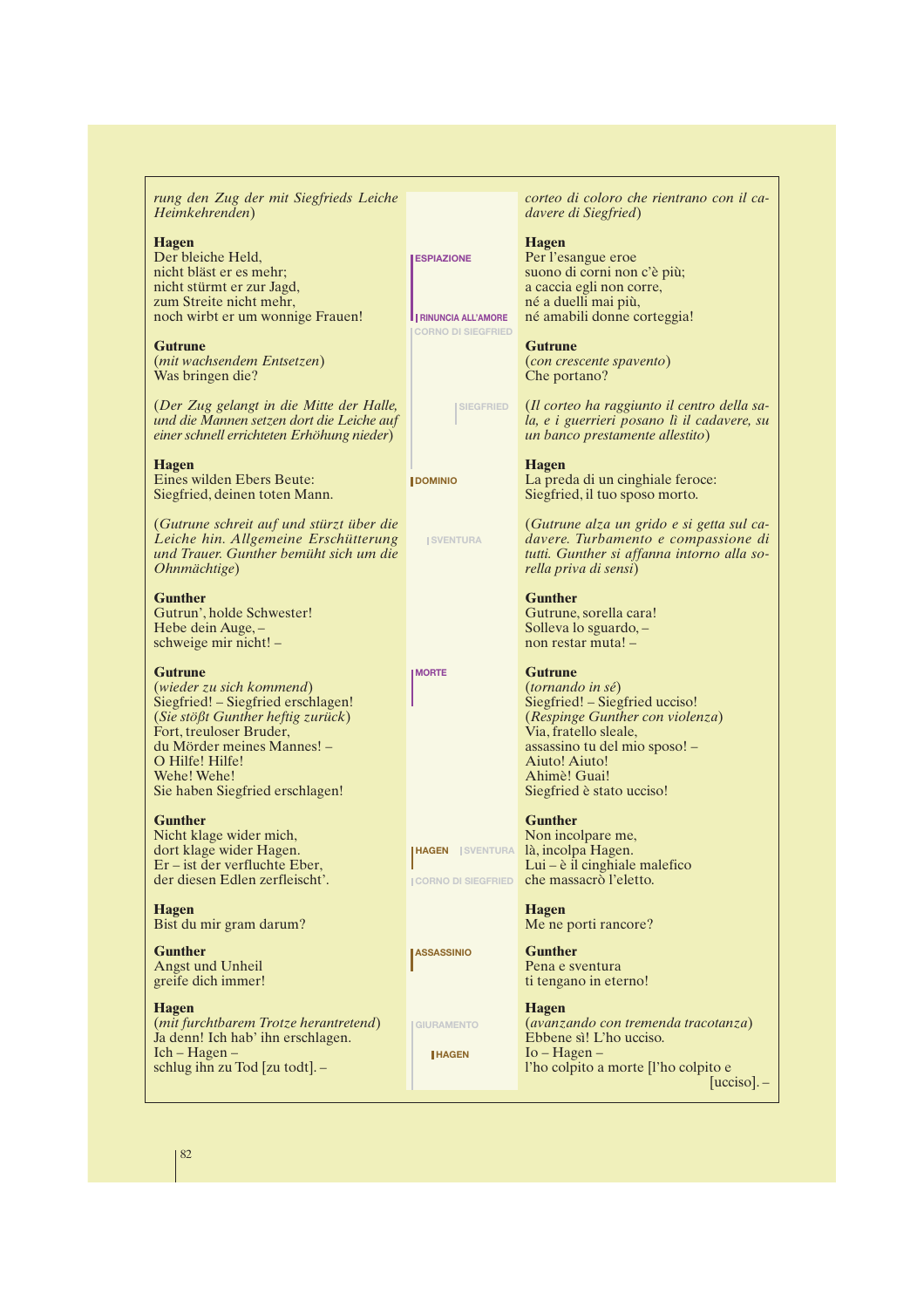Meinem Speer war er gespart, bei dem er Meineid sprach. – Heiliges Beuterecht hab' ich mir nun errungen: – drum fordr' ich hier – diesen Ring.

**Gunther** Zurück! Was mir verfiel, sollst nimmer du empfahn!

**Hagen** Ihr Mannen, richtet mein Recht!

**Gunther** Rührst du an Gutrunes Erbe, schamloser Albensohn?

#### **Hagen**

(*zieht sein Schwert*) Des Alben Erbe fordert so sein Sohn! (*Er dringt auf Gunther ein; dieser wehrt sich: sie fechten. Die Mannen werfen sich dazwischen. Gunther fällt von einem* **DOMINIO** *Streiche Hagens tot darnieder*)

#### **Hagen**

Her den Ring! (*Er greift nach Siegfrieds Hand; diese* **SPADA** *hebt sich drohend empor*) (*Gutrune hat bei Gunthers Falle entsetzt aufgeschrien. Alles bleibt in Schauder regungslos gefesselt. Aus dem Hintergrunde schreitet, fest und feierlich, Brünnhilde dem Vordergrunde zu*)

#### **Brünnhilde**

(*noch im Hintergrunde*) Schweigt eures Jammers jauchzenden Schwall! Das ihr alle verrietet, zur Rache schreitet sein Weib. – (*Sie schreitet ruhig weiter vor*) Kinder hört' ich greinen nach der Mutter, da süße Milch sie verschüttet: doch nicht erklang mir würdige Klage, des höchsten Helden wert.

#### **Gutrune**

(*vom Boden heftig sich aufrichtend*) Brünnhilde! Neiderboste! Du brachtest uns diese Not<sup>45</sup>: die du die Männer ihm verhetztest, weh, daß du dem Haus genaht!

#### **Brünnhilde**

Armsel'ge, schweig'! Sein Eheweib warst du nie; **ESPIAZIONE**

**ANELLO** *ANNIENTAMENTO* 

**ANELLO**

**GUTRUNE**

**MALEDIZIONE**

*ANELLO* 

**CREPUSCOLO DEGLI DEI**

**ERDA**

(*Viene avanti calma*) Ho udito bimbi frignare con la madre, **ENIGMA DEL DESTINO**

**ENIGMA DEL DESTINO**

**ANNUNCIO DI MORTE**

**GUTRUNE**

#### **Gutrune**

(*levandosi con impeto da terra*) Brünnhilde! Avvelenata di odio! Hai portato tu qui tanta miseria<sup>45</sup>: tu contro gli eccitasti gli uomini, sventura, che tu sia entrata nella casa!

## **Brünnhilde**

Taci, infelice! Sua sposa non sei stata mai;

che il buon latte ella versi:

Alla mia lancia egli era serbato, su cui disse spergiuro. – Il bottino a me spetta per diritto sacro: – e qui ora pretendo – questo anello.

#### **Gunther**

Indietro! Quello che a me è dovuto, tu non l'avrai mai!

**Hagen** Guerrieri, dite voi il mio diritto!

**Gunther** L'eredità di Gutrune osi toccare, svergognato figlio di démone?

#### **Hagen**

(*trae la spada*) Così il figlio esige l'eredità dello gnomo! (*Attacca Gunther che si difende: i due combattono. I guerrieri si lanciano in mezzo a loro. Raggiunto da un colpo di Hagen, Gunther cade morto a terra*)

#### **Hagen**

L'anello a me! (*Afferra la mano di Siegfried; questa si solleva minacciosa*) (*Vedendo Gunther cadere, Gutrune ha gridato inorridita. Tutti restano immobili oppressi dalla paura. Dal fondo si avanza, sicura e solenne, Brünnhilde*)

#### **Brünnhilde**

(*ancora sul fondo*) Il lacrimoso fiotto fermate dei lamenti! La sua donna, che tutti voi tradiste, viene a vendetta. –

ma non mi giunse nobile compianto, degno dell'eroe sommo.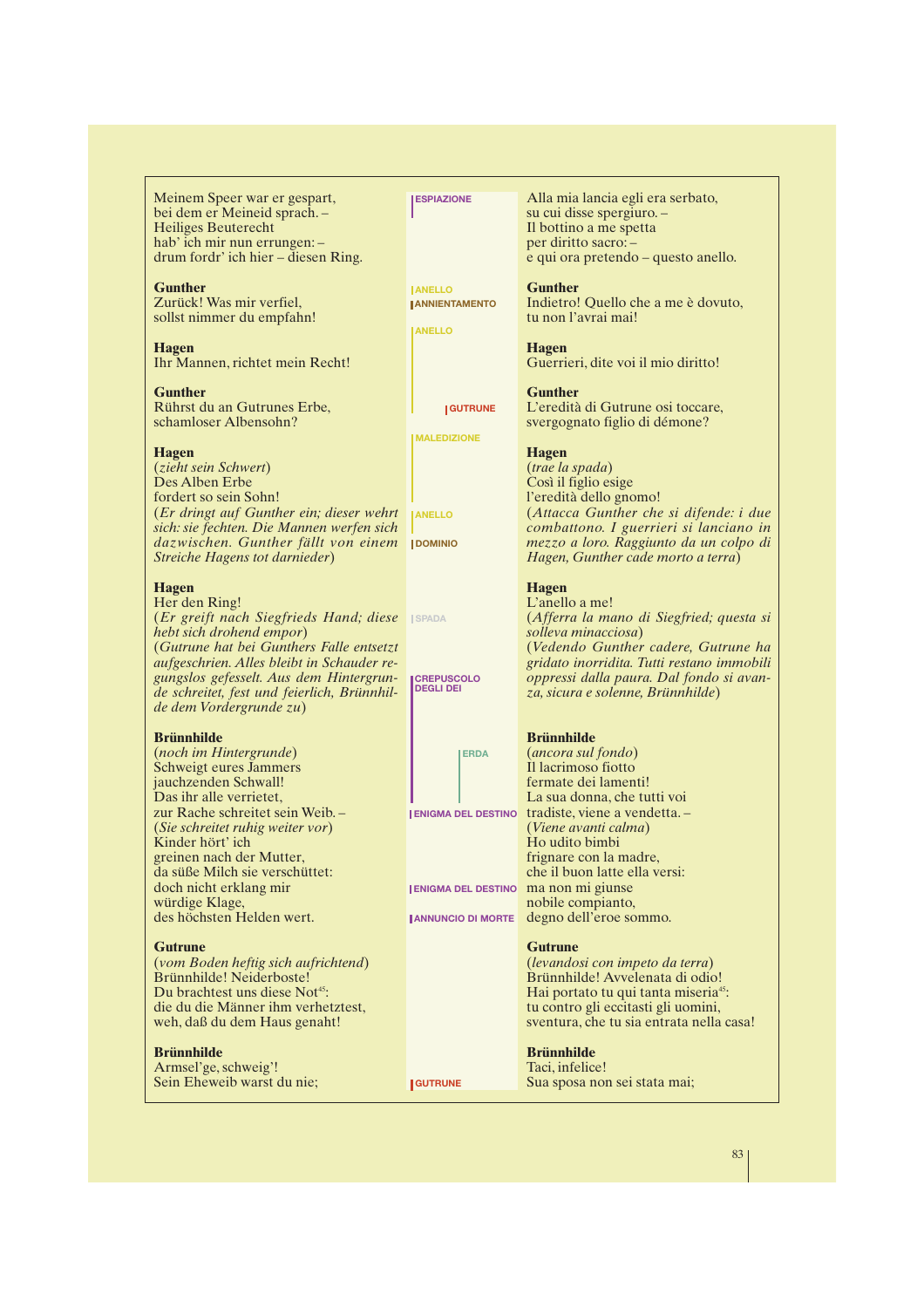| als Buhlerin                                                                         | <b>GUTRUNE</b>                                             | da seduttrice                                                                           |
|--------------------------------------------------------------------------------------|------------------------------------------------------------|-----------------------------------------------------------------------------------------|
| bandest du ihn.                                                                      |                                                            | l'hai legato a te.                                                                      |
| Sein Mannesgemahl bin ich,                                                           |                                                            | La vera sua donna sono io,                                                              |
| der ewige Eide er schwur,                                                            | SIEGFRIED E BRÜNNHILDE                                     | a me eterna fede giurò Siegfried,                                                       |
| eh' Siegfried je dich ersah!                                                         |                                                            | prima che egli mai ti avesse vista!                                                     |
|                                                                                      |                                                            |                                                                                         |
| Gutrune                                                                              |                                                            | Gutrune                                                                                 |
| (in jähe Verzweiflung ausbrechend)                                                   |                                                            | (grida con violenta disperazione)                                                       |
| Verfluchter Hagen!                                                                   |                                                            | Infame Hagen!                                                                           |
| Daß du das Gift mir rietest,                                                         | <b>I POZIONE MAGICA</b>                                    | Tu mi ha fornito il succo,                                                              |
| das ihr den Gatten entrückt!                                                         |                                                            | che a lei ha rubato lo sposo!                                                           |
| Ach, Jammer!                                                                         |                                                            | Ah, dolore!                                                                             |
| Wie jäh' nun weiß ich's,                                                             |                                                            | Come a un tratto comprendo,                                                             |
| Brünnhild' war die Traute,                                                           | <b>GUTRUNE</b>                                             | Brünnhilde era l'amata                                                                  |
| die durch den Trank er vergaß! –                                                     |                                                            | che la droga a lui tolse di mente! –                                                    |
|                                                                                      |                                                            |                                                                                         |
| (Sie hat sich voll Scheu von Siegfried ab-<br>gewendet und beugt sich nun ersterbend |                                                            | (Piena di vergogna ella si è allontanata<br>da Siegfried e ora si china sfinita sul ca- |
| über Gunthers Leiche; so verbleibt sie re-                                           |                                                            | davere di Gunther; e così rimane immo-                                                  |
|                                                                                      |                                                            |                                                                                         |
| gungslos bis zum Schlusse)                                                           |                                                            | bile fino alla fine)                                                                    |
| (Hagen steht, trotzig auf Speer und                                                  | <b>ENIGMA DEL DESTINO</b>                                  | (Hagen sta fermo sul lato opposto, ap-                                                  |
| Schild gelehnt, in finsteres Sinnen ver-                                             |                                                            | poggiato con aria tracotante alla lancia e<br>allo scudo e immerso in foschi pensieri)  |
| sunken auf der entgegengesetzten Seite)                                              |                                                            |                                                                                         |
| (Brünnhilde allein in der Mitte; nachdem                                             |                                                            | (Brünnhilde è sola al centro; dopo che a                                                |
| sie lange in den Anblick Siegfrieds ver-                                             |                                                            | lungo è rimasta a fissare il volto di Sieg-                                             |
| sunken gewesen, wendet sie sich jetzt, mit                                           | <b>POTERE DEGLI DEI</b>                                    | fried, ella ora con solenne autorità si vol-                                            |
| feierlicher Erhobenheit, an die Männer                                               |                                                            | ge verso gli uomini e le donne)                                                         |
| und Frauen)                                                                          |                                                            |                                                                                         |
| <b>Brünnhilde</b>                                                                    |                                                            | <b>Brünnhilde</b>                                                                       |
| <b>Starke Scheite</b>                                                                |                                                            | Tronchi robusti                                                                         |
| schichtet mir dort                                                                   |                                                            | ammassatemi là                                                                          |
| am Rande des Rheins zuhauf!                                                          |                                                            | a catasta sulla riva del Reno!                                                          |
| Hoch und hell                                                                        |                                                            | Alta e chiara                                                                           |
| lodre die Glut.                                                                      | <b>INCANTESIMO DEL FUOCO</b>                               | arda la fiamma                                                                          |
| die den edlen Leib                                                                   |                                                            | che il bel corpo                                                                        |
| des hehresten Helden verzehrt.                                                       | <b>ISIEGFRIED</b>                                          | consuma del sublime eroe.                                                               |
| Sein Roß führet daher,                                                               | <b>CREPUSCOLO DEGLI DEI</b>                                | Il suo cavallo conducete qui,                                                           |
| daß mit mir dem Recken es folge:                                                     | <b>POTERE</b> CAVALCATA<br><b>DEGLI DEI</b> DELLE WALKIRIE | ché accompagni con me il suo signore:                                                   |
| denn des Helden heiligste                                                            | <b>INCANTESINO</b><br>DEL FUOCO   SIEGFRIED                | a dividere il supremo                                                                   |
| Ehre zu teilen,                                                                      |                                                            | onore dell'eroe                                                                         |
| verlangt mein eigner Leib.                                                           |                                                            | anche il mio corpo aspira.                                                              |
| Vollbringt Brünnhildes Wort!                                                         | POTERE DEGLI DEI                                           | Ubbidite al comando di Brünnhilde!                                                      |
| (Die jungeren Männer errichten, wäh-                                                 |                                                            | (Durante ciò che segue gli uomini più                                                   |
| rend des Folgenden, vor der Halle, nahe                                              |                                                            | giovani innalzano davanti alla reggia,                                                  |
| am Rheinufer, einen mächtigen Scheit-                                                |                                                            | presso alla riva del Reno, un enorme ro-                                                |
| haufen: Frauen schmücken diesen dann                                                 |                                                            | go: e quindi le donne lo adornano con                                                   |
| mit Decken, auf welche sie Kräuter und                                               |                                                            | coperte sulle quali spargono erbe e fiori)                                              |
| Blumen streuen)                                                                      |                                                            |                                                                                         |
| (Brünnhilde versinkt von neuem in die                                                |                                                            | (Brünnhilde si immerge di nuovo nella                                                   |
| Betrachtung, der Leiche Siegfrieds. Ihre                                             | <b>INCANTO D'AMORE</b>                                     | contemplazione del corpo di Siegfried. Il                                               |
| Mienen nehmen eine immer sanftere Ver-                                               |                                                            | suo volto si trasfigura sempre più serena-                                              |
| klärung an)                                                                          |                                                            | <i>mente</i> )                                                                          |
| Wie Sonne lauter                                                                     |                                                            | Limpida come il sole                                                                    |
| strahlt mir sein Licht:                                                              |                                                            | la sua luce mi rischiara:                                                               |
| der Reinste war er,                                                                  |                                                            | era il più puro                                                                         |
| der mich verriet!                                                                    |                                                            | colui che mi tradì!                                                                     |
|                                                                                      |                                                            |                                                                                         |
| Die Gattin trügend                                                                   |                                                            | Tradendo la sposa<br>- fedele all'amico, -                                              |
| - treu dem Freunde, -                                                                |                                                            | dalla sua amata                                                                         |
| von der eignen Trauten                                                               |                                                            |                                                                                         |
| $-$ einzig ihm teuer, $-$                                                            |                                                            | $-$ sola a lui cara, $-$                                                                |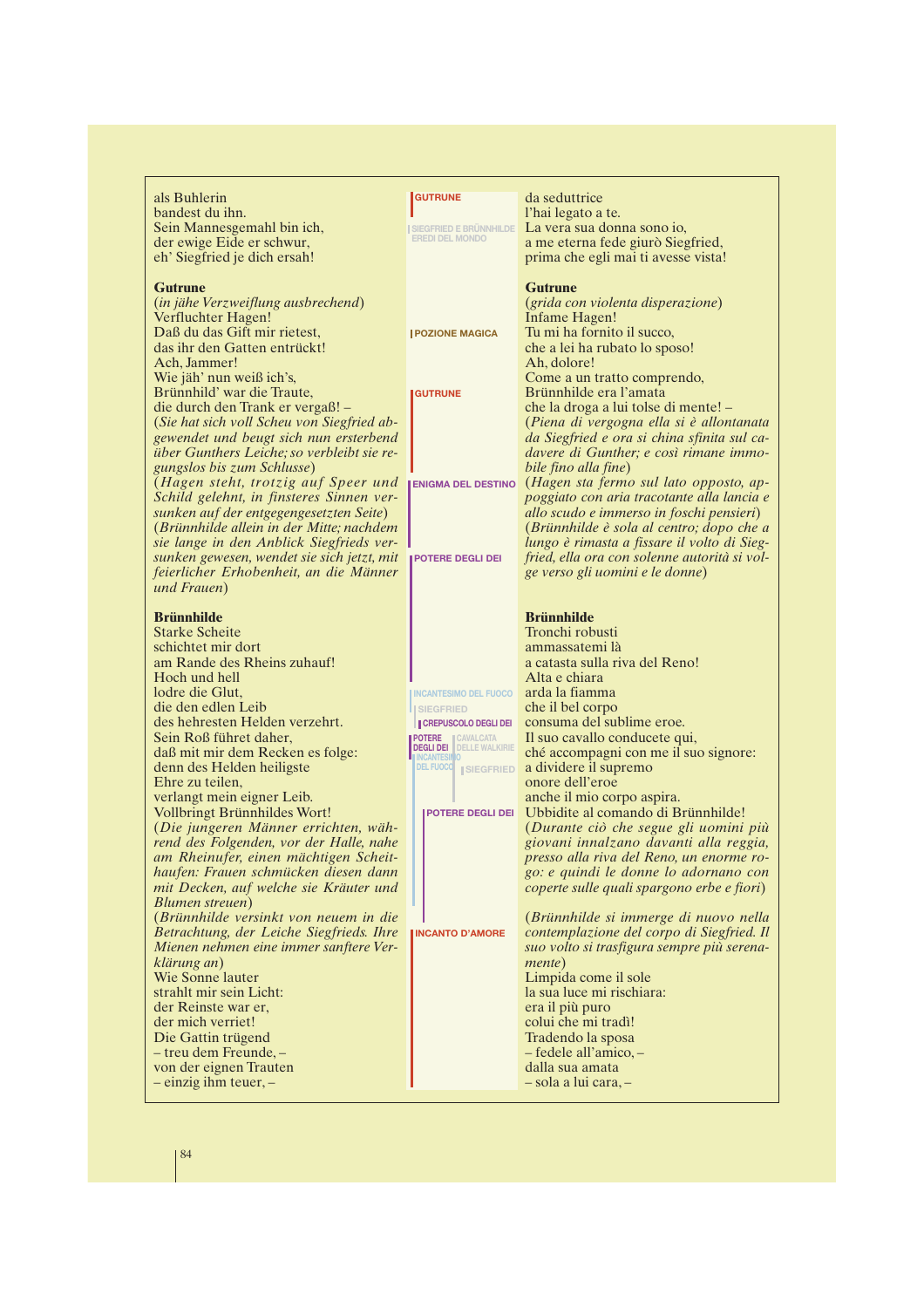| schied er sich durch sein Schwert. -                  | <b>ISPADA</b>                                      | si separò con la spada. -                   |
|-------------------------------------------------------|----------------------------------------------------|---------------------------------------------|
| Echter als er                                         |                                                    | Più onesto di lui                           |
| schwur keiner Eide;                                   |                                                    | nessuno giurò;                              |
| treuer als er                                         |                                                    | di lui più leale                            |
| hielt keiner Verträge;                                |                                                    | nessuno tenne promesse;                     |
| lautrer als er                                        | <b>INCANTO D'AMORE</b>                             | più puro di lui                             |
| liebte kein andrer!                                   |                                                    | non amò nessun altro!                       |
| Und doch, alle Eide,                                  |                                                    | Ma giuramenti                               |
| alle Verträge,                                        |                                                    | patti e promesse,                           |
| die treueste Liebe, -                                 |                                                    | e l'amore più forte, –                      |
| trog keiner wie er!                                   | <b>FEDELTA</b>                                     | nessuno tradì come lui!                     |
| Wißt ihr, wie das ward?                               | ANNUNCIO ENIGMA<br>DI MORTE DEL DESTINO            | Sapete voi come accadde?                    |
| (Nach oben blickend)                                  | <b>WALHALLA</b>                                    | <i>(Guardando verso l'alto)</i>             |
| Oh ihr, der Eide                                      |                                                    | O voi, dei patti                            |
| ewige [heilige] Hüter!                                |                                                    | custodi eterni [santi]!                     |
| Lenkt euren Blick                                     |                                                    | Chinate gli occhi                           |
| auf mein blühendes Leid;                              |                                                    | sul fiore del mio strazio;                  |
| erschaut eure ewige Schuld!                           | <b>JANNUNCIO DI MORTE</b>                          | guardate la vostra colpa eterna!            |
| Meine Klage hör',                                     | <b>GIUSTIFICAZIONE</b>                             | Ascolta la mia accusa,                      |
| du hehrster Gott!                                     | <b>ENIGMA DEL DESTINO</b>                          | supremo iddio!                              |
| Durch seine tapferste Tat,                            |                                                    | Col suo atto più prode,                     |
| dir so tauglich erwünscht, -                          |                                                    | da te deciso a tuo grande vantaggio, -      |
| weihtest du den,<br>der sie gewirkt,                  |                                                    | tu consacrasti colui<br>che l'ha compiuto   |
| dem Fluche, dem du verfielest, -                      |                                                    | alla maledizione cui tu eri dannato, -      |
| mich mußte                                            |                                                    | me dovette                                  |
| der Reinste verraten,                                 |                                                    | quel puro tradire,                          |
| daß wissend würde ein Weib! –                         | <b>ENIGMA DEL DESTINO</b>                          | sì che una donna acquistasse sapienza! –    |
| Weiß ich nun, was dir frommt?                         |                                                    | So io ora ciò che a te giova?               |
| Alles, alles,                                         |                                                    | Tutto, tutto,                               |
| alles weiß ich, $-$                                   |                                                    | so tutto, $-$                               |
| alles ward mir nun frei.                              |                                                    | ormai per me tutto è sgombro.               |
| Auch deine Raben                                      | <b>J</b> DOMINIO                                   | Anche odo il fremito                        |
| hör' ich rauschen;                                    |                                                    | del volo dei tuoi corvi;                    |
| mit bang ersehnter Botschaft                          |                                                    | col messaggio da te atteso e temuto         |
| send' ich die beiden nun heim.                        | <b>IMALEDIZIONE</b>                                | io ora li rimando a casa.                   |
| Ruhe, ruhe <sup>46</sup> , du Gott!                   | CANTO WALHALLA ANGOSCIA                            | Pace ora, pace <sup>46</sup> , o dio!       |
| (Sie winkt den Mannen, Siegfrieds Lei-                | DELLE FIGLIE DEL RENO<br><b>  POTERE DEGLI DEI</b> | (Col gesto chiede ai guerrieri di sollevare |
| che aufzuheben und auf den Scheitgerüs-               |                                                    | il corpo di Siegfried e di portarlo sul ro- |
| te zu tragen; zugleich zieht sie von Sieg-            | <b>ICREPUSCOLO</b>                                 | go; nello stesso tempo sfila dal dito di    |
| frieds Finger den Ring ab und betrachtet              | <b>DEGLI DEI</b>                                   | Siegfried l'anello e lo contempla           |
| <i>ihn sinnend</i> )                                  | <b>NATURA</b>                                      | <i>pensosa</i> )                            |
| Mein Erbe nun                                         |                                                    | L'eredità che mi spetta                     |
| nehm ich zu eigen. -                                  |                                                    | ora mi approprio. -                         |
| Verfluchter Reif!                                     | <b>JANELLO</b>                                     | Funesto cerchio!                            |
| <b>Furchtbarer Ring!</b>                              |                                                    | Orrendo anello!                             |
| Dein Gold fass' ich,                                  |                                                    | Stringo il tuo oro,                         |
| und geb' es nun fort.                                 |                                                    | che dono ad altri.                          |
| Der Wassertiefe                                       | CANTO DELLE   GIROTONDO<br><b>FIGLIE DEL RENO</b>  | Delle acque fonde                           |
| weise Schwestern,<br>des Rheines schwimmende Töchter, |                                                    | sagge sorelle,                              |
| euch dank' ich redlichen Rat!                         | <b>IFIGLIE DEL RENO</b>                            | nuotanti figlie del Reno,                   |
|                                                       | CANTO DELLE   GIROTONDO<br><b>FIGLIE DEL</b>       | a voi son grata del leale consiglio!        |
| Was ihr begehrt,<br>ich geb' es euch:                 | <b>RENO</b>                                        | Ciò che attendete,<br>io ve lo dono:        |
| aus meiner Asche                                      | <b>ORO DEL RENO</b>                                | dalla mia cenere                            |
| nehmt es zu eigen!                                    |                                                    | fatelo vostro!                              |
| Das Feuer, das mich verbrennt,                        |                                                    | Il fuoco che mi consuma,                    |
| rein'ge vom Fluche den Ring! -                        |                                                    | dal male sciolga l'anello! -                |
| Ihr in der Flut,                                      |                                                    | Con voi nel fiume                           |
|                                                       |                                                    |                                             |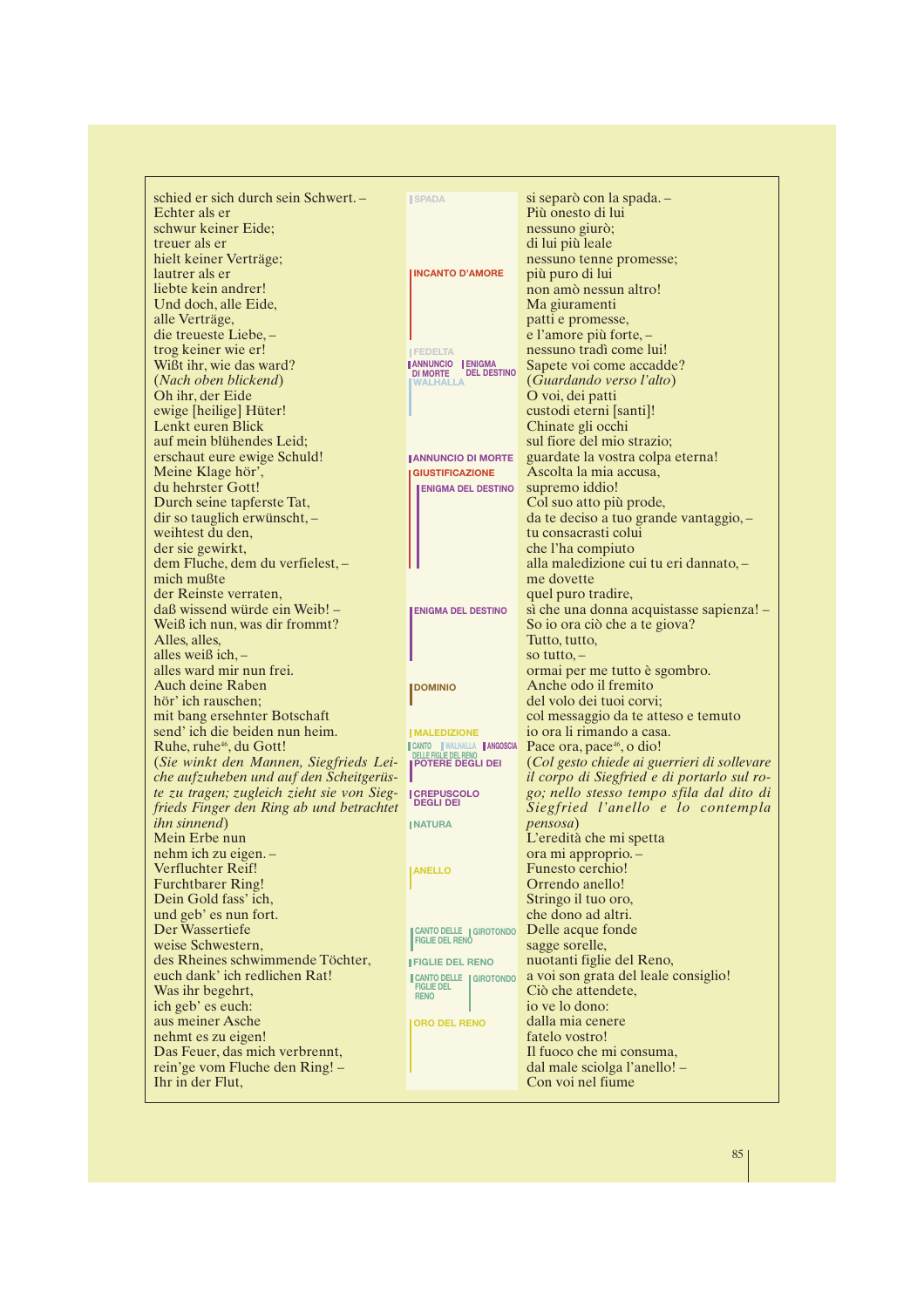| löset ihn auf,<br>und lauter bewahrt                                          | <b>GIROTONDO</b>                                                            | scompaia il male,<br>e voi schiette serbate                                        |
|-------------------------------------------------------------------------------|-----------------------------------------------------------------------------|------------------------------------------------------------------------------------|
| das lichte Gold,                                                              |                                                                             | l'oro lucente,                                                                     |
| das euch zum Unheil geraubt.                                                  | <b>JANELLO   MALEDIZIONE</b>                                                | che con sventure vi fu sottratto.                                                  |
| (Sie hat den Ring sich angesteckt und                                         |                                                                             | (Si è infilata al dito l'anello e ora si gira                                      |
| wendet sich jetzt zu dem Scheitergerüste,                                     | <b>PATTO</b>                                                                | verso la catasta di ceppi, su cui già sta di-                                      |
| auf dem Siegfrieds Leiche bereits ausge-                                      | <b>ILOGE</b>                                                                | steso il cadavere di Siegfried. Ella strap-                                        |
| streckt liegt. Sie entreißt einem Manne                                       |                                                                             | pa dalla mano di un guerriero un'enor-                                             |
| den mächtigen Feuerbrand, schwingt die-                                       |                                                                             | me fiaccola, la agita accennando verso il                                          |
| sen und deutet nach dem Hintergrund)                                          |                                                                             | <i>fondo</i> )                                                                     |
| Fliegt heim, ihr Raben!                                                       |                                                                             | Corvi, via in volo a casa!                                                         |
| Raunt es eurem Herren,                                                        | <b>INCANTESIMO</b>                                                          | Sussurrate al signore                                                              |
| was hier am Rhein ihr gehört!                                                 | <b>DEL FUOCO</b>                                                            | quel che udiste sul Reno!                                                          |
| An Brünnhildes Felsen                                                         | <b>ILOGE</b>                                                                | La rupe di Brünnhilde                                                              |
| fahrt vorbei!                                                                 |                                                                             | sfiorate in corsa!                                                                 |
| Der dort noch lodert,                                                         |                                                                             | Spingete al Walhall                                                                |
| weiset Loge nach Walhall!                                                     |                                                                             | Loge che arde lì ancora!                                                           |
| Denn der Götter Ende                                                          | <b>CREPUSCOLO DEGLI DEI</b>                                                 | Perché ormai sorge                                                                 |
| dämmert nun auf.                                                              | <b>INATURA</b>                                                              | la fine degli dei.                                                                 |
| So werf ich den Brand                                                         | <b>CREPUSCOLO DEGLI DEI</b>                                                 | E scaglio io l'incendio                                                            |
| in Walhalls prangende Burg.                                                   |                                                                             | nella superba rocca.                                                               |
| (Sie schleudert den Brand in den Holz-                                        | <b>IWALHALLA</b>                                                            | (Lancia la fiaccola sulla catasta di legna                                         |
| stoß, der sich schnell hell entzündet.                                        | <b>JANELLO</b>                                                              | che immediatamente divampa. Due corvi<br>si sono levati in volo dalla riva e scom- |
| Zwei Raben sind vom Ufer aufgeflogen<br>und verschwinden nach dem Hintergrun- |                                                                             | paiono nello sfondo.                                                               |
| $de\ zu.$                                                                     | <b>ILOGE</b>                                                                |                                                                                    |
| Brünnhilde gewahrt ihr $Ro\beta$ , welches so-                                | GRIDO DI GUERRA CAVALCATA                                                   | Brünnhilde scorge il suo cavallo, che due                                          |
| eben zwei Männer hereinführen)                                                | <b>DELLE WALKIRIE</b><br><b>DELLE</b>                                       | uomini hanno condotto in quel momento)                                             |
| Grane, mein Roß!                                                              | <b>WALKIRIE</b>                                                             | Tu, mio corsiero!                                                                  |
| Sei mir gegrüßt!                                                              |                                                                             | Grane, io ti saluto!                                                               |
| (Sie ist ihm entgegen gesprungen, fa $\beta t$ es                             |                                                                             | (Ella gli è corsa incontro, lo afferra e ra-                                       |
| und entzäumt es schnell; dann neigt sie                                       |                                                                             | pida lo libera dalle briglie; quindi si chi-                                       |
| sich traulich zu ihm)                                                         | <b>CAVALCATA</b>                                                            | na verso di lui con confidenza)                                                    |
| Weißt du auch, mein Freund,                                                   | <b>DELLE WALKIRIE</b>                                                       | Sai anche tu, o amico,                                                             |
| wohin ich dich führe?                                                         |                                                                             | dove ti guido?                                                                     |
| Im Feuer leuchtend,                                                           | <b>REDENZIONE</b><br><b>D'AMORE</b>                                         | Raggiante nel fuoco                                                                |
| liegt dort dein Herr,                                                         |                                                                             | giace là il tuo signore,                                                           |
| Siegfried, mein seliger Held.                                                 | <b>SIEGFRIED</b>                                                            | Siegfried, il mio eroe beato.                                                      |
| Dem Freunde zu folgen,<br>wieherst du freudig?                                | CAVALCATA   GRIDO DI GUERRA<br>  DELLE   DELLE WALKIRIE                     | Per seguire l'amico<br>nitrisci di gioia?                                          |
| Lockt dich zu ihm                                                             | <b>WALKIRIE</b><br>GRIDO DI GUERRA DELLE WALKIRIE                           | A lui ti seduce                                                                    |
| die lachende Lohe?                                                            | <b>INCANTESIMO DEL FUOCO</b>                                                | la fiamma ridente?                                                                 |
| Fühl' meine Brust auch,                                                       | <b>REDENZIONE</b>                                                           | Ma senti in me anche                                                               |
| wie sie entbrennt,                                                            | <b>D'AMORE</b>                                                              | come arde il mio petto,                                                            |
| helles Feuer                                                                  |                                                                             | una vampa lucente                                                                  |
| das Herz mir erfaßt,                                                          |                                                                             | mi avvolge il cuore,                                                               |
| ihn zu umschlingen,                                                           |                                                                             | per stringere l'eroe,                                                              |
| umschlossen von ihm,                                                          |                                                                             | cinta da lui,                                                                      |
| in mächtigster Minne,                                                         |                                                                             | in suprema passione,                                                               |
| vermählt ihm zu sein! -                                                       |                                                                             | essergli unita! –                                                                  |
| Heiajaho! Grane!                                                              | <b>SIEGFRIED GRIDO DI</b><br><b>GUERRA</b>                                  | Heiajaho! Grane!                                                                   |
| Grüß deinen Herren!                                                           | <b>DELLE</b>                                                                | Saluta il signore!                                                                 |
| Siegfried! Siegfried! Sieh!                                                   | <b>WALKIRIE</b>                                                             | Siegfried! Siegfried! Guarda!                                                      |
| (Sie hat sich auf das $R \circ \beta$ geschwungen                             |                                                                             | (Si è lanciata in groppa al cavallo e ora                                          |
| und hebt es jetzt zum Sprunge)                                                |                                                                             | <i>lo incita al salto</i> )                                                        |
| Selig grüßt dich dein Weib!                                                   |                                                                             | Ti saluta beata la tua donna!                                                      |
| (Sie sprengt das Roß mit einem Satze in<br>den brennenden Scheithaufen.       | <b>GRIDO DI GUERRA   CAVALCATA</b><br><b>DELLE WALKIRIE</b><br><b>DELLE</b> | (Con un balzo spinge il cavallo sul rogo<br><i>ardente.</i>                        |
| Sogleich prasselt der Brand hoch auf, so                                      | <b>WALKIRIE</b><br><b>INCANTESIMO</b>                                       | Subito l'incendio si alza crepitando, sì                                           |
| daß das Feuer den ganzen Raum vor der                                         | <b>DEL FUOCO</b>                                                            | che il fuoco invade completamente lo                                               |
|                                                                               |                                                                             |                                                                                    |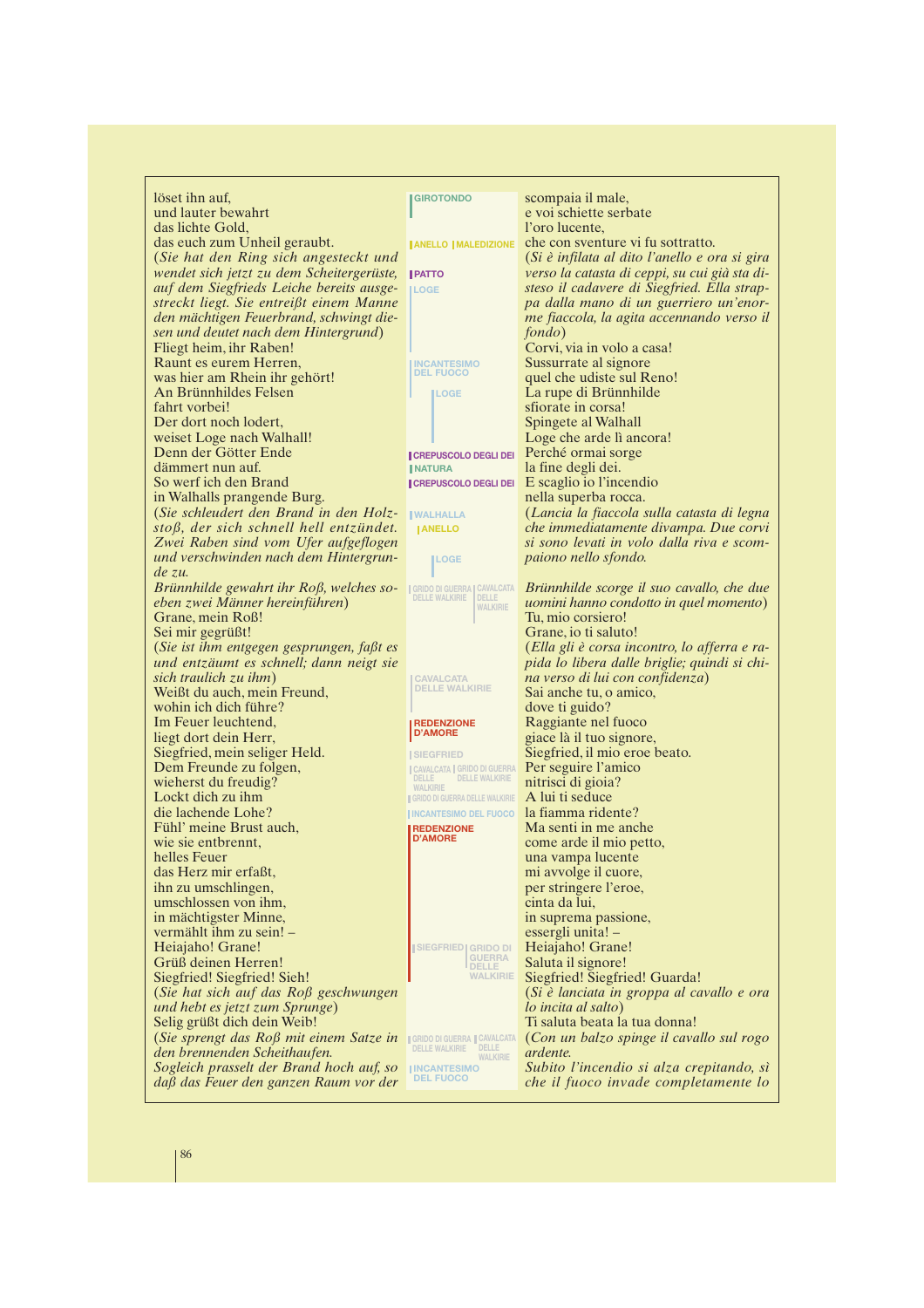| Halle erfüllt und diese selbst schon zu er-<br>greifen scheint. Entsetzt drängen sich die<br>Männer und Frauen nach dem äußersten<br>Vordergrunde. Als der ganze Bühnen-<br>raum nur noch von Feuer erfüllt er-<br>scheint, verlischt plötzlich der Glut-<br>schein, so daß bald bloß ein Dampfge-<br>wölke zurückbleibt, welches sich dem<br>Hintergrunde zu verzieht und dort am<br>Horizonte sich als finstere Wolkenschicht<br>lagert.<br>Zugleich ist vom Ufer her der Rhein<br>mächtig angeschwollen und wälzt seine<br>Flut über die Brandstätte bis an die<br>Schwelle der Halle. Auf den Wogen sind<br>die drei Rheintöchter herbei geschwom-<br>men)<br>(Hagen, der seit dem Vorgang mit dem<br>Ringe Brünnhildes Benehmen mit wach-<br>sender Angst beobachtet hat, gerät bei | <b>IMAGIA DEL SONNO</b><br><b>ONDE</b>                                                                                                                                                                             | spazio di fronte alla reggia, che sembra<br>esserne attaccata essa stessa. In preda del<br>terrore uomini e donne si affollano sul<br>limite estremo della scena. Quando pare<br>che il palcoscenico tutto intero sia avvol-<br>to dal fuoco, all'improvviso i bagliori<br>delle fiamme si spengono e ben presto<br>non rimane che una nube di vapore, che<br>si allontana verso il fondo e lì si posa<br>sull'orizzonte come un fosco strato di<br>nubi.<br>Contemporaneamente su dalla riva si è<br>gonfiato con forza il Reno e riversa i<br>suoi flutti sul rogo fino alla soglia della<br>reggia. Le tre Figlie del Reno sono ap-<br>parse nuotando sulle onde)<br>(Hagen, che dall'episodio dell'anello ha<br>seguito con angoscia crescente tutte le<br>azioni di Brünnhilde, alla vista delle Fi- |
|------------------------------------------------------------------------------------------------------------------------------------------------------------------------------------------------------------------------------------------------------------------------------------------------------------------------------------------------------------------------------------------------------------------------------------------------------------------------------------------------------------------------------------------------------------------------------------------------------------------------------------------------------------------------------------------------------------------------------------------------------------------------------------------|--------------------------------------------------------------------------------------------------------------------------------------------------------------------------------------------------------------------|-----------------------------------------------------------------------------------------------------------------------------------------------------------------------------------------------------------------------------------------------------------------------------------------------------------------------------------------------------------------------------------------------------------------------------------------------------------------------------------------------------------------------------------------------------------------------------------------------------------------------------------------------------------------------------------------------------------------------------------------------------------------------------------------------------------|
| dem Anblick der Rheintöchter in höchs-<br>ten Schreck; er wirft hastig Speer, Schild<br>und Helm von sich und stürzt, wie wahn-<br>sinnig, sich in die Flut)                                                                                                                                                                                                                                                                                                                                                                                                                                                                                                                                                                                                                             | <b>CANTO DELLE</b><br><b>FIGLIE DEL RENO</b>                                                                                                                                                                       | glie del Reno cade in un terrore estremo;<br>con furia getta lontano da sé lancia, scu-<br>do ed elmo e si butta come un pazzo nel-<br>le onde)                                                                                                                                                                                                                                                                                                                                                                                                                                                                                                                                                                                                                                                           |
| <b>Hagen</b><br>Zurück vom Ring!                                                                                                                                                                                                                                                                                                                                                                                                                                                                                                                                                                                                                                                                                                                                                         | <b>MALEDIZIONE</b>                                                                                                                                                                                                 | <b>Hagen</b><br>Via dall'anello!                                                                                                                                                                                                                                                                                                                                                                                                                                                                                                                                                                                                                                                                                                                                                                          |
| (Woglinde und Wellgunde umschlingen)<br>mit ihren Armen seinen Nacken und zie-<br>hen ihn, so zurückschwimmend, mit sich<br>in die Tiefe. Floßhilde, den anderen vor-<br>an dem Hintergrunde zu schwimmend,<br>hält jubelnd den gewonnenen Ring in die                                                                                                                                                                                                                                                                                                                                                                                                                                                                                                                                   | <b>GIROTONDO</b><br><b>JONDE   FIGLIE DEL RENO</b>                                                                                                                                                                 | (Woglinde e Wellgunde gli circondano la<br>nuca con le braccia, si allontanano a<br>nuoto e lo trascinano con sé nel profon-<br>do. Floßhilde, nuotando davanti alle altre<br>verso il fondo della scena, leva in alto<br>esultante l'anello riconquistato.                                                                                                                                                                                                                                                                                                                                                                                                                                                                                                                                               |
| Höhe.<br>Durch die Wolkenschicht, welche sich<br>am Horizonte gelagert, bricht ein rötli-<br>cher Glutschein mit wachsender Hellig-<br>keit aus. Von dieser Helligkeit beleuchtet,<br>sieht man die drei Rheintöchter auf den<br>ruhigeren Wellen des allmählich wieder<br>in sein Bett zurückgetretenen Rheines,<br>lustig mit dem Ringe spielend, im Reigen                                                                                                                                                                                                                                                                                                                                                                                                                            | <b>WALHALLA</b><br><b>FIGLIE</b><br><b>REDENZIONE</b><br><b>DEL</b><br><b>D'AMORE</b><br><b>RENO</b><br><b>WALHALLA</b>                                                                                            | Entro lo strato di nubi che si è accumu-<br>lato sull'orizzonte, erompe un fulgore<br>rossastro che si fa sempre più splendente.<br>Rischiarate da questa luce, si vedono le<br>tre Figlie del Reno danzare allegre in cir-<br>colo giocando con l'anello sulle onde<br>ora più calme del Reno, che a poco a po-<br>co è rientrato nel suo letto)                                                                                                                                                                                                                                                                                                                                                                                                                                                         |
| schwimmen)<br>(Aus den Trümmern der zusammenge-<br>stürzten Halle sehen die Männer und<br>Frauen, in höchster Ergriffenheit, dem<br>wachsenden Feuerscheine am Himmel<br>zu. Als dieser endlich in lichtester Hellig-<br>keit leuchtet, erblickt man darin den Saal<br>Walhalls, in welchem die Götter und Hel-<br>den, ganz nach der Schilderung Waltrau-<br>tes im ersten Aufzuge, versammelt sitzen.<br>Helle Flammen scheinen in dem Saale<br>der Götter aufzuschlagen. Als die Götter<br>von den Flammen gänzlich verhüllt sind,<br>fällt der Vorhang)                                                                                                                                                                                                                              | <b>FIGLIE</b><br><b>DEL</b><br><b>RENO</b><br><b>REDENZIONE</b><br><b>D'AMORF</b><br><b>WALHALLA</b><br>POTERE DEGLI DEI<br><b>SIEGFRIED</b><br><b>CREPUSCOLO DEGLI DEI</b><br><b>REDENZIONE</b><br><b>D'AMORE</b> | (Dalle macerie della reggia rovinata a<br>terra gli uomini e le donne guardano con<br>estrema trepidazione il fiammante fulgo-<br>re che s'alza verso il cielo. Quando que-<br>sto alla fine risplende al massimo della<br>sua luce, dentro ci si scorge la sala del<br>Walhall, in cui siedono radunati gli dei e<br>gli eroi, proprio come nella descrizione<br>di Waltraute nel primo atto.<br>Sembra che nella sala degli dei esploda-<br>no fiamme chiarissime. Quando gli dei<br>sono completamente avvolti dalle fiam-<br>me, cala la tela)                                                                                                                                                                                                                                                        |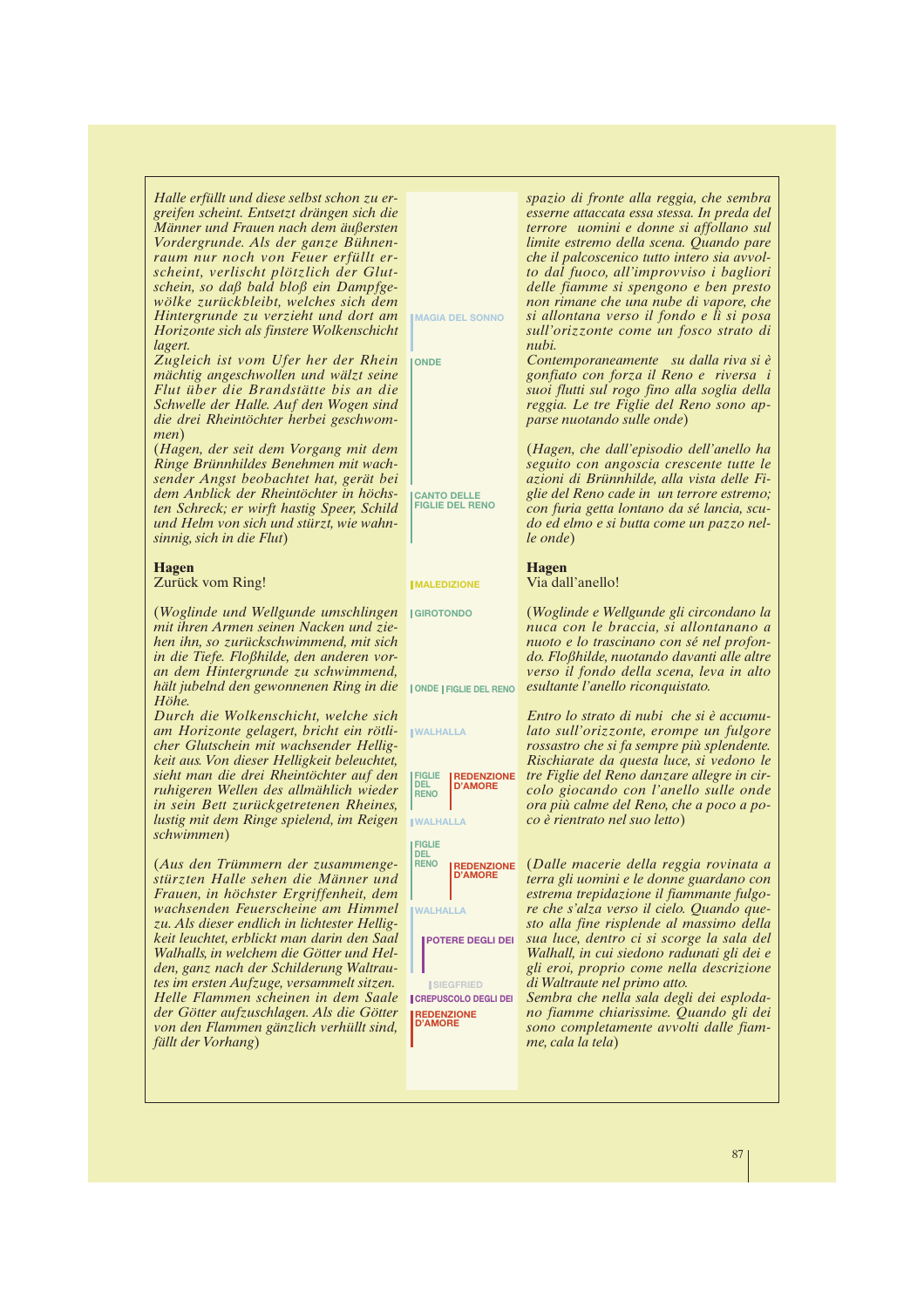#### PREMESSA ALLE NOTE

Sono schiarimenti essenziali sulle divinità e i personaggi del mito, sui loro caratteri, nomi ed epiteti, su alcune idee drammatiche, sulle parole arcaiche o rare che Wagner trasse dalla letteratura medievale e dalla versione tedesca dei poemi dell'*Edda* (che sono in lingua norrena, l'antico norvegese parlato in Islanda nei secoli dall'VIII circa). Ricordiamo che la lingua dei drammi dell'*Anello* è arcaizzante e dottamente artificiale, elaborata sullo stile e con molte parole della lingua letteraria medievale (il medio alto-tedesco dei secoli dal XII e al XV) e guidata costantemente dall'effetto fonico dell'allitterazione o *Stabreim* ("rima radicale", che è la ripetizione della consonante iniziale tra due o più parole vicine): principale nella *Götterdämmerung*, come vedremo nelle note, il legame tra *Neid/Not/Nacht* e tra *Runen/raunen*, che da suono si fa segno del destino tragico e approfondimento di significati drammatici. Un arcaismo tra i più frequenti nel testo è l'uso di voci verbali prive di preposizione, come *gehren* per *begehren* (qui nel III atto *gehrenswert* per *begehrenswert*) e i neutri col prefisso *Ge-,* collettivi e astratti.

Dalla prima idea di una dramma sull'eroe Siegfried e sulla sua morte, concepito nel 1844 dopo la lettura del celebre poema storico-cavalleresco *Nibelungenlied* (in cui, però, la leggenda di Siegfried e Brünnhilde ha spazio molto circoscritto), Wagner estese il suo progetto fino al grandioso ciclo dei quattro drammi che ricompongono in un ordine narrativo e con un senso filosofico i caotici eventi degli dei nordici, dalle loro origini alla catastrofe. Ciò che non trovò nei poemi dell'*Edda*, che, come ho detto, egli conobbe nella traduzione tedesca, Wagner lo aggiunse con l'istinto mitico-poetico che gli era proprio.

La prima stesura della *Götterdämmerung*, col titolo *Siegfrieds Tod* (*La morte di Siegfried*), risale all'autunno-inverno 1848-49, l'ultima, col titolo definitivo, a dicembre 1852. L'edizione dei quattro drammi uscì a Zurigo nel 1853. Come è noto, Wagner li aveva concepiti,e ne aveva steso i poemi, arretrando dall'ultimo al primo: e il dramma della *Götterdämmerung*, scritto per primo, fu quello rielaborato più a fondo, nel testo soprattutto, ma anche nelle didascalie di azione e di scena, tra le diverse stesure e nel passaggio dalla poesia alla musica. Sia sufficiente ricordare che del finale dell'opera (il monologo di Brünnhilde) Wagner creò tre versioni, poco o molto distanti una dall'altra.

La ricostruzione dei vari strati del testo è difficile e qui sarebbe inutile: sono state messe tra parentesi quadre solo alcune varianti significative e i versi presenti nell'edizione del dramma ma poi non musicati.

I rimandi numerici alle note, presenti anche nella versione italiana, sono schiarimenti del testo originale soprattutto, ma intendono essere utili anche a chi legge solo la traduzione.

1 *raunen* vale "sussurrare, suggerire sottovoce, confidare un segreto" (si veda anche la quarta scena del II atto e la nota 30). Il verbo (medio alto-tedesco *rūnen*) ha la radice in comune con *die Rune*, "il segno, la cifra magica, il segno dell'alfabeto, la formula di incantesimo" (le due parole sono immediatamente accostate poco avanti nel secondo ricordo della seconda Norna). In origine *die Runen* erano le cifre della scrittura norrena, l'antico norvegese in cui furono scritti in Irlanda i poemi dell'*Edda*. Nella mitologia e nell'epica norrena e poi nella germanica le rune avevano potente efficacia nelle pratiche di divinazione, di evocazione, di esorcismo, nei riti e nei giuramenti e concedevano un sacro sapere a chi le possedeva (Wotan, per esempio, e Brünnhilde prima di essere sconsacrata). L'ampiezza e la mobilità della connessione *Runen / raunen* nel loro contenuto è genialmente attestata nei drammi della Tetralogia, come si è visto negli episodi della *Walküre* e del *Siegfried* e come vedremo ancora molte volte nella *Götterdämmerung*: i magici segni, portatori di sapienza e potere superiori (si veda la nota 33), oggettivamente possedevano la forza della cosa significata (potere dell'oro, patti, maledizione) e legavano in un voto chi li incideva e chi li leggeva.

<sup>2</sup> *das Gewell*, neutro collettivo col prefisso *Ge-* (all'incirca "l'ondeggiamento"), da *die Welle*, "l'onda" e *wallen*, "ondeggiare". G. Manacorda afferma che il sostantivo è una neoformazione di Wagner: ma non è così, perché *das Gewel(l)* è frequente nella letteratura medievale e rinascimentale.

<sup>3</sup> *Haft*, qui probabilmente femminile nel significato di "arresto, cattura, confisca, presa di possesso", ma quattro versi dopo si incontra il sostantivo maschile *der Haft*, che ha esteso il significato da "vincolo, legame" a quello traslato di "sostegno, garanzia (*Haftung*), possesso". Il virtuosismo lessicale non è insolito nella poesia di Wagner.

<sup>4</sup> *der Neid*, "invidia, odio, livore", e *die Not*, "bisogno, miseria, afflizione, necessità, costrizione", sono le due paroleconcetto che dominano nei quattro poemi di Wagner, come si è già visto. L'elenco dei significati è da estendere a tutte le condizioni possibili dell'esistenza 'negativa', dal dolore umano alla pura disumanità, e il vincolo allitterante *N-N* ha una funzione ideale, anzi filosofica, potente: specialmente nella *Götterdämmerung*, che è oppressa dall'odio di Hagen e dalla maledizione di Alberich, suo padre (il cui spettro promette al figlio la vittoria delle tenebre sui loro nemici, nel fosco duetto all'inizio del II atto: «quelli che contrastiamo con notturna guerra, già il nostro odio (*unser Neid*) sospinge alla miseria (*in Not*)». Il *Neid* e la *Not*, dunque, costringono i pensieri e i sentimenti dei personaggi quasi in ogni momento della loro vita.

<sup>5</sup> L'invidia compare nelle prime parole di Hagen, sebbene dette qui con intenzione ipocrita e beffarda.

<sup>6</sup> Sappiamo dalla *Walküre* (II atto, nel discorso di Wotan a Brünnhilde) che Alberich aveva sedotto una donna mortale, ora ne sappiamo il nome Grimhilde, sposa di Gibich e madre di Gunther e Gutrune, figli legittimi. Dalla forzata unione con Alberich lei aveva generato il bastardo Hagen.

<sup>7</sup> *Neidhöhle*, "l'antro dell'odio, il covo del livore", forte creazione verbale che evoca la grotta in cui il mostro Fafner protegge il suo oro, covando odio a tutti.

<sup>8</sup> Come si è visto nella *Walküre* (III atto, le ultime parole di Brünnhilde a Wotan) e nel *Siegfried* (II atto, nel primo dialogo tra Siegfried e Mime) *freislich* è un aggettivo raro, da *die Freis(e)*, medio alto-tedesco *vreise*, "pericolo estremo, paura". Qui torna in bocca a Hagen e anche in seguito nel II atto, quando egli annunzia agli uomini della corte l'arrivo di «una donna temibile» (*ein freisliches Weib*: che è Brünnhilde!).

9 *frieden*, medio alto-tedesco *vriden*, "proteggere, circondare, calmare", detto per persone e per cose (forma arcaica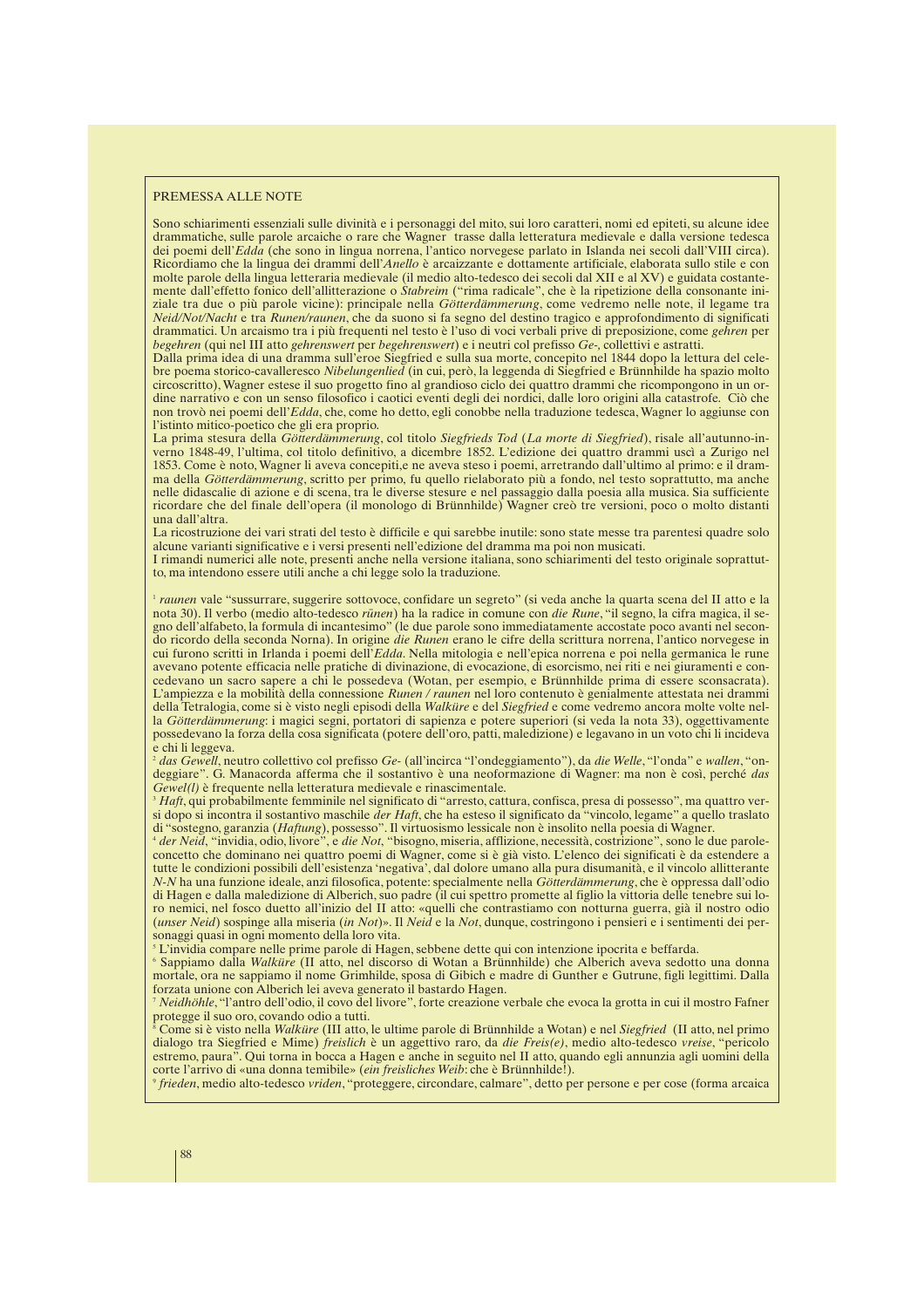del verbo semplice, poi composto in *befrieden*). È verisimile che Wagner abbia innestato nel significato di *frieden* quello di *der*, *die Friedel* (medio alto-tedesco *vriedel*), "l'amante".

<sup>10</sup> Il *Tarnhelm*, creato da Mime per Alberich (come abbiamo visto nel *Rheingold*), è un elmo magico che rende invisibile chi lo porta, o lo trasforma (*tarnen*) in qualunque aspetto. Poteva anche avere la forma di una maglia (come si capisce qui dalle parole di Siegfried) o di un cappuccio metallico (*Tarnkappe*).

<sup>11</sup> Per l'arcaica connessione tra parole e cose per somiglianza Siegfried trae dal nome Gutrune il presagio di *gute Runen*, di "segni buoni".

<sup>12</sup> *Trüg(e)st*, congiuntivo di *tragen*, non *trügst* indicativo di *trügen*, come molti hanno interpretato a torto.

<sup>13</sup> *Zutreiben* è usato da Wagner nel genere intransitivo, come fosse *antreiben* che ha tutti e due i generi verbali.

<sup>14</sup> *Walvater* è uno degli epiteti di Wotan, "il sovrano delle battaglie" o "degli eroi": *die Wal*, una delle voci principali nel lessico eroico dell'*Anello*, significa "campo di battaglia (comunemente *die Walstatt*)", "strage sul campo" e anche "eroe morto sul campo", come nel norreno *valr*. Ricordiamo che con *Wal* sono composti *Walhall*, "sala degli eroi morti", e *Walküre*, "colei che raccoglie (*küren = kiesen*) gli eroi morti".

<sup>15</sup> È quasi certamente una voce di verbo al passato (= *durchschweifte*), anche se in qualche edizione si legge *durchschweift* come verbo al presente: in realtà Waltraute racconta che ora Wotan sta muto e immobile nella sala del Walhall. C'è anche la variante *durchstreift'* con lo stesso significato.

<sup>16</sup> Tornano l'immagine e, quasi uguali, le parole della terza Norna nel Prologo.

<sup>17</sup> Sono i pomi coltivati da Freia (Holda), dai quali gli dei traevano la giovinezza. Si veda nel *Rheingold* il discorso di Fafner al fratello («Mele d'oro crescono nel loro giardino, e le mele lei sola sa coltivare: l'uso del frutto dona alla stirpe una giovinezza immutabile») e la seguente scena dell'invecchiamento degli dei quando i giganti rapiscono Freia.

<sup>18</sup> Nei miti nordici la figura del corvo è legata alla strage in battaglia e alla morte. Due corvi sempre accompagnano Odino/Wotan, simboli della sua sovranità in guerra, sui destini degli eroi, sulla morte (si veda appresso la nota 43). Racconta Snorri nella sua *Edda*: «Due corvi stanno posati sulle sue spalle e nell'orecchio gli dicono tutto quello che vedono e che sentono. Si chiamano Hugin e Munin [cioè: Pensiero e Memoria]. All'alba egli li manda via in volo su tutto il mondo ed essi tornano indietro all'ora del pasto; in questa maniera arriva a lui ogni genere di notizie. Perciò lo chiamano il dio dei corvi».

<sup>9</sup> È la sede dei morti, governata da Hel, sorella di Loki (Loge). A Hella scendono i morti di malattia o di vecchiaia, non i morti in battaglia, destinati al Walhall.

<sup>20</sup> Controversa è l'etimologia di *der Alb(e)*, *der Alp*, "l'elfo, il démone, l'incubo, il *genius*", essere semidivino, luminoso, come sono gli dei celesti, signori del Walhall, oppure oscuro, notturno, perfido, come sono i nani. Si intende, quindi, come Wotan possa anche dirsi *Licht-Alberich*, il "luminoso sovrano degli *Alben*" (così nel I atto del *Siegfried*, nella scena tra Mime e Wotan) e come Alberich ("re degli *Alben*"?) sia chiamato *Schwarz-Alberich* (nella stessa scena del *Siegfried*), o *Nacht-Alberich* (così dice Loge nel suo racconto nel *Rheingold*).

<sup>21</sup> Parla di Grimhilde, da lui sedotta: si veda sopra alla nota 6.

<sup>22</sup> Col verbo *nibeln* si esprime il cadere della pioggia sottile, nebbiosa, e *Nibelheim*, "il paese della nebbia (*Nebel*), dell'umidità eterna" è il regno dei morti. Come già sappiamo, è anche la patria sotterranea dei Nibelunghi, gli *Schwarz-Alben*, gli "spiriti oscuri".

<sup>23</sup> Già Siegmund aveva esclamato *neidlich* per la sua spada estratta dal tronco, nel finale del I atto della *Walküre*. Questo epiteto 'wagneriano' (quasi sconosciuto prima), che unito a *Schwert*, torna e ritorna in tutto il *Ring*, ha significato discusso. Per i Grimm (*Deutsches Wörterbuch*, XIII, p. 565) vale lo stesso che *neidiglich*, dunque "feroce, spietato, ostile, tremendo", e tale dovrebbe essere il senso che Wagner intese (perché in tutto il dramma domina, come si è detto, il *Neid* nel senso dell'odio e del furore ostile, distruttivo). Manacorda segue l'interpretazione di *neidlich* come *beneidenswert*, "degno di invidia".

<sup>24</sup> Per Freia (Holda), dea della fertilità e dell'eterna giovinezza, si veda sopra alla nota 17.

<sup>25</sup> Ora che Siegfried come nemico ha violato il luogo e ha assoggettato Brünnhilde, si estingue il magico fuoco suscitato da Wotan a difesa della Valchiria.

<sup>26</sup> *empfah(e)n* (medio alto-tedesco *empfāhen*) è oggi *empfangen.*

<sup>27</sup> Per l'aggettivo *freislich* si veda la nota 8.

<sup>28</sup> C'è evidentemente uno scherzo verbale (in verità un po' grossolano) tra il nome *Hagen* e il sostantivo *der Hagedorn*, «il biancospino» (*der Hag* «il cespuglio» e *der Dorn* «la spina, la bacca»): la traduzione ha tentato alla meglio di legare i due nomi.

<sup>29</sup> Forte didascalia scenico-espressiva, assente nel dramma e aggiunta in partitura.

<sup>30</sup> Per *raunen* si veda la nota 1.

<sup>31</sup> Del magico potere delle *Runen* si parla nella nota 1.

<sup>32</sup> Se *mich* è nel dramma poetico, *dich*, non del tutto logico nella frase di Gunther, è nella I edizione della partitura, in cui *dich* sembra confermato dal fraseggio musicale: «che te – anche – generò (come generò me legittimo)»: per la loro madre si veda qui la nota 6.

<sup>33</sup> Allrauner è epiteto creato da Wagner per Wotan, con intenzione mistica e magica, solenne e volutamente enigmatica. È composto dall'agg. *all*, "tutto" (e dal sost. neutro *das All*, "il tutto, l'universo"), e dalla coppia lessicale *raunen / Runen*, di cui si è detto nella nota 1. Dunque il significato di *Allrauner* si estende da "colui che tutto consiglia in segreto, che conosce tutto" a "sapiente signore dell'universo".

<sup>34</sup> Nella mitologia e nelle favole *der Nicker*, anche *der Necker*, *der Nix*, era "il demonietto acquatico, lo spiritello fluviale", spesso ingannatore e insolente: infatti in questo verso e in un successivo poco oltre Wagner istituisce un nesso di suono e di senso con *necken*, "burlare, irridere" (che è legato a *nagen*, "rodere, tormantare" e che quindi non ha legame linguistico con *Necker*). C'è anche *die Nicker* al femminile, "l'ondina, la ninfa" (già comparso nelle prime parole di Alberich, all'inizio del *Rheingold*, torna qui, come ho detto, nella risposta di Siegfried).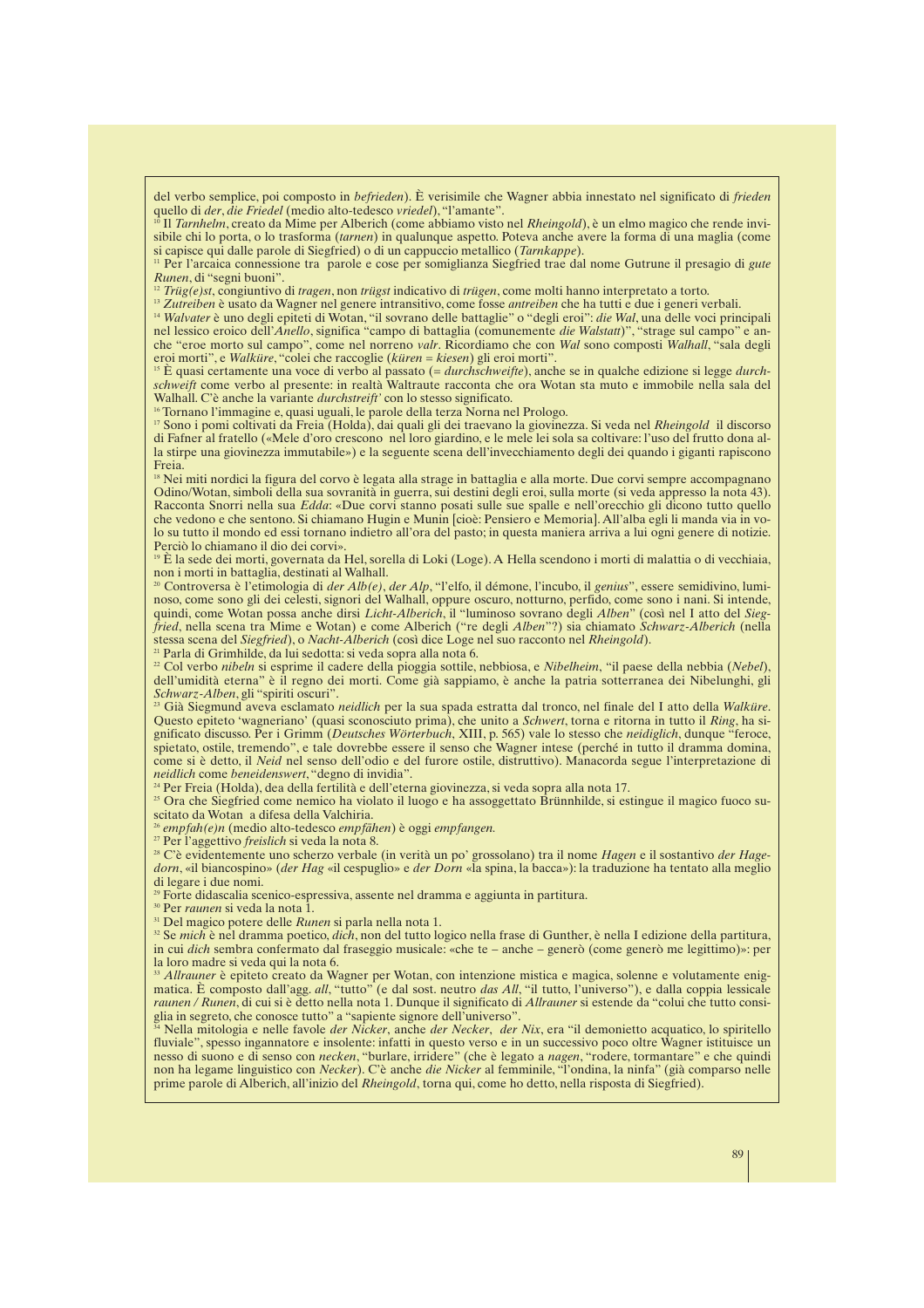<sup>35</sup> Nella traduzione 'insolenti' prevale l'aspetto della burla e inganno, che Wagner include in *der*, *die Nicker*, come si è visto nella nota precedente.

<sup>37</sup> È il monito di Erda a Wotan nel finale del *Rheingold*: tutto si era iniziato lì, e qui ora si conclude.

<sup>38</sup> *ihn* si riferisce naturalmente a *der Ring*, sost. masch., "l'anello", non a *das Erbe*, neutro, "l'eredità" (come qualcuno ha inteso).

<sup>39</sup> I quattro versi mancano nella partitura.

<sup>40</sup> Così in partitura, *verwähnt er sich* nel dramma.

<sup>41</sup> Come si è già visto alla nota 36, è l'uso arcaico del verbo semplice per il composto *errät*.

<sup>42</sup> Forma arcaica, III singolare di *bieten*, oggi *bietet*.

<sup>43</sup> Un collettivo di *das Raunen*, col prefisso *Ge-* già incontrato: è evidente che ora il sussurro dei corvi (nota 18) è un *Raunen* di profetica minaccia (nota 1).

<sup>44</sup> *das Grauen* ha due significati, «il terrore, il raccapriccio» e, del tutto estraneo al primo, «la prima luce dell'alba». In questo verso prevale sicuramente il primo significato (lo sgomento del morente e la beatitudine dell'incontro nella morte), ma non è del tutto eliminato l'altro (nell'oscurità notturna Siegfried vede nella morte la sua alba). <sup>45</sup> Caso tipico di integrazione drammatica tra le due idee di *Neid* e *Not.*

<sup>46</sup> Il verso si trova anche scritto *Ruhe! Ruhe, du Gott!* (per esempio nella prima edizione dei *Gesammelte Werke*), e viene il dubbio se *Ruhe* sia sostantivo, in una suggestiva ellissi con *du,Gott* che segue («(Trova) pace, tu iddio!», come qualcuno intende) o sia imperativo del verbo *ruhen*. Ed è quasi certamente voce verbale, *ruhe* con la prima lettera minuscola, come è stampato nella prima edizione della partitura e come si trae dal carattere poetico e dall'intonazione, solenne, autoritaria, del passo, che intende un comando non un augurio: anche se per concisione la traduzione con il sostantivo pare obbligatoria («trouve le repos» o «sois en paix» di qualche traduzione francese, o «rest now» di una buona traduzione inglese sono letterali ma deboli).

<sup>36</sup> Uso arcaico del termine semplice per il composto *begehrenswert*: *gehrenswert* è dal verbo *gehren* (medio alto-tedesco *geren*) continuato poi nel composto *begehren*.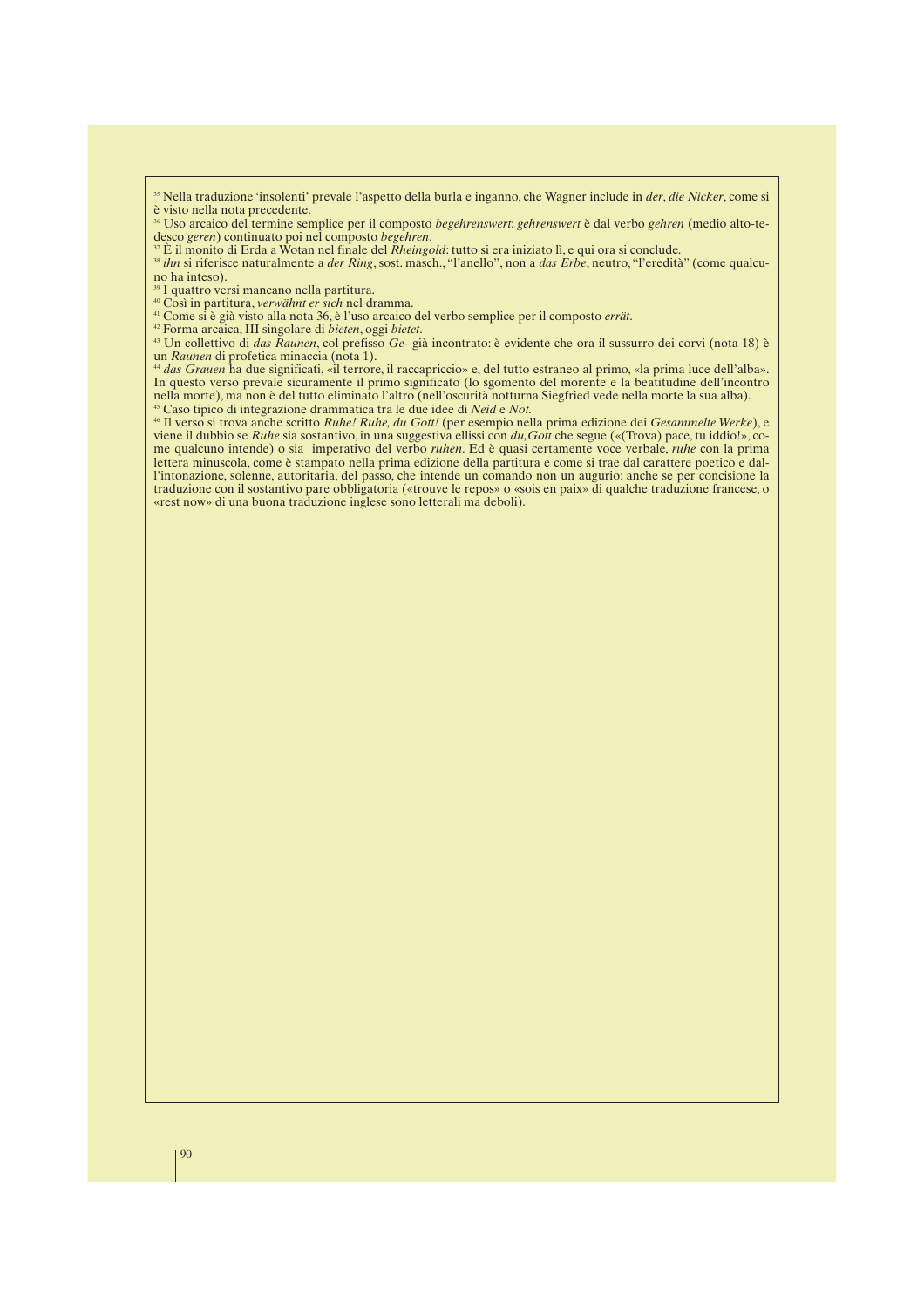# Una nota alla traduzione

## Franco Serpa

C on ammirevole consapevolezza letteraria e con rigore, Wagner avviò nel *Rheingold* un nuovo stile drammatico che intendeva avere, detto in sintesi, il carattere di un'originaria lingua del ceppo germanico. Wagner, dunque, mette in atto un arcaismo di maniera, immaginato con straordinaria sensibilità linguistica e fantasia, anche per la controllata evoluzione dei modi espressivi dal *Rheingold*, ancora 'barbarici' e secchi, a quelli dei tre drammi seguenti, via via più emotivi e complessi. Ma ciò che è naturale e tipico di una lingua poetica o religiosa non neolatina (o romanza, dove regna la rima finale), cioè la prevalenza di effetti fonici consonantici, domina ugualmente in tutti i drammi del *Ring*. Dei quali effetti principalissimo è lo '*Stabreim*', la rima consonantica nella sillaba radicale (ma anche tra consonanti o tra sillabe interne) di due o più parole contigue o anche vicine (è l'allitterazione latina e neolatina, che è meno diffusa e meno duttile).Wagner allargando l'uso della rima consonantica al massimo consentito, anche con qualche esagerazione, ne ottiene risultati decisivi non solo per lo stile letterario. Spesso, infatti, le memorabili invenzioni del tema sinfonico e del canto nascono dalla nervosa durezza dell'allitterazione, e soprattutto l'aggancio fonetico di due radici lessicali non parenti tra loro trasforma l'identità di suono in uguaglianza di senso, così creando simboliche parentele di significato.Wagner, dunque, riproduce nella poesia dei drammi del *Ring* la concezione primitiva e magica secondo cui il legame mentale dei nomi esprime il legame oggettivo delle cose.

Si comprende per tutto ciò che la traduzione in italiano di un testo di tali esigenze concettuali *e formali* possa prevedere di fornire tutt'al più qualcuno degli accorgimenti fonici del tedesco, e creare alla meglio, con i mezzi di una lingua romanza poco adatta allo scopo, suggestioni di corrispondenze consonantiche e di ripetizioni sillabiche e per esse l'idea di lingua artificiale. Quanto alla grammatica, non si può neppure tentare di riprodurre il colore barbarico che danno alcune forme grammaticali del tedesco medievale (il *mittelhochdeutsch*: per esempio, nella Ia scena, *kieste* da *kiesen*, oggi sostituito da *küren*).

Un discorso simile si fa per il lessico dei drammi del *Ring* alla cui stratificata ricchezza, talvolta per noi scoraggiante,Wagner giunse con il lungo studio dei poemi mitologici germanici e anche con la sua forte immaginazione mitica. Nel *Rheingold* il linguaggio è ancora espressione di psicologie primitive, dominate dagli istinti elementari, soprattutto ma non solo, dagli istinti del bisogno, *die Not*, e dell'odio, *der Neid*. I due termini, attivi quasi in ogni pagina del dramma, hanno un contenuto molto più vasto del consueto (e tipico delle indistinzioni concettuali arcaiche), tale da includere tutta l'area oscura della paura e della malvagità, con gli aggettivi che da essi derivano e con le parole da essi composte, che in più di un caso sono dotti manierismi di Wagner. Di ciò è caso esemplare, nel primo colloquio di Fafner e Wotan, *das Neidspiel*, neoformazione spesso fraintesa, nella quale il *Neid* (nel senso antico di 'rivalità, antagonismo') fissa tutto il significato di 'gara, scontro'.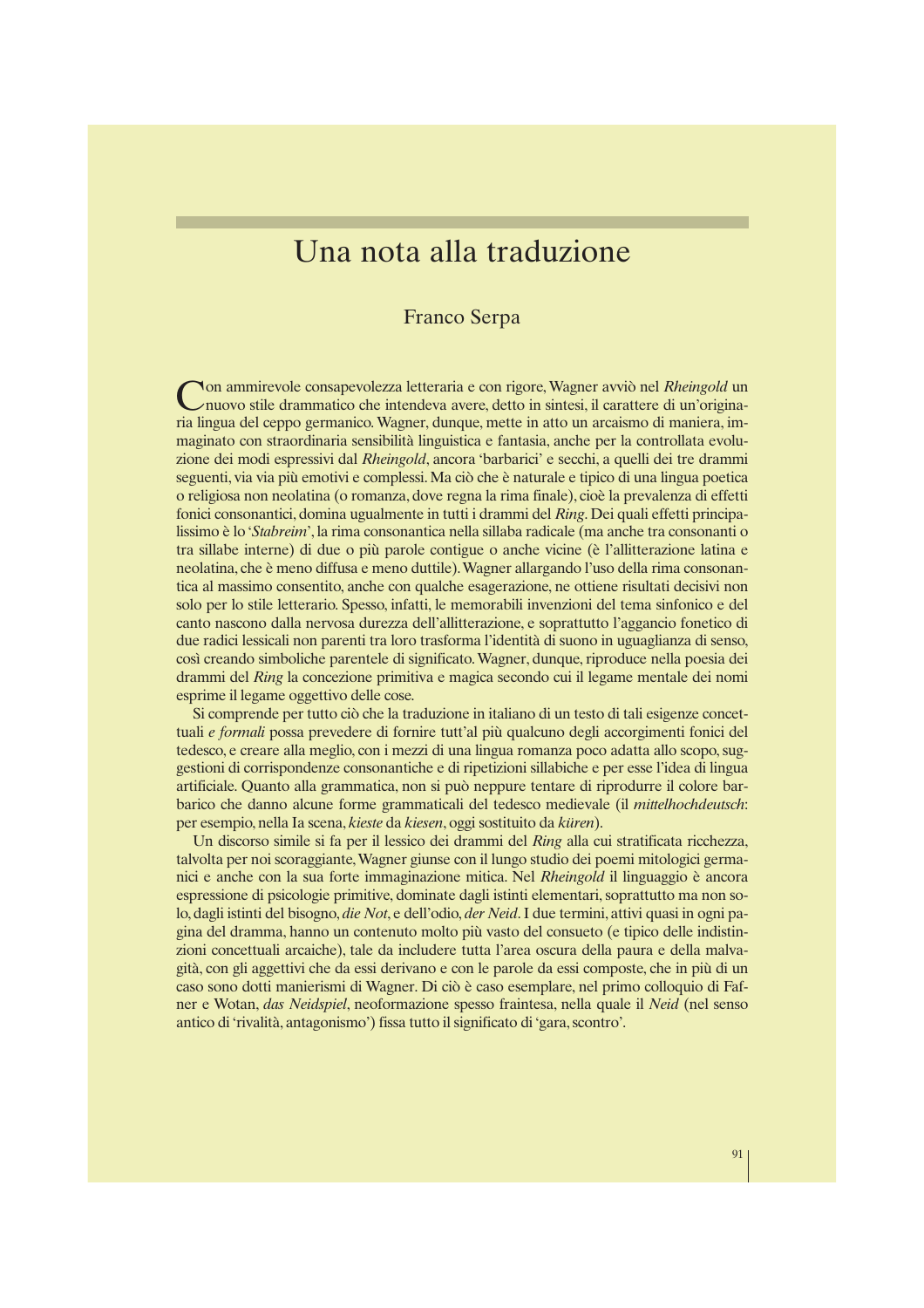## Guida tematica: un'introduzione

## Raffaele Mellace

In occasione della nuova produzione del Ring des Nibelungen il Teatro alla Scala ha scelto di dotare lo spettatore d'uno strumento di antica tradizione, la guida tematica ai Leitn occasione della nuova produzione del *Ring des Nibelungen* il Teatro alla Scala ha scelto *motive*, decisiva per una fruizione critica e consapevole del dramma wagneriano. Proposta una prima volta da Hans von Wolzogen nel volume *Thematischer Leitfaden durch die Musik zu Richard Wagner's Festspiel Der Ring des Nibelungen* (Lipsia, Edwin Schloemp, 1876), la prassi di riconoscere e classificare nelle partiture del *Ring* quel tessuto di segni drammatico-musicali da cui il racconto mitico si sviluppa si è diffusa anche nel nostro Paese sin dall'introduzione del teatro wagneriano in Italia, grazie a pionieristiche traduzioni degli scritti di Wolzogen (Richard Wagner, *L'anello del Nibelungo: L'oro del Reno, La walchiria, Siegfried, Il crepuscolo degli dei*: *guida musicale per Hans von Wolzogen*, Torino, F.lli Bocca, 1897). Casa Ricordi usciva a Milano nei primissimi anni del Novecento con l'edizione di ciascun dramma della *Tetralogia* corredata dalla puntuale "guida tematica illustrativa" di Guglielmo Bassi. Da allora la pubblicistica internazionale ha continuato e continua la letteratura sull'argomento (ne dà conto in questo volume la rubrica *Letture* a firma di Maurizio Giani).

Tramontata ormai da tempo la stagione degli entusiasmi partigiani, oggi lo spettatore dovrà accostarsi a quella prassi *cum grano salis*, per evitare che un semplice strumento ermeneutico si trasformi nel fine ultimo della fruizione della musica e del dramma, e prevalgano per quella via ragioni del tutto estrinseche rispetto al progetto estetico wagneriano. Una guida tematica intesa correttamente non si prefigge infatti di realizzare una sorta di gioco di società finalizzato all'individuazione del più recondito lacerto motivico. Si tratta invece di acquisire la consapevolezza che il *Ring* si fonda su un sistema di motivi, esposto nel suo corredo essenziale nel Prologo, *Das Rheingold,* i quali costituiscono il correlato simbolico, e non una segnaletica automatica, di eventi scenici, personaggi, oggetti e disposizioni d'animo. L'intreccio dei *Leitmotive*, «vettori dei flussi di passione che percorrono l'articolatissima vicenda e dei caratteri che in essa si manifestano» (così Wagner stesso nell'*Epilogischer Bericht*), viene a materializzare progressivamente il mondo fantastico del mito nordico, realizzando un commento epico, quando non ironico (ad esempio laddove, nella *Götterdämmerung*, il motivo della Maledizione si leva sinistro a smascherare una serenità apparente e ingannevole), dell'azione rappresentata, che intende al tempo stesso alludere alle radici irrazionali dell'agire umano e della natura del cosmo.

Della consapevolezza di tale tessuto di motivi lo spettatore avvertito potrà utilmente giovarsi, ricordando con Pierre Boulez l'«uso coscientissimo che Wagner fa della memoria», non poi remoto dai meccanismi della celebre *madeleine* proustiana. La guida tematica che correda la presente edizione del *Ring* indica in corrispondenza del testo cantato la ricorrenza dei diversi motivi nell'orchestra o nella linea del canto, segnalando con una linea verticale la loro eventuale prosecuzione. L'onomastica prescelta, in base a un criterio d'icasticità che